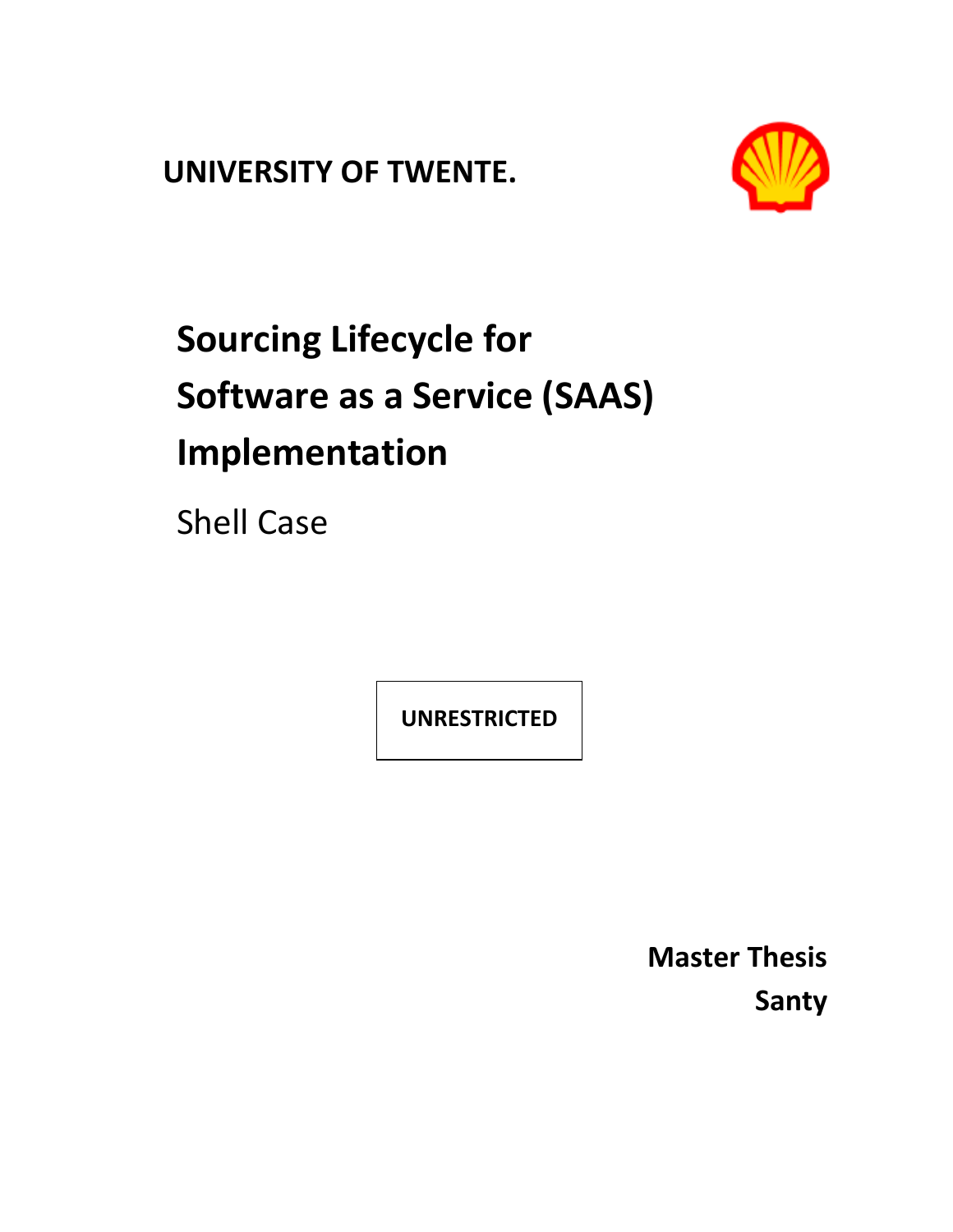### Master Thesis Santy

### **Sourcing Lifecycle for Software as a Service (SAAS) Implementation Shell Case**

Unrestricted

Important: This version of this thesis is unrestricted and does not contain confidential paragraphs and chapters. The complete thesis is confidential and therefore not available to the public.

Den Haag, August 2010

### *Author*

Santy

Student Number 0207802

### *Graduation Committee*

Klaas Sikkel

Dr. Chintan Amrit

Drs. Bram Schouten (supervisor) Department Shell, Global Function IT – HR IT E-mail [Bram.schouten@shell.com](file:///C:/Users/Santy.Li/AppData/Roaming/Microsoft/Word/Bram.schouten@shell.com)

Jeanne Verkinnes, BA. (Mentor) E-mail [Jeanne.verkinnes@shell.com](mailto:Jeanne.verkinnes@shell.com)

# **UNIVERSITY OF TWENTE.**

PO box 217 7500 AE Enschede

Programme **Business Information Technology**, School of Management and Governance E-mail [Sanzz.li@gmail.com](mailto:Sanzz.li@gmail.com)

Department University of Twente, Computer Science E-mail E-mail Contract Contract Contract Contract Contract Contract Contract Contract Contract Contract Contract Contract Contract Contract Contract Contract Contract Contract Contract Contract Contract Contract Contract C

Department University of Twente, Information System & Change Management E-mail [C.amrit@utwente.nl](file:///C:/Users/Santy.Li/Desktop/Write/C.amrit@utwente.nl)

Department Shell, Global Function IT – HR IT



PO box 162 2501 AN Den Haag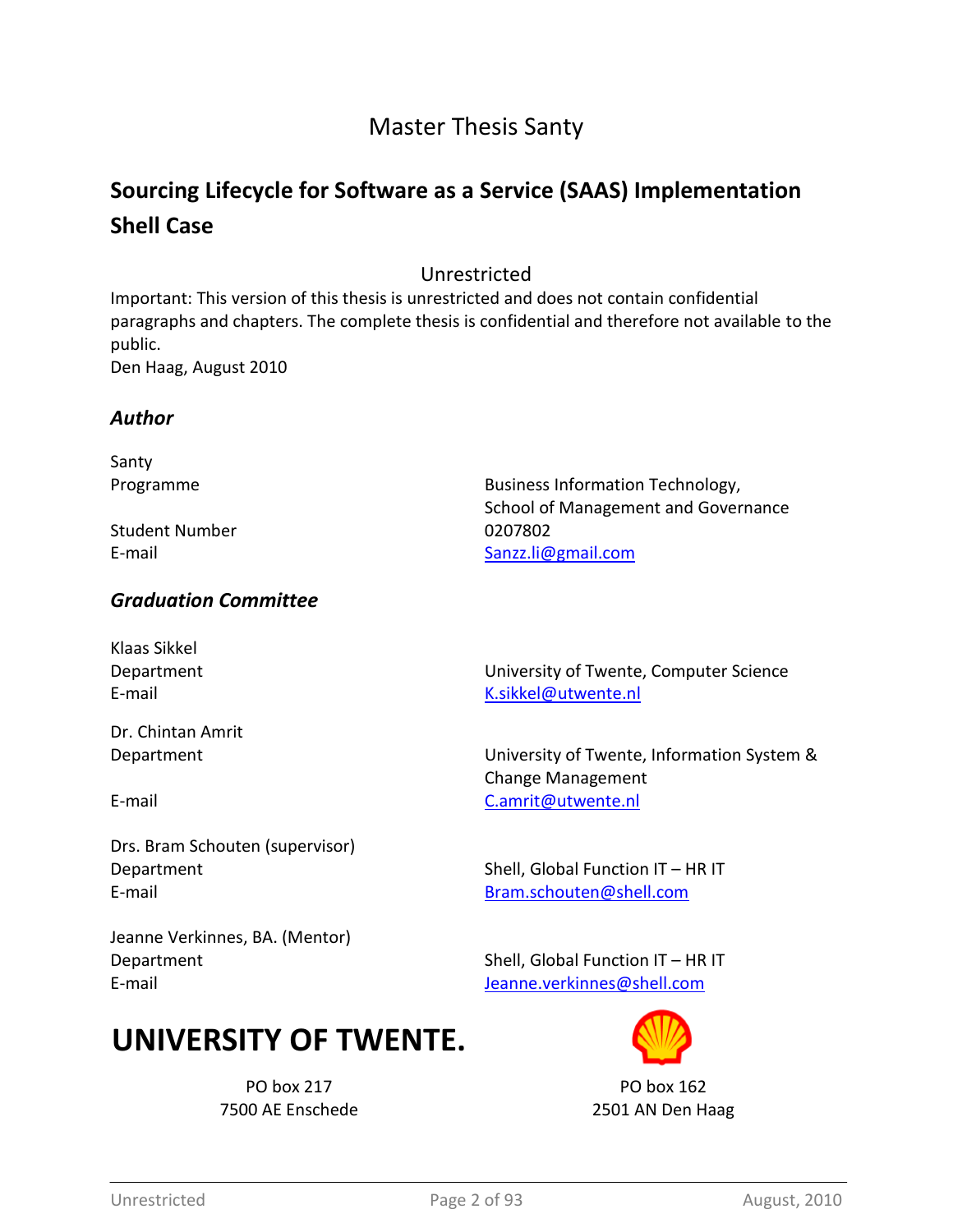# <span id="page-2-0"></span>**Management Summary**

Software as a Service (SaaS) is one of sourcing models available in the market for companies to outsource its IT services. It has emerged to become an accepted mainstream concept in the last few years. A key benefit of this sourcing model is that, by careful engineering, it is possible to leverage economy of scale to reduce total cost of ownership (TCO) relative to on-premises solutions. Its promises of lower TCO and "plug and play" implementation have tease companies to implement SaaS, replacing on-premises solutions.

Shell also has seen this emerging sourcing model as an opportunity for its IT strategy. Despite all the benefits it promises, SaaS is not applicable to all types of application. Shell does not have a clear definition yet which types of application can be replaced by SaaS and which ones should remain on-premise. More and more application in Shell will be replaced by SaaS, but there is not yet a clear guideline on how to implement SaaS. Shell is looking for a framework that will guide them through the whole cycle of a SaaS service, from the starting phase of before the service has been defined until the ending of the service.

In this thesis, we define a generic sourcing lifecycle that Shell can follow to ensure a successful implementation of SaaS type application in Shell. To this end we conducted an overview of theories and practical literature, designed a Sourcing lifecycle for SaaS implementations, validated this in a real project within HR IT, and fine-tuned the lifecycle so that it fits in the Shell Integrated Support Model.

From the guideline provided through this research, companies (especially Shell) that are interested in implementing SaaS will be guided throughout the whole implementation cycle starting before when they decide to choose SaaS until the stage when they decide to move from SaaS model to another model or when they move to another SaaS company

### **Recommendations**

To ensure a successful implementation of SaaS within Shell, we recommend Shell to enforce these 8 recommendations:

- *1. Make sure whether you are really sure you need SaaS.* Business should know what they really need strategically, is it something standard in a non-critical process or something unique.
- *2. Start change management in the early stage* Shell may have tendency to choose gold plated solutions. When implementing SaaS, make sure all stakeholders are aware on the impacts it will bring.
- *3. Perform Business Impact Assessment (BIA<sup>1</sup> ) before any decision making.* The SaaS model is not always the right answer to outsource an application depending on the risk of the application itself. BIA should be part of the input used in the decision making process to go for SaaS or not.

 $1)$  BIA: Standard method to assess the consequences from the loss of availability, integrity, confidentiality and/or regulatory compliance of an information asset.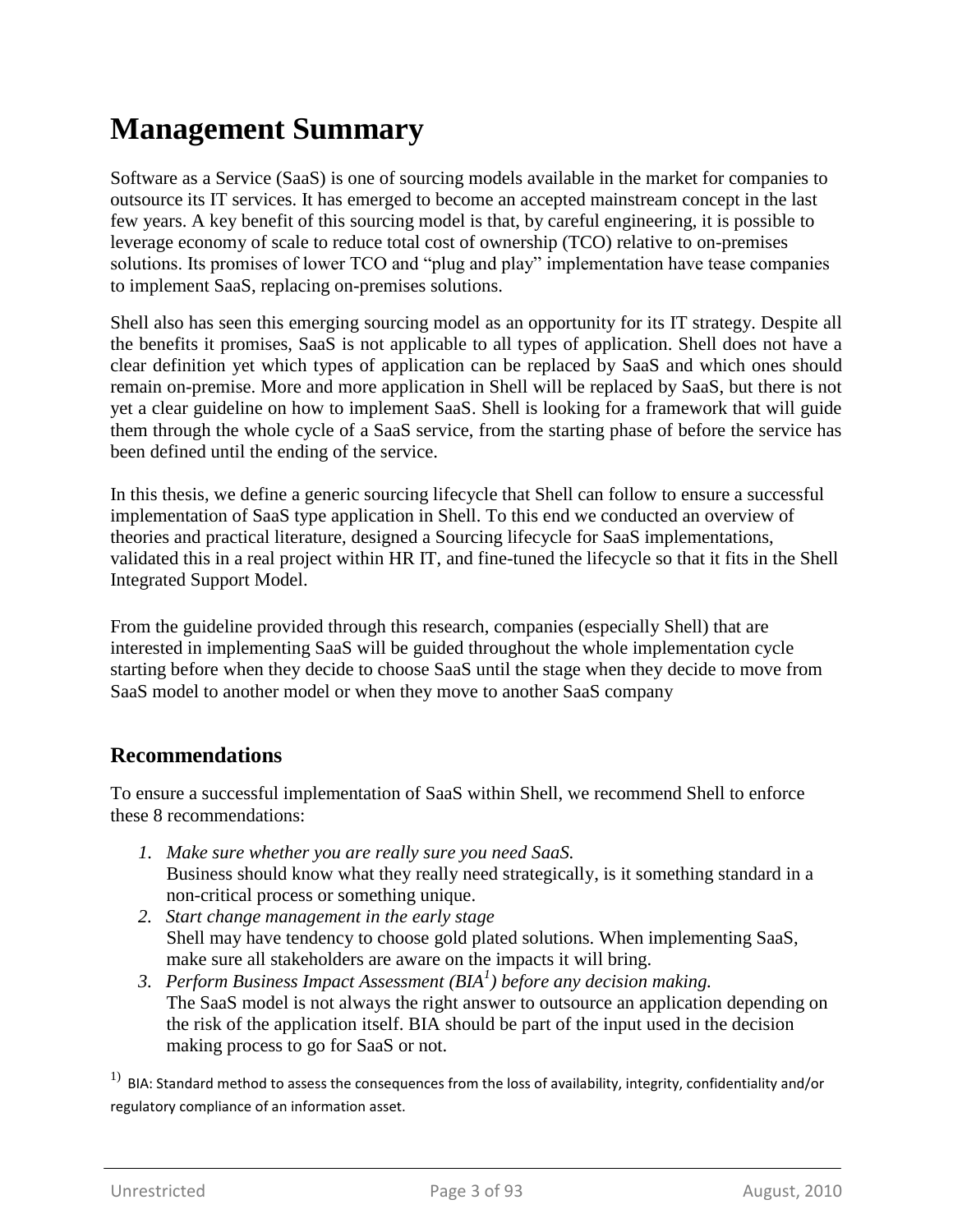- *4. SaaS Supplier needs to comply with the compliance items defined by Shell* Compliance is a really important factor in Shell. Therefore any selected SaaS supplier should comply with the compliance items defined for a typical SaaS application.
- *5. Project needs to engage with BAM and IRM in gathering requirements for RFP* Both functional and non functional requirement should be incorporated in the RFP, therefore Project, Bam and IRM should collaborate in defining the requirements. This action will ensure that the supplier is qualified from the business perspective and also IT perspective
- *6. Execute Threat Vulnerability Assessment (TVA<sup>1</sup> ) for the most potential supplier* The business needs to choose to accept, transfer or remediate the risk resulted from the TVA. The decision from the business will then drive the decision to choose that certain supplier or not
- *7. Ensure that the key clauses for SaaS are included in the contractual agreements.* SaaS is a black box model. Shell can only control the supplier through the contract, therefore Shell need to make sure that all the needed clauses are included.
- *8. Any enhancement proposal is voiced only through the user community.* By proposing the enhancement through the user community, Shell will avoid the possibility to abuse SaaS into an ASP. Also it will get the benefit of getting free additional functionalities, since any enhancements will be already included in the service fee.

### **Further Research**

We see several improvements can be made to the SaaS Sourcing Lifecycle in future.

- 1. *Conduct quantitative research on the weighing of the criteria in selecting the supplier.* The criteria discussed in this thesis are included because there is a need for these criteria, but they have not been prioritized.
- *2. Define Key Performance Indicators for SaaS* These KPIs are important and therefore need to be incorporated into the Service Level Agreements between customer and the SaaS Supplier.
- *3. Research on how to incorporate trust and relationship into the lifecycle.*  Trust and relationship should be incorporated in the business strategy and supplier selection part, since as we have seen in shell, relationship is really an important thing to be considered when making a strategic decision regarding to supplier. Quantitative research can also be done in order to measure how big the influence of this factor in the decision making is.
- *4. Research on the change management of implementing SaaS.*  In the Shell case we can see that change management would be a high challenge in implementing SaaS since Shell usually can have all of the controls that they want. Implementing SaaS means learning to let go the control to the supplier, so a research on how to do change management for SaaS implementation will be a valuable and interesting research to conduct.

 $1)$  TVA: A process used to assess the likelihood of incidents happening. Combined with the business impacts this determines the risk: RISK = IMPACT \* THREAT \* VULNERABILITY. Threats are e.g. human errors, natural disasters, and criminal intents from within or outside the company. Vulnerabilities are deficient or missing controls..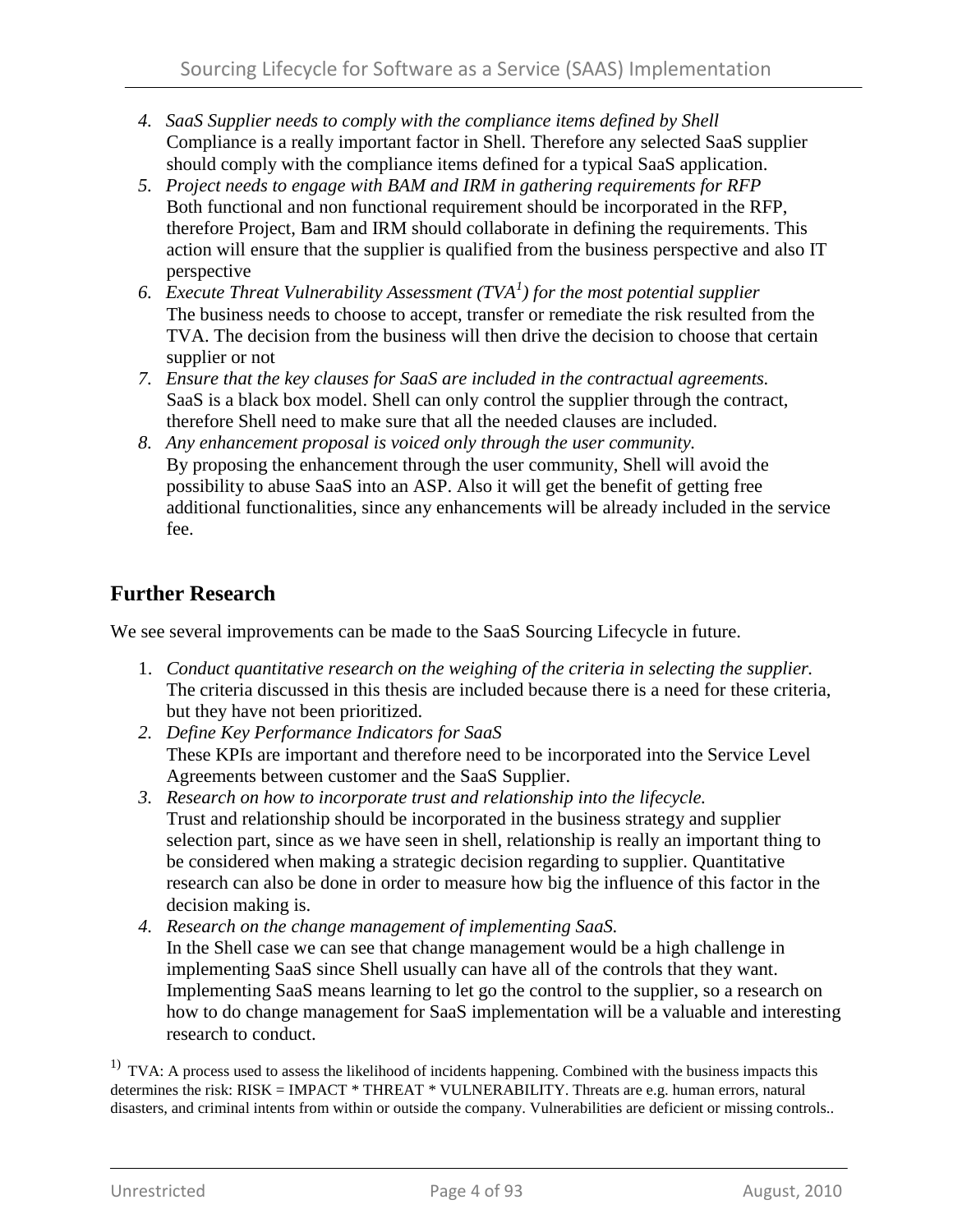# <span id="page-4-0"></span>**Table of Content**

| 1.     |  |
|--------|--|
| 1.1.   |  |
| 1.2.   |  |
| 2.     |  |
| 2.1.   |  |
| 2.2.   |  |
| 2.3.   |  |
| 2.3.1. |  |
| 2.3.2. |  |
| 2.3.3. |  |
| 2.4.   |  |
| 2.5.   |  |
| 3.     |  |
| 3.1.   |  |
| 3.2.   |  |
| 3.3.   |  |
| 3.4.   |  |
|        |  |
| 4.     |  |
| 4.1.   |  |
| 4.1.1. |  |
| 4.1.2. |  |
| 4.1.3. |  |
| 4.2.   |  |
| 4.3.   |  |
| 5.     |  |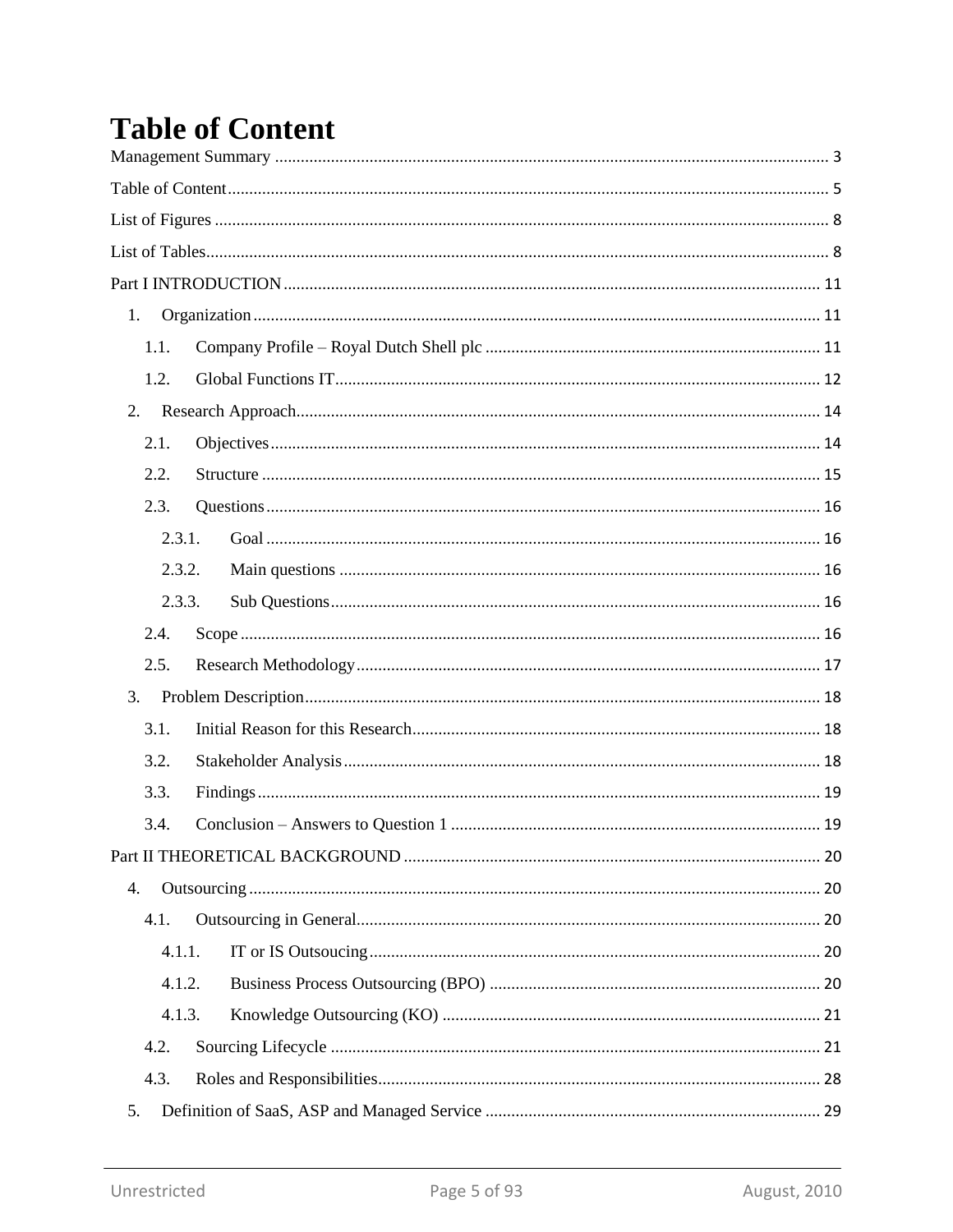|    | 5.1.     |                                                                        |  |
|----|----------|------------------------------------------------------------------------|--|
|    | 5.2.     |                                                                        |  |
|    | 5.3.     |                                                                        |  |
|    | 5.4.     |                                                                        |  |
|    |          |                                                                        |  |
| 6. |          |                                                                        |  |
| 7. |          |                                                                        |  |
|    |          |                                                                        |  |
|    | 7.1.     |                                                                        |  |
|    | 7.1.1.   |                                                                        |  |
|    | 7.1.1.1. |                                                                        |  |
|    | 7.1.1.2. |                                                                        |  |
|    | 7.1.2.   |                                                                        |  |
|    | 7.1.3.   |                                                                        |  |
|    | 7.2.     |                                                                        |  |
|    | 7.2.1.   |                                                                        |  |
|    | 7.2.2.   |                                                                        |  |
|    | 7.3.     |                                                                        |  |
|    | 7.3.1.   |                                                                        |  |
|    | 7.3.2.   |                                                                        |  |
|    | 7.3.3.   |                                                                        |  |
|    | 7.4.     |                                                                        |  |
|    | 7.4.1.   |                                                                        |  |
|    | 7.4.2.   |                                                                        |  |
|    | 7.4.3.   |                                                                        |  |
|    | 7.5.     |                                                                        |  |
|    | 7.5.1.   |                                                                        |  |
|    | 7.5.2.   | Roles and Responsibilities for Evaluate, Review or Terminate Phase  76 |  |
|    |          |                                                                        |  |
| 8. |          |                                                                        |  |
|    | 8.1.     |                                                                        |  |
|    | 8.2.     |                                                                        |  |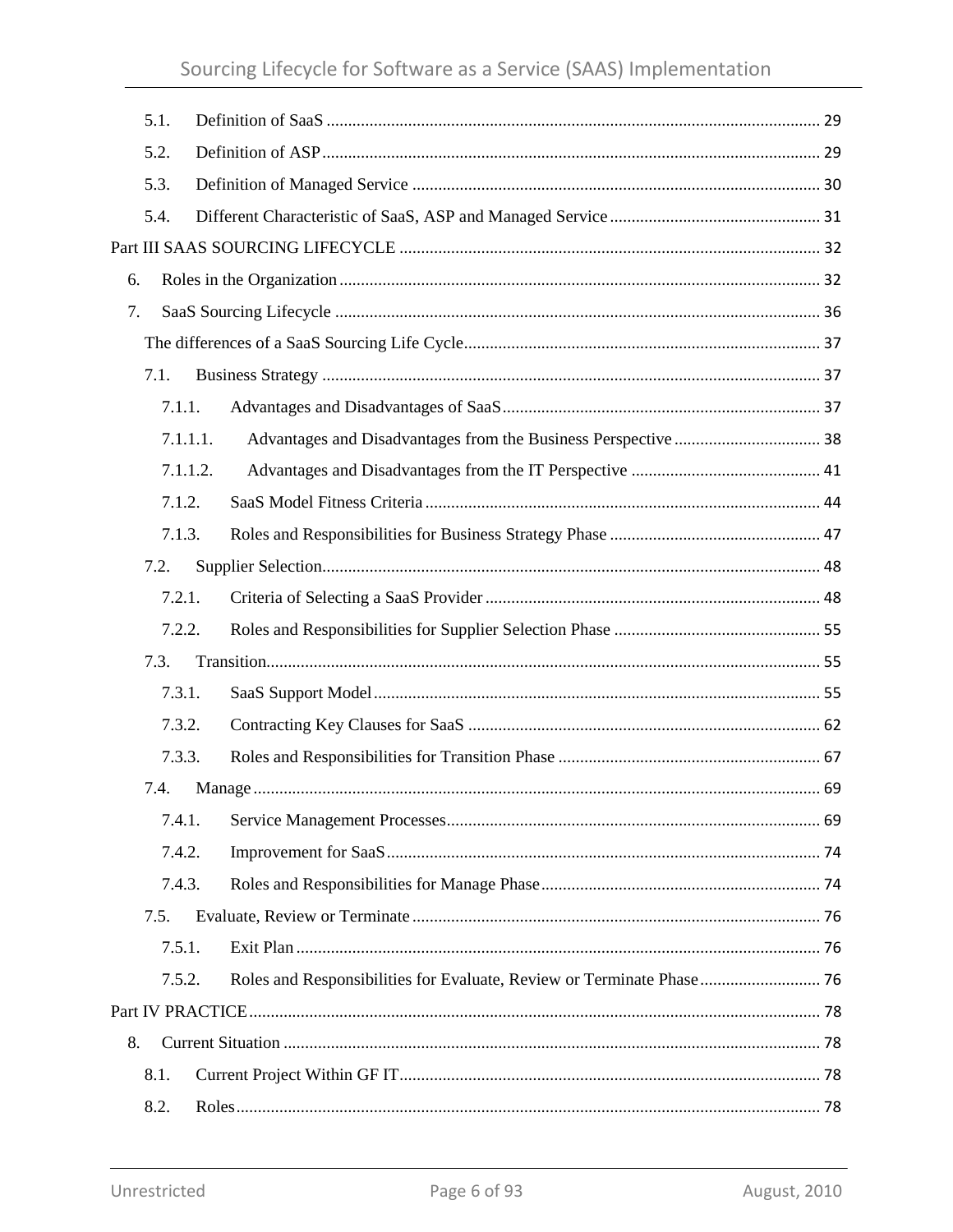| 8.3.    |  |
|---------|--|
| 8.3.1.  |  |
| 8.3.2.  |  |
| 8.3.3.  |  |
| 8.3.4.  |  |
| 8.3.5.  |  |
| 9.      |  |
| 9.1.    |  |
| 9.2.    |  |
| 9.3.    |  |
| 9.4.    |  |
| 9.5.    |  |
| 9.6.    |  |
| 9.7.    |  |
| 10.     |  |
| 10.1.   |  |
| 10.2.   |  |
| 10.3.   |  |
| 11.     |  |
| 11.1.   |  |
| 11.2.   |  |
| 12.     |  |
| 12.1.   |  |
| 12.2.   |  |
| 12.2.1. |  |
| 12.2.2. |  |
| 12.3.   |  |
| 12.4.   |  |
|         |  |
|         |  |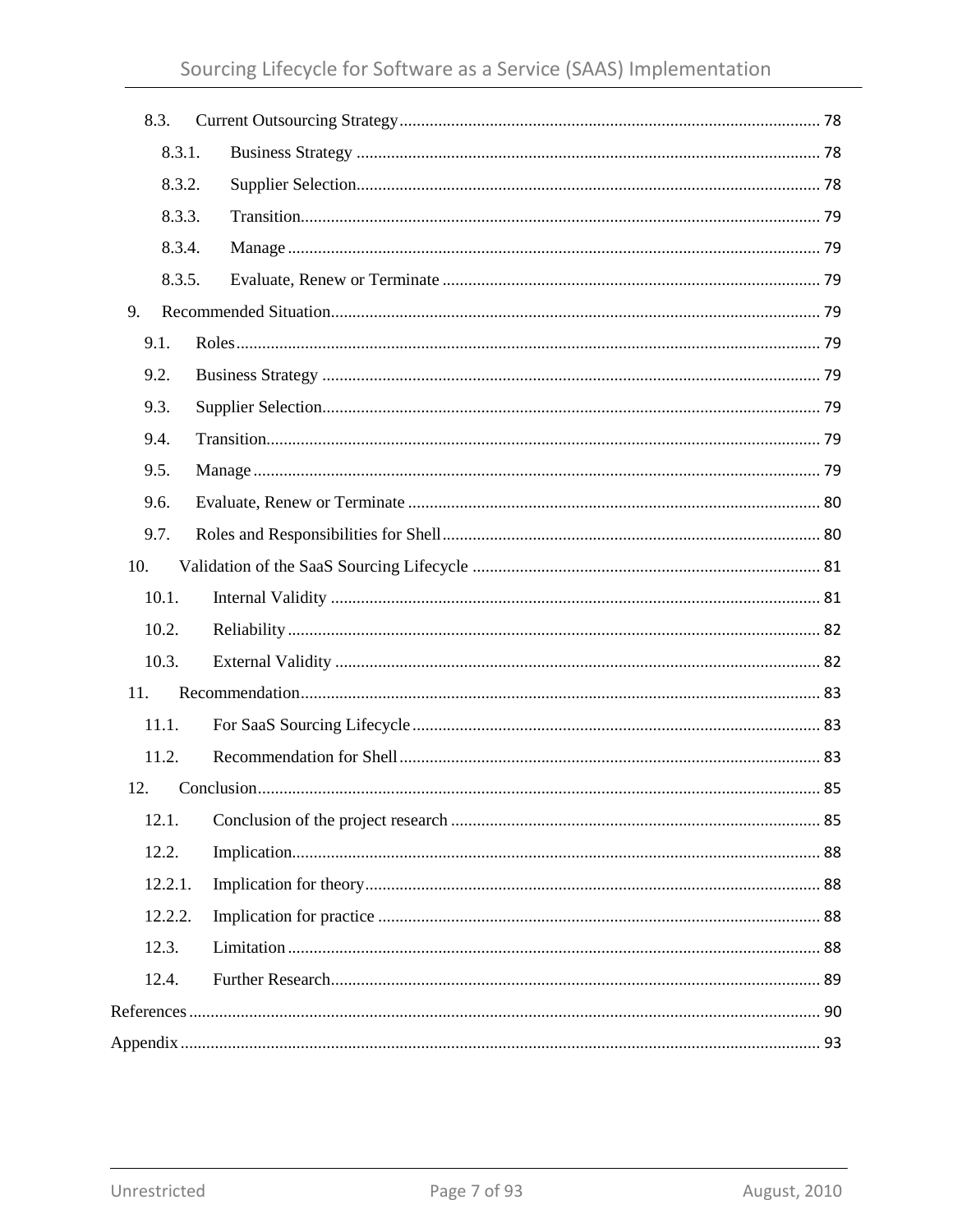# <span id="page-7-0"></span>**List of Figures**

# <span id="page-7-1"></span>**List of Tables**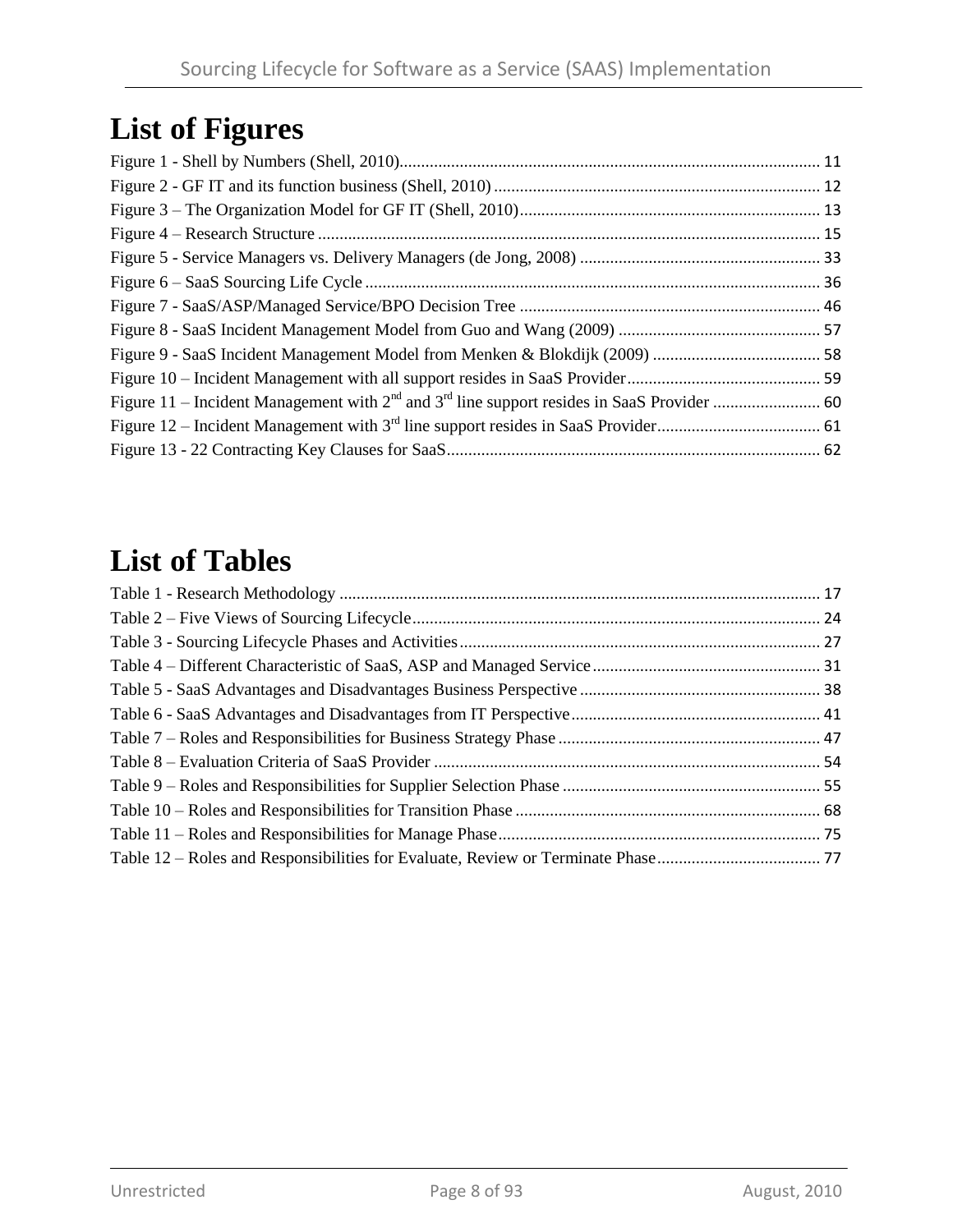# **Preface**

This thesis is the concluding part for a Master of Science degree in Business Information Technology at the University of Twente. Seven months ago I joined Shell International Global Function IT with the objective to conduct a graduation research with both theoretical and practical relevance. Taking the time to look back and observe all of the results I have achieved and the experience I have gained; I believe I have reached this objective. These seven months indeed is the most exciting and challenging period of my study. During this period of time I need to face the challenge of adapting myself to a work life in a major global company, finding my way to the right topic, managing expectations from my four main stakeholders (from the University and Shell), delivering high quality results for the project within tight schedules, writing my thesis after working hours and last but not least keeping the work life balance. Seeing the thesis that I have completed on time, the good quality project deliverables that I have delivered within the time frame defined, expanding knowledge, skill and experience I have gained, numerous new good friends I have made and lots of fun activities I have joined, I can proudly conclude that I have survived this challenging phase of my life.

This graduation research would have never been successfully completed without the support and feedbacks from the certain people around me. I would like to thank you my university supervisor from the Information System department, Klaas Sikkel, who has guided me all the way from the start and gave me advices and insights to balance the theoretical and practical world and kept me in the right track. His remarkably support and understanding has helped and meant a lot to me to continue this research confidently. I would like to thank Chintan Amrit, my university supervisor from Department of Information System and Change Management, for his valuable feedback on ways of conducting research.

I would also like to thank the people from Shell that has support me throughout my internship. I would like to thank Henk Pelk, for introducing me to the other parts of Shell which leads me to the topic of my research. I would like to thank Albert Krikke, project manager of the project I joined in Shell, for giving me the opportunity to sketch my own deliverables and keeping the rational time frame for the deliverables. I would to thank Robbert Schravendijk, my project team associate, for the valuable discussions and interesting stories he shared. He has shown me that it is not impossible to live both in academic world and also corporate world, something that I would like to do in the future. I would like to thank Bram Schouten, my supervisor in Shell, our discussions have brought me lots of insights on the world of project management. I would also like to thank my mentor in Shell, Jeanne Verkinnes, for giving me the freedom to choose the topic that I would have more in favor of and also for keeping my mind open to other possible options out there. I would also like to thank all the people that made me feel welcome and have supported me during my project, my colleagues and friends from Shell Student Society, many thanks to you all, as I could not have enjoyed my time in Shell as much as I did without you.

My thank you also goes to the Indonesian Ministry of Communication and Information Technology (MCIT Indonesia), my scholarship provider, without whom I might not have experienced this challenging and inspiring study and life abroad.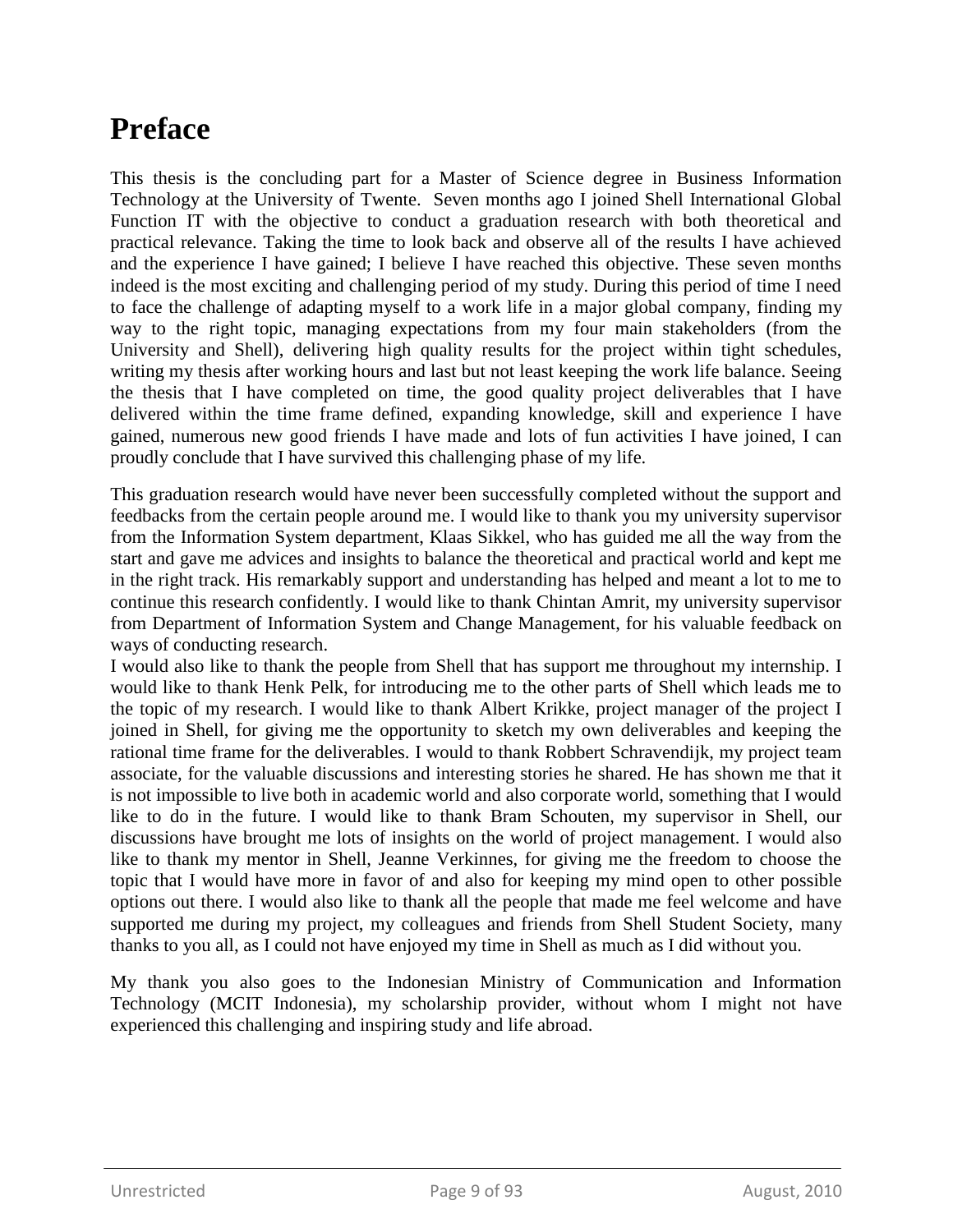With a blink of an eye, two years have passed, it might be felt short but indeed it is still a long time. So, last but certainly not least, I would like to express my gratitude to the loved ones I left back home; my family and friends, for their never-ending and heart-warming support during my two-years stay in the Netherlands.

Having nothing more to say, I can only wish you a pleasant reading, and hope you will find this thesis report interesting, useful and will be able to benefit from it. Feel free to contact me if you have any questions, comments or feedbacks on this thesis report.

Best regards,

Santy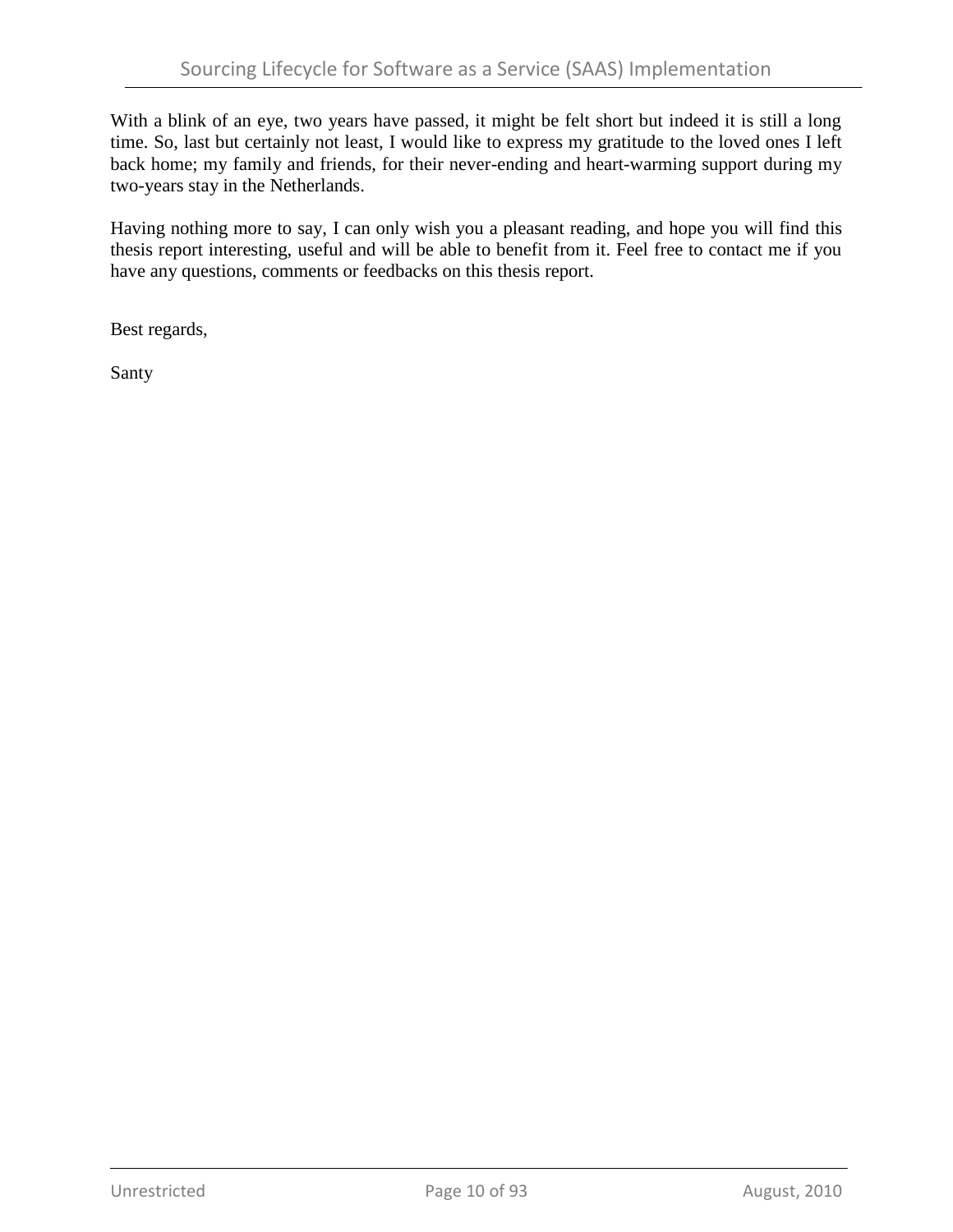# **Part I INTRODUCTION**

<span id="page-10-0"></span>This part describes the context of the research and introduces the reader to the world within Shell. It describes the organization, the research approach and the problem description faced by Shell.

### <span id="page-10-1"></span>**1.Organization**

This chapter explains the organization of Shell regarding to the research which will help the reader to get the perspective of the research according to the scope. In the first section we will give an overview of Royal Dutch Shell plc and in the second section we will explore further on the unit where the focus of our research will be.

### <span id="page-10-2"></span>**1.1. Company Profile – Royal Dutch Shell plc**

Shell is a global group of energy and petrochemical companies. The company is active in more than 90 countries and territories and employs 101,000 people worldwide. According to the corporate website, Shell's business strategy is ‗more upstream and profitable downstream'. ―Upstream, we search for and recover more oil and gas. Downstream, we refine and deliver products to our customers in a profitable and sustainable way" Shell is focusing on delivery and growth, leveraging our strong portfolio (Shell.com 2010).

| + 90 countries where we operate                              |
|--------------------------------------------------------------|
| $\sim$ 101,000 number of employees                           |
| 2% amount of world's oil we produce                          |
| 3% amount of world's gas we produce                          |
| 3.1 million barrels of gas and oil we produce every day      |
| 44,000 Shell service stations worldwide                      |
| 145 billion litres of fuel sold                              |
| >35 refineries and chemical plants we run (figures for 2009) |
| 1 ranking by Fortune 500 in 2009                             |
|                                                              |

Figure 1 - Shell by Numbers (Shell, 2010)

<span id="page-10-3"></span>Royal Dutch Shell plc is build up from four different businesses and 9 different functions. Because these functions and businesses overlap each other in all sorts of combinations, it is not possible to depict this in one comprehensive figure. The Businesses are:

- Upstream international
- Upstream Americas
- Projects and Technology
- Downstream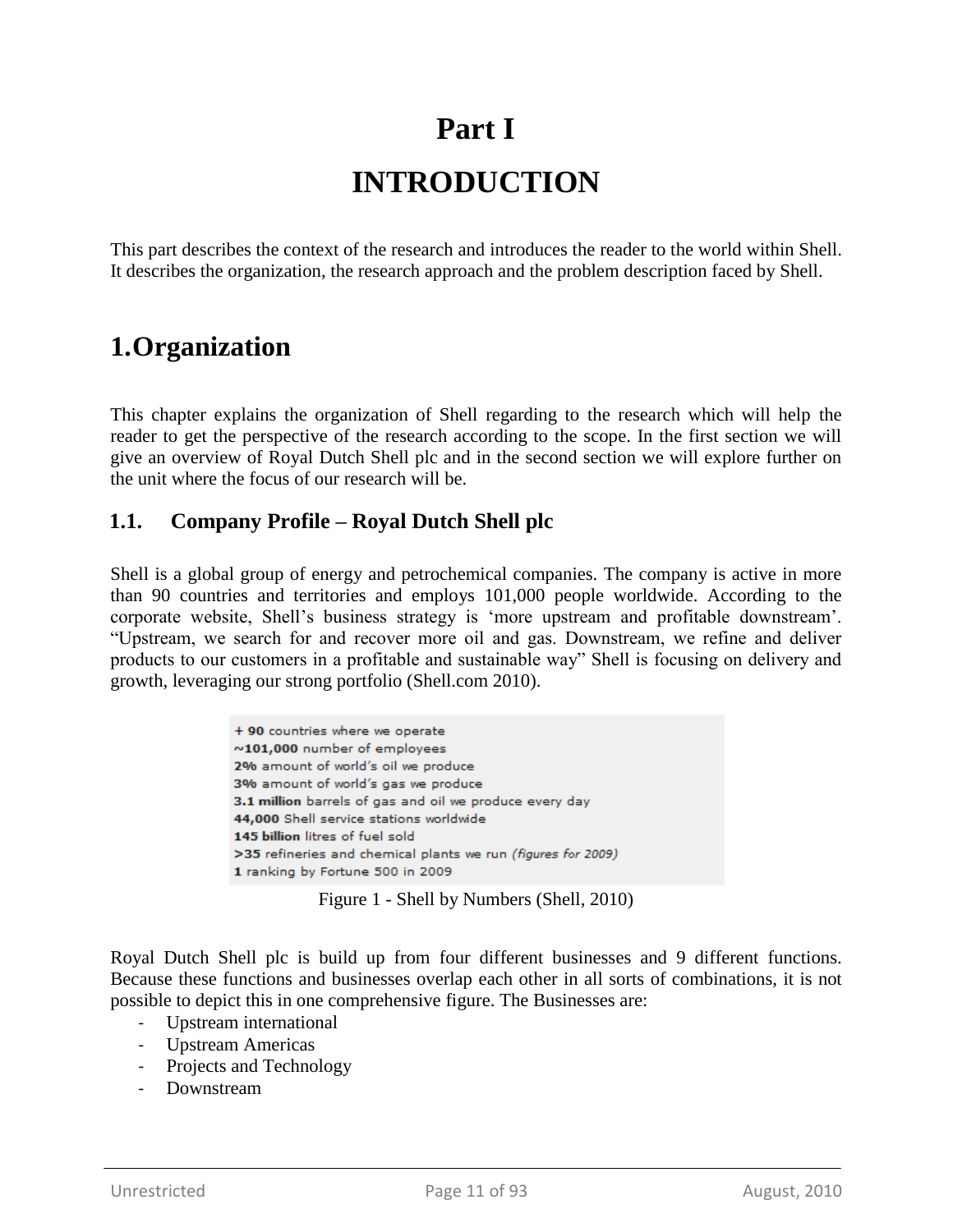And the Functions are the following:

- Finance
- Legal
- Human Resources and Corporate
- Safety and Environment
- CO<sub>2</sub>
- Contracting and Procurement
- Government Relations
- Information Technology
- Sustainable Development

So, IT is one of the Functions. IT consists of three delivery towers: Business Delivery, Functional Improvement, and Support Functions. Global Functions IT is one of the parts of the first tower and has the responsibility to take care of all IT for the functions as described above.

### <span id="page-11-0"></span>**1.2. Global Functions IT**

Global Functions IT (GF IT) aims to provide IT skills, solutions and services to the Global Functions businesses in support of their objectives. GF IT also pursue to bring greater efficiency and effectiveness in the management and provision of IT solutions and services to the businesses.



Figure 2 - GF IT and its function business (Shell, 2010)

<span id="page-11-1"></span>The organization model of GF IT is depicted in figure 3 below.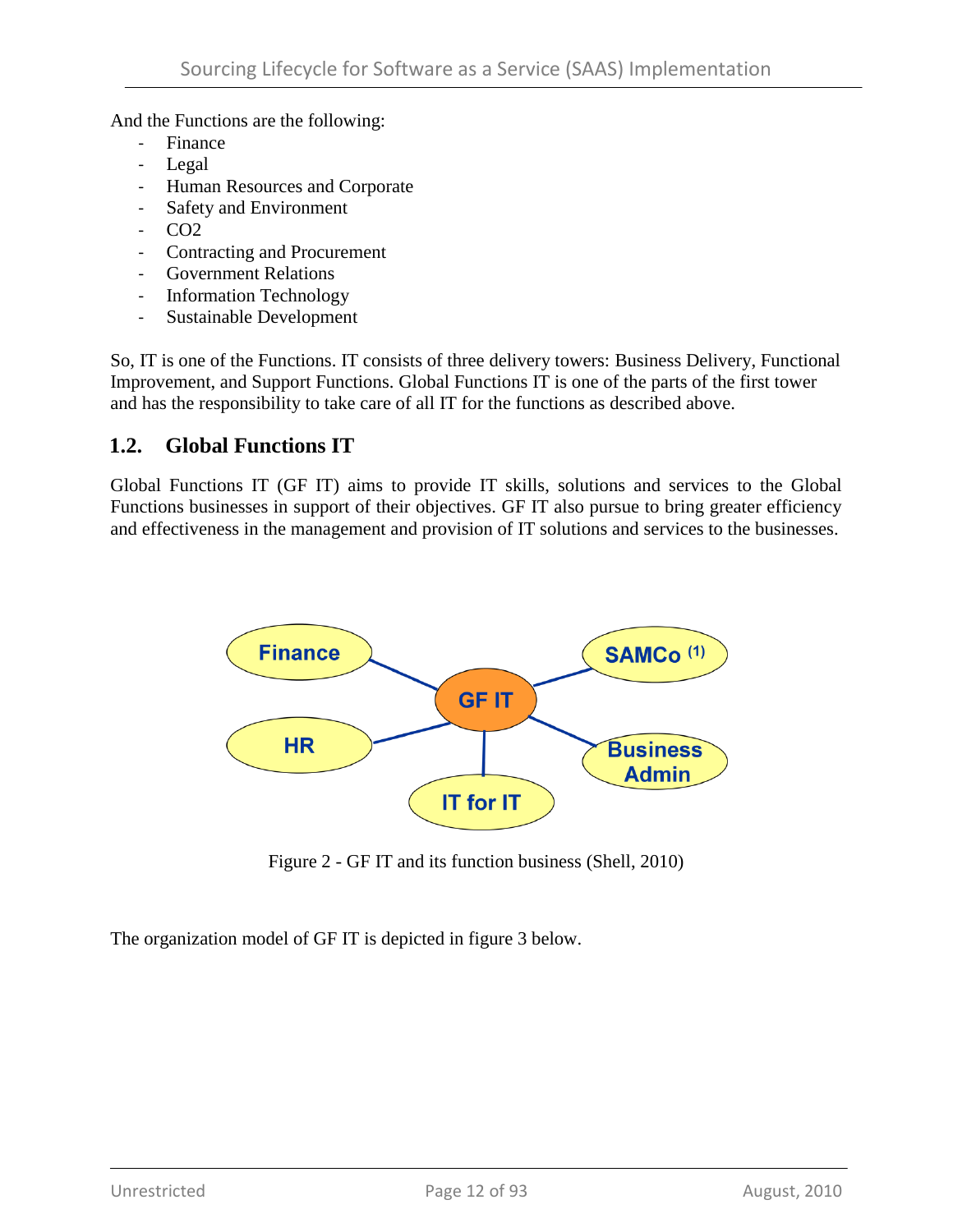

Figure 3 – The Organization Model for GF IT (Shell, 2010)

<span id="page-12-0"></span>The first layer of the organization model is the Line of Business (LoB) units, they are accountable and responsible for managing the relationship with the respective GF businesses. LoBs are the face to the business for all IT-related activities and are accountable for managing the demand for IT services from the businesses.

The second layer consists of shared resources units within GF IT :

- Business Application Management (BAM) who is accountable for end-to-end delivery of all application services.
- Business Infrastructure Management (BIM) is the one who ensures that infrastructure services meet business requirements
- Project Delivery and Application Sourcing (PDAS) provides application development resources and project management resources, processes and standardized tools to support project delivery and management.

The third and fourth layers are the cross-functional and support functions that support the GF IT organization. The last layer includes all location managers who build common alignment within one location.

This research will be focusing on the BAM unit. We will see the relation between BAM with its customer, the business (the functions themselves), which are represented by the LoBs. We will highlight the relation between BAM and PDAS in the matter of project and transition of project to delivery and support. In this research we also highlight the relation between BAM and the supplier where the business provide the requirements, needs, complaints to BAM which later on these issues are handled between BAM and the supplier.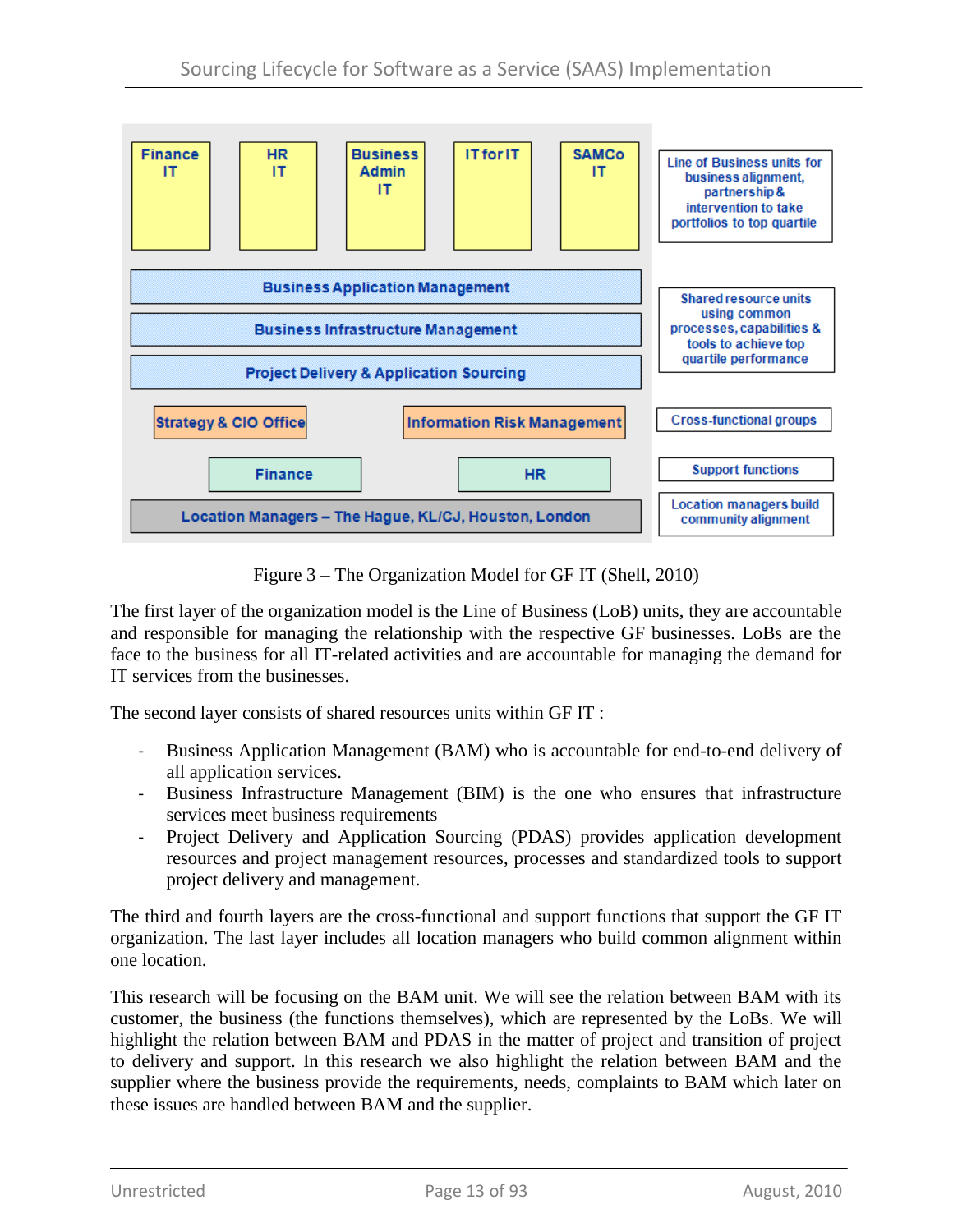# <span id="page-13-0"></span>**2.Research Approach**

### <span id="page-13-1"></span>**2.1. Objectives**

The overall objective of this research project is to develop a framework of SaaS application implementation in an organization. The scope of the research starts with giving recommendation to the organization in which situation should they implement a SaaS type application as part of the strategy and how the contract management of SaaS implementation can be different with other type of sourcing. The other objective is to see on what are the deliverables that need to be accomplished or exist in a typical SaaS implementation project, and then we also discuss what are the processes to successfully deliver and support a SaaS type application into an organization. Along with this we also discuss the roles and responsibilities that exist during the whole lifecycle.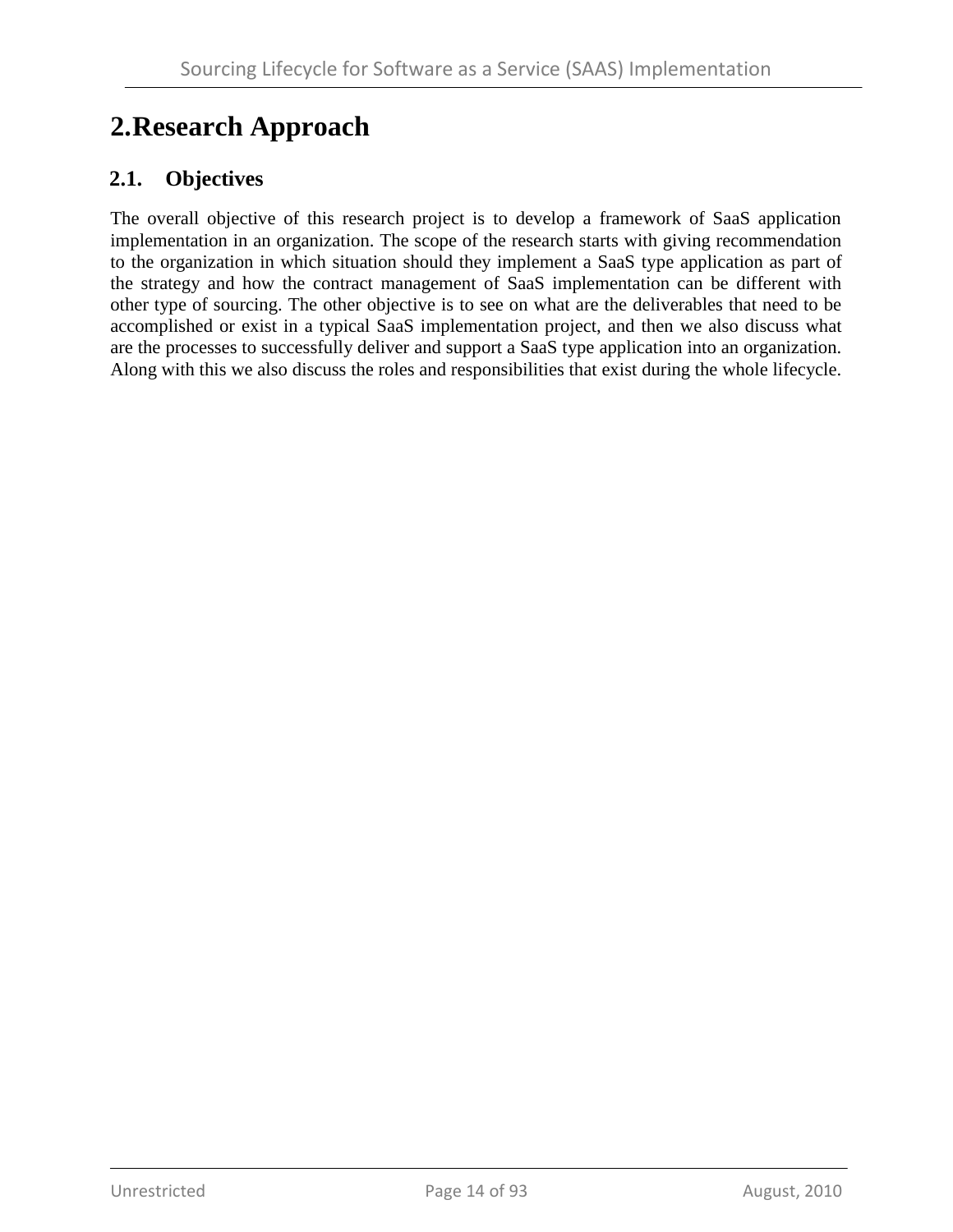### <span id="page-14-0"></span>**2.2. Structure**



Figure 4 – Research Structure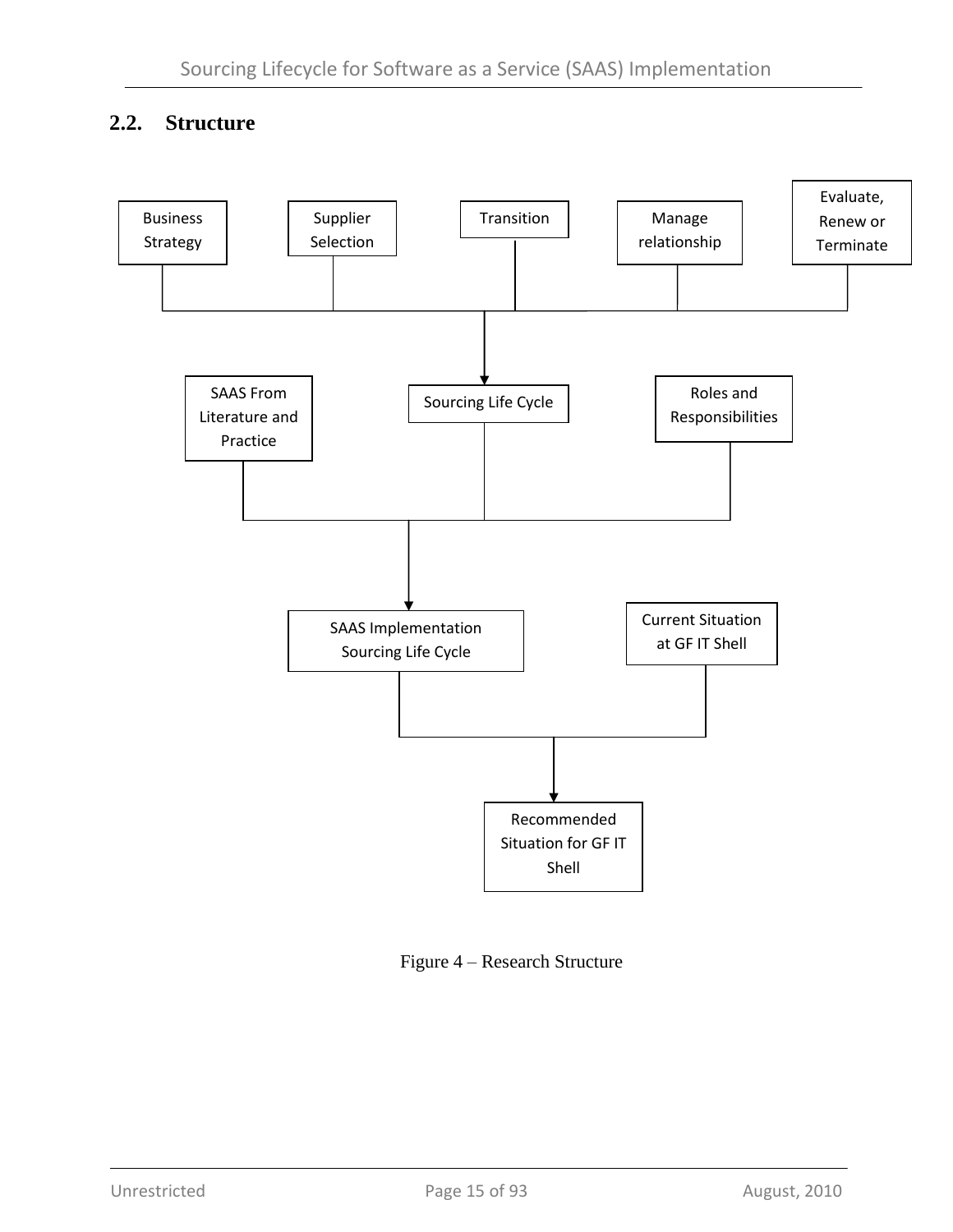### <span id="page-15-0"></span>**2.3. Questions**

#### <span id="page-15-1"></span>**2.3.1. Goal**

To build a recommendation for Shell Global Functions IT BAM on the basis of an Sourcing Lifecycle Framework to enable the Software as a Service (SAAS) implementation process in BAM.

#### <span id="page-15-2"></span>**2.3.2. Main questions**

*"What is the generic sourcing lifecycle that Shell GF IT can follow to implement a SaaS type application? "*

### <span id="page-15-3"></span>**2.3.3. Sub Questions**

- 1. What are the needs regarding implementation of SaaS type application in Shell?
- 2. What is SaaS?
	- a. What is the definition of SaaS?
	- b. What is the difference between SaaS with, Application Service Provider (ASP), and Managed Service?
	- c. What are the characteristic of a SaaS type application?
- 3. What is Sourcing Lifecycle?
- 4. What is generic sourcing lifecycle for a SaaS implementation?
	- a. What are the roles need to exist in the customer organization for a SaaS implementation?
	- b. What is the business strategy for SaaS?
	- c. What are the criteria in selecting SaaS provider?\
	- d. How is the support model for SaaS?
	- e. What are the important contracting key clauses for SaaS?
	- f. How are the management processes for SaaS?
	- g. What is the exit plan for SaaS?
	- h. What are the roles and responsibilities for each stage of the SaaS sourcing lifecycle?
- 5. How does the generic SaaS sourcing lifecycle apply to GF IT?
- 6. What are the gaps between the generic sourcing lifecycle and the current situation?

### <span id="page-15-4"></span>**2.4. Scope**

This research will be conducted according to the following scope :

- We will focus on problems and stakeholders of Shell GF IT BAM and its relation with different parties (LoB, PDAS and Supplier)
- The outsourcing is for an IT support of non-SAP applications.
- We will discuss the lifecycle of a pure SaaS and not a SaaS that later on deviated to an ASP.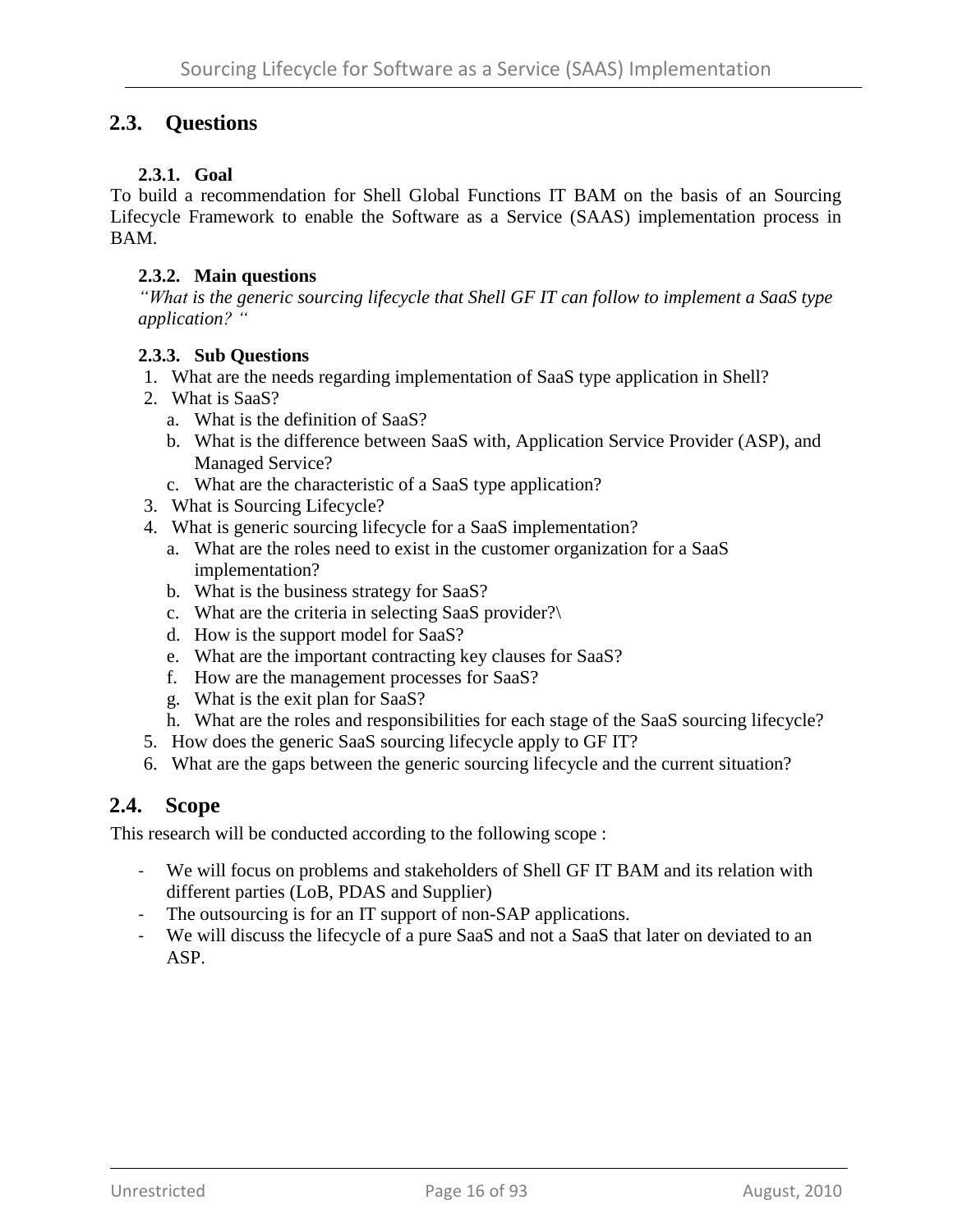### <span id="page-16-0"></span>**2.5. Research Methodology**

| <b>Research Question</b>                                                                                                                                                                                                                                                                                                                                                                                                                                                                                                                                                                                    | <b>Research Method</b>                                                                    |
|-------------------------------------------------------------------------------------------------------------------------------------------------------------------------------------------------------------------------------------------------------------------------------------------------------------------------------------------------------------------------------------------------------------------------------------------------------------------------------------------------------------------------------------------------------------------------------------------------------------|-------------------------------------------------------------------------------------------|
| 1. What are the needs regarding implementation of<br>SaaS type application in Shell?                                                                                                                                                                                                                                                                                                                                                                                                                                                                                                                        | Shell documents, Interview, Stakeholder<br>analysis                                       |
| 2. What is SaaS?<br>What is the definition of SaaS?<br>$a_{-}$<br>b. What is the difference between SaaS with<br>Application Service Provider (ASP) and<br><b>Managed Service?</b><br>c. What are the characteristic of a SaaS type<br>application?                                                                                                                                                                                                                                                                                                                                                         | Literature research                                                                       |
| 3. What is Sourcing Lifecycle?                                                                                                                                                                                                                                                                                                                                                                                                                                                                                                                                                                              | Literature research                                                                       |
| 4. What is generic sourcing lifecycle for a SaaS<br>implementation?<br>a. What are the roles need to exist in the<br>customer organization for a SaaS<br>implementation?<br>b. What is the business strategy for SaaS?<br>c. What are the criteria in selecting SaaS<br>provider? $\setminus$<br>d. How is the support model for SaaS?<br>What are the important contracting key clauses<br>e.<br>for SaaS?<br>How are the management processes for SaaS?<br>f.<br>What is the exit plan for SaaS?<br>g.<br>What are the roles and responsibilities for each<br>h.<br>stage of the SaaS sourcing lifecycle? | Literature research                                                                       |
| 5. How does the generic SaaS sourcing lifecycle<br>apply to GF IT?                                                                                                                                                                                                                                                                                                                                                                                                                                                                                                                                          | Shell documents, semi-structured interviews,<br>case study                                |
| 6. What are the gaps between the generic sourcing<br>lifecycle and the current situation?                                                                                                                                                                                                                                                                                                                                                                                                                                                                                                                   | Comparison of the SaaS sourcing lifecycle<br>and current situation gathered in question 5 |

<span id="page-16-1"></span>Table 1 - Research Methodology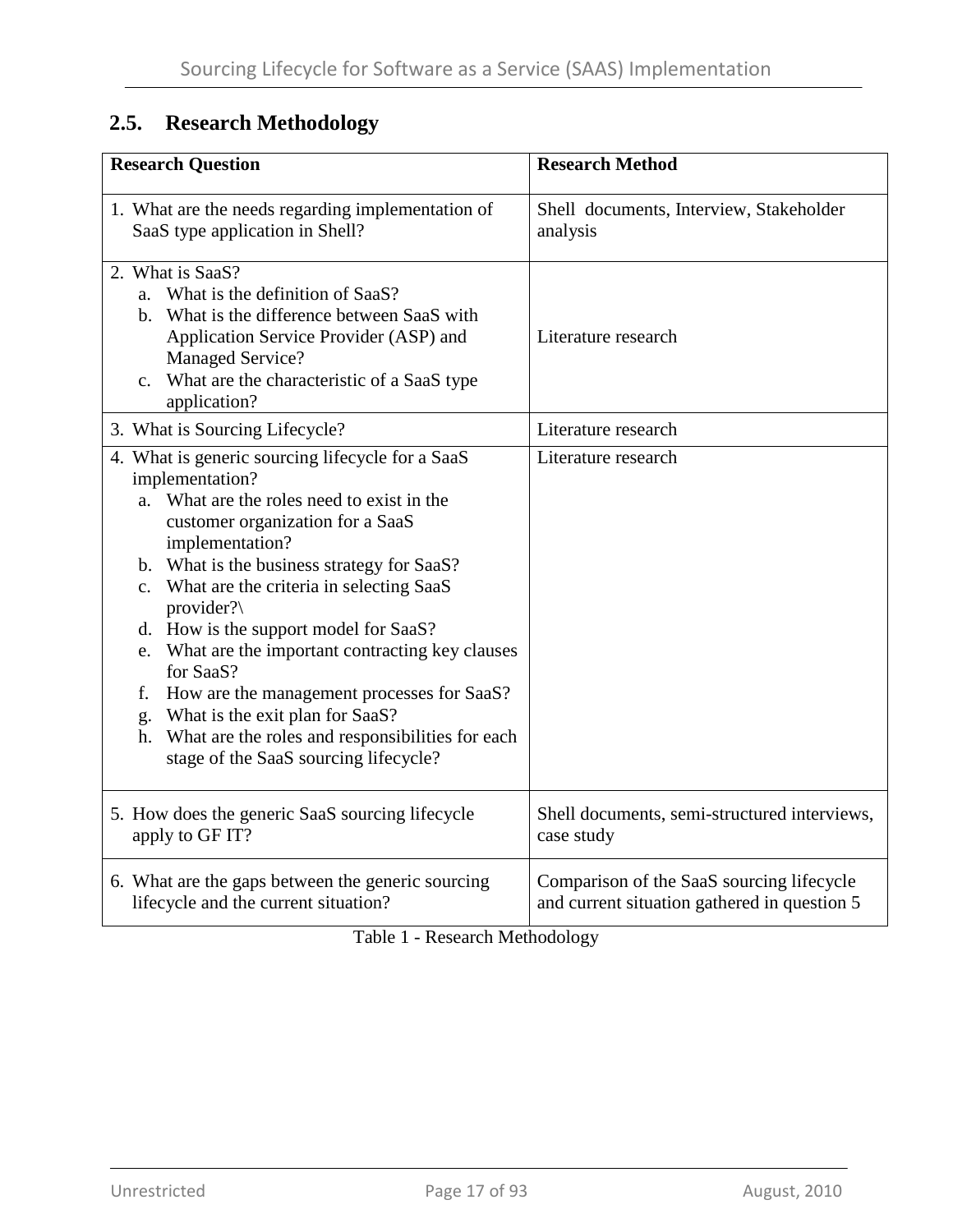### <span id="page-17-0"></span>**3.Problem Description**

### <span id="page-17-1"></span>**3.1. Initial Reason for this Research**

In the last few years Software as a Service (SaaS) has changed from curiosity generating concept to an accepted mainstream concept. A key benefit of this model is that, by careful engineering, it is possible to leverage economy of scale to reduce total cost of ownership relative to on-premises solutions.

Shell also has seen this emerging delivery concept as an opportunity for its IT strategy. As a company that has a lot experiences with outsourcing, support and management processes is already in place for this strategy but a further study focusing on SaaS approach is needed to investigate what are the deliverables or processes that might be done differently compared to the current situation.

### <span id="page-17-2"></span>**3.2. Stakeholder Analysis**

Mitchell, Agle et al (1997) proposed a classification of stakeholders based on power to influence, the legitimacy of each stakeholder's relationship with the organization, and the urgency of the stakeholder's claim on the organization. Therefore we identify some stakeholders that can influence the problem and have the power to the process of embedding and implementation of the solution. The stakeholders identified are also the people that experience within the sourcing lifecycle itself and they are the ones that have the direct knowledge of the problem based on their experience.

Based on the consideration above, we identify the stakeholders from the existing Enterprise Support Model that can represent or cover all the parts for the whole sourcing lifecycle

We spend an hour to an hour and a half for each interview to firstly introduce the objectives of the research and then run through to the questions. We prepared two sets of questions for the interviewee. The first set is the general questions asked to all interviewee. The second set of questions is list of questions based on the interviewee's current role and responsibilities. These second lists of questions are derived based on Cobit Framework. The questions used in the stakeholder analysis for the problem description are the first set questions (general questions). The second set of questions is used for understanding further the current situation within Shell (Part IV of this research).

The general questions asked for the stakeholder analysis are as followed:

- What is your current role regarding ASP/MS implementation?
- What is your current understanding of SaaS, ASP and Managed Service?
- What is the current situation of outsourcing regarding ownership and governance?
- How will SaaS affect your current role and responsibilities?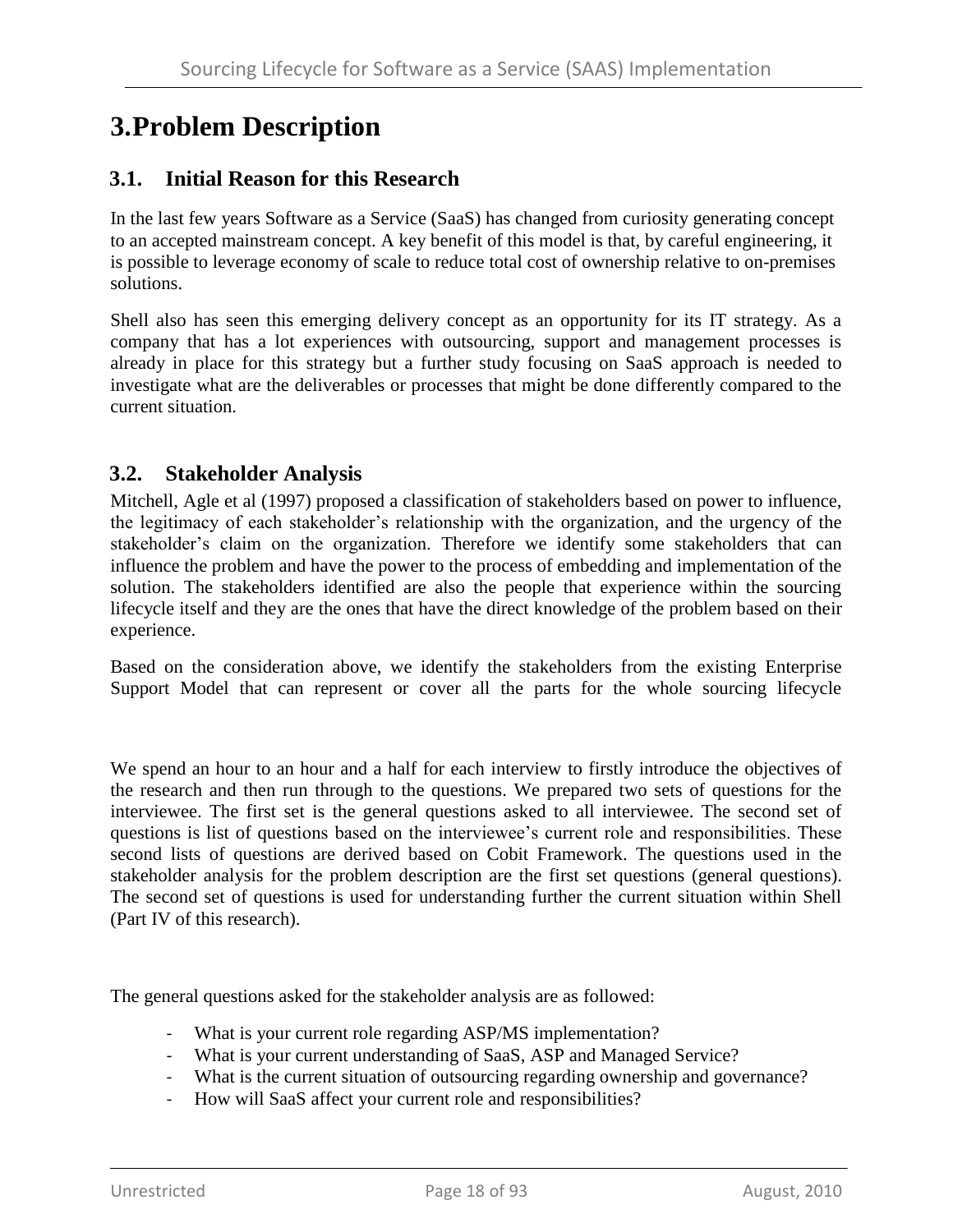- What is your opinion on the advantage and disadvantage of a SaaS or ASP implementation?
- In which area will a SaaS implementation be appropriate within Shell?
- What is top three things that need to be improved before we can implement SaaS?

The detailed question can be found in the appendices.

The result of the interviews are then decoded into a list of answers and then analyzed and used as an input for the Findings section.

### <span id="page-18-0"></span>**3.3. Findings**

*Confidential*

### <span id="page-18-1"></span>**3.4. Conclusion – Answers to Question 1**

The main problem that Shell face is the unclarity of the roles and responsibilities and there are no specific guidelines that can be used when they want to implement a SaaS type application. It is also important to understand the characteristic of SaaS, what are the pitfalls and benefits and make sure that this understanding reached by all of stakeholders. Everyone has some idea in their head but an awareness of the coming of SaaS for Shell's sourcing strategy should be developed and actualized.

Therefore we argue that a specific sourcing life cycle for SaaS is needed to guide them through starting from the stage of deciding whether or not to implement a SaaS to the delivering and supporting stage and also the decommissioned of the service.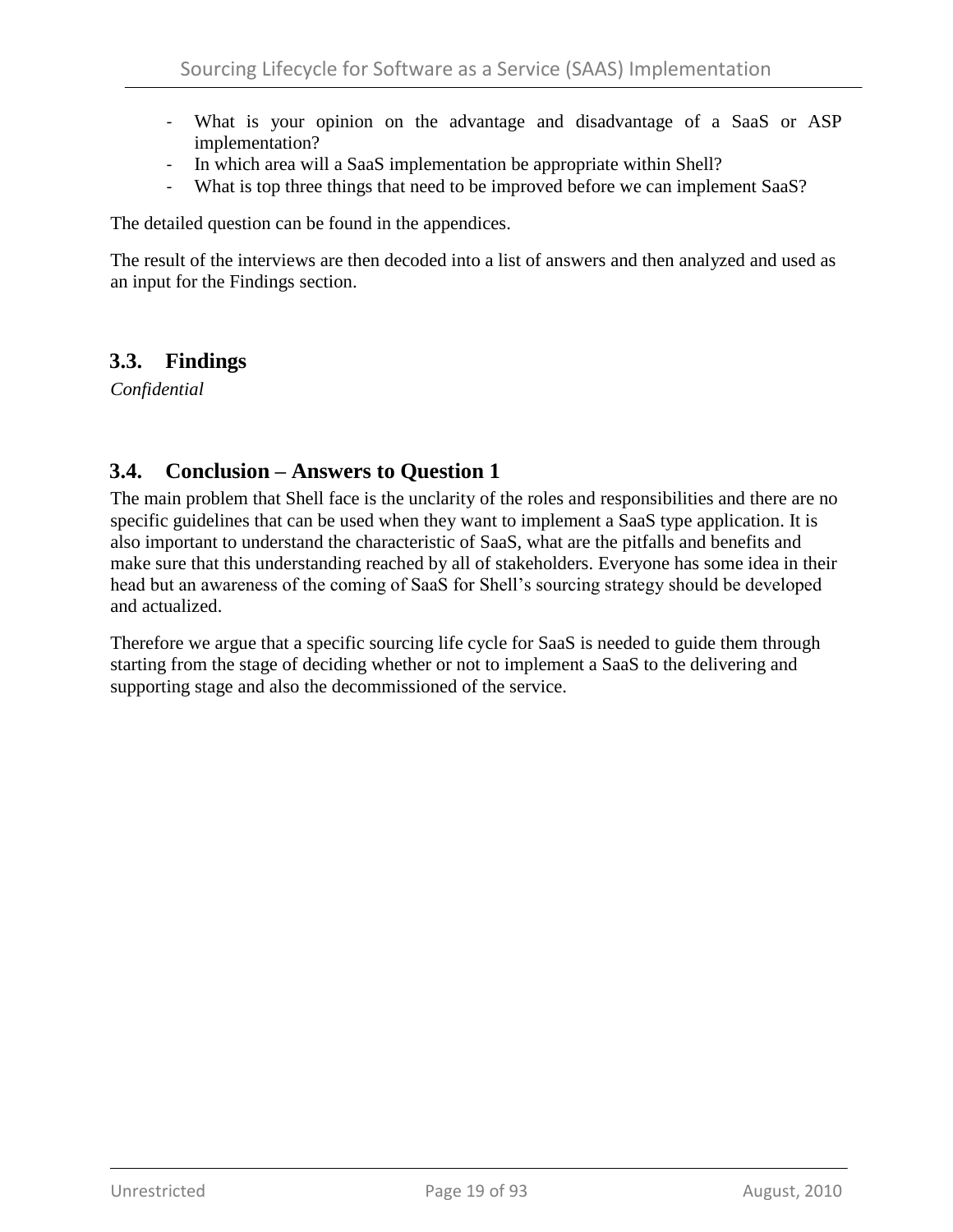## **Part II**

# **THEORETICAL BACKGROUND**

<span id="page-19-0"></span>This section establishes the theoretical background and framework for the research by first exploring the concepts of IT outsourcing and then focusing on the Sourcing Life Cycle.

### <span id="page-19-1"></span>**4.Outsourcing**

### <span id="page-19-2"></span>**4.1. Outsourcing in General**

Hirschheim (2009) define the notion of outsourcing as making arrangements with an external entity for the provision of goods or services to supplement or replace internal efforts while literally outsourcing is an abbreviation for "outside resource using" (Yang et al, 2007). While Beulen et al (2006) defines outsourcing as "the way in which organizations obtain products and services in exchange for returns while considering the long-term impact on the context, intensity and scopeof their internal and external relationships" (Beulen et al. 2006).

So we can see in the definitions that outsourcing is not always about IT. In the literature, there are some distinction made between IT or IS outsourcing, Business Process Outsourcing and Knowledge Outsourcing.

### <span id="page-19-3"></span>**4.1.1. IT or IS Outsoucing**

Firms recognized that the overall production costs of managing their own internal IT operations may well be reduced by outsourcing — due to considerable economies of scale available to large IT suppliers such as IBM. Within a few years, many large firms were jumping on the IT outsourcing bandwagon" (Lacity & Hirschheim, 1993), and the conventional wisdom for general managers now reversed to the notion that "we don't maintain our own power supply, so why should we do the same for IT?" (Venkatraman & Loh, 1994). Since many general managers already perceived their IT spending to be a mere overhead cost (rather than an investment) this prompted them to believe that if IT services could be provided cheaper in the external marketplace. The IT services outsourced are the services such as infrastructure services, desktop services and application management services. These IT services support the business processes.

This research will focus more to the IT service outsourcing where the service provided by supplier is delivered through the internet. We will discuss further on the sourcing lifecycle of an IT service in the next section.

### <span id="page-19-4"></span>**4.1.2. Business Process Outsourcing (BPO)**

This is the services that include also non-IT services as part of the total service offering of the IT supplier to the outsourcing company. It is the delegation of one or more IT-intensive business processes to an external provider that in turn owns, administers and manages the selected process based on a defined and measurable performance criterion. It can also be simply defined as devising a contract with an external organization to take primary responsibility for providing a business process (Yang et al, 2007).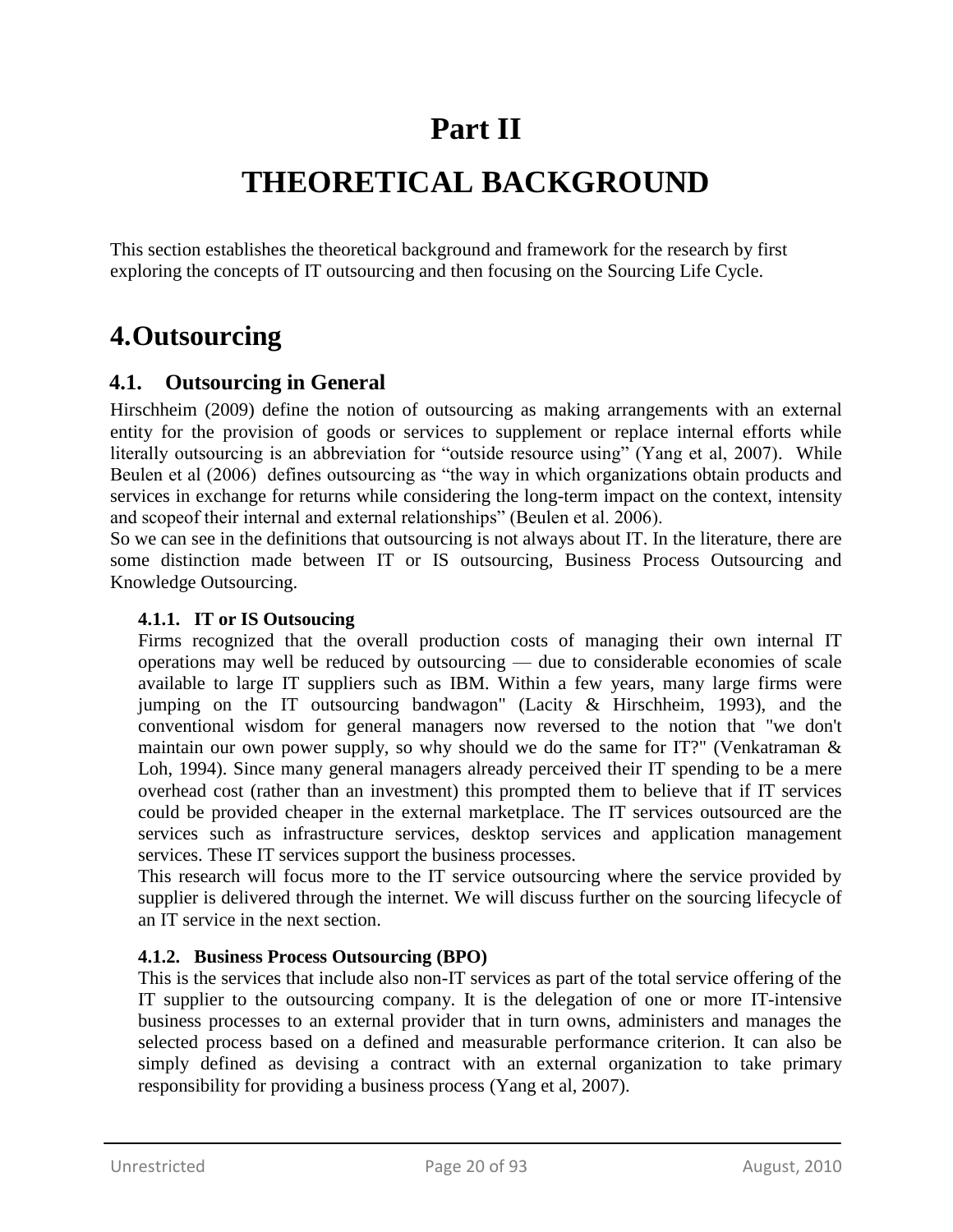### <span id="page-20-0"></span>**4.1.3. Knowledge Outsourcing (KO)**

Knowledge outsourcing, unlike business process outsourcing that deals with executing standardized ("back-office") processes, involves higher-end services which require advanced analytical and technical skills. Embracing technology as a driving force, knowledge outsourcing is changing the way businesses conduct themselves in the global marketplace (Vytautas, 2007). Due to its nature that requires more business knowledge compared to BPO, KO requires more tight relationship between the customer and the supplier.

### <span id="page-20-1"></span>**4.2. Sourcing Lifecycle**

The outsourcing activities are often grouped to several groups. These grouping come with the form of a lifecycle. Kliem (1999) define the outsourcing lifecycle into seven phases:

- 1. Determine the business case for or against outsourcing
- 2. Search for vendors
- 3. Select a vendor
- 4. Conduct negotiations
- 5. Consummate an agreement
- 6. Manage the agreement
- 7. Determine the business case to decide whether to renew, renegotiate or terminate a contract.

Another extensive lifecycle defined is from Cullen et al (2005) where they defined 4 sets of phases consisting in total 9 building blocks. These phases and building blocks are:

- 1. Architect phase, where the foundation of the outsourcing is defind. Cullen later on defined further building blocks for this phase as : Investigate, Target, Strategize, Design. The final outcome of this phase is that the organization understands correctly what it needs so they can publish these needs to the market.
- 2. Engage phase, in this phase one or more supplier are selected and the deal is negotiated. This phase consist of Select and Negotiate building blocks.
- 3. Operate phase, in this third phase the deal is put in place, operationalized and managed through its term. The building blocks for this phase are Transition and Manage.
- 4. Regenerate phase, in this last phase, the next generation options are assessed. This phase only consists of one building block which is Refresh.

In her research, de Jong (2008) defines the outsourcing lifecycle as consisting 5 phases which are :

- 1. Identify business and its needs. During this phase the business needs and wishes are identified. The main questions are whether or not to outsource and if yes, what to outsource. Another items that need to be clear in this phase is what are the goals of the outsourcing strategy.
- 2. Select supplier(s). In this phase, the selection of the most appropriate supplier is being done. The examples of the activities included in this phase are the determination of criteria, sending out requests for proposals (RfPs), negotiations and the final selection.
- 3. Transition. In this phase, the actual transition of work to the customer is being performed. This phase may contain pilots to determine the best way to cooperate together.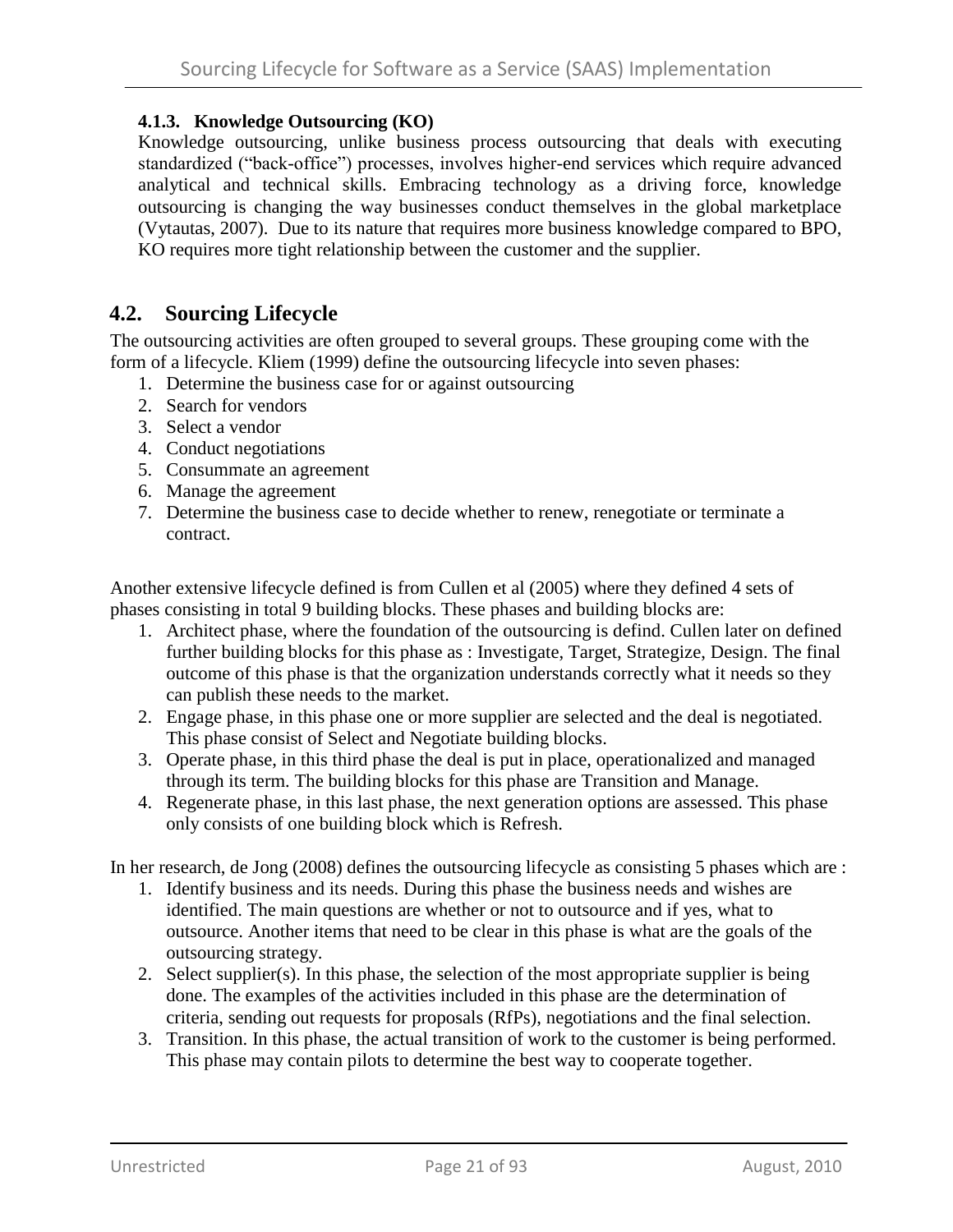- 4. Manage outsourcing relationship. This phase is about managing the relation between the client organization and the supplier. The phase starts when the supplier actually deliver the service until the expiration of the contract.
- 5. Evaluate and renew or terminate. In this phase, the client organization decide whether to renew the contract with the supplier or at the contrary, terminate the contract.

While Hirschheim et al (2009) define IT outsourcing life cycle covering the key problem domains along the process of :

- 1. Making the sourcing decision
- 2. Arranging the outsourcing relationship
- 3. Managing the outsourcing relationship
- 4. Changing or renewing the relationship based on a recurrent evaluation of the outcome of the relationship.

Lastly in their paper, Au et al (2001) define 6 phases of IT outsourcing, which are :

- 1. Planning
- 2. Analysis
- 3. Design
- 4. Implementation
- 5. Operations
- 6. Termination

From these five views of lifecycles we conclude that the sourcing lifecycle consists of 5 phases :

- 1. Business Strategy
- 2. Supplier Selection
- 3. Transition
- 4. Manage Relationship
- 5. Evaluate, renew or terminate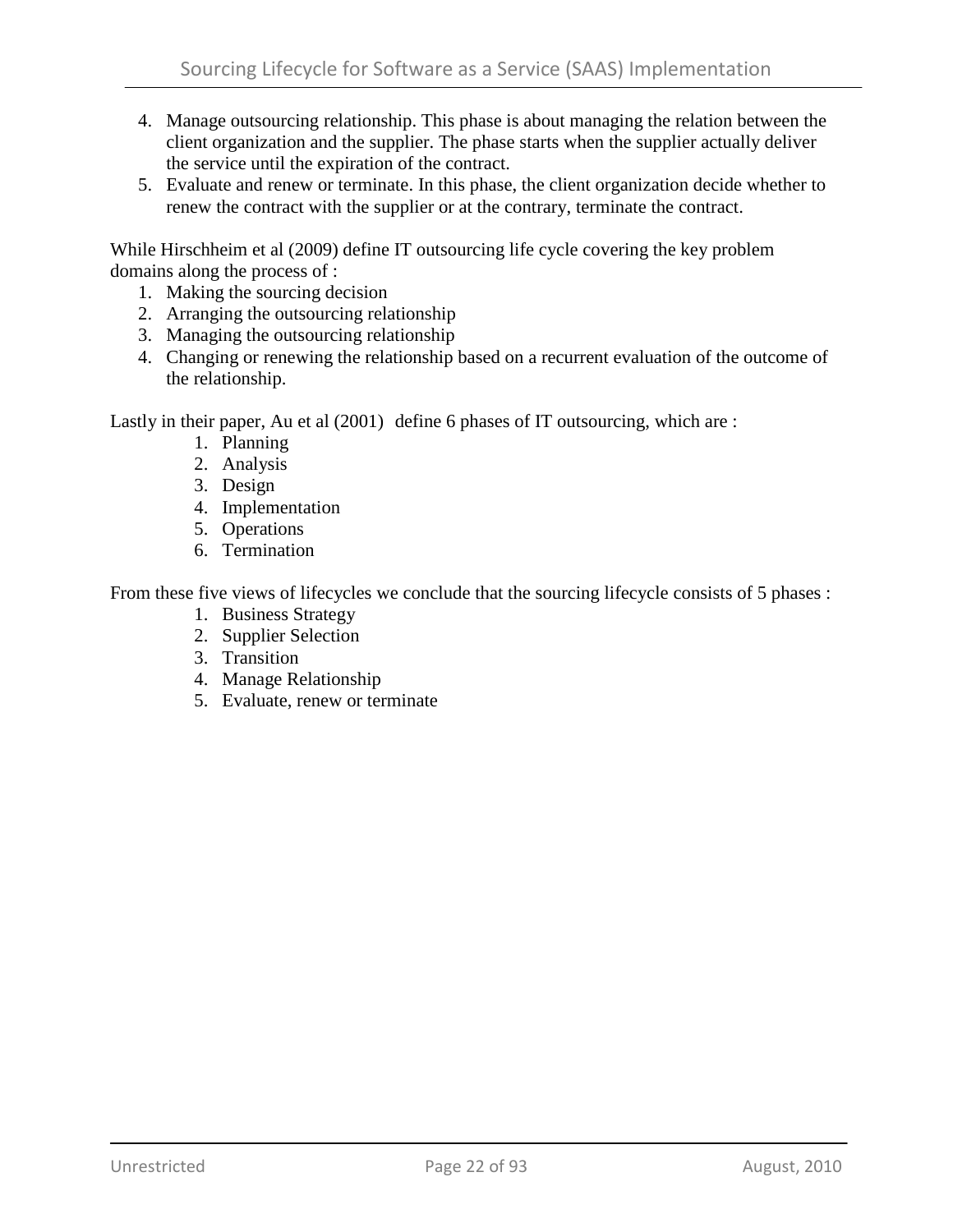| <b>Phases</b>            | <b>Kliem (1999)</b>                                             | <b>Cullen et al</b>                          | De Jong (2008)                           | Hirschheim et al                                | Au et al (2001)                                                                                                                                                                                                                                            |
|--------------------------|-----------------------------------------------------------------|----------------------------------------------|------------------------------------------|-------------------------------------------------|------------------------------------------------------------------------------------------------------------------------------------------------------------------------------------------------------------------------------------------------------------|
|                          |                                                                 | (2005)                                       |                                          | (2009)                                          |                                                                                                                                                                                                                                                            |
| <b>Business strategy</b> | 1. Determine the<br>business case for or<br>against outsourcing | 1. Investigate<br>2. Target<br>3. Strategize | 1. Identify<br>business and<br>its needs | 1. Making the<br>sourcing<br>decision           | 1. Initiation of sourcing<br>evaluation<br>2. Analysis of current systems<br>and changes<br>3. Identification of objectives<br>4. Estimation of efforts<br>5. Identification of core<br>competencies<br>6. Identification of risks<br>7. Staff arrangement |
| Supplier selection       | 1. Search for vendors<br>2. Select a vendor                     | 1. Design<br>2. Select                       | 1. Select<br>supplier(s)                 | 1. Arranging the<br>outsourcing<br>relationship | 1. Preparation of request for<br>proposal<br>2. Identification of potential<br>suppliers<br>3. Distribution of request for<br>proposal<br>Determination of criteria<br>4.                                                                                  |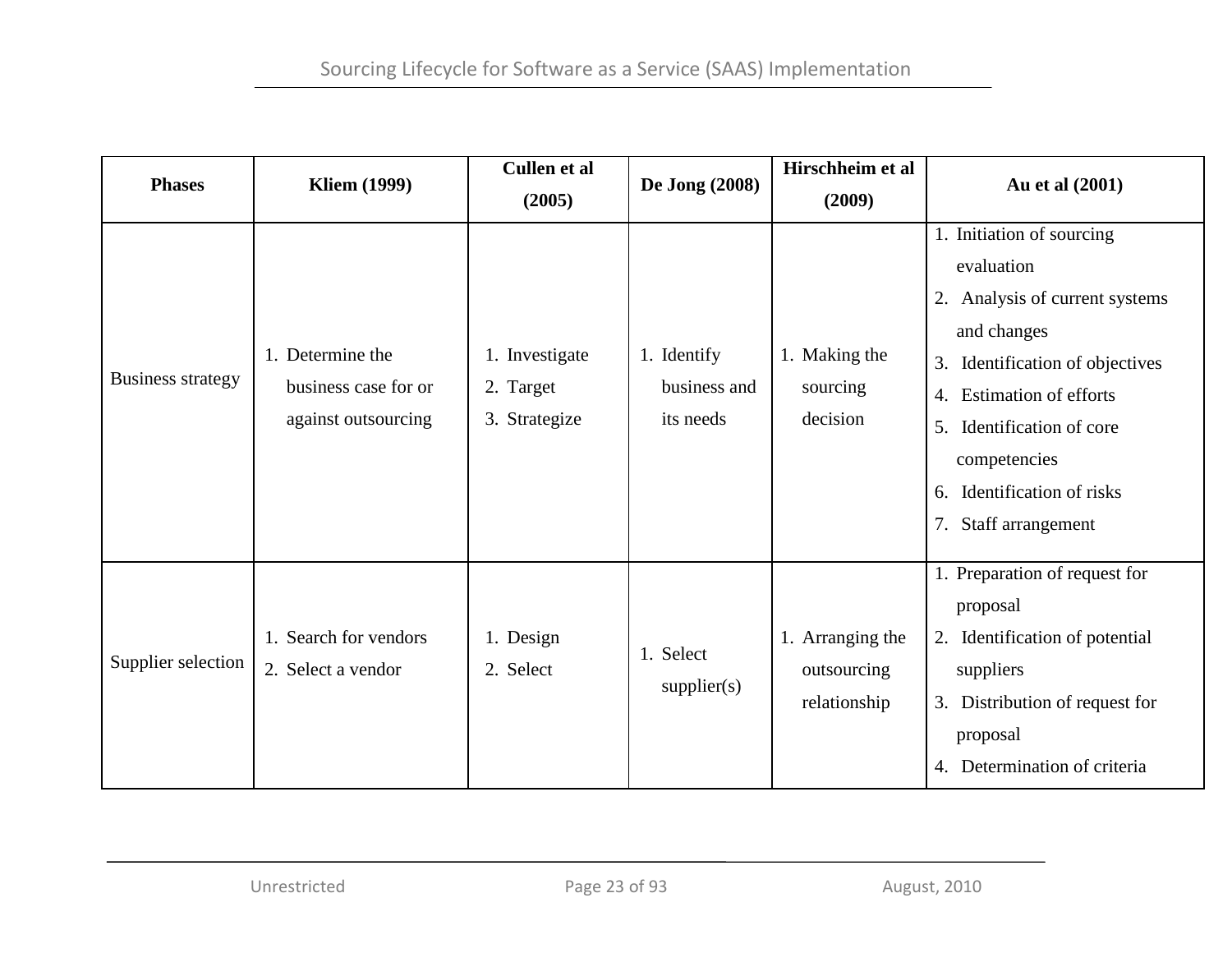| <b>Phases</b>                   | <b>Kliem (1999)</b>                                                                                         | <b>Cullen et al</b>           | <b>De Jong (2008)</b>                    | Hirschheim et al                               | Au et al (2001)                                                                                                                                                                                                         |
|---------------------------------|-------------------------------------------------------------------------------------------------------------|-------------------------------|------------------------------------------|------------------------------------------------|-------------------------------------------------------------------------------------------------------------------------------------------------------------------------------------------------------------------------|
|                                 |                                                                                                             | (2005)                        |                                          | (2009)                                         |                                                                                                                                                                                                                         |
|                                 |                                                                                                             |                               |                                          |                                                | 5. Selection of supplier                                                                                                                                                                                                |
| Transition                      | 1. Conduct negotiations                                                                                     | 1. Negotiate<br>2. Transition | 1. Transition                            |                                                | 1. Determination of outsourcing<br>relationship<br>2. Determination of contract type<br>3. Preparation of contracts<br>4. Transfer of business logic<br>5. Transfer of systems,<br>specifications, and<br>documentation |
| Manage<br>Relationship          | 1. Consummate an<br>agreement<br>2. Manage the agreement                                                    | 1. Manage                     | 1. Manage<br>outsourcing<br>relationship | 1. Managing the<br>outsourcing<br>relationship | 1. Measurement of compliance to<br>requirements<br>2. Enforcement of compliance                                                                                                                                         |
| Evaluate, renew<br>or terminate | 1. Determine the<br>business case to decide<br>whether to renew,<br>renegotiate or<br>terminate a contract. | 1. Refresh                    | 1. Evaluate and<br>renew or<br>terminate | 1. Changing or<br>renewing the<br>relationship | 1. Preparation for early<br>termination<br>2. Evaluation of final software<br>products                                                                                                                                  |

<span id="page-23-0"></span>Table 2 – Five Views of Sourcing Lifecycle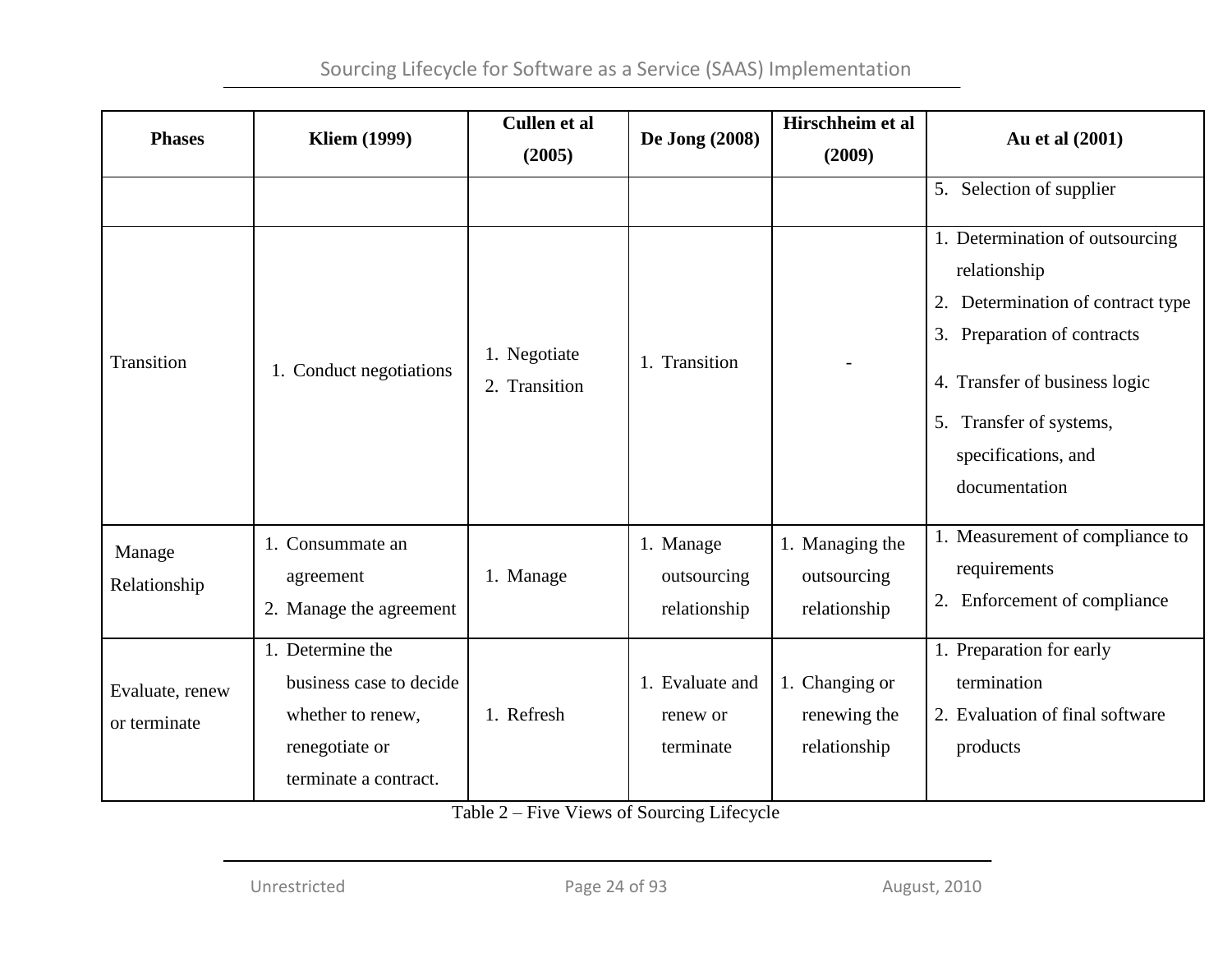### **1. Business Strategy**

In this initial phase, the business needs will be identified and requirements based on these needs will be formulated (de Jong,2008; Au et al, 2001). The next step that need to be taken is the identification of risks that can occur by outsourcing the application(Au et al, 2001).Furthermore an evaluation of existing outsourcing options will be performed and a decision on which outsourcing model chosen will be made (Cullen et al, 2005). Therefore it is important for the business to understand the characteristics, pros and cons of the outsourcing options so they can realize what are the cost and benefit that the outsourcing will bring to the organization. In this phase, a business case is build and a demand forecasting is made (Cullen et al, 2005). All of the five authors confirm the need of this initial phase.

### **2. Supplier Selection**

After deciding which type of outsourcing that they will choose, organization needs to explore and decide which supplier that can match with their business needs. The phase started with the determining the criteria for the supplier and sending out requests for proposals (RfP) and then the negotiations and the final selection of the supplier. In this phase, the contract is being prepared. We argue that the Design building block from Cullen (2005) is part of this phase since in this building block, the scorecard, SLA draft, draft price model, draft contract and also when contract management process starts.

The goal of Contract Management is to facilitate contracts throughout all phases of the outsourcing lifecycle (de Jong 2008). Contract Management starts from the phase when the contract is being prepared until the contract itself ends.

### **3. Transition**

Kliem (1999) and Hirschheim (2009) did not discuss about the transition phase in their lifecycle while Au et al (2001), Cullen (2005) and de Jong (2008) has consider the Transition phase as one of the phase in their sourcing lifecycle. We argue that Transition is one of the phases between sourcing lifecycle where this is the phase where the negotiation with the selected supplier being done and also the phase where activities being done between the customer and organization and supplier in preparing the delivery of the service. In this phase, all of the contractual documents and negotiation strategy and items are being prepared (Cullen, 2005). After an effective negotiations have been done. The finalization and contract signature also happen in this phase (Cullen 2005).

Transition is the phase where a project is usually being set up to implement the services. In this phase the integration of the new service with the existing services in the client organization is being done and all plans such as communication, risk, setup and acceptance are being finalized and mobilized (Cullen, 2005). The next steps are the transfer itself  $(3<sup>rd</sup>$  party contracts, works in progress, etc), the knowledge retention and transfer, implement retained organization and contract management and lastly, when all of the transition is finished, an acceptance and post implementation review will be performed (Cullen, 2005)

### **4. Manage relationship**

This is the part of the lifecycle where the service is actually delivered. This is where the daily work happens and therefore lasts until the contract is about to expire (de Jong, 2008).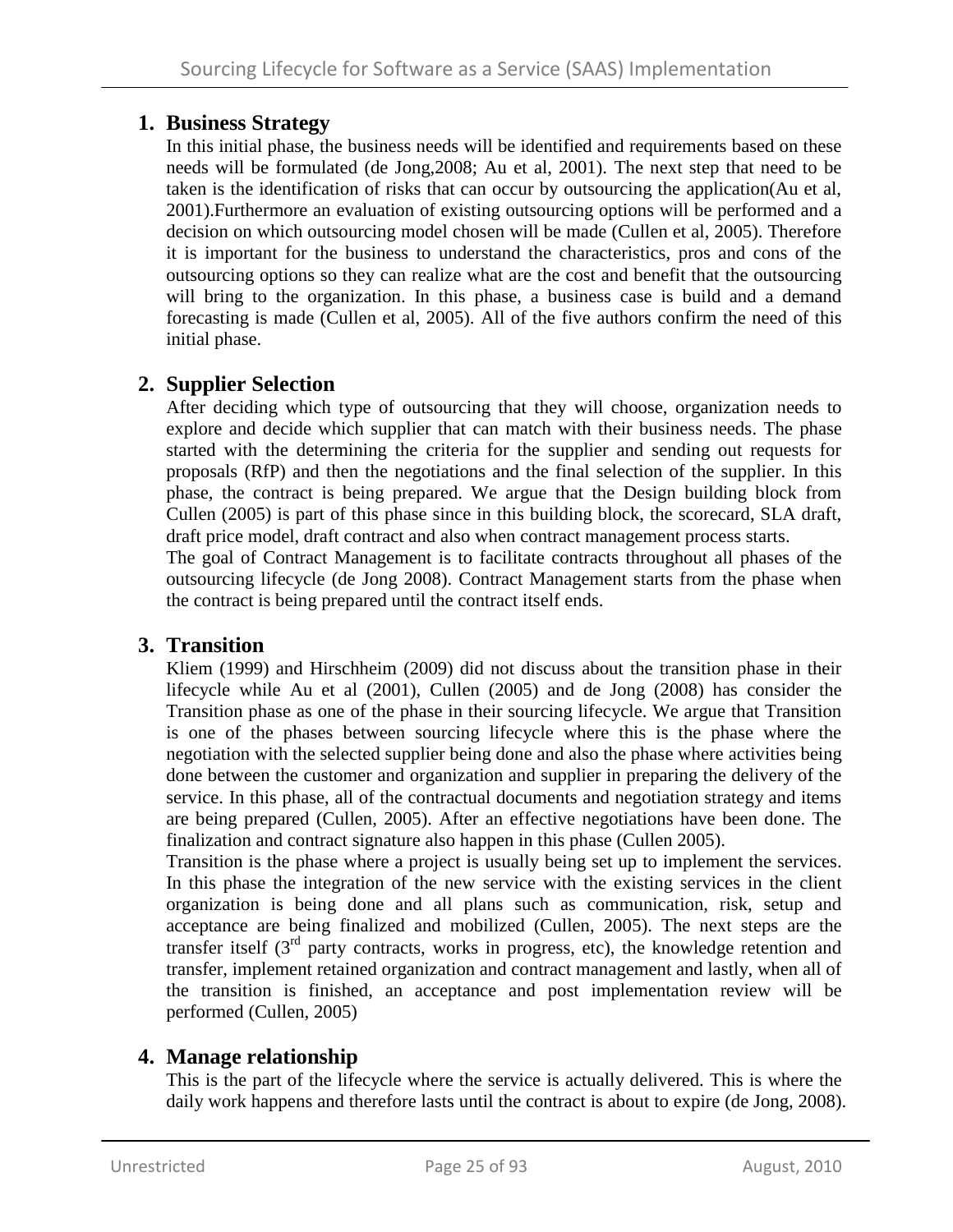During this phase, the processes to make sure the delivery and support of the service are being performed. In the manage phase, the management of supplier performance is being done, reports are expected from the supplier to review the performance of the supplier (Au et al, 2001). Cullen also point out regular communication and meeting as one of the building block in manage (Cullen, 2005), we argue that this building block also part of the supplier performance management.

In one of the best practice framework for IT Service Management, Information Technology Infrastructure Library (ITIL), they discussed about the Event, Incident and Problem Management in their Service Operation part (ITIL, 2010; ITIL Roles, 2010). This processes was also included by Cullen in the Manage phase as the building block of manage issues, variation and disputes (Cullen, 2005).

During the delivery of the service, there is a risk that a serious incident occurs that can bring result for a service to stop and of course will bring bad impact for the business. Therefore it is important to identify and mitigate the risks. Cullen identify this need in his "manage risks and plan contingency" building blocks. ITIL support the idea of risk management as IT Service Continuity Management which involves four basic steps : conducting Business Impact Analysis (BIA), performing risk assessment, evaluation the option for recovery, producing the contingency plan and finally testing, reviewing, and revising the plan on a regular basis.

It is important to not only make sure swiftness of the delivery and support of the service, but also the continuous improvement of the service during the contract. Both Cullen and ITIL support this process. Therefore we argue that it is important for the customer to know the actions that need to be taken to improve the service. Lastly, since all of the processes to provide the service are done in the supplier side, customer needs to ensure that the SaaS supplier is performing their processes according to the agreed requirements. This can be done through evaluation and audit to supplier on their controls, performance and compliance (Cullen, 2005; Au et al, 2001)

### **5. Evaluate, renew or terminate**

In this phase the customer organization take the actions to review the contract and the supplier performance as a whole (Cullen, 2005). Customer also take actions in reassessing their requirements and asses another options available in the market to compare with the current supplier (Kleim, 1999; Cullen, 2005; Au et al, 2001). If they consider the current supplier is the best option then they will renew the contract, if not then the termination of the contract will be done and the activities in the Business Strategy phase will be further taken (Kliem 1999; Cullen et al 2005; De Jong 2008; Hirschheim et al 2009; Au et al 2001).

The table below depicts the 5 phases of sourcing lifecycle and the activities that occur within each phase.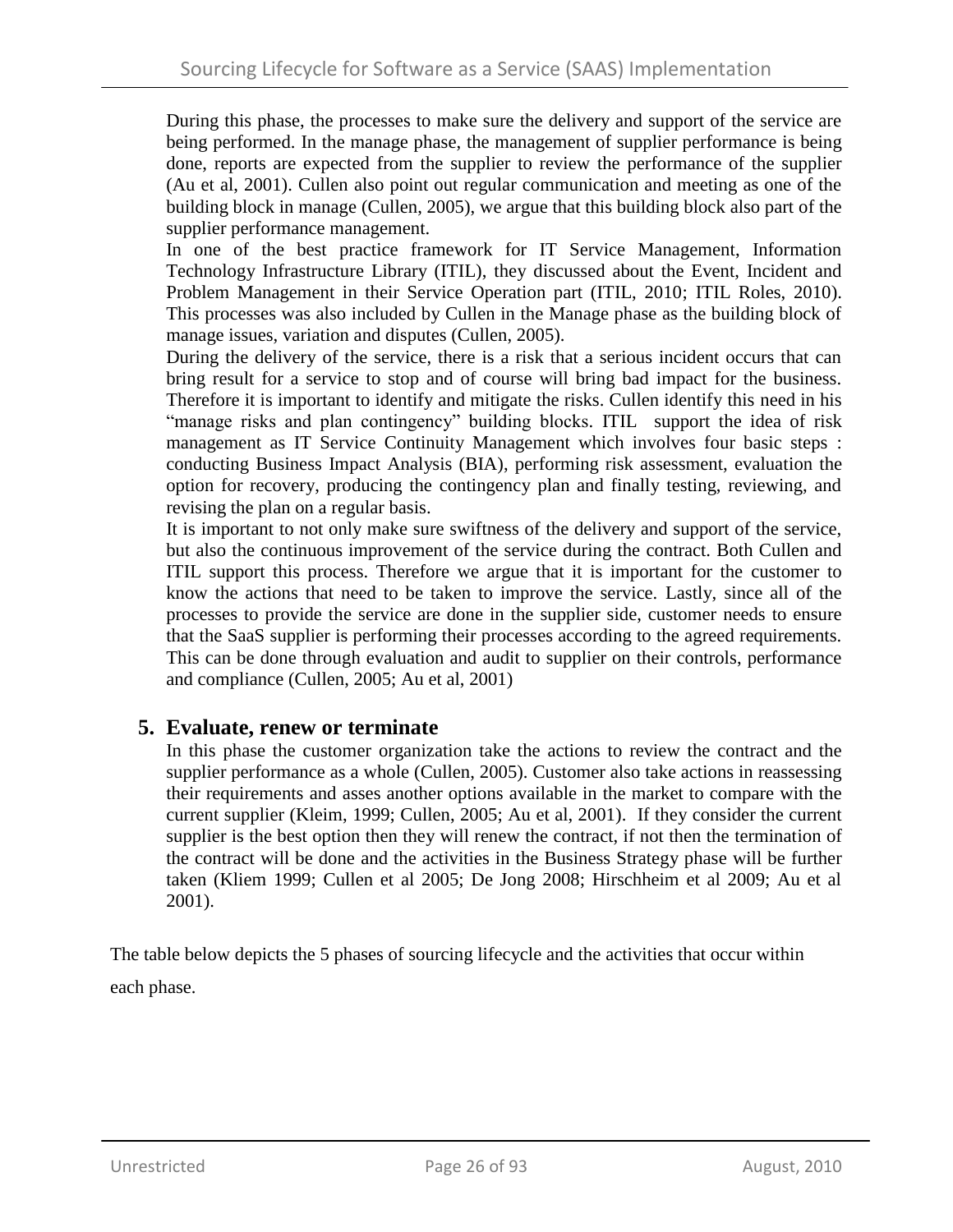| <b>Phases</b>                | <b>Activities</b>                                                                                                                                                                                                                                                                                                                                                                                                                                                                                                                               |  |  |
|------------------------------|-------------------------------------------------------------------------------------------------------------------------------------------------------------------------------------------------------------------------------------------------------------------------------------------------------------------------------------------------------------------------------------------------------------------------------------------------------------------------------------------------------------------------------------------------|--|--|
| <b>Business strategy</b>     | 1. Define business needs<br>2. Define requirements based on business needs<br>3. Identification of risk<br>4. Source services appropriately (sourcing model)<br>5. Provides input for the demand forecasting to the provider                                                                                                                                                                                                                                                                                                                    |  |  |
| Supplier selection           | 1. Preparation of request for proposal<br>2. Identification of potential suppliers<br>3. Distribution of request for proposal<br>4. Determination of criteria<br>5. Selection of supplier                                                                                                                                                                                                                                                                                                                                                       |  |  |
| Transition                   | 1. Preparation of contractual documents.<br>2. Prepare Negotiation Strategy and Prioritize Negotiation Items<br>3. Conduct Effective Negotiations<br>4. Finalize and mobilize all plans (e.g. communication, risk,<br>setup, acceptance)<br>5. Manage the transfers (3rd party contracts, work-in-progress,<br>etc)<br>6. Manage the knowledge retention and transfer<br>7. Finalization and Contract Signature<br>8. Implement retained organization and contract management<br>9. Conduct acceptance, closeout and post-implementation review |  |  |
| <b>Manage Relationship</b>   | 1. Deliver Service reporting<br>2. Strategic review meeting<br>3. Tactical review meeting<br>4. Manage risk, issues, and escalations<br>5. Plan and effect continuous improvement<br>6. Evaluate and audit supplier (controls, performance,<br>compliance)                                                                                                                                                                                                                                                                                      |  |  |
| Evaluate, renew or terminate | 1. Asses next generation option (back source, retain, handover)<br>2. Asses contract outcomes and lessons<br>3. Knowledge refreshment (e.g. market, technology, price,<br>metrics)<br>4. Re-asses requirements – re-scope, re-bundle and re-design<br>5. Determine the strategy and business case for each option                                                                                                                                                                                                                               |  |  |

### <span id="page-26-0"></span>Table 3 - Sourcing Lifecycle Phases and Activities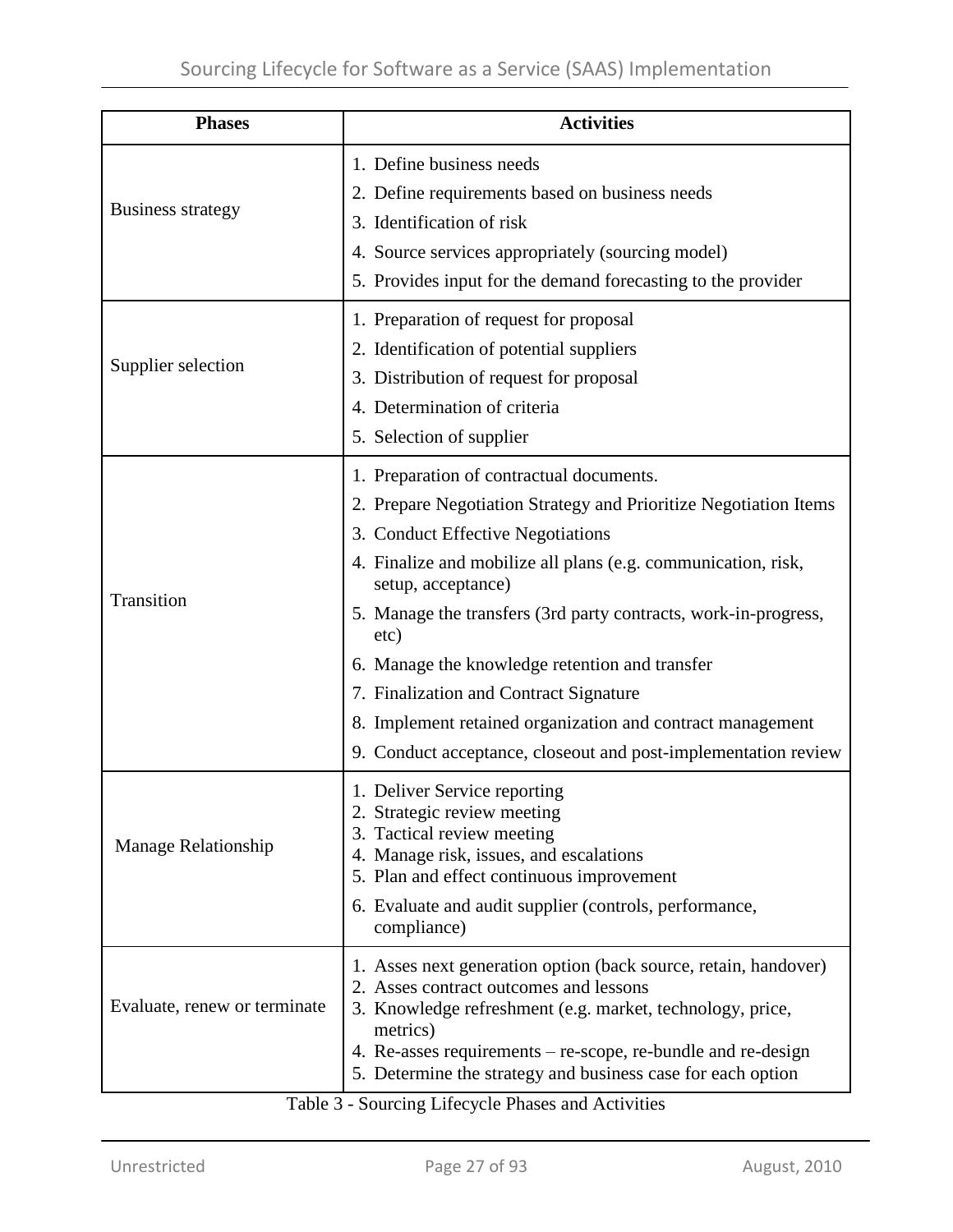The lifecycle developed in this section answers the question for Question 3

### <span id="page-27-0"></span>**4.3. Roles and Responsibilities**

Through the whole lifecycle, a clear and well defined role and responsibilities within the organization is certainly needed. Un-clarity of "Who does what" is often become a root of problem in the management. Therefore we argue that a clear and well defined roles and responsibilities within the organization need to be set up to support the running of the sourcing lifecycle.

We will discuss this separation of responsibilities based on RACI Chart. RACI is an acronym for the four types of interaction used to define responsibilities: Responsible, Accountable, Consulted and Informed (Wende, 2007)

- Responsible: role that is responsible for executing a particular activity. The role accountable determines the degree of responsibility.
- Accountable: role that is ultimately accountable for completing an activity or authorizes a decision.
- Consulted: role that may or must be asked to provide input and support for an activity or decision before it is finished.
- Informed: role that may or must be notified of the completion or output of a decision or activity.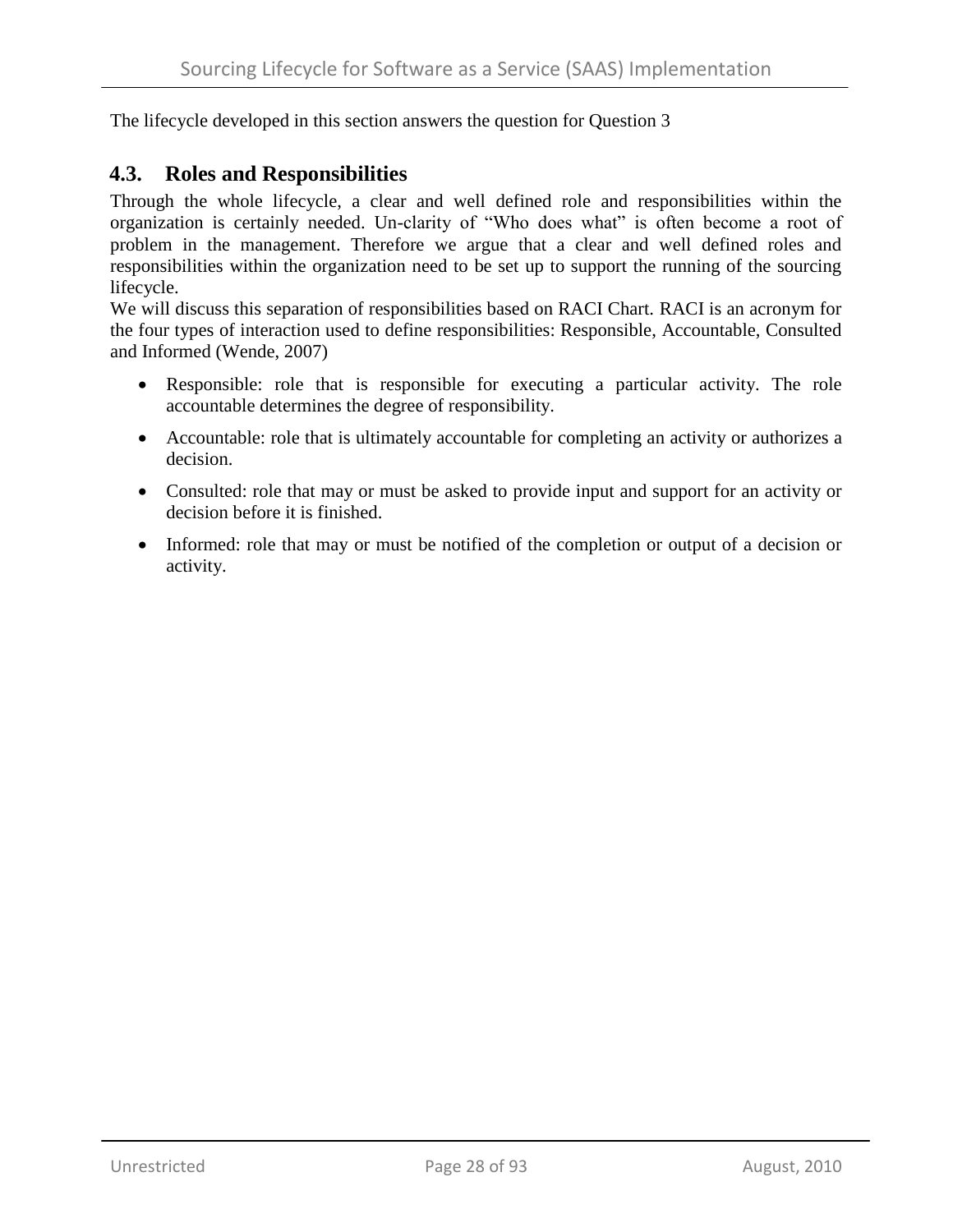### <span id="page-28-0"></span>**5.Definition of SaaS, ASP and Managed Service**

In this section we will dive in to the definition of SaaS, ASP and Managed Service. We will then compare the characteristic of the three sourcing concept so the reader can get a clearer perspective on the nature or characteristics of a SaaS type application. This section answers the question for Question 2

### <span id="page-28-1"></span>**5.1. Definition of SaaS**

Software as a Service (SaaS) or also known as on-demand software is a software delivery model, which provides customers access to business functionality remotely over the internet as a service (Knorr 2010, Summit Strategy Report 2004). Another definition which is from Gartner (2009) which define SaaS as an application owned, delivered and managed remotely by one or more providers, where the provider delivers an application based on a single set of common code and data definitions that are consumed in a one-to-many model by all contracted customers at any time on a pay-for-use basis or as a subscription based on use metrics. So SaaS provides benefits to service customers with no initial cost to purchase software, free of maintenance/updates, accessibility through Internet, high availability, and pay-per-use pricing (Jae et al, 2009).

Instead of software licenses, maintenance and operational costs that occurs in the traditional onpremise model, companies that use SaaS model consume IT-services just like they use any other utility such as water or electricity where they pays only for the usage of the software. In a SaaS model, the supplier delivers the bundle of IT infrastructure, software applications, and services to users through a network.

From the definition above, we derived our definition of SaaS as :

*"A pay-per-use software delivery model where the supplier delivers the bundle of IT infrastructure, software applications and IT services through the internet".*

### <span id="page-28-2"></span>**5.2. Definition of ASP**

SaaS (Software as a Service) providers and ASP (Application Service Providers) are two terms that are often used to describe the same thing (the delivery of outsourced software applications via the Internet) (Menken, 2008). Although both SaaS and ASP are very similar to one another, there are important differences between the two software delivery models. SaaS developed from ASPs and it was ASPs that first created the outsourced software delivery model.

ASP (Application Service Provider) adopted Single-tendency architecture, which each customer application is made to order and the single user application couldn't take into another user's consideration. ASP technology mode uses same database and a virtual catalogue. Customers, who used ASP applications, should pay for software use fees, server managerial expenses and software update costs (Liao et al, 2008)

ASPs, which flourished in 1980s and 1990s, hosted third party client server applications in a data center kind of environment. Since each ASP had many customer-specific applications running, it couldn't provide much expertise in each application. Customers still had to have in-house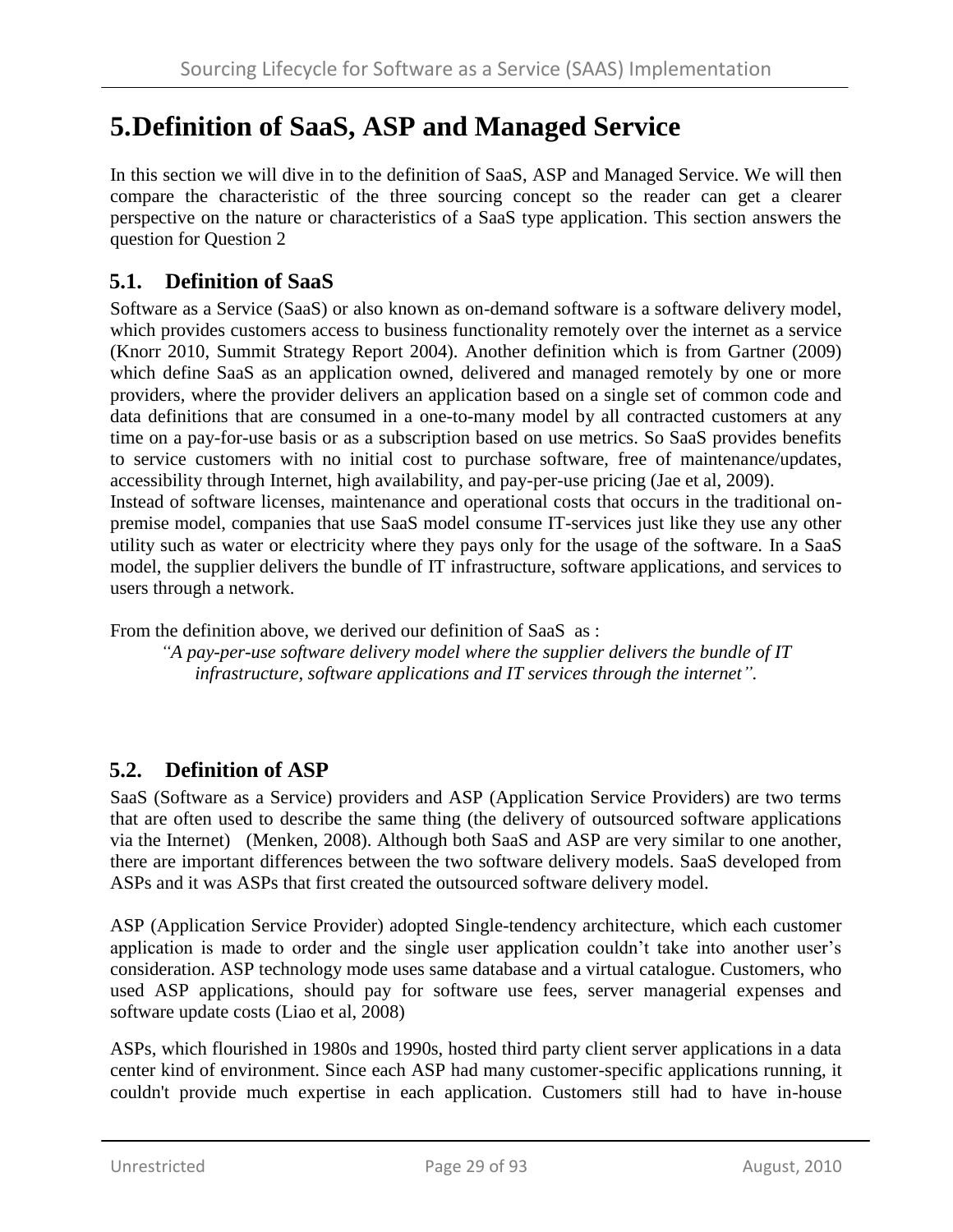expertise to make sure the applications were behaving correctly. Also building and maintaining datacenters was a costly affair for the ASPs and the high cost filtered to the customers (Sun et al, 2009)

In ASP model, the delivery is usually through the internet (Smith et al, 2004) and can be configured by either ASP or client (Bennet et al, 2000)

### <span id="page-29-0"></span>**5.3. Definition of Managed Service**

An Managed Service Provider (MSP) deals with the delivery and management of network based services, software applications and equipment. MSPs will usually offer a number of different software services such as telephony services, messaging services, firewall software or even security applications (Menken, 2008).

Managed Service Providers (MSPs) provide similar services to the Application Service Providers, but there are some major differences. With the ASP model a particular software package is put on a group of servers which allows many users to "rent" the software. This is a great option for a small business that wants to host their general ledger, accounts receivable, and accounts payable systems; however there are some negatives to this method. With an APS it is difficult to integrate a third party application or a vertical market solution to your accounting and business management software. This is where a Managed Service Provider is different. (Collins, 2010)

With a Managed Service Provider the client has their own server which is not shared with other ASP customers. No client has access to another client's server. Each server can be customized to meet the needs of the particular customer. The MSP provides all technical support for this server including software updates, backups, hardware, bandwidth, firewall, and other technical issues. The client owns their own software and server and the MSP provides all the IT staff with a variety of skill sets to manage the system at a fraction of the cost required by in-house systems (Collins, 2010). In a Managed Service model, MSP only charges their customers based on the resources and services that they use. A customer will not be charged for a particular service that they don't use.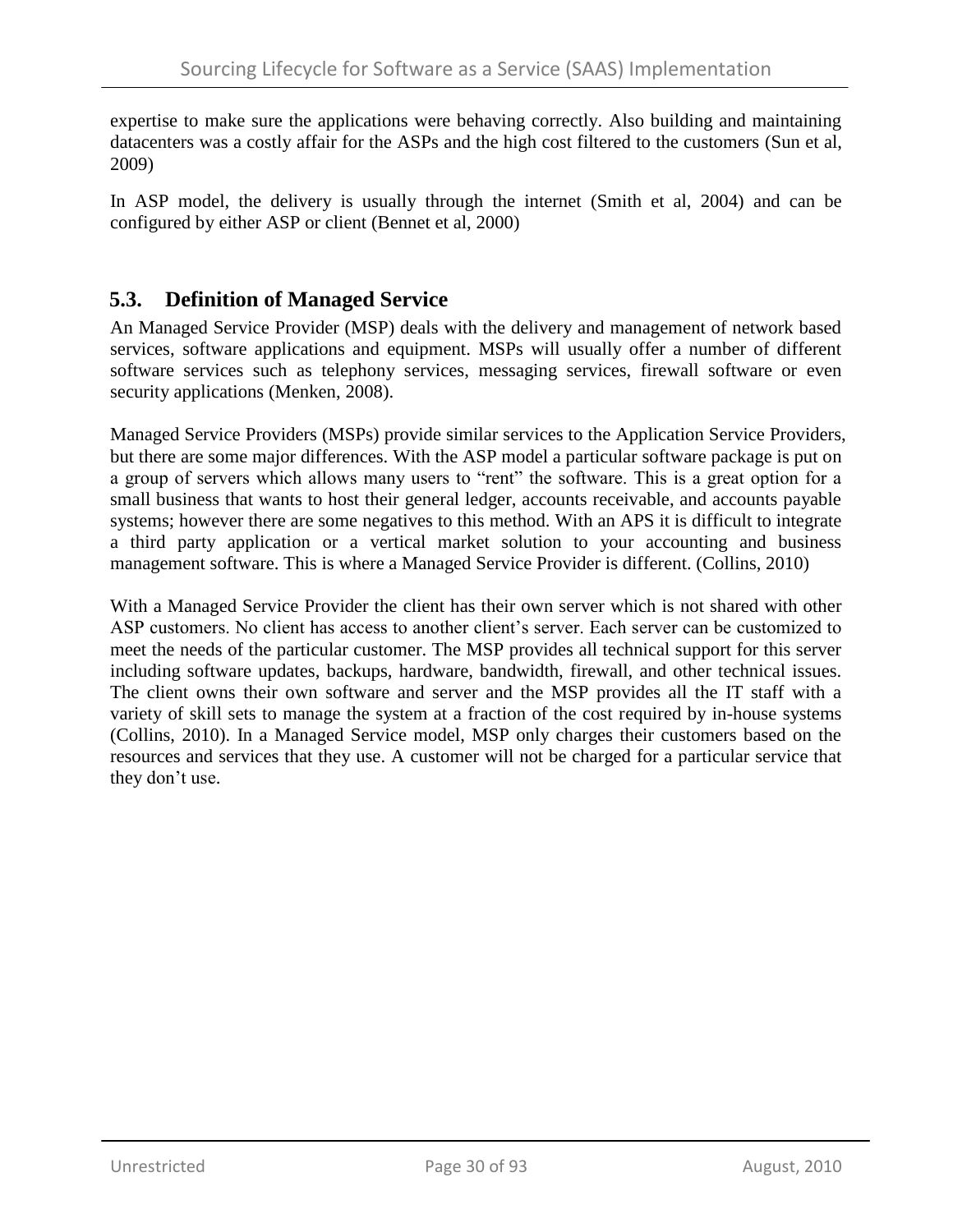### <span id="page-30-0"></span>**5.4. Different Characteristic of SaaS, ASP and Managed Service**

In this section we listed the different characteristics between SaaS, ASP and Managed Service. These lists are derived from the definitions above.

| <b>Items</b>                | <b>SaaS</b>                               | <b>ASP</b>                                                                                                                                 | <b>Managed Service</b>                                                                                                                     |
|-----------------------------|-------------------------------------------|--------------------------------------------------------------------------------------------------------------------------------------------|--------------------------------------------------------------------------------------------------------------------------------------------|
| Delivery Environment        | Internet                                  | Client-server<br>application, usually<br>through internet                                                                                  | Either internet or not                                                                                                                     |
| <b>IT Support</b>           | Inclusive, Included as<br>part of service | Exclusive, internal<br>monitoring, depending<br>on the degree of<br>customization and<br>integration, added<br>maintenance<br>requirements | Exclusive, internal<br>monitoring, depending<br>on the degree of<br>customization and<br>integration, added<br>maintenance<br>requirements |
| Multi-tenant<br>scalability | Shared (one to many<br>model)             | Dedicated (one to one<br>model) and Shared<br>(one to many model)                                                                          | Dedicated (one to one<br>model)                                                                                                            |
| Application<br>Ownership    | Provider                                  | Provider                                                                                                                                   | Provider                                                                                                                                   |
| Infrastructure<br>Ownership | Provider                                  | Provider                                                                                                                                   | Customer                                                                                                                                   |
| <b>Management Location</b>  | Off premises                              | Off premises                                                                                                                               | On premises and Off<br>premises                                                                                                            |
| Payment Type                | Usage-based<br>subscription               | License / Annual<br>subscription                                                                                                           | Usage-based<br>subscription                                                                                                                |
| Operational cost            | Low                                       | Moderate                                                                                                                                   | Moderate to high                                                                                                                           |
| Degree of<br>customization  | Low                                       | Moderate                                                                                                                                   | High                                                                                                                                       |

<span id="page-30-1"></span>Table 4 – Different Characteristic of SaaS, ASP and Managed Service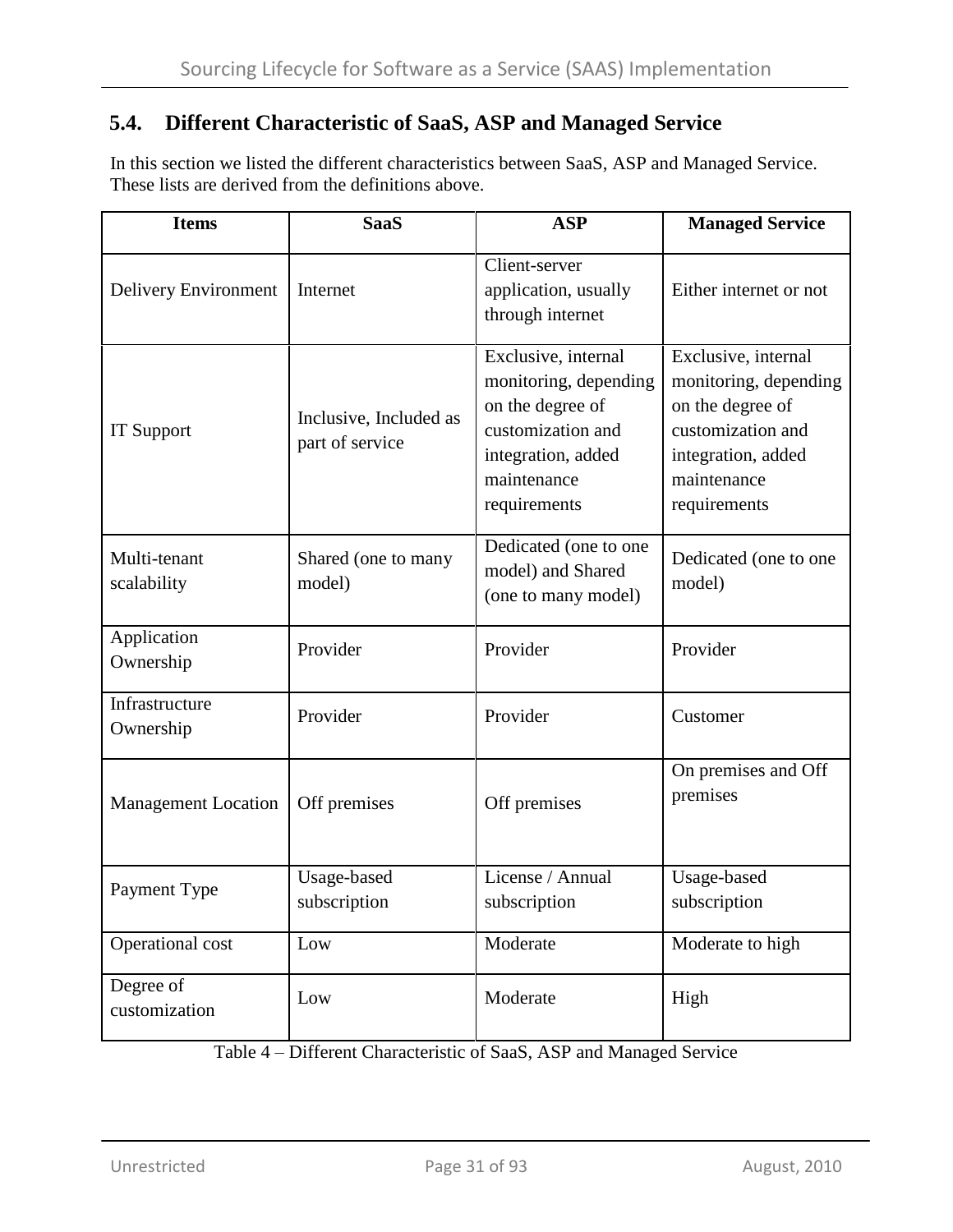# **Part III**

# <span id="page-31-0"></span>**SAAS SOURCING LIFECYCLE**

This section will describe the elements of SaaS Sourcing Lifecycle that need to be highlighted or can be different from other type of outsourcing. These elements are described based on literature review and best practices in the market. This description of these elements will be the academic result of this research and will also answer the question 4 of the research questions.

### <span id="page-31-1"></span>**6. Roles in the Organization**

In the previous chapter, we have mentioned that throughout the whole lifecycle, a clear and well defined role and responsibilities within the organization is certainly needed. In this chapter we will discuss the roles that lie within the organization. The roles that we will discuss in this chapter are the roles within the customer organization that will come along in the picture in a typical outsourcing in general and in SaaS model spesifically. This is based on the consideration that this research is conducted from a customer perspective.

We identify the roles from the roles discussed by Beulen (2006), de Jong (2006) and also the ones mentioned in ITIL v.3 which are appropriate for this a SaaS implementation.

1. Business Manager

In his book Beulen defines this role as follow "Business managers carry final responsibility for the execution of business processes" (Beulen et.al, 2006). This role is leader of end users of the service. The requirements from the business managers are the ones that drive the needs for a service in the first place. In ITIL, this role is not specifically mentioned although this role is part of the role that is called IT Steering Group. This group sets the direction and strategy for IT Services. It includes members of senior management from business and IT. ITIL v.3 also defined roles outside the IT organization. One of these roles is called User. Business Manager falls into this group where they are the users of an IT service on the business side. For SaaS model, this role will not have any differences compared to other sourcing strategy. The activity form them will be the same, which is to provide their business needs. The difference is that in SaaS, there is a risk for the Business Manager to fall into a not good deal with the supplier because he/she was too heavily swayed by the business case of the supplier. This will be discussed further in the Business Strategy phase

2. Information Manager

Beulen.et.al (2006) define Information Managers as the role that are responsible for the IT services and implementation of their company's IS and IT strategies. They serve as contact persons for the company's divisions who must define their information needs. In large companies there may be several information managers, each with responsibility for part of the company. Same as Business Manager, in ITIL v.3 this role is also not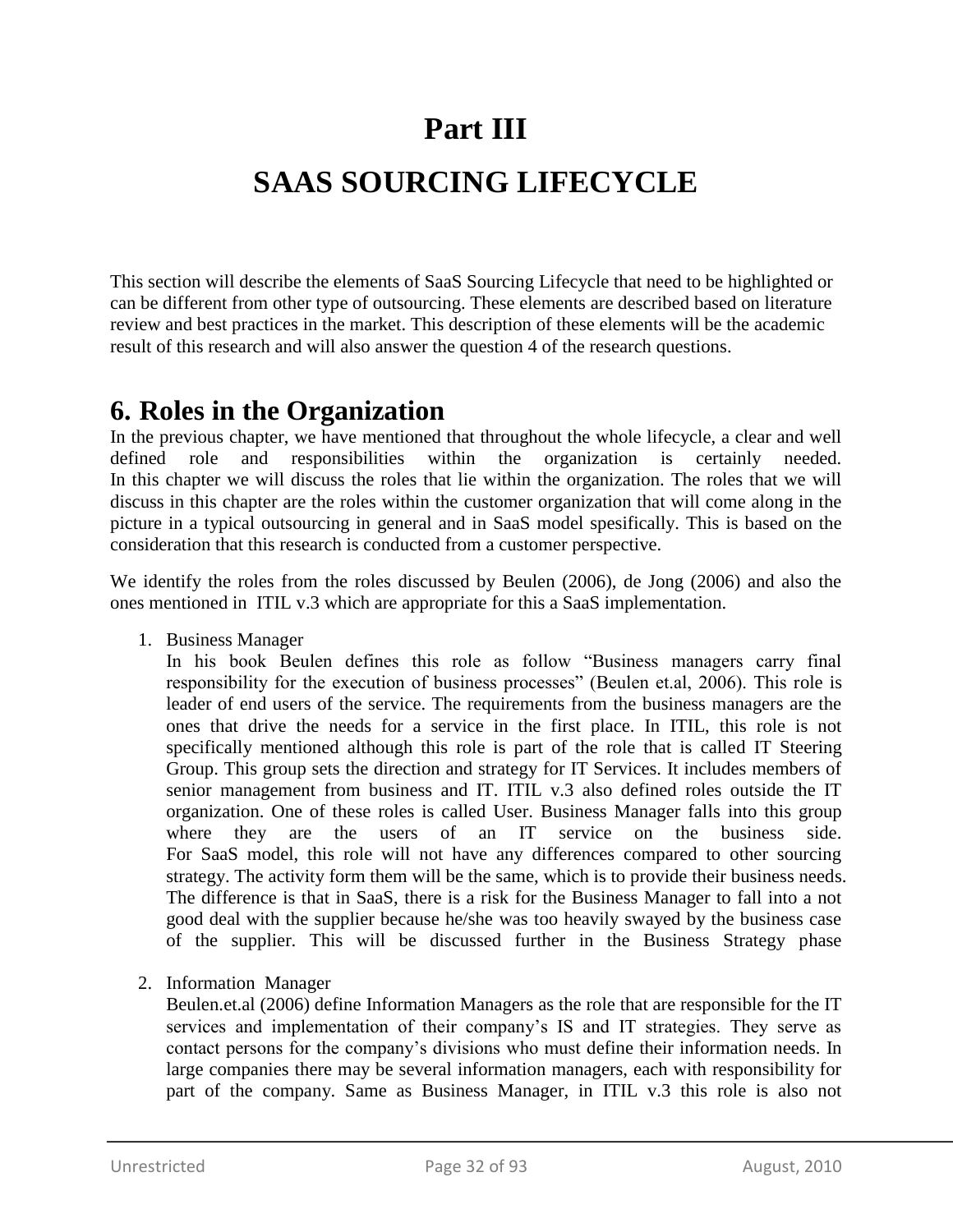specifically mentioned and we also argue that this role along with the Business Manager is part of the IT Steering Group. Another role in ITIL v.3 that is grouped as roles outside the IT organization is what is called Customer. The Customer of an IT Service Provider is the person who defines and agrees the service level targets. We argue that Information Manager falls into this classification.

For SaaS model, same with other sourcing model, this role will act as a representative for the business to IT department and they still need to define the requirements based on the business needs. The difference is, same with Business Manager that in SaaS there is a risk for the Information Manager to fall into a not good deal with the supplier because he/she was too heavily swayed by the business case of the supplier. This will be discussed further in the Business Strategy phase.

3. Service Manager – Delivery Supervisor

Beulen (2006) defined a role called Service Delivery Supervisors where their role is to manage external IT providers and, if applicable, the internal IT department. In this book he also describe that service delivery supervisor also manages the contracts and make sure they are aligned with the business's requirements. In ITIL, this role is divided into 2, Service Level Manager and and Service Owner. This separation of roles also taken by de Jong (2008) where she divides the Service delivery supervisor role to Service Manager and Delivery Supervisor. De Jong describe that these two roles as responsible for two different axes within the IT organization.



Figure 5 - Service Managers vs. Delivery Managers (de Jong, 2008)

<span id="page-32-0"></span>Service Level Manager / Service Manager

In ITIL this role is described as the one responsible for negotiation Service Level Agreement and ensuring that these are met. He makes sure that all IT Service Management processes, operational level agreements and underpinning contracts are appropriate for the agreed service level targets. The service level manager also monitors and reports on service levels (ITIL, 2010; ITIL Roles, 2010). The same role with a slightly different name, Service Manager was described by de Jong (2008) as a role that is more looking at the service for the business and making sure that the delivered services are aligned with the business's requirements. The service delivered by a Service manager is a combination of functionalities delivered by different Delivery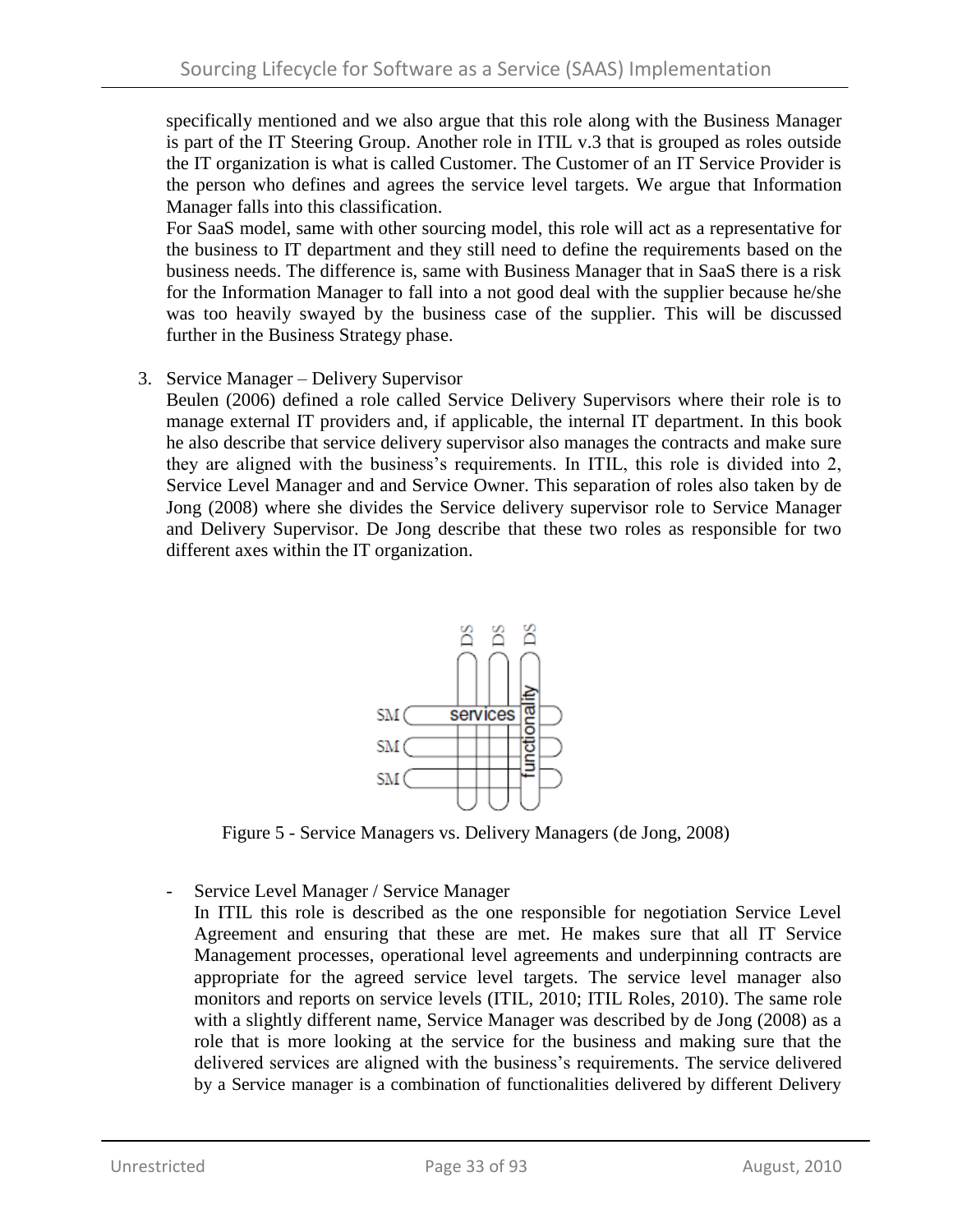supervisors, and the functionalities (the applications) that a Delivery supervisor delivers is input to several services of several Service managers.

In a SaaS model, this role will not have much difference compared with other sourcing model. He / she will be still focusing on how the delivered services are aligned with the business' requirements and also its service levels.

Service Owner / Delivery Supervisor

The Service Owner is the role who is responsible for delivering a particular service within the agreed service levels. This role will acts as the counterpart of the Service Level Manager when negotiation Operating Level Agreements (OLAs). Often the Service Owner will lead a team of technical specialists or an internal support unit (ITIL, 2010; ITIL Roles, 2010). De Jong (2008) defined this role as Delivery Supervisor, who manages the external IT providers and the internal IT department. Delivery supervisors put more focus on the functionalities or applications delivered by the supplier. The functionalities (the applications) that a Delivery supervisor delivers is input to several services of several Service managers

In a SaaS model, this role will be the direct contact person from the customer organization with the supplier. Delivery supervisor will be the one reviewing reports from the supplier regarding service levels and key performance indicators. If usually delivery supervisor will lead a team of technical specialist or an internal support unit, then in SaaS, the internal support unit will be replaced by the support unit from the supplier. Therefore he's not physically leading the team but more just reviewing the results.

### 4. Technical Specialist

This role lies as part of the team led by the Delivery Supervisor (ITIL, 2010; ITIL Roles, 2010). This role is the person who poses the knowledge on the technical issue of the application or service and "own" the design and integrity of the applications.. In a SaaS model, this role is will no longer "own" the design and integrity of the applications, all of this will be handled by the supplier. For SaaS implementation, the responsibility for technical specialist is to make sure that the customer organization will still retain the knowledge on the application. This is important when it comes to any integration elements which will relate to customer's own infrastructure. Technical specialist will also take part when customer would like to do an auditing to the supplier.

5. Purchaser

Purchasers support their IM and the supplier's contract manager in selecting and managing external IT providers and, if applicable, managing the internal IT department. They represent both the IS function's interests and those of the company's divisions (Beulen et.al., 2006). Another name used for the Purchaser is the Contracting and Procurement role, they are responsible for everything that concerns the contractual part of agreements and contracts (de Jong, 2008). ITIL describe this role as Supplier Manager. For a SaaS model, the activities for this role will not be different than usual. The different is that certain additional items will need to be included in a typical SaaS contract.

### 6. Compliance Manager

This role is discussed in ITIL v.3 as the person who is responsible to ensure that standards and guidelines is followed, or that proper, consistent accounting or other practices are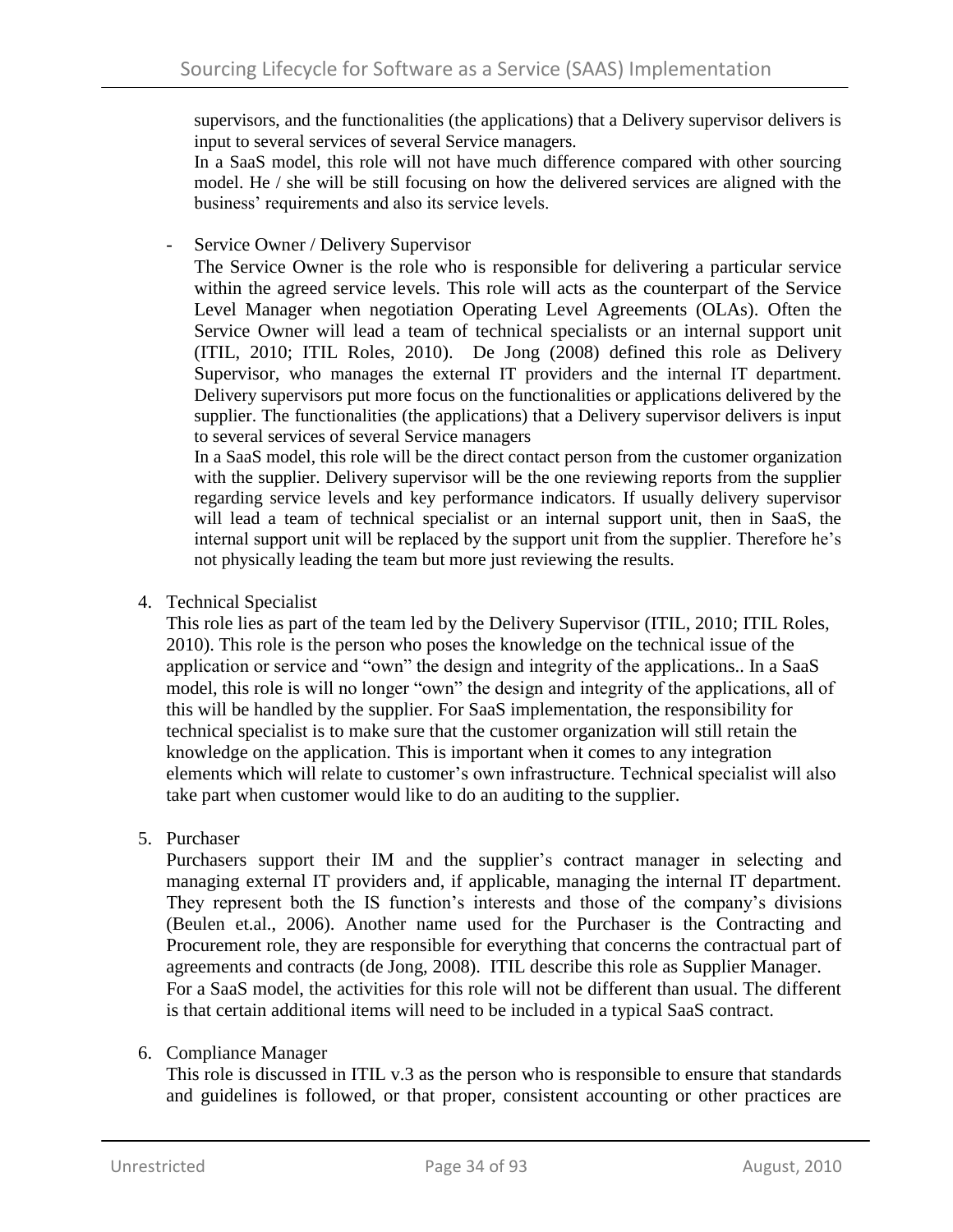being employed. Part of this role's responsibility is also to ensure that external legal requirements are fulfilled (ITIL, 2010; ITIL Roles, 2010). Although this role is not discussed by Beulen and de Jong, we include this role in favor of the big risk and attention needed towards compliance issues for SaaS.

For a SaaS model, this role will also play an important role. Since the whole application and support are outsourced and controlled by the provider then the compliance criteria enforced by the service will be decided by the provider. Therefore, it is important for this role to define the control risk that the customer would like to demand to the supplier in order to mitigate the risks and compliance issues for the service.

### 7. Process Manager

ITIL describe Process Manager as the person who is responsible for planning and coordinating all process management activities (ITIL, 2010; ITIL Roles, 2010). This role is the one who supports all parties involved in managing and improving processes, in particular the Process Owners, e.g. : process manager will support Incident Manager who is the process owner of Incident Management Process). This role was not discussed by Beulen in his book but we argue the importance of this role in the SaaS model.

In a SaaS model, customer will not control on how the provider will run their process, but there is still a need to design the processes of the activities interfacing the customer with the supplier. Therefore we see the importance of including this role in this list.

### 8. Project Manager

The Project Manager is responsible for planning and coordinating the resources to deploy a major release within the predicted cost, time and quality estimates. This plan is realized in a project, which we will discussed specifically in the transition phase of the outsourcing lifecycle.

In a SaaS model, the role of project manager will not change with the current situation; the only difference is that there will be more relationship with external party, in this case the supplier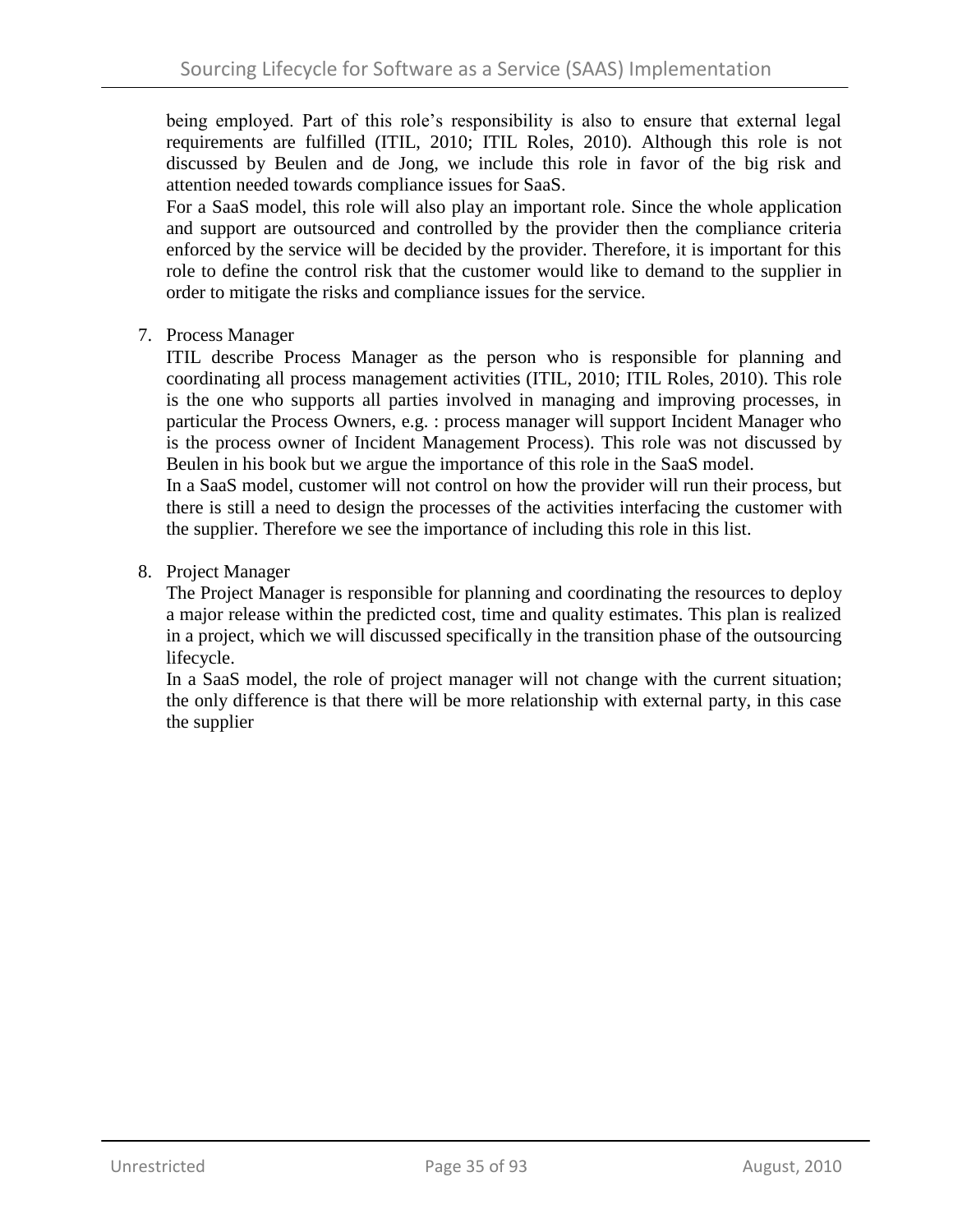### <span id="page-35-0"></span>**7.SaaS Sourcing Lifecycle**

In Chapter 3, we have described the findings and needs of the current situation faced by Shell regarding SaaS implementation. We have mapped the needs of Shell regarding SaaS implementation to the sourcing lifecycle phases discussed in chapter 4. The mapping, resulting the picture below, depicted the framework of SaaS Sourcing Lifecyle for Shell which we will develop throughout this research.



<span id="page-35-1"></span>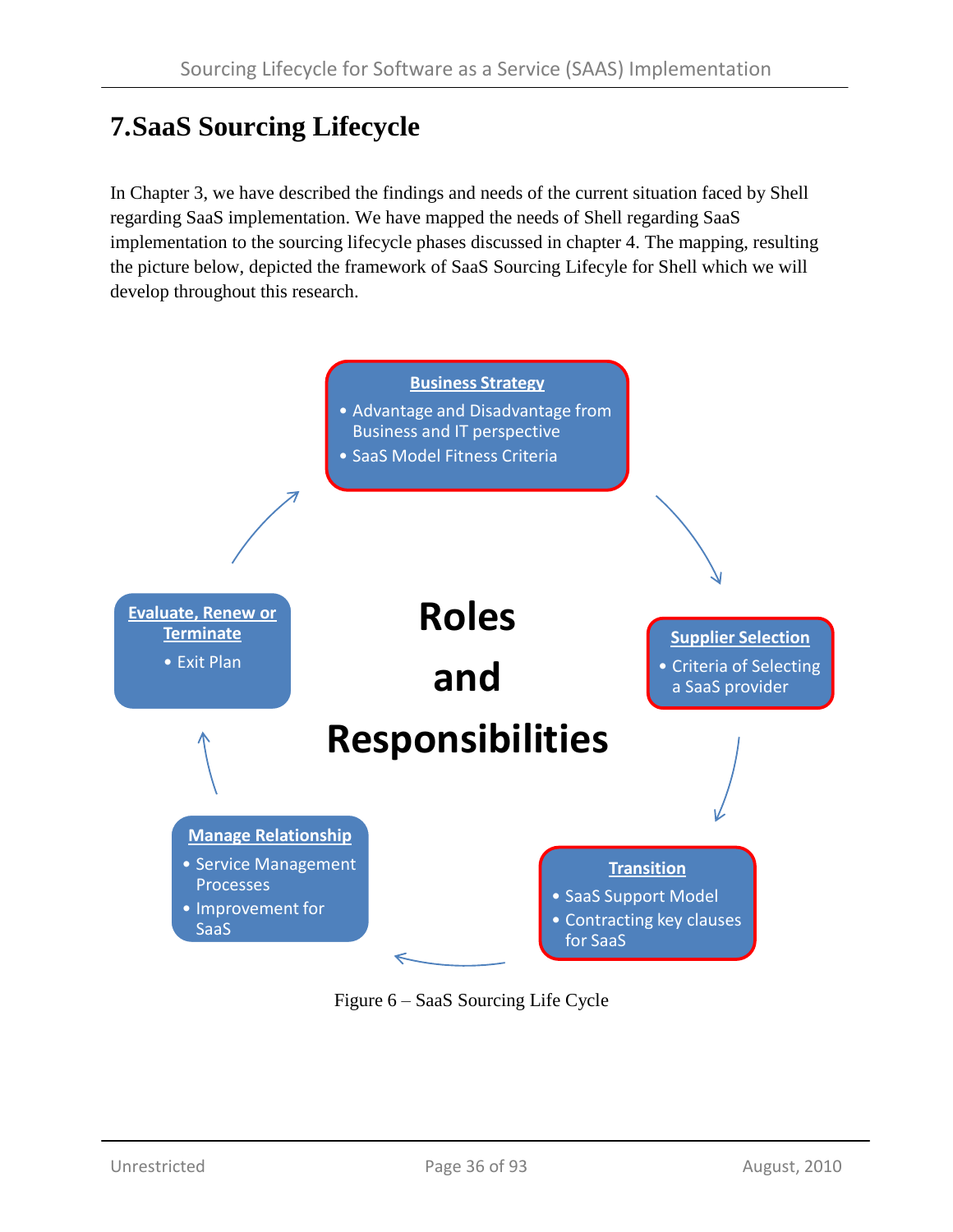# **The differences of a SaaS Sourcing Life Cycle**

Although the phases of SaaS sourcing lifecycle are the same with other type of outsourcing life cycle, there will be more focus needed for some phases.

1. Business Strategy and Supplier Selection

In other type of outsourcing such as managed service, risks could always be managed within the various sub processes in the latter phases. In situations where application services are delivered via SaaS it is important to note that risks can be managed most effectively at Business Strategy and Supplier Selection phase. The risk mitigation for SaaS delivered application will shifts to the Business Strategy and Supplier Selection phase of the sourcing lifecycle. Therefore we expect the duration for Business Strategy and Supplier Selection Phase in a SaaS Sourcing Life Cycle will be longer than other type of outsourcing.

2. Transition

A SaaS application is a standard application shared with multiple tenants, therefore there will be no extra work need to be done to build a new application like we may found in other type of outsourcing. These duration of this phase will be mostly used for the integration of the SaaS application with the current application. Therefore the duration of this phase will be expected to be shorter than other type of outsourcing.

We will now discuss the five phases of the SaaS Sourcing Lifecycle along with the detailed items for each phase.

# **7.1. Business Strategy**

In this initial phase, the business identifies its needs and later on evaluates the existing outsourcing options. It is important for the business to understand the characteristics, advantage and disadvantage of the outsourcing options so they can realize what are the cost and benefit that the outsourcing will bring to the organization. In this phase, a business case is also being built to see how the TCO of the sourcing options will varies.

### **7.1.1. Advantages and Disadvantages of SaaS**

SaaS is not a magic solution that comes to solve all problems without any effort. It does not only comes with the benefits that we are more than welcome, but it also comes with the challenges that need to be aware of. Therefore it is important for a company to understand the downside and upside that SaaS will bring to their hands before taking a decision to whether implement SaaS or not. We will discuss these upsides and downsides from the business perspective and IT perspective.

Many authors have discuss the advantage and disadvantage of SaaS, but there is no clear distinction of these items into business perspective and IT perspective. It is important for the decision maker in the organization to understand both the advantage and disadvantage of SaaS from both Business perspective and IT perspective. Business and IT should sit together in making the decision to whether or not implement SaaS type application. Business should not only be aware of the advantage and disadvantage that a SaaS will bring to them business-wise but also the consequences that SaaS will bring to the IT department, while IT department not only need to know the advantage and disadvantage of SaaS in IT-wise but also the business-wise. Therefore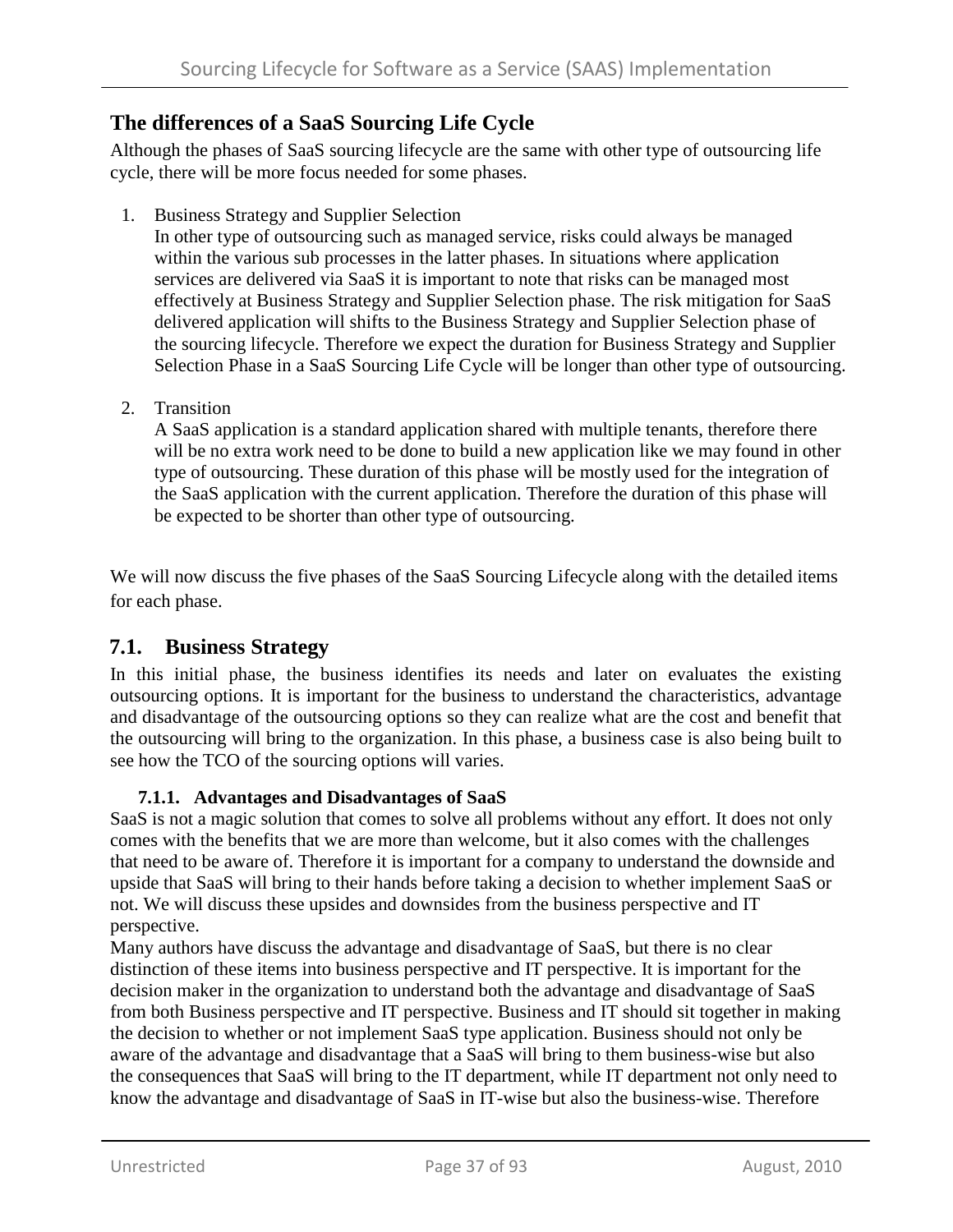distinct lists of advantage and disadvantage of SaaS based on business and IT perspective are needed.

| <b>Advantage</b>                                                                                                                                                                                                                                                   | <b>Disadvantage</b>                                                                                                                                                                              |
|--------------------------------------------------------------------------------------------------------------------------------------------------------------------------------------------------------------------------------------------------------------------|--------------------------------------------------------------------------------------------------------------------------------------------------------------------------------------------------|
| Limited infrastructure overhead and<br>$\bullet$<br>management<br>Pay for what you use<br>Fits in an operational budget<br>Lower Total Cost of Ownership (TCO)<br>in medium term<br>Less-expensive implementations<br>Lower upgrade costs<br>Lower switching costs | Lack of competitive differentiation<br>Business process need to adapt to IT<br>$\bullet$<br>Longer-term TCO uncertainties<br>Less ability to negotiate contract<br>Huge change management needed |

**7.1.1.1. Advantages and Disadvantages from the Business Perspective**

Table 5 - SaaS Advantages and Disadvantages Business Perspective

### **1. Advantages from the Business Perspective**

One of the selling points of SaaS is that it helps organizations to avoid capital expenditure and let them focus on their core business instead of support services such as IT infrastructure management, software maintenance etc (Godse & Mulik, 2009). When implementing SaaS, companies will expect to get cost benefits. We will discuss further in this section on how SaaS will bring the financial benefits for the company.

*a. Limited infrastructure overhead and management* 

SaaS is cost effective due to the fact that there is no need to purchase additional software applications and hardware devices just to maintain or support the system (Blokdijk, 2008). Acquiring software typically produced the requirements to acquire new infrastructure such as hardware, middleware, networks, etc to enable it. Through a SaaS model, this investment is unnecessary and can be eliminated. Since SaaS is delivered through the internet then what end users need is only a computer with a browser installed on it plus an active internet connection.

*b. Flexible Payment Models*

SaaS provide several models as payment for the service. It can be in a a way of monthly fee, or based on the features that customer use or even be charged based on how much customer used a particular software service (pas-as-you-go model) (Menken, 2008). With the flexibility of the payment models provided for SaaS, customers can choose which model that they prefer. Larger companies might go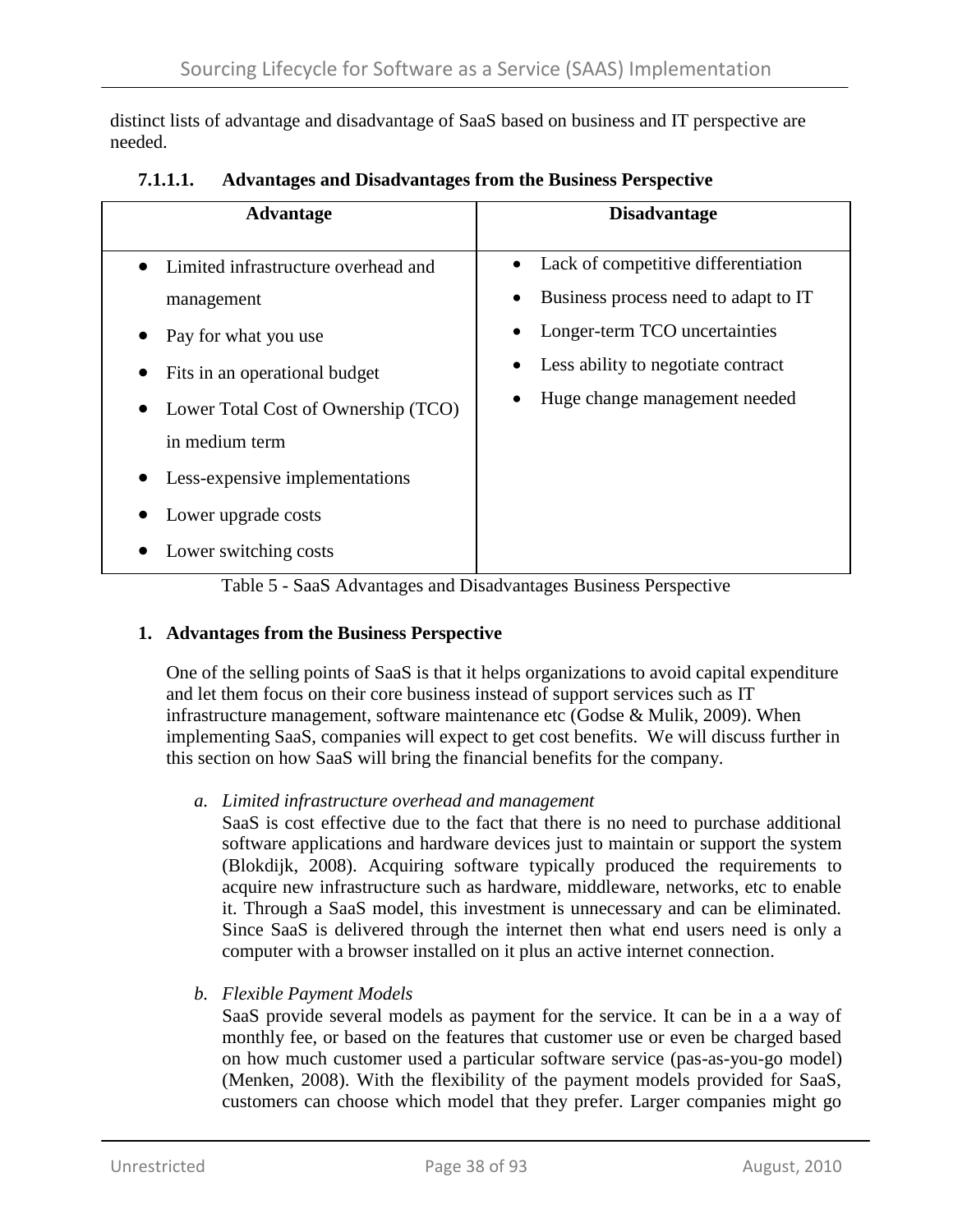for bigger upfront fees to save them money in the long term, while individual users can choose to use the pay-as-you-go model to save them money in short term and avoid paying large amount in front.

#### *c. Fits in an operational budget*

Since in implementing SaaS companies do not need to do an early investment in the application and infrastructure and also due to the pay-per-use payment method then SaaS can be treated as an operating expenses, enabling departments to keep within their budget authority (Gartner. 2007).

#### *d. Lower Total Cost of Ownership (TCO) in medium term*

Another benefit of SaaS is that the cost of investing on the software is not that high (Blokdijk, 2008). There is no need for a large sum of money in order to avail the service. Therefore the SaaS concept is really attractive for business customers such as startups and Small Medium Enterprises (SMEs) which do not see IT related activities as a core competence, offering opportunities to reduce the total cost of ownership of IT resources, alleviating companies from running application in-house and commiting to set-up an IT department who administers software and related hardware maintenance and user support. This makes SaaS brings a lower TCO for the customer but maybe for only in medium term. The reason for this is that in on-premise solutions, the TCO is big because it consists of infrastructure and management overhead. In later years, if the on-premise solution does not need a major upgrade then it will probably be cheaper than SaaS. As customer, companies can keep the TCO of the SaaS stay lower compared to the on-premise solution by requesting a yearly increasing discount for the service. This discount can be requested assuming that the SaaS provider yearly increased their efficiency.

#### *e. Less-expensive implementations*

SaaS model has faster implementation and easier deployment than traditional or on-premise software or solution (Blokdijk, 2008)This can reduce the time it takes to buy the application (which of course makes it less-expensive) because it eliminates the need for capital expenditure sign-off or purchase. Another reason why SaaS has faster implementations are because customers do not have to be concerned with installing the infrastructure, code modifications or extensions to the core software and also due to its nature of having less customization. With a SaaS model, users get what the provider provides them, not the other way around. While with on-premise solution, users can make their wish lists of the functions they want (which often different from one stakeholder to another) which complicating and lengthening the entire implementation and change management process.

*f. Lower upgrade costs*

The Saas model reduces the cost of upgrading from one version of the software to another due to its billing nature where clients pay one service fee that consist the whole package (Gartner, 2007).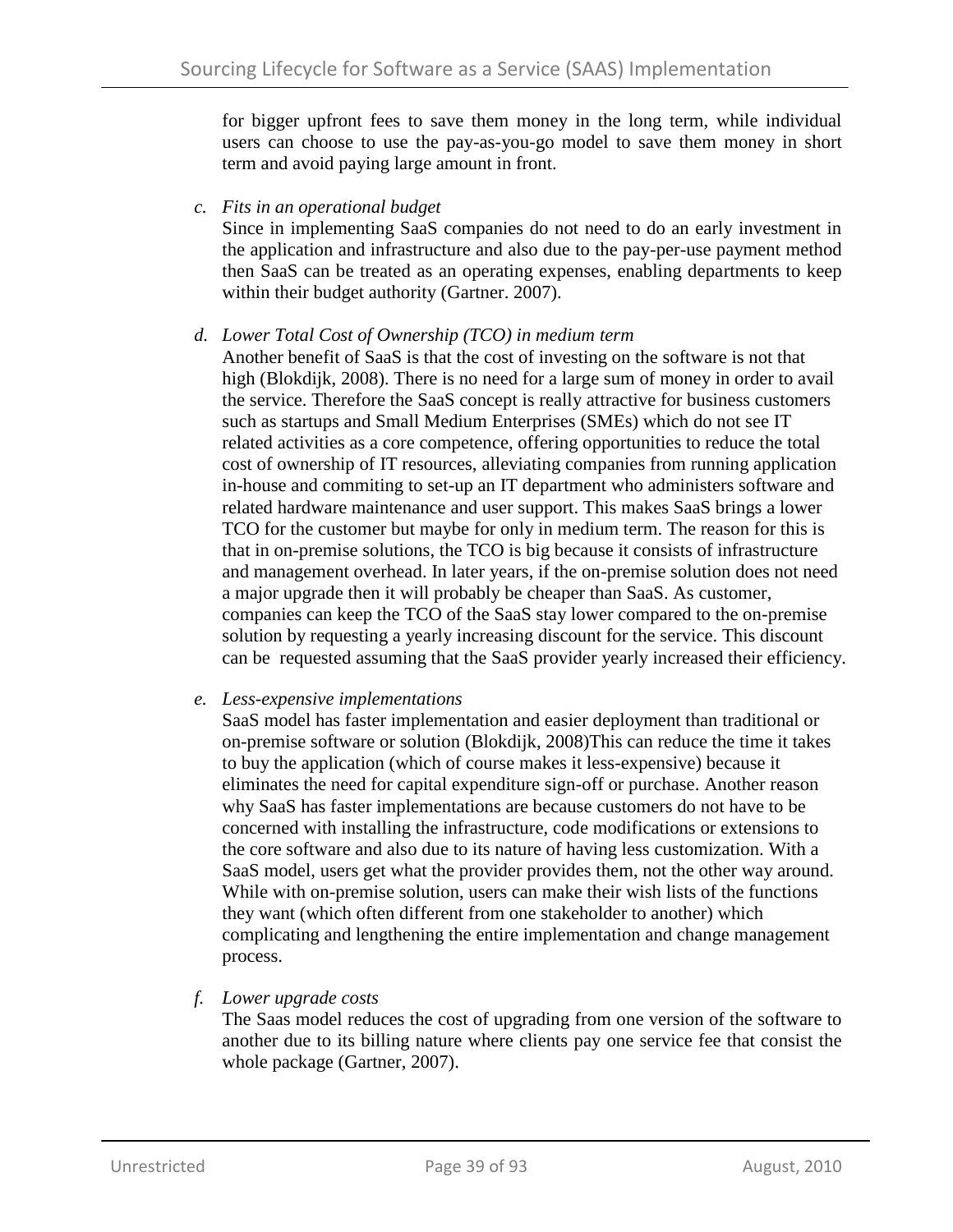### *g. Lower switching costs*

When companies spent a lot of money on licensing, implementation, integration, customization, testing, training, maintenance and upgrades, it is harder and more expensive for the company to switch to another supplier. First reason is that if the company has performed heavy customization requests then it is hard to able to locate another service (or product) which can cover the same requirements. The second reason is by spending huge amount of money for the activities mentioned above then the investments values has shunned away the possibility to switch, or even if they do switch then the company need to spend another huge investment to re-do all the activities again. With SaaS, it is easier to switch because initial investment is lower (Blokdijk, 2008), and due to its characteristics like basic functionalities and low-customization then the similar product is more available in the market. With SaaS although there are switching costs in terms of data conversion, reconfiguring and retraining, they are not nearly as significant as with on-premise solutions.

### **2. Disadvantages from the Business Perspective**

*a. Lack of competitive differentiation* 

One of SaaS characteristic is that it will provide all the clients with the same functionality and only low customization can be done (Gartner, 2007). This characteristic does not provide companies a competitive advantage for their business, therefore it is not suitable for those core applications that a company needs to differentiate from its competitors.

### *b. Business process need to adapt to IT*

In the SaaS model, the business processes need to adapt to the functionality provided by the service, not the other way around since no heavy customization can be requested to the supplier. You get what you are offered, not necessarily what you want or need. So companies may also found that the service only can provide 90% of what they need (or what they think they need), but if the company consciously decides that this 90% is good enough then the SaaS service will work for them. That is why SaaS is better for the non business critical area (see point a above) such as Payroll.

### *c. Longer-term TCO uncertainties*

In the benefit part we argue that SaaS model will bring a lower TCO in medium term, but for a longer term this is might not be the case (Gartner, 2007). In onpremise solution, the initial investment become high because it includes the infrastructure overhead, while in SaaS this overhead is included in the reoccurring fees. Therefore, in on-premise solution the TCO will be getting lower in the later years, where in SaaS the fee will the same which makes a possibility that the onpremise solution will cheaper than SaaS in later years. The more-costly elements of SaaS are including integration with other applications and business processes, which is why SaaS is better used for singular siloed business applications.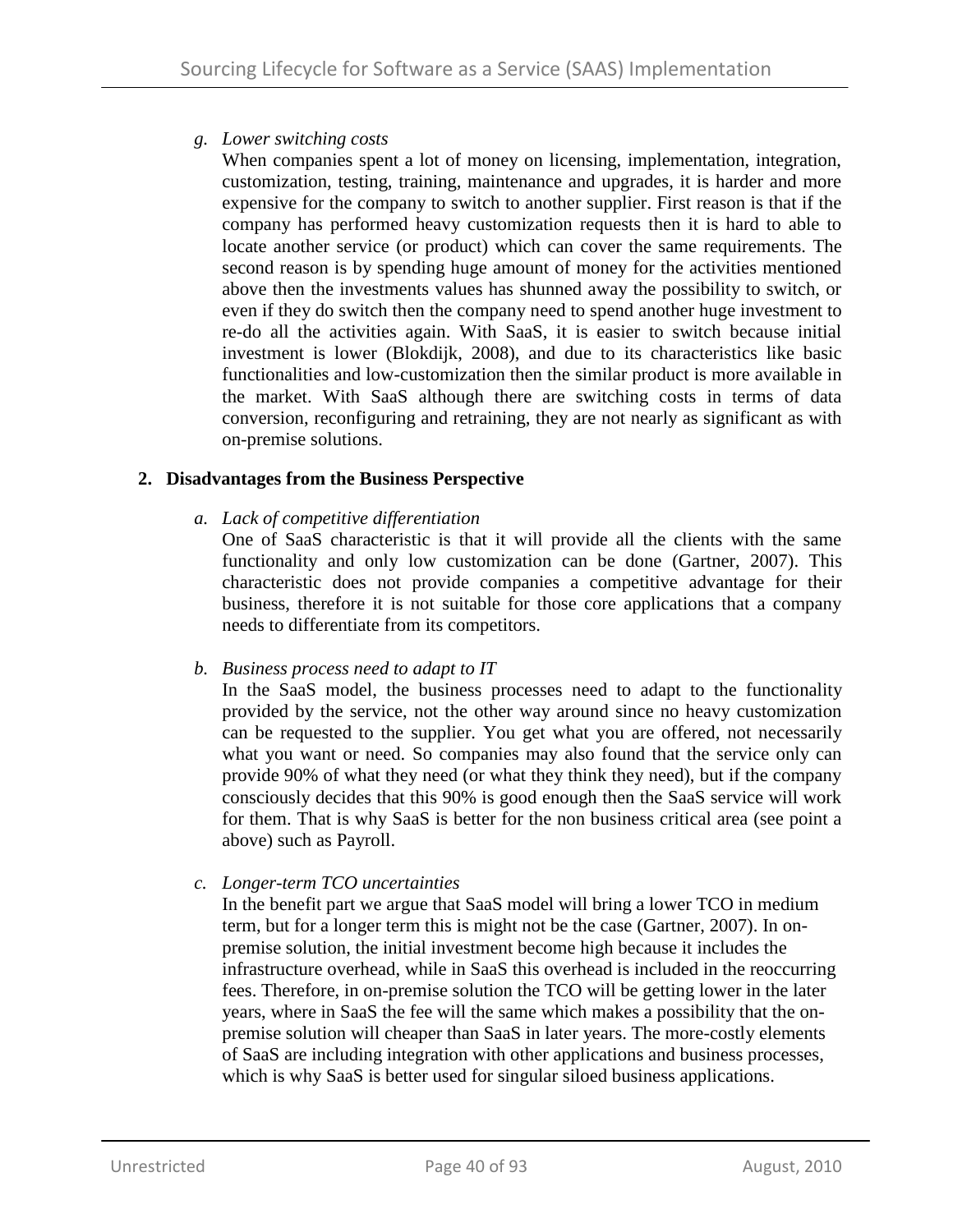### *d. Less ability to negotiate contract*

Contracts in the ASP or Managed Service model are regularly negotiated for each customer, in some cases even significantly. Unfortunately this is not the case for SaaS. Due to the one-to-many tenancy characteristic, the contract will be standard for all clients and less varied than the contract for ASP or Managed Service (Gartner, 2007). Once again, it tends to be the case that you get what you are offered, not what you want. The perfect situation will be if what the company wishes match with the service provided by the supplier.

*e. Huge change management needed*

The change management is important processes for a SaaS model especially for the business side. In a SaaS model, customers cannot come up with unique wish lists that they want to fulfill. Customer does not necessarily get want they want, instead it is more important to get what they really need. Therefore a change of mindset of people is really important when they are making the requirements for the software. Instead of asking themselves "Do I want this functionality?", they have to ask themselves "Do I need this functionality?". Customer should be willing to make themselves standards or not unique, since the functionality that provider offers are the same from one customer to another.

| <b>Upside</b>                                                                                                                                           | <b>Downside</b>                                                                                                                                                                              |  |  |  |  |
|---------------------------------------------------------------------------------------------------------------------------------------------------------|----------------------------------------------------------------------------------------------------------------------------------------------------------------------------------------------|--|--|--|--|
| <b>Faster</b> implementation<br>Simplified application integration<br>Reduced operational (run and<br>$\bullet$<br>maintain) management<br>requirements | Security vulnerabilities<br>Weakened IT management control<br>Compliance requirements<br>Release management dictated by<br>$\bullet$<br>provider<br>Supplier management is more<br>difficult |  |  |  |  |
|                                                                                                                                                         | Integration with existing application<br>$\bullet$                                                                                                                                           |  |  |  |  |

### **7.1.1.2. Advantages and Disadvantages from the IT Perspective**

Table 6 - SaaS Advantages and Disadvantages from IT Perspective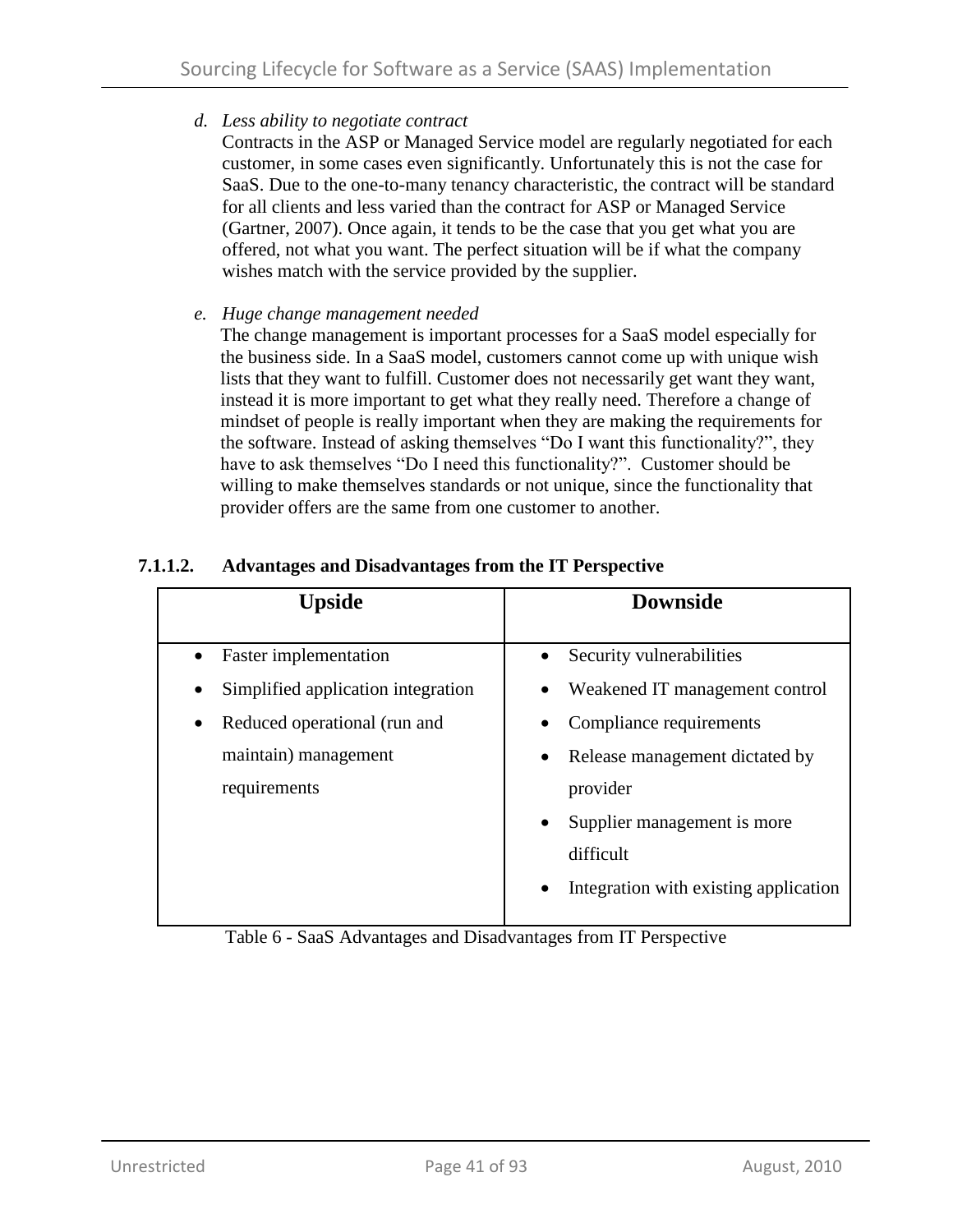### **1. Advantages from the IT Perspective**

#### *a. Faster implementation*

In a SaaS model, the whole functional management, application management and technical management is handled by the supplier so companies do not need to spend time in such activities like acquiring the infrastructure, code modification of the software, etc so the implementation process can be accelerated (Gartner, 2007). But one activity that will need to take extra time compared to ASP and Managed Service is the supplier management. This will be discussed later in the downside section.

### *b. Simplified application integration*

With its nature of being delivered through the internet, SaaS is built on open standards and web services standards. This characteristic make inter-SaaS application integration is considerably easier than the integration of propriety applications (Gartner, 2007). Although at the other hand, the integration between the on-premise applications and on-demand application (SaaS) is still a challenge. When seen as a whole, the integration resources needed is considerably reduced through SaaS.

*c. Reduced operational (run and maintain) management requirements*  In the SaaS model, the operational aspects of running the application and the supporting infrastructure are passed on to the supplier side (Gartner, 2007). By loosed up from this responsibility, companies can focus more on higher-valueadded and more mission critical task. The number of resources needed for run and support the application is also been reduced or we can say almost eliminated.

### **2. Disadvantages from the IT Perspective**

*a. Security vulnerabilities* 

In SaaS model, the main security related threat to SaaS suppliers, comes from the fact that software services are made publicly available over a virtualized world, the internet (Menken, 2008). This means a greater exposure to potential external threats to the services and even worse, the data related to these software services (the customer's data).

*b. Weakened IT management control* 

SaaS model somehow encourage the business to build relationship with the supplier without the intervention of experienced IT management (Gartner, 2007). This may lead to a desired situation where companies may be end up buying the wrong software for the wrong price in the wrong way and storing up considerable challenges (in terms of availability, security, fit within corporate architectures, policies and processes). The business might not be aware of very important risks in exposing or losing business critical data to SaaS providers and potentially losing control of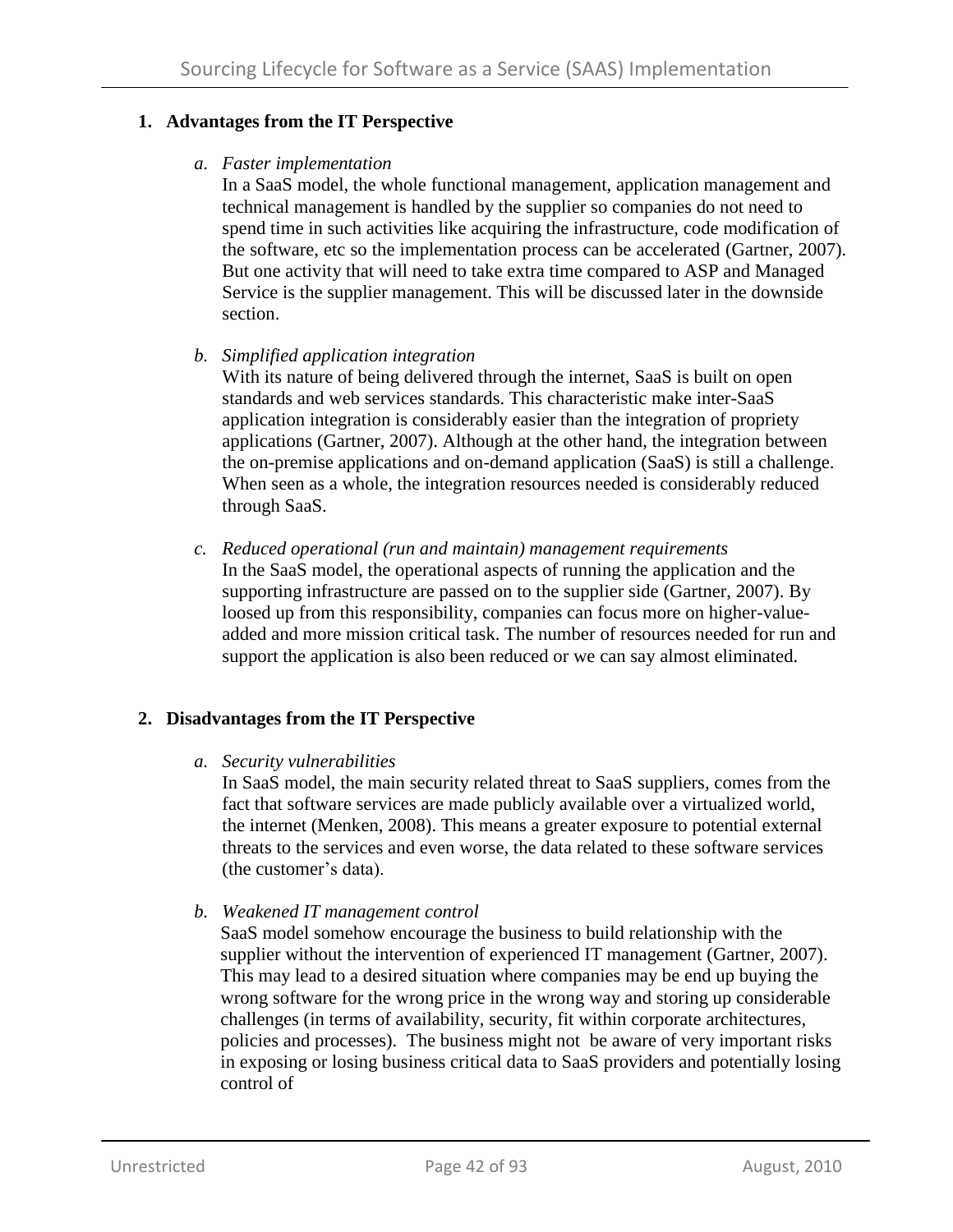data exchanges to third-parties End users buying SaaS may not aware of this challenges but IT managers will be held responsible if these problems do become manifest and probably be forced to re-intervene if integration is required at a later date.

*c. Compliance requirements*

Each company has their own compliance requirements. With an ASP or Managed Service model, customers can demand the provider to run the processes according to the compliance requirements. This is not how it is done with a SaaS model. SaaS model is treated like a black box, customers get the final result which is a service without knowing the backend processes that happen to produce the service. This means customers cannot enforce the complete compliance requirements that they have to the SaaS provider (Gartner, 2007). Customer needs to sort the compliance control items, which one that needs to exist and which one is optional, which one that need to keep in-house and which one that can be brought externally. Later on this compliance control requirements then matched with the compliance that the SaaS provider provides. If a match is found then SaaS is a good option, if not then customer needs to consider to not choose the SaaS model.

*d. Release management dictated by provider*

In a SaaS model, the release management is dictated by the provider, which means SaaS provider can immediately update their software solutions. Customer needs to prepare themselves for the changes that provider will do.

### *e. Supplier management is more difficult*

In a SaaS model, strong contracts, governance structures, attention to process integration between SaaS and other delivery/sourcing models, and ongoing supplier management are required to ensure the SaaS supplier does what it is contracted to do(Gartner, 2007). Many IT managers find dealing with suppliers more challenging than managing an entirely internal IT department. New skills and experience may be required to manage an increasingly virtualized IT environment.

### *f. Integration with existing application*

With its nature that cannot be heavily customized, SaaS model face a challenge when it needs to deal with integration with existing applications (Gartner, 2007). Although SaaS provider of course provide certain functionality of processes to integrate their application with existing application, but it is limited compared to other sourcing models like with ASP and Managed Service because in SaaS, no heavy code modification will be done. Therefore it is advised that customers use a SaaS model for a standalone application with low level of integration.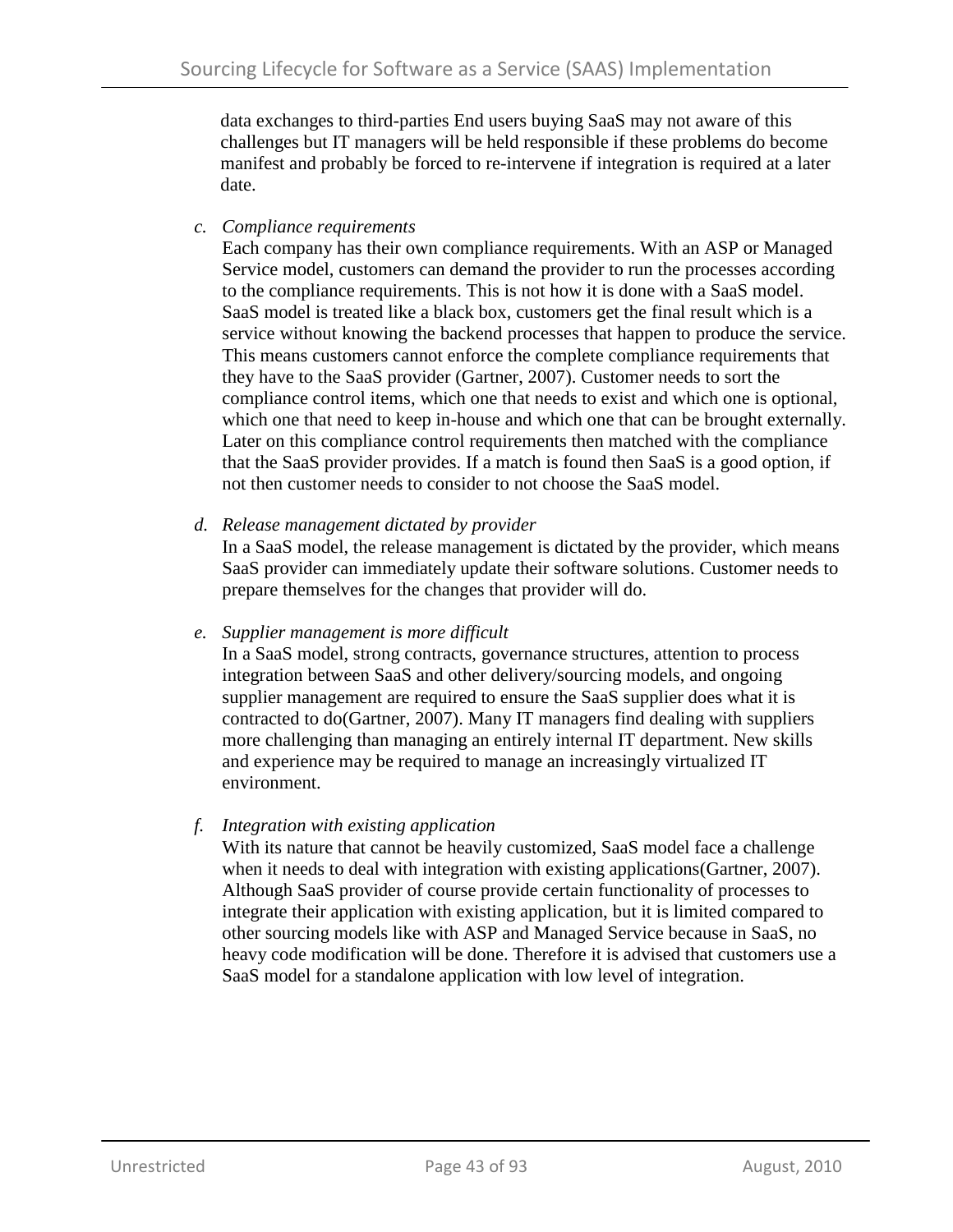### **7.1.2. SaaS Model Fitness Criteria**

SaaS model is not the model that is perfect for every situation, certain criteria from the situation and condition of the company needs to be inspected to see whether SaaS model is the right decision or not. Enterprises cannot repose all of their applications on SaaS indiscriminately (Lu and Sun, 2009). Below we will discuss the criteria where SaaS will fit with the need and current situation of the customer's enterprise.

- a. The company does not want to own the infrastructure If companies do not want to be burdened by the responsibilities to maintain the IT infrastructure by themselves then SaaS will be one of the options that should be considered (Gartner, 2006b).
- b. Standard and non competitive advantage application A SaaS model provides the same functionality to all of its customers. There is no such situation where certain functionality is offered only for certain customers. Therefore, customers must evaluate their processes and needs whether they need something really unique or just standard requirements. If what they need is something standardized then SaaS can provide a highly matching solution. If the
	- customer need something really unique and can reflect the competitiveness of the business or posses of some specific functions, the SaaS model is not the right model to adopt (Lu and Sun, 2009)
- c. The business complexity should be moderate. SaaS is difficult to achieve desired result for too complex business because it only provides standard functionalities to its customers. And there is no need to lavish money on too easy business (Lu and Sun, 2009)
- d. The application is delivered by internet Due to the nature of its delivery through the internet, SaaS is more suitable for the applications based on the internet (Lu and Sun, 2009). With the internet, information can be reached anytime and anywhere through SaaS.
- e. Non-core applications

SaaS applications are delivered through the internet therefore there is a constraint of performance of the network which will influence the delivery performance of the applications. This risk will bring to the situation where low instantaneity, delay and malfunctions are accepted. Network performance is not certain, so SaaS is not a good choice for high-performance applications, such as production control systems (Lu and Sun, 2009)

f. Low security requirement

The infrastructure for SaaS applications are shared among its tenant or customers. Therefore there is a risk of the customers' data being exposed on the public server. With this potential security problem, companies should not implement SaaS for important or hard-core application. Lu and Sun (2009) argue that in many case, SaaS is deemed to be a perfect solution for supporting applications, including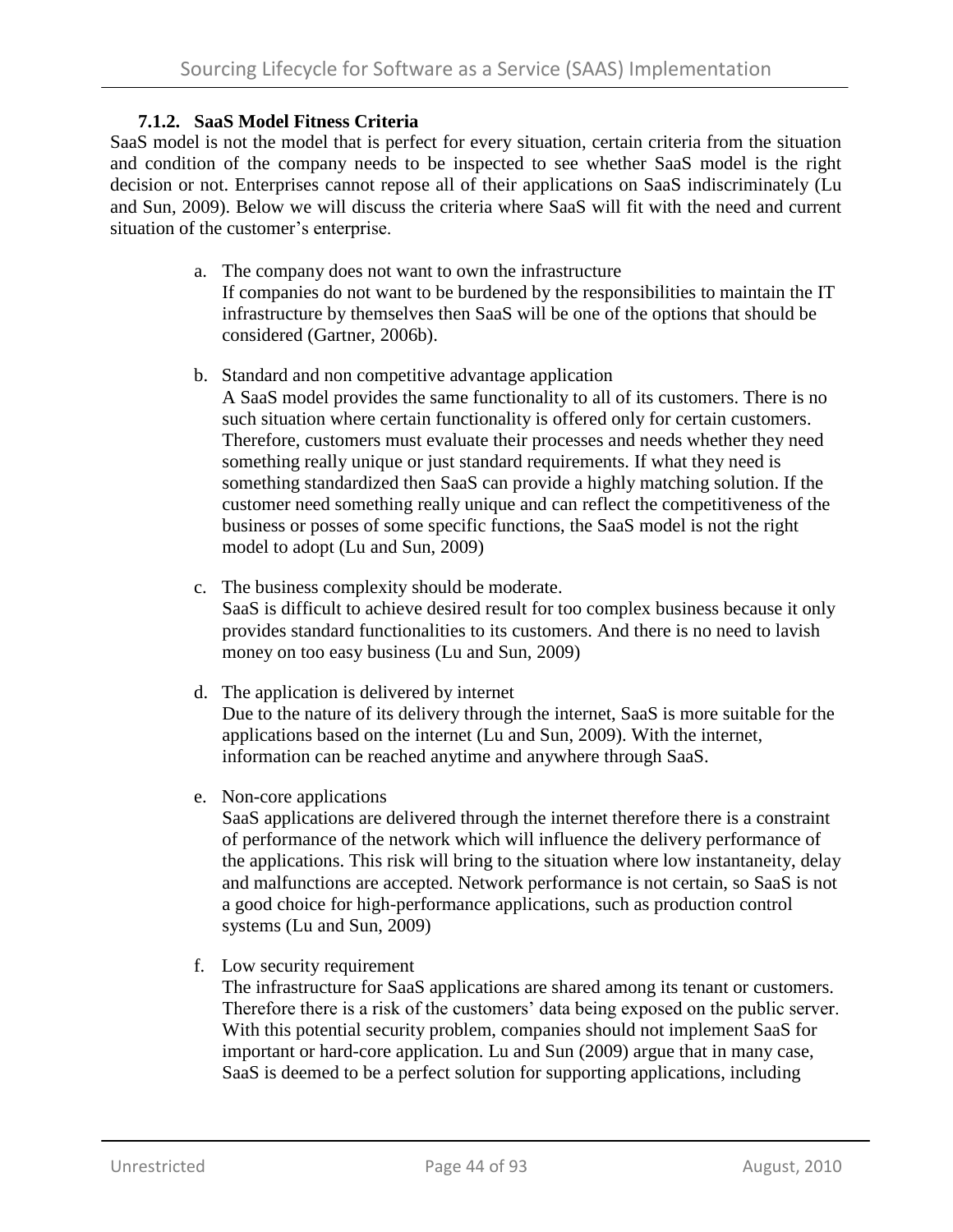human resource management and equipment management, but not for decision support and financial management.

g. Standalone application

SaaS application provides standard functionality to integrate its application with the existing application of the customers (Gartner, 2006b). This integration functionality is standard and cannot be highly customized due to the SaaS characteristic that all the functionality should be shareable to all the customers. Therefore if the application has a complex integration system will other applications, then SaaS would not be a good choice. It is preferable if the application which will implement SaaS is a standalone application or the only integration needed with other application is the transfer of data needed as the input.

h. Providing external access application

More and more companies are providing some services or functionalities of their business process to its Joint Venture or Partners. As example, multinational companies would like to provide some learning courses to its joint ventures and partners. A SaaS type application will fit well in this kind of situation (Gartner, 2006b) because it allows the joint ventures or partners to access the processes of the company without needed to enter the non-public environment of the company's network. The process will be more complex if the partners and joint ventures first need to access the company's network to access certain functionalities.

i. Best of breed (Numerous suppliers available)

One of the risks of outsourcing is vendor lock in (Blockdijk, 2008). SaaS type of outsourcing of course also has this risk; therefore companies should carefully select to implement SaaS for their applications if the number of suppliers available in the market for that type of application is more than 2. The numerous of suppliers available also show that the SaaS application for that certain type is already mature, where we expect the application with include more functionalities compared to the SaaS applications that are not mature yet in the market.

Below, we develop a decision tree model which will help the decision maker to explore the possibilities whether to implement Business Process Outsourcing, Managed Service, ASP or SaaS according to their need and current situation. This model is developed based on the characteristics of BPO, Managed Service, ASP and SaaS and the fitness model criteria discussed above.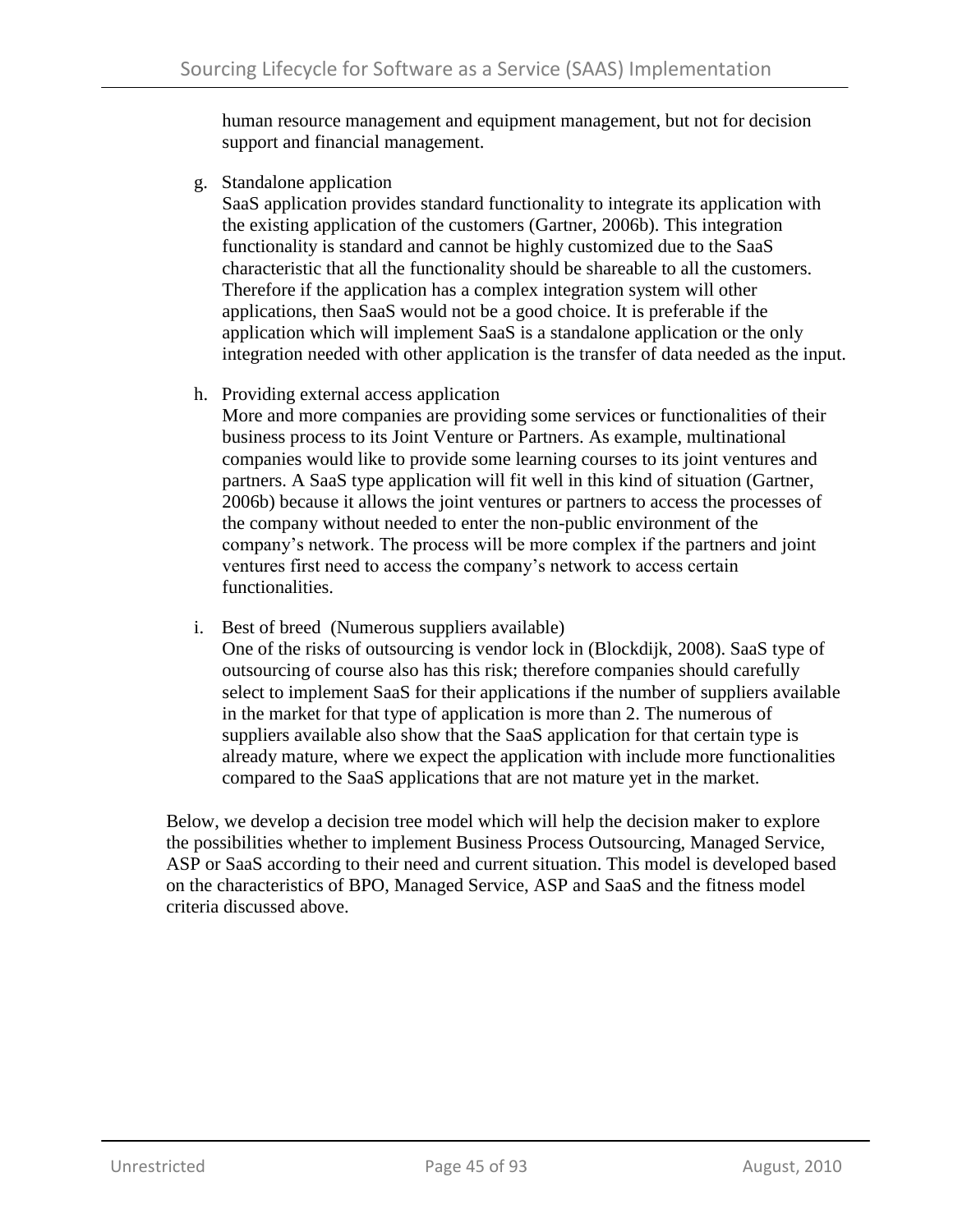

Figure 7 - SaaS/ASP/Managed Service/BPO Decision Tree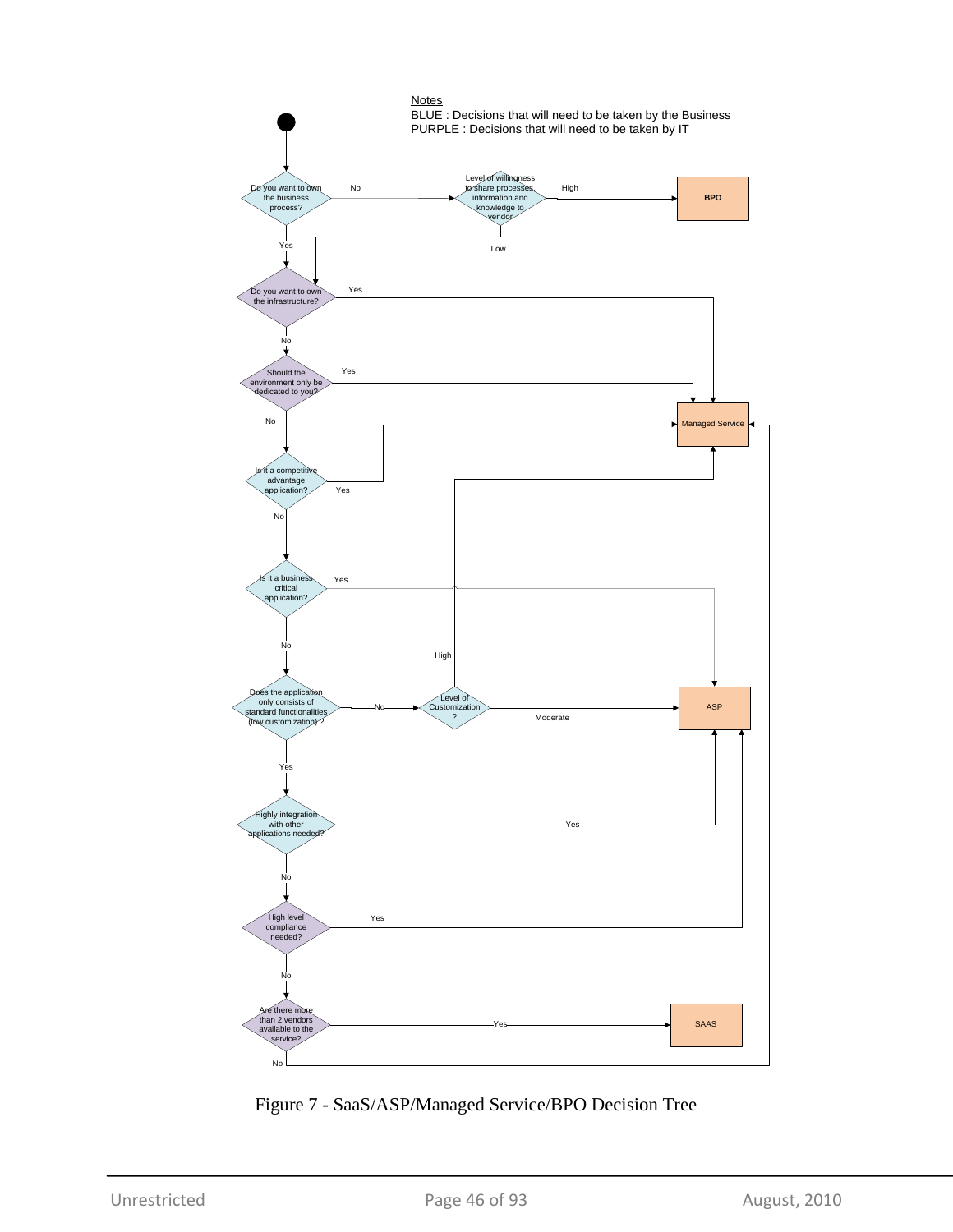### **7.1.3. Roles and Responsibilities for Business Strategy Phase**

As have been discussed in the previous section, one of the disadvantages of SaaS from IT perspective is the weakened IT management control. SaaS gives the simplicity image that encourages the business to choose SaaS as the sourcing strategy and then build relationship with the supplier without the intervention of experienced IT management. This may lead to a desired situation where companies may be end up buying the wrong software for the wrong price in the wrong way and storing up considerable challenges (in terms of availability, security, fit within corporate architectures, policies and processes).

Without any active guidance from IT, business units can rush into SaaS deployements that work well for specific functions but require large IT investment to integrate with other existing applications. Instead, spearhead the due diligence required to find a solution that addresses business needs without neglecting IT concerns (Jaques, 2010). Therefore it is important for the IT to come along in the picture from the first stage of decision making. This will assure that the chosen solution is implementable, supportable, maintainable, and scalable

Below we define the roles and responsibilities for this phase. The reasoning on how we define the responsibilities has been discussed previously in Chapter 4 (section 4.2).

| <b>Responsibilities</b>                                         | <b>Business</b><br><b>Manager</b> | <b>Information</b><br><b>Manager</b> | <b>Service</b><br><b>Manager</b> | <b>Purchaser</b> | Compliance<br><b>Manager</b> |
|-----------------------------------------------------------------|-----------------------------------|--------------------------------------|----------------------------------|------------------|------------------------------|
| Define business needs                                           | A/R                               |                                      |                                  |                  |                              |
| Define requirements based on<br>business needs                  | $\mathcal{C}_{\mathcal{C}}$       | A/R                                  |                                  |                  |                              |
| <b>Identify Risk</b>                                            | $\mathcal{C}$                     | $\mathcal{C}$                        |                                  |                  | A/R                          |
| Source services appropriately<br>(sourcing strategy)            |                                   | A/R                                  | $\mathbf R$                      |                  |                              |
| Provides input for the<br>demand forecasting to the<br>provider |                                   |                                      | A/R                              | I                |                              |

R = Responsible; A= Accountable; C=Consulted; I=Informed

| Table 7 – Roles and Responsibilities for Business Strategy Phase |  |
|------------------------------------------------------------------|--|
|------------------------------------------------------------------|--|

The flow of the activities started when Business Manager identify business needs within their division which later on informed to the Information Manager. The team of the Information Manager will then translate the business needs to requirement list. The Information Manager will be accountable and responsible in performing these activities (Beulen et. al, 2006) The requirement list will then forwarded to the Service Manager as a form of demand to the Service Manager to provide solution that can answer these requirements.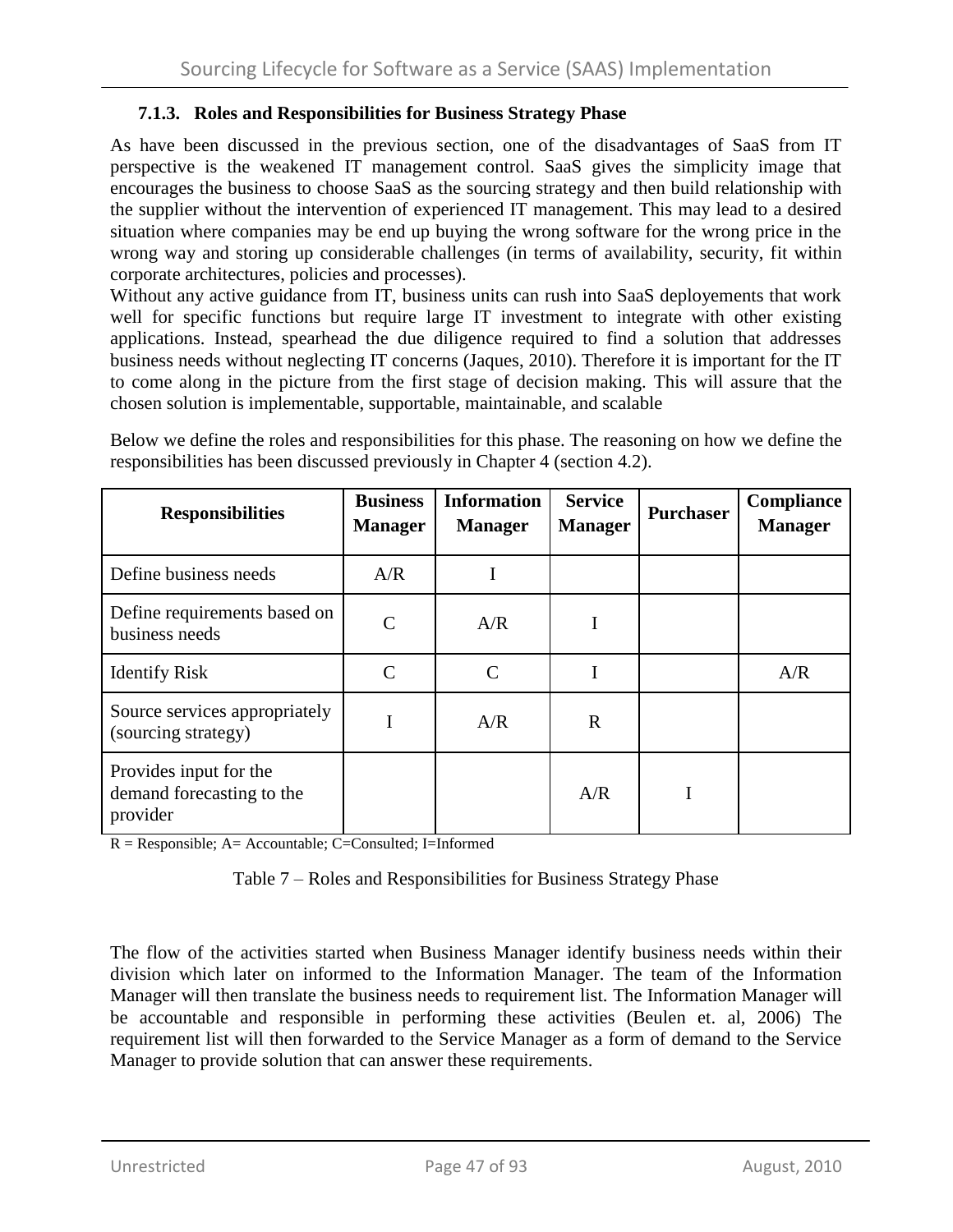These requirements then discussed between the Information Manager and the Service Manager along with the strategy from the Business and also IT to decide which sourcing strategy is appropriate for the solution (whether it is BPO, Managed Service, ASP or ASP). The Service Manager is in posses of the knowledge on IT portfolio of the applications within the company so he/she is capable in giving advice to Information Manager on current and past experience of solution implementation, the strategy within IT itself and also the existing relationship with providers (Beulen et. al, 2006). The decision tree discussed earlier in this chapter can also be used as a tool to help the decision making of the sourcing strategy. The deviation of this ideal situation that often happen is the Information Manager does not contact IT department in an early phase but only until when a contract has been sign with the provider. Compliance manager will perform risk assessment with the help from business manager and information manager to see the risk that might occur when outsourcing the solution application needed.

When the decision of the sourcing strategy has been reached it is now the service manager's to make a demand and necessary engagement to the purchaser in order to continue to the next step of the sourcing lifecycle which is Provider Selection.

# **7.2. Supplier Selection**

The steps of supplier selection for SaaS does not differ with the common supplier selection phase, such as phase for compiling a list of possible supplier, writing a Request For Proposal (RFP), distribution of RFP, proposal evaluation based on criteria determined, negotiation and lastly contracting. The difference is more on the criteria that would like to be required from the supplier and need to be incorporated in the RFP, and also the important items that need to be included within the contract.

### **7.2.1. Criteria of Selecting a SaaS Provider**

When IT Management is ready to receive supplier proposals, a formal request for proposal (RFP) letter is sent to all possible candidates. The RFP defines the format of the proposal ensuring that a responding supplier can be evaluated and compared easily with others. The RFP should cover the following items (Wallace & Webber 2009) :

- 1. Type of applications to be outsourced
- 2. Minimum performance requirements and evaluation criteria
- 3. Reliability level required
- 4. Level of integration with other systems required
- 5. Any required reporting capabilities
- 6. Service volume expandability
- 7. Vendor contact person
- 8. IT contact person
- 9. Vendor maintenance, training and operation support
- 10. Current users of the SaaS vendor's system.

In this section we will discuss the evaluation criteria in selection the SaaS service which should be included in the RFP. In their research, Godse & Mulik (2009) propose several group factors for SaaS selection, such as : Functionality, Architecture, Usability, Supplier Reputation and Cost.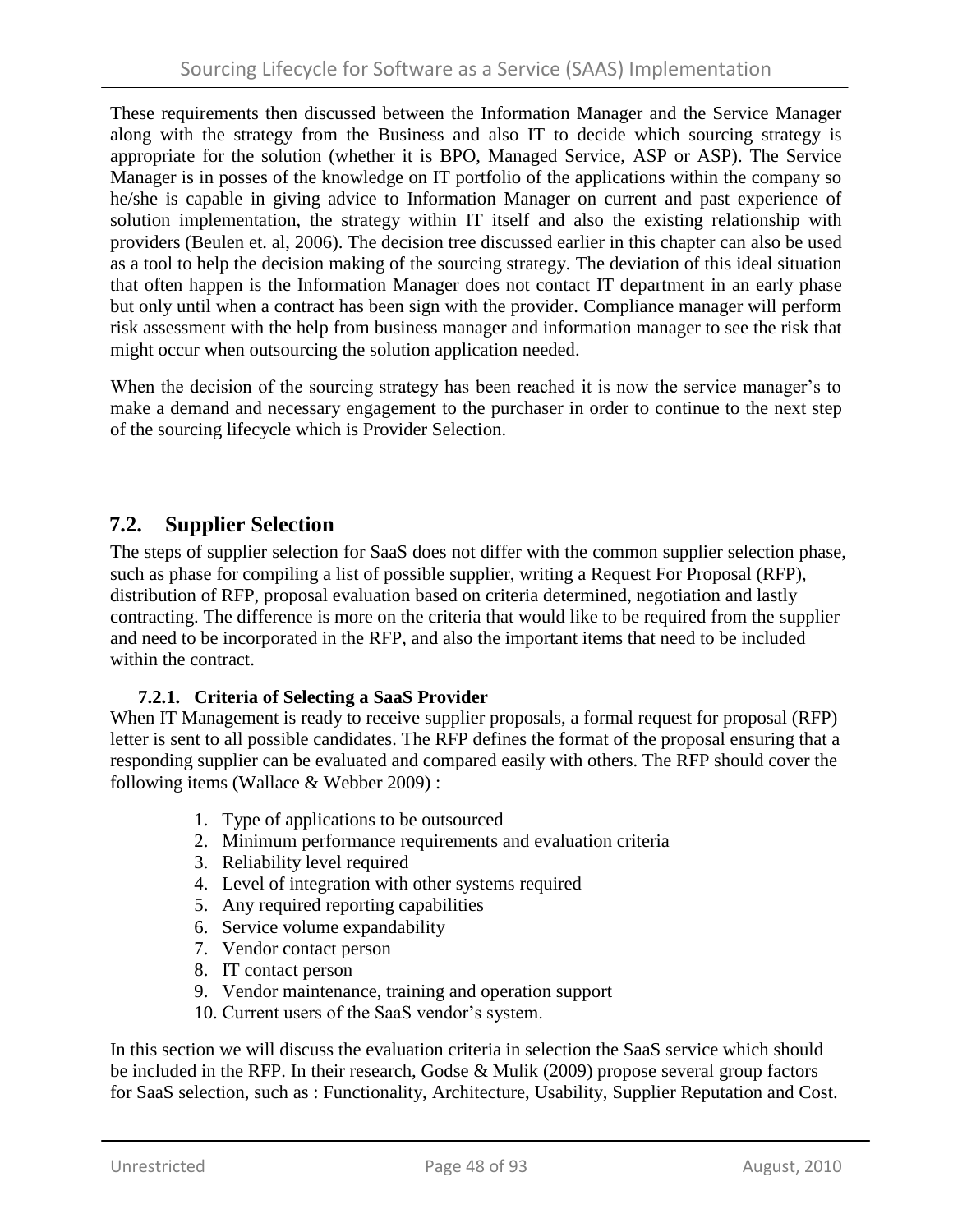While Gartner (2006) in their research propose three types of issues and questions that customer must address with SaaS supplier, which Functionality, Operations and Cost. Wallace and Webber (2009) in their book also discuss the criteria required in the RFP. We will use these three researches as base of this paragraph.

### 1. **Functionality**

In their research, Godse & Mulik (2009), listed some functionality criteria such as Contact and activity management, Opportunity management, Sales performance management, and Sales analysis. We will not include these criteria since these criteria are typically functional modules of the Sales Force Automation that they use as a case study. We will not focus not certain solution but seeing the SaaS model as general.

a. Ease of Evaluation

SaaS functionality should be accessible and easy to evaluate (Gartner, 2006a). The nature of SaaS is what supplier provide is what the clients get, therefore the supplier should provide clear and detailed documentation on the solution so customer can ensure that the functionality of the solution matches with the requirement (as example : required application data model, process flow or user interface). Gartner also propose that the supplier should provide the client with a free trial of the solution. Despite that from the three researches, only Gartner discussed this item, we still include this criterion since we see that this item is still relevant in deciding which SaaS solution to implement.

b. Configurability

Customer must document the functionality of the solution that they would like to configure. The proposal from the supplier must provide an effective way (such as using online self-configuration tools) for customer to implement required configuration changes across all potential administration roles (Gartner, 2006a)

### c. Customization

Supplier should clearly identify how they will implement required customizations and the cost for doing so (Gartner, 2006a). Some basic customization requirement that most-likely needed are to extend the data model, add calculated fields and create new user interfaces. Although customization is really limited with SaaS model, some level of customization is still possible; therefore we still include this item as one of the criteria.

d. Pre-Production Testing and Staging Environment

If any configuration or customization done to the SaaS solution, it is often necessary to have a fully functioning pre-production testing and staging pilot environment. This environment must include the ability to test integration with on-premise data sources and applications. Determine whether the SaaS provides this environment and at what cost (Gartner, 2006a). Although this criterion is only discussed by Gartner and not by the other 2 researches, we argue that this criteria is important as one of the service provided by the supplier to make sure that the SaaS application will work well.

e. Integration

As discussed in the previous chapters, a major disadvantage for SaaS is the low level of integration with other applications. Due to its characteristic of being hosted off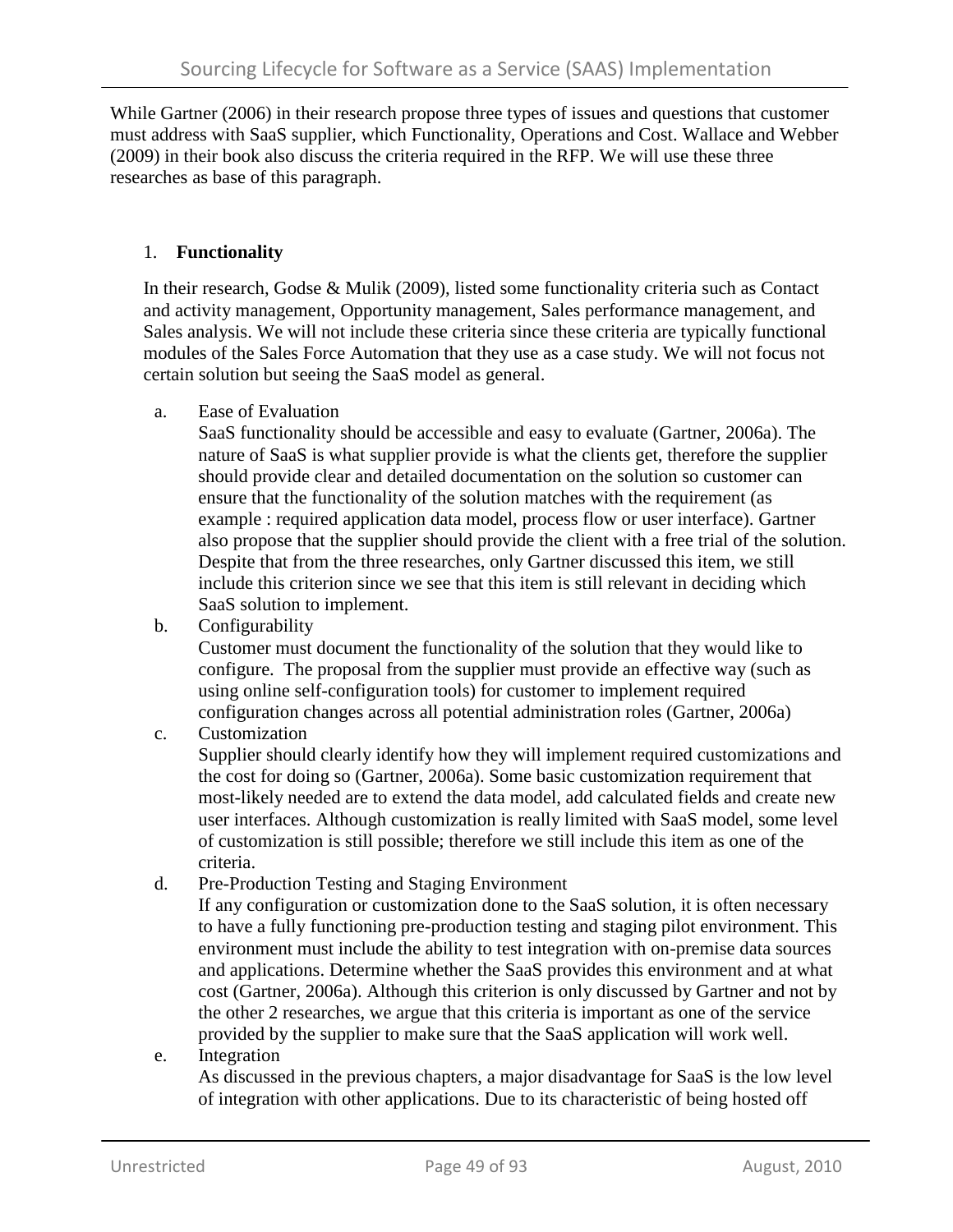premise, SaaS can be perceived as difficult to integrated with the on-premise legacy systems (Godse & Mulik, 2009). Therefore customers should document which integration capabilities that they require and require the supplier to provide information on the integration options that they have (such as batch file transfer, web services, etc) (Gartner, 2006a).

f. Reporting and Analysis

Provide the supplier the information on what kind of reporting and analysis that the customer required (as example: number of orders processed). (Gartner, 2006a)

### **2. Operations**

a. Infrastructure

SaaS model is a black box model where the process and infrastructure within the supplier is invisible for the client. Despite of this characteristic of SaaS,an information on the platform and architecture of the infrastructure used by the supplier is needed to help in ensuring that a SaaS supplier is well prepared to deploy the solution in a timely and cost-effective manner (Gartner, 2006a). Gartner differs these items into platform & architecture and data centre. We see that these two items can be merged as one item, infrastructure.

b. Provisioning

In Section 7.1.3 (SaaS Fitness Model Criteria), we have discussed that SaaS will be a good solution when an organization would like to provide an external access to the system for their Joint Ventures and Partners. In this type of situation, there is a high possibility that there will be a lot of new end users coming to use the service. Therefore it is important to know how the SaaS suppliers provisions new users and how much time will they need to do this. Another better option is whether or not the SaaS supplier enable users to provision themselves (Gartner, 2006a).

c. Scalability

Scalability refers to the SaaS product's ability to maintain reasonable response time for users even during peak load (Godse & Mulik, 2009). Therefore it is important for the customer to make sure that the SaaS provide can deliver the service according to the performance requirements in the current peak processing and user demand and also the situation in the future. Customer should also has an estimation on how fast will the number of users will grow within certain period of time in the future. SaaS provider should provide the customer with the sufficient evidence that its platform will scale to meet the current (and future) peak of application processing and user demand (Gartner 2006a, Wallace & Webber 2009).

d. Reliability

Reliability refers to the SaaS provider's ability to maintain the service to remain available for the users for given time windows (Godse & Mulik, 2009). SaaS provider should provide evidence of the reliability level of the application to the customer (Wallace & Webber 2009).

e. Security

Security is considered to be the major concern for SaaS products (Godse & Mulik, 2009). As discussed in section 7.1.1.2, due to its nature of being delivered over a virtualized world, the internet, it will bring a greater exposure to potential external threats to the services and especially the customer's data of the service. Therefore customer should require supplier having certification such as ISO 27000 to help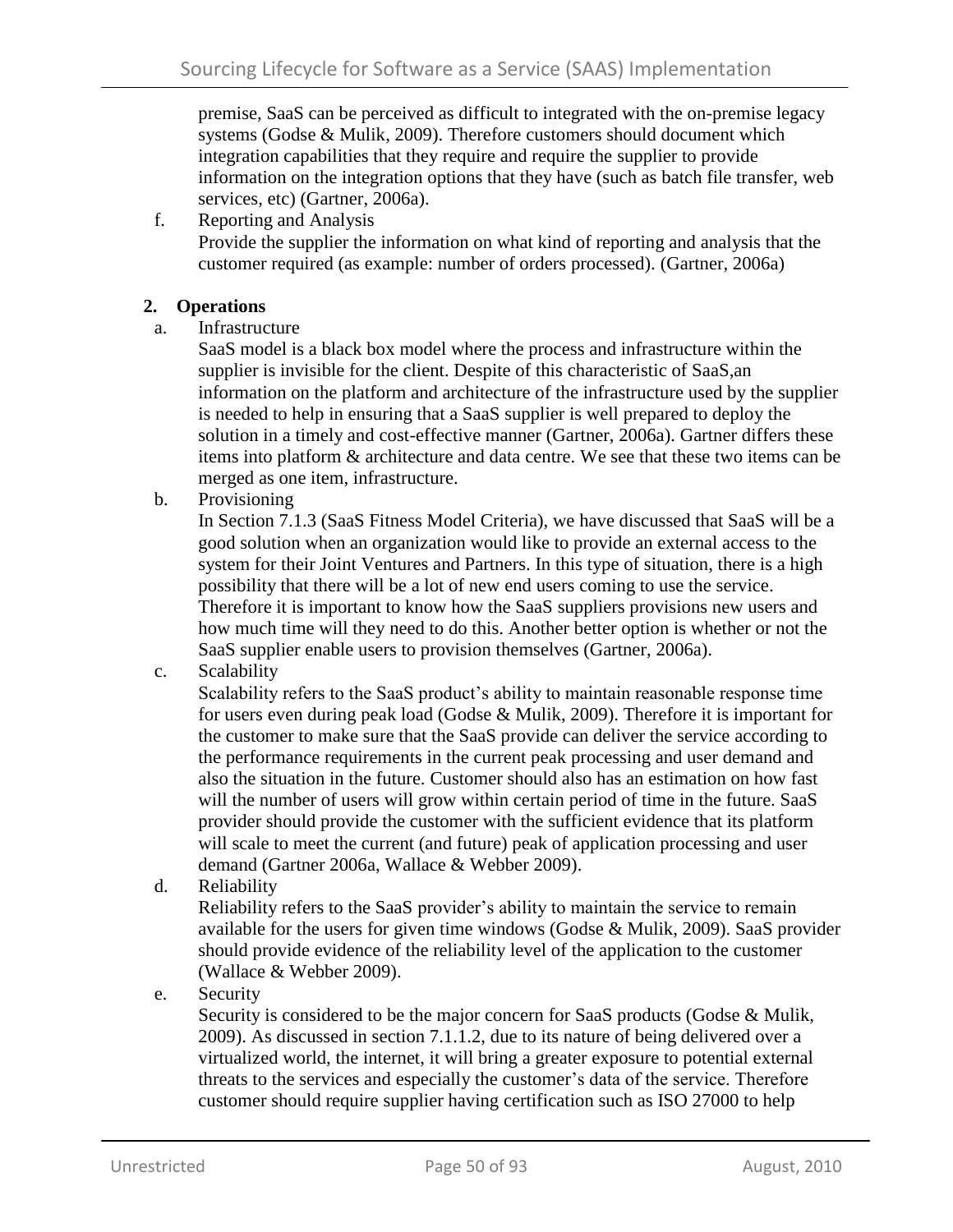ensuring that security actions has been adopted for handling of customer data (Godse & Mulik, 2009). Several questions related to security can be asked to the SaaS provider, such as : Has the software underlying the SaaS been tested for vulnerabilities? Does the SaaS provider has effectively address key security dimensions, including privacy, integrity, authentication and authorization? (Gartner, 2006a, Wallace & Webber 2009).

- f. Impact of Cascaded External Suppliers It is quite common in the world of outsourcing if our supplier also outsource some part of their service to another provider. Customer must ensure to the main provider that they are the one who will manage all the external suppliers they have and make sure that if the services of the External Suppliers goes down it will not affect the SaaS's supplier functionality (Gartner, 2006a).
- g. Compliance and Risk Management

Besides security, this is another major challenge when a company would like to implement SaaS. Each company has their own compliance regulation and requirement. For a SaaS model, companies cannot enforce its entire compliance requirements to the supplier, since they don't have the power to control the process behind the solution. Therefore it is important for customer to check in advance whether the SaaS provider is compliant with applicable governance (such as HIPAA, Sarbanes Oxley or SAS 70 certification) (Gartner, 2006a; Wallace & Webber 2009).

h. Backup and Disaster Recovery Plan

Gartner discuss this item only as Disaster Recovery Plan, we add the Backup part since we see in SaaS model it is important for customer to get an assurance that the service will be always available and will not vanish due to certain failure. Disaster can happen anytime; therefore it is important for customer to make sure that the SaaS supplier is well prepared for disaster site failover and recovery (Gartner, 2006a). SaaS provider will need to provide details of its disaster recovery plan, including specific recovery time objectives. These plan is not only should exist but also tested. "I have seen a lot of cases where it is said that the data is successfully backup but was not able to be restored" (Schravendijk, 2010).

i. Business Continuity Plan

Continuing the previous criteria, backup and disaster recovery plan, a business continuity plan is also an important criterion that need to be required from the Supplier. Gartner consider this item as the same criteria as Disaster Recovery Plan, but we argue that Business Continuity Plan is not the same with Disaster Recovery Plan. Wallace & Webber (2009) also include BCP in their criteria list. A disaster recovery planning is primarily a reactive approach (corrective control) and not a comprehensive plan for risk management. In contrast, a business continuity plan (BCP) seeks to eliminate or reduce the impact of a disaster condition before the condition occurs (Cerullo & Cerullo, 2004). The same with Backup and Disaster Recovery Plan, BCP also need to be tested and customer should require provider for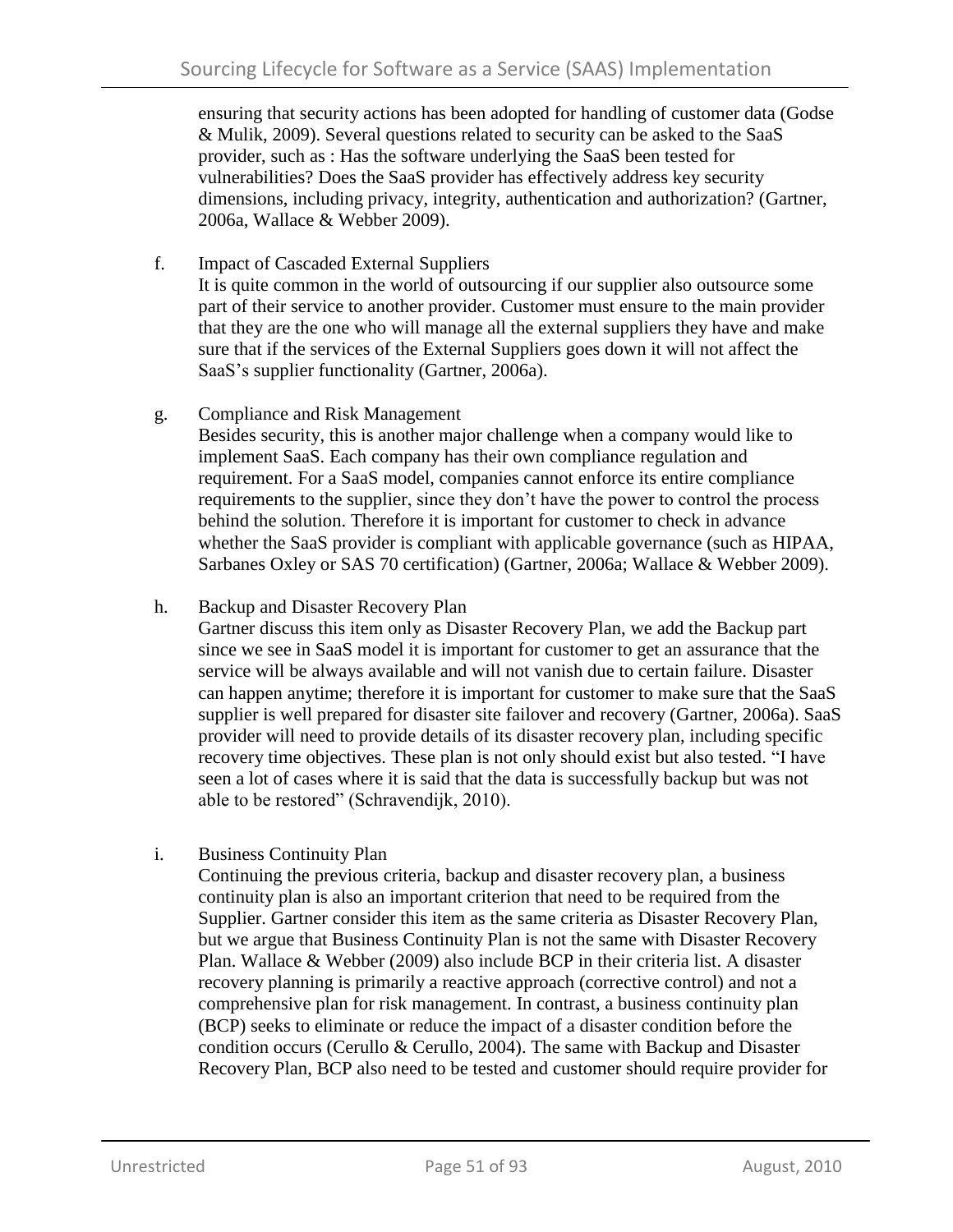the prove.

- j. Availability and quality of support.
	- Both Gartner (2006a) and Wallace & Webber (2009) include the importance availability of support as one of the criteria of a SaaS solution. The supplier should have a good reputation for its support and able to provide the availability level required by the customer. Availability of the support, escalation procedures, and detailed process to address requests for changes are part of the items of Service Level Agreement that we will discuss in the next lifecycle phase. Supplier must also provide prove of a good quality of support (such as credential of staff and average length of service) (Wallace & Webber, 2009)
- k. User-training and implementation resources available Wallace & Webber (2009) is the only one from the three researches who include user-training and implementation resources available as a criterion for the RFI. We agree to them since we see user-training will be highly needed especially when customer is switching from a non SaaS solution to a SaaS solution.
- l. Documentation clarity and completeness Supplier need to ensure that the documentation, publications and aids relevant to any Service or Product are current and the process for delivering this documentation is clearly defined (Wallace & Webber, 2009)

### 3. **Usability**

Same with functionality, there are two criteria (Support for mobile devices and offile support) discussed by Godse & Mulik (2009) that we will not include in this research since we see the two criteria is only related to Sales Force Automation that they use as a case study.

- a. User Interface User interface includes facets such as intuitiveness, ease-of-use for frequently required tasks and aesthetic nature of graphical elements (Godse & Mulik, 2009)
- b. Help

This criteria refers to availability of easy-to-use user manuals, eLearning modules, and context-sensitive help (Godse & Mulik, 2009)

### **4. Supplier Reputation**

Selecting a well known SaaS provider with a good reputation will give customer a peace of mind. Customer should always try to find out as much background information as they can about their SaaS supplier before signing any contracts to ensure that SaaS supplier is a good, honest and reliable company (Menken & Blokdijk, 2009).

a. Number of clients/users

This criteria is important for the customer to get the information on level of usage of the SaaS solution. This information will help to roughly indicates whether the product is fairly new entry or is well-established one (Godse & Mulik, 2009)

b. Brand value In their research, Godse & Mulik (2009) argue that supplier is also important, as sometimes a new product from well-known supplier may be preferred over a product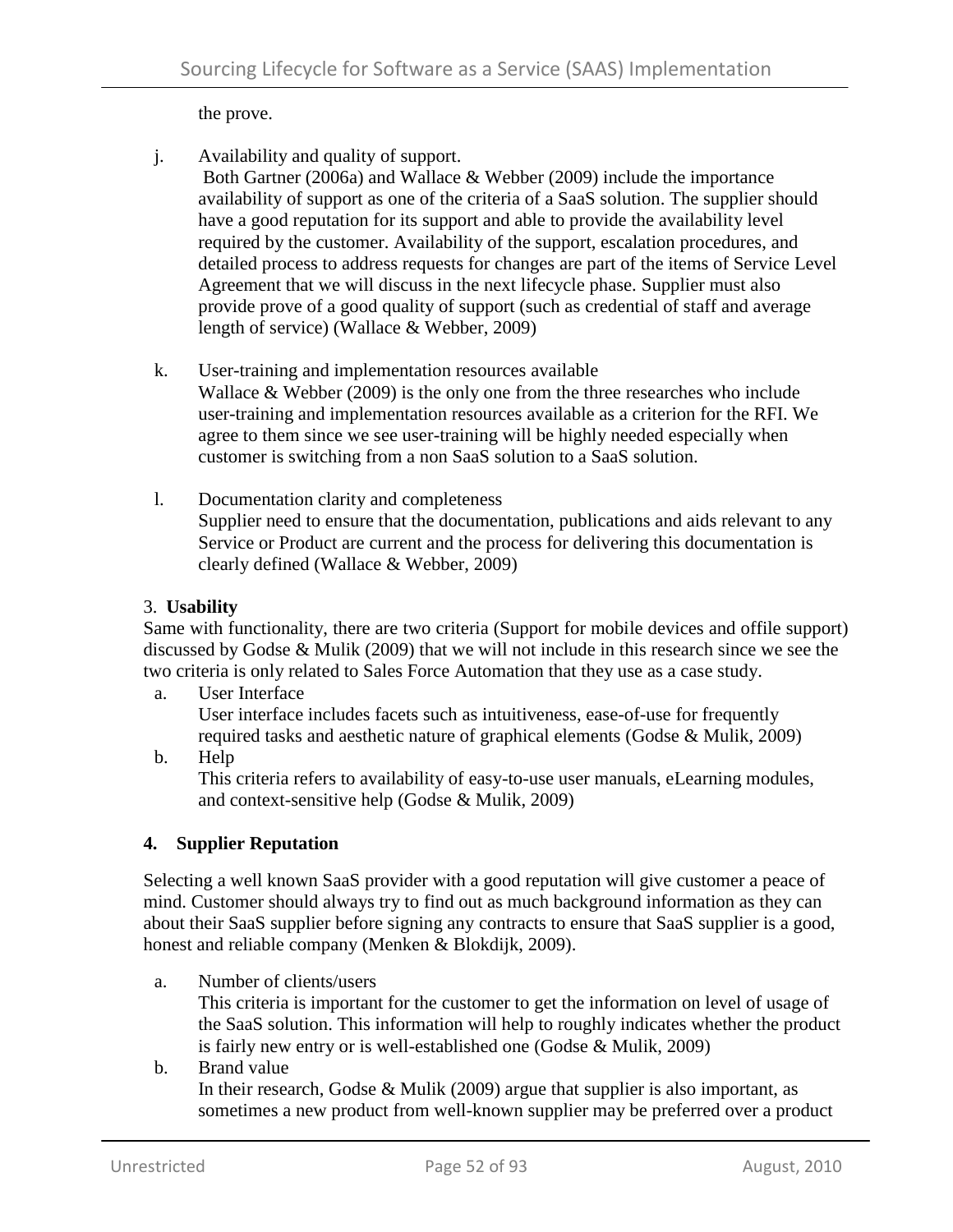having vast customer base but being provided by not-so-well-known supplier. This also related to the financial condition of the supplier itself. A supplier who has a strong financial situation will be highly preferred in supplier selection to ensure the continuity of the service.

c. Former and current customer references Current and former customers should be contacted to discuss their experiences with the supplier (Wallace & Webber 2009)

### **5. Cost**

Both Gartner (2006a) and Godse & Mulik (2009) include the cost criteria as one of the information required from the Supplier. There are two cost needed to implement a SaaS solution :

a. Recurring cost.

Godse & Mulik (2009), discus this recurring cost as annual cost where this annual subscription covers the cost of hardware, software and support personnel. We change this to recurring cost since although this cost might be paid yearly but this is not a fixed per-year cost but it is calculated per-transaction, per-user or other unit basis of the service (Gartner, 2006a).

b. One time implementation cost Initial consulting, configuration efforts, etc is covered under one-time implementation cost (Godse & Mulik, 2009).

### **6. Property and Licensing**

a. Intellectual Property

Although the ability to customize the solution is really low, there is still a possibility for the customer to request a customization from a SaaS provider. Clarity on who is the owner of the intellectual property associated with customizations implemented to meet customer unique functional requirements will need to be discussed upfront (Gartner, 2006a). If the customer will own this functionality then supplier should provide a way to pull out and reuse this functionality. If customizations are implemented at the customer's cost to meet customer's requirement, the supplier should ensure that these customizations are isolated from other user that might be a competitor of the customer (Gartner, 2006a).

b. SaaS / Software Swap Ability

There is a possibility that one day customer would like to reverse the SaaS sourcing decision and bring the application functionality back in-house. This is due to the major use increase or customer would like to implement extensive customizations to functionality (Gartner, 2006a). Therefore customer should ask SaaS provider whether they will give the customer option to license its SaaS functionality as licensed software and if yes, how to do so. (Gartner, 2006a).

Table 8 below summarize the criteria discussed :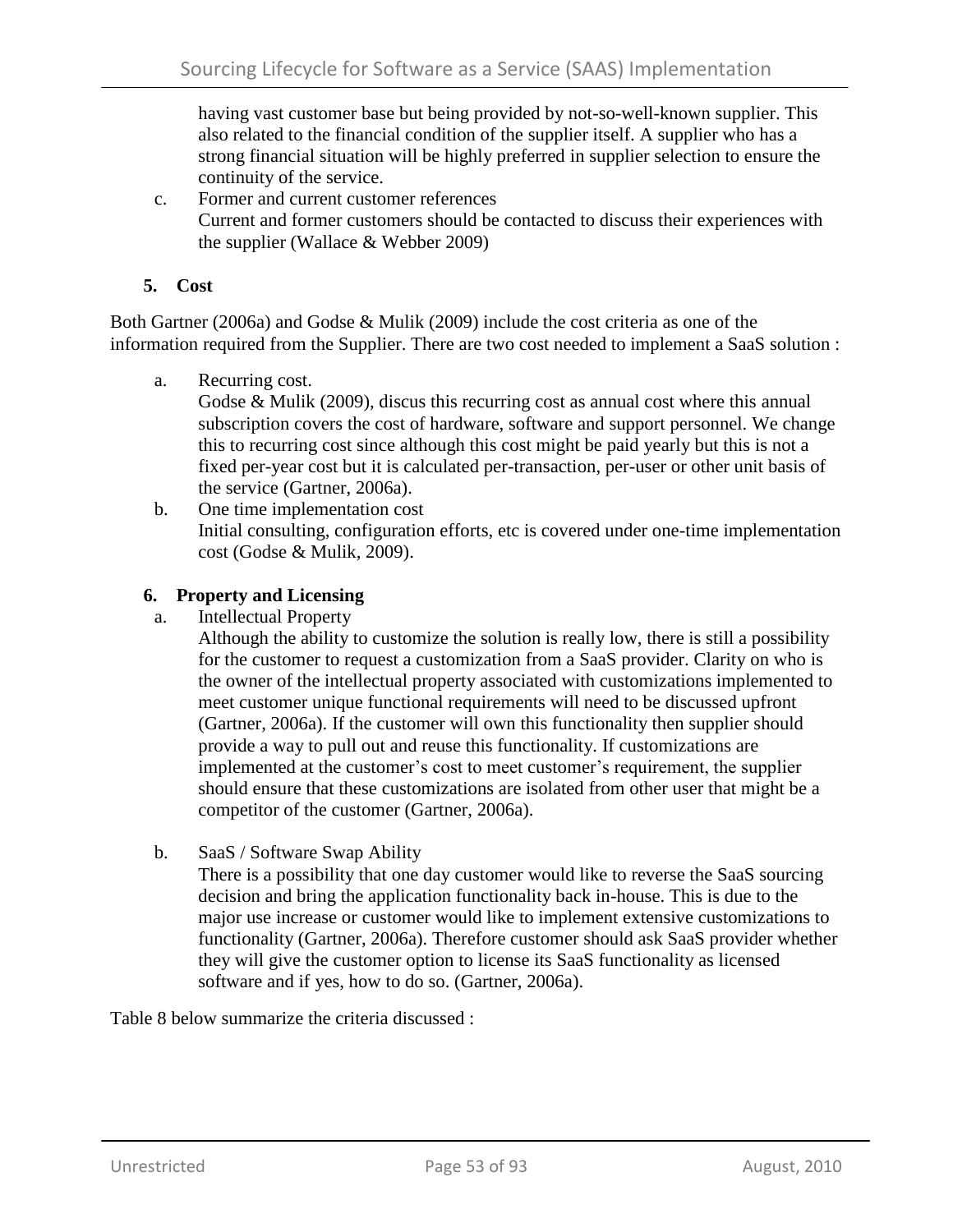| <b>Key Area</b>            | <b>Criteria</b>                                                                                                                                                                                                                                                                                                                                                                          |
|----------------------------|------------------------------------------------------------------------------------------------------------------------------------------------------------------------------------------------------------------------------------------------------------------------------------------------------------------------------------------------------------------------------------------|
| Functionality              | Ease of Evaluation<br>$\bullet$<br>Configurability<br>Customization<br>Pre-Production Testing and Staging<br>Environment<br>Integration<br>Reporting and Analysis                                                                                                                                                                                                                        |
| Operations                 | Infrastructure<br>Provisioning<br>Scalability<br>Reliability<br>Security<br><b>Impact of Cascaded External Suppliers</b><br><b>Compliance and Risk Management</b><br>Backup and Disaster Recovery Plan<br><b>Business Continuity Plan</b><br>Availability and quality of support<br>User-training and implementation<br>resources available<br>Documentation clarity and<br>completeness |
| Usability                  | <b>User Interface</b><br>Help                                                                                                                                                                                                                                                                                                                                                            |
| <b>Supplier Reputation</b> | Number of clients/users<br><b>Brand Value</b><br>Former and current customer references                                                                                                                                                                                                                                                                                                  |
| Cost                       | Recurring cost.<br>One time implementation cost                                                                                                                                                                                                                                                                                                                                          |
| Property and Licensing     | <b>Intellectual Property</b><br>SaaS / Software Swap Ability                                                                                                                                                                                                                                                                                                                             |

# Table 8 – Evaluation Criteria of SaaS Provider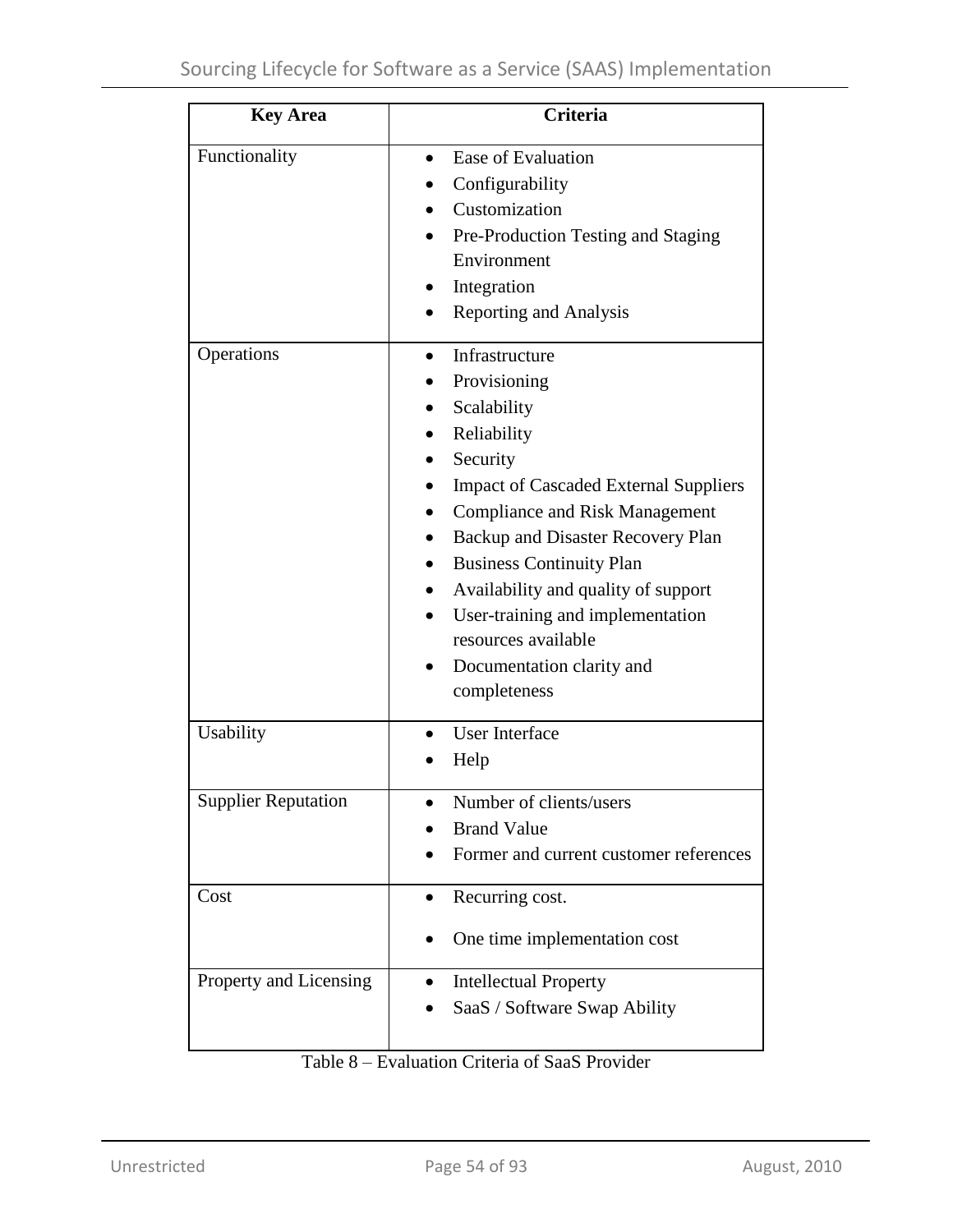### **7.2.2. Roles and Responsibilities for Supplier Selection Phase**

This is the phase in the sourcing lifecycle where Purchaser will take more responsibilities of the actions covered in this phase. This is also the phase where the Project which is represented by Project Manager comes into the whole big picture.

| <b>Responsibilities</b>                  | <b>Business</b><br><b>Manager</b> | <b>Information</b><br><b>Manager</b> | <b>Service</b><br><b>Manager</b> | <b>Purchaser</b> | <b>Project</b><br><b>Manager</b> |
|------------------------------------------|-----------------------------------|--------------------------------------|----------------------------------|------------------|----------------------------------|
| Preparation of request for proposal      |                                   |                                      | C                                | A/R              | $\subset$                        |
| Identification of potential<br>suppliers |                                   |                                      | $\mathsf{C}$                     | A/R              | C                                |
| Distribution of request for<br>proposal  |                                   | I                                    | I                                | A/R              |                                  |
| Determination of criteria                |                                   | A/R                                  | R                                | 1                |                                  |
| Selection of supplier                    |                                   | A/R                                  | R                                | C                |                                  |

R = Responsible; A= Accountable; C=Consulted; I=Informed

#### Table 9 – Roles and Responsibilities for Supplier Selection Phase

The responsibilities for this phase have been discussed in chapter 4 (section 4.2) and we will discuss the distribution to the roles in this section.

As have been discussed in chapter 6, the Purchaser's role is to support Information Manager and Service Manager in selecting external IT providers (Beulen et.al., 2006). Therefore Purchaser is the one responsible and accountable for preparing request of proposal with the help from Service Manager and Project. Service Manager will give consultation to the Purchaser by giving the list of items need to be included in the RFP from the IT perspective, while Project will list out the functional requirement gained from the business need. Since the Purchaser will have a list of suppliers, Purchaser will also be accountable and responsible for identification of potential suppliers. The purchaser will be also the one distributing the RFP. As for the determination of criteria it will be the responsibility of information manager and service manager because the criteria will be highly influenced on the Business strategy and IT strategy of the company. Selection of supplier is part of Information Manager's final responsibility (Beulen et.al., 2006) supported by the Service Manager and Purchaser will be consulted. The Project will be informed about the final selection since it will influence the direction of the project itself.

### **7.3. Transition**

### **7.3.1. SaaS Support Model**

Most of the time when a company implements SaaS, it is the SaaS supplier that deals with support-related issues. The company still needs to understand what level of support their SaaS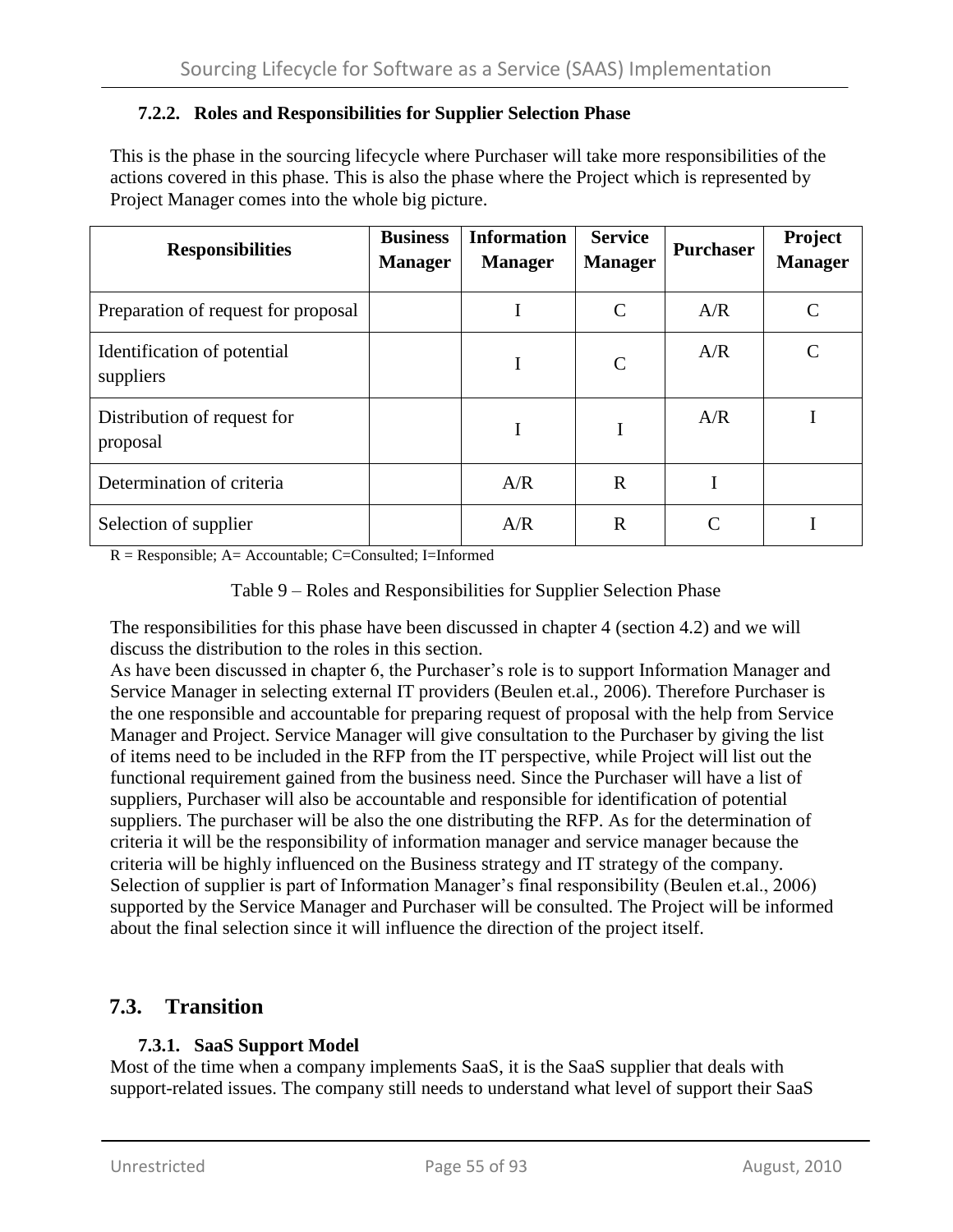supplier will provide them with, what level of support they will have to provide themselves and how much support-related issues will cost them (Menken & Blokdijk, 2009). The support model that we will discuss in this research will be the model used for incident management for a SaaS application. The purpose of Incident Management is to restore service operations to normal conditions are quickly as possible and to minimize the impact of interruptions on the business, where the normal conditions are defined by the Service Level Agreements (Menken & Blokdijk, 2009)

Incident management process can be divided into several steps (Guo & Wang, 2009):

- 1. Incident detection and tracking
- 2. Classification and initial support
- 3. Investigation and diagnosis
- 4. Resolution and recovery
- 5. Closure
- 6. Tracking

In a company, a typical IT Support organization is structured as a network of support groups, each comprising a set of technicians. These technicians have a definite work schedule, often depending on geographical residence. Support groups are divided into group support level (first line, second line, third line) with lower level groups dealing with generic issues and higher level groups handling technical and time-consuming tasks (Guo & Wang, 2009).

Incidents beyond the capabilities of the Help Desk (1<sup>st</sup> Line Support) are assigned to a specialist support group to be resolved quickly (this is the  $2<sup>nd</sup>$  and  $3<sup>rd</sup>$  Line Support). Incidents end when a resolution or a work around to the problem is in place (Menken & Blokdijk, 2009)

Guo and Wang (2009) in their paper described the incident management for SaaS which consisted of 3 roles:

1. Customer's Service Desk

As the first-line support of incident process the Service Desk's members are trained by SaaS training team which involves the technicians from SaaS Provider. Usually the Service Desk is responsible for logging, categorizing and prioritizing incidents, taking initial support for end-user and deciding whether to escalate incident level.

- 2. Customer's *SaaS Technique Support* SaaS Technique Support as second-line support has more professional skills than Service Desk.
- 3. *SaaS Provider*

SaaS Provider as third-line support is in charge of the escalation of incidents from customer which

are involved with product issues that can't be solved by the SaaS Technique Support team of organization. They have the responsibilities to recovery the business capability against organization rapidly and timely within the SLA context.

We draw up the description of SaaS incident management from Guo and Wang in the picture below: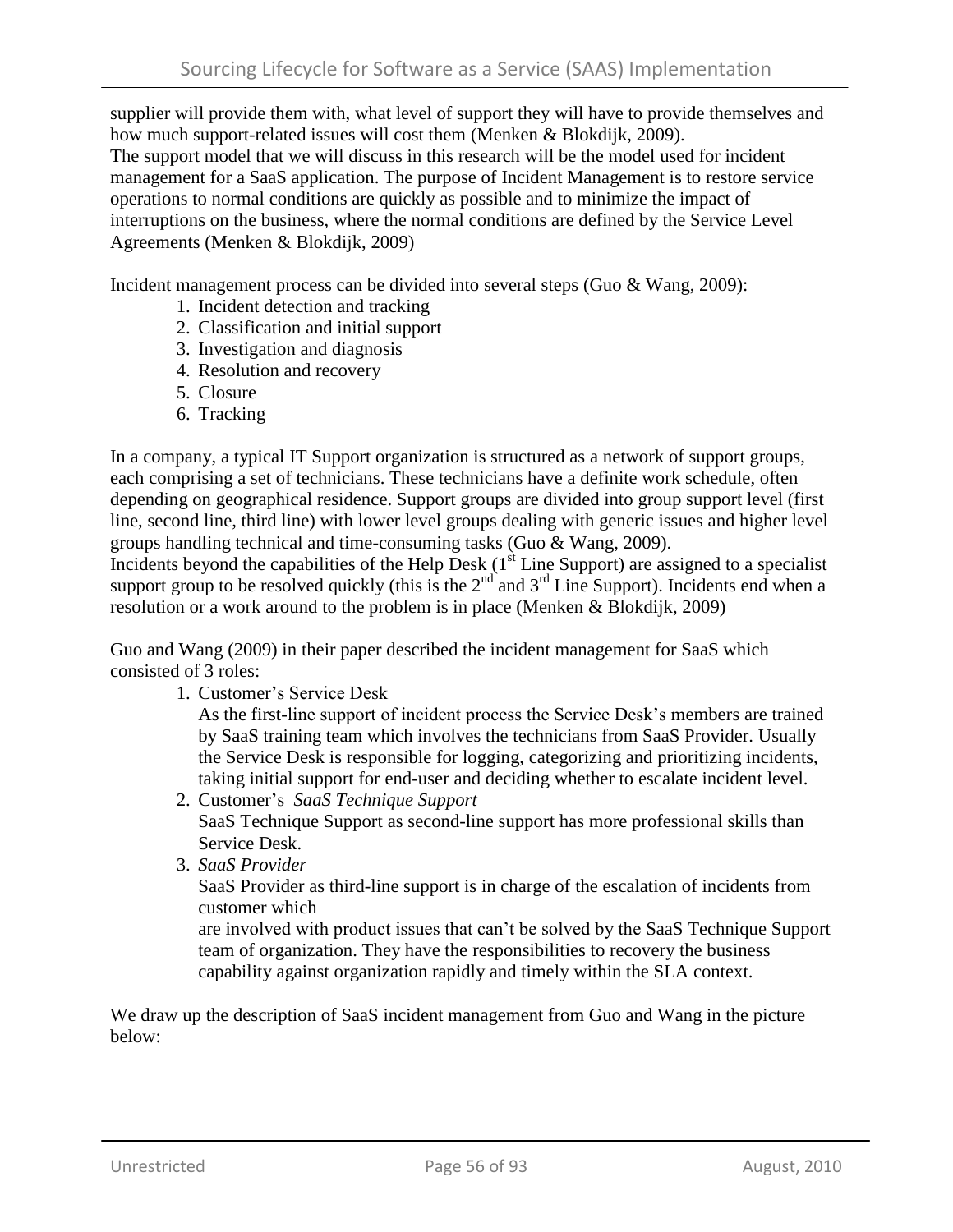

Figure 8 - SaaS Incident Management Model from Guo and Wang (2009)

While Menken and Blokdijk (2009) in their book argue that there are several possibilities in the range of support offered by the provider :

- 1. Technical support will be offered by the SaaS supplier
- 2. If the SaaS supplier does not the offer the technical support or even if they do, some companies may decide to develop their own internal technical support team. The advantage is that the company does not have to always contact the SaaS supplier whenever they face a problem but the disadvantage of this strategy is that the company will need to bring in a new set of IT support professionals which are often expensive.

We see that the second possibility from Menken & Blokdijk (2009) fits with the description from Guo and Wang (2009). We have also depicted the first possibility from Menken & Blokdijk in the picture below :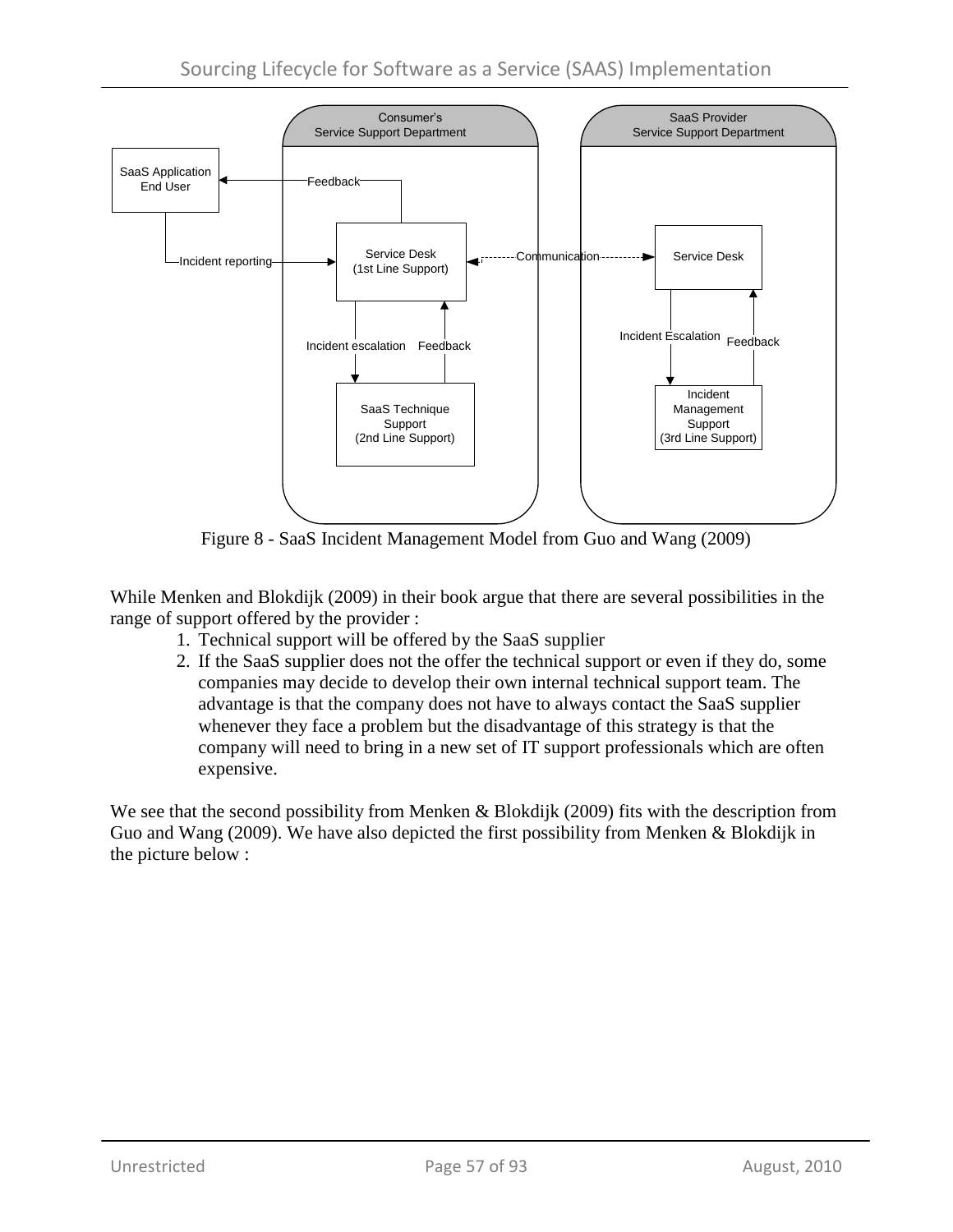

Figure 9 - SaaS Incident Management Model from Menken & Blokdijk (2009)

From these 2 models, we see that there are variations of support that can be provided by the supplier and also customer has the freedom to choose their own support model.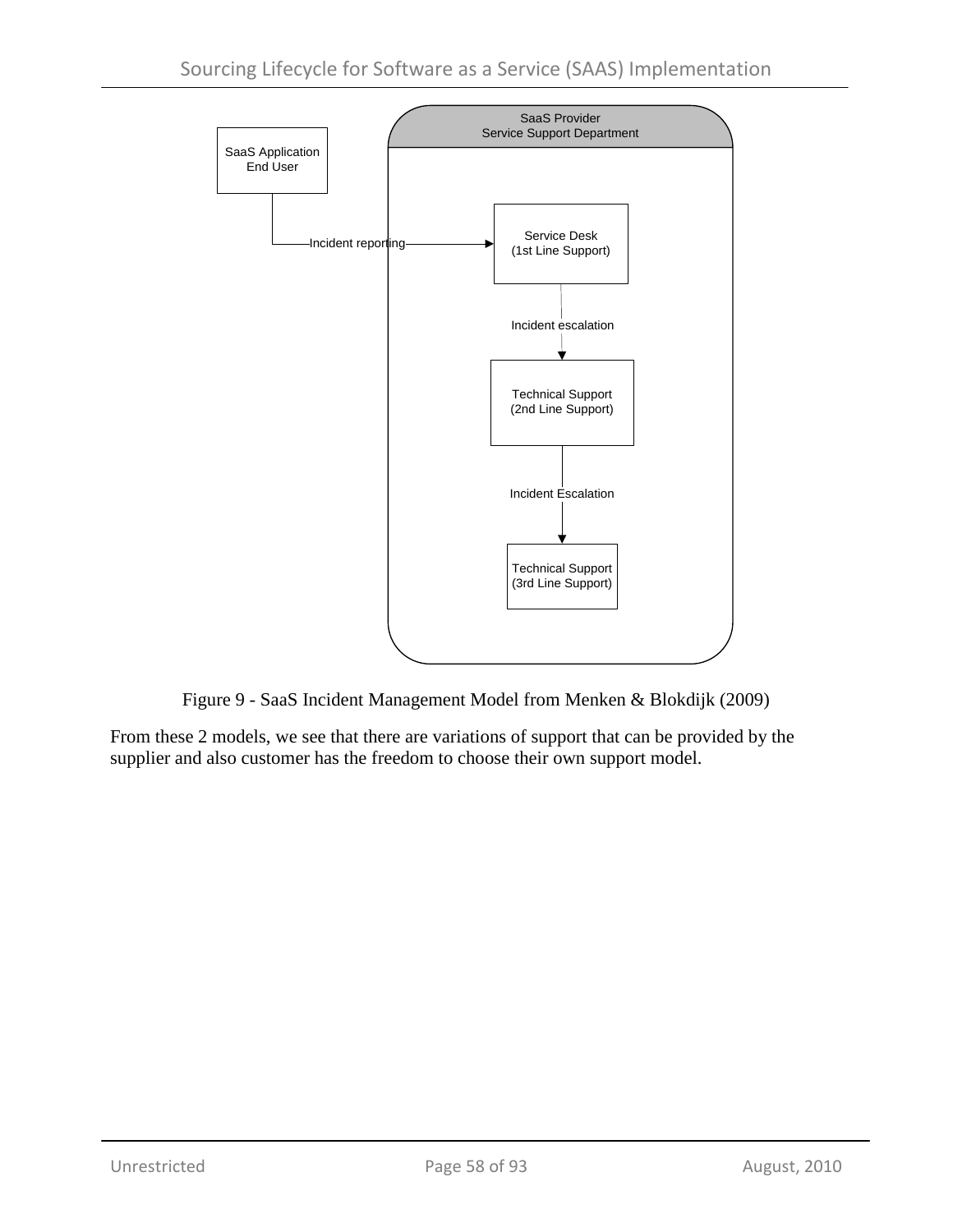We argue that there are 3 variation of support model for SaaS implementation.

1. All the support  $(1<sup>st</sup> line, 2<sup>nd</sup> line, 3<sup>rd</sup> line)$  resides in the SaaS provider side.



Figure 10 – Incident Management with all support resides in SaaS Provider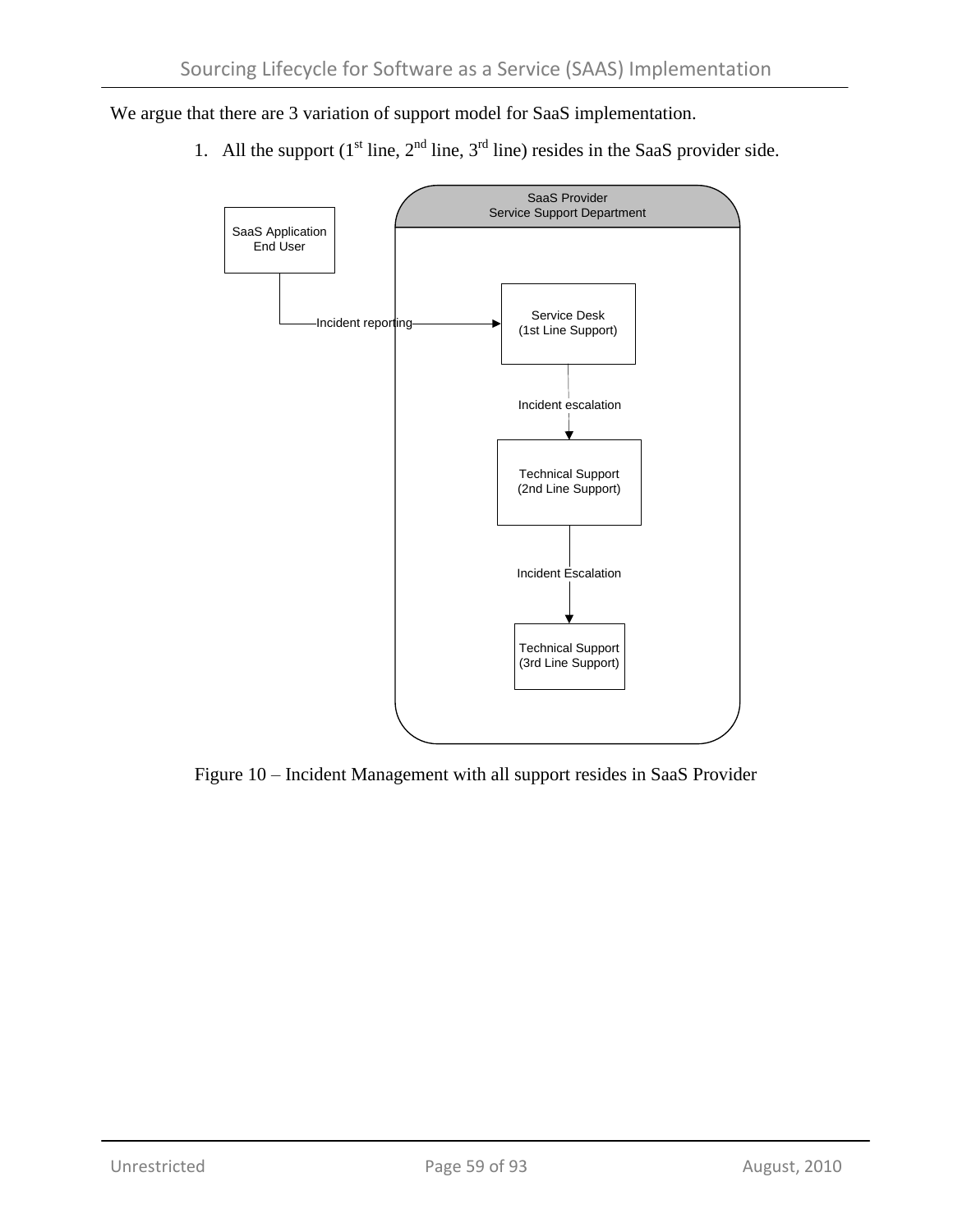2. Customer company still owning a service desk  $(1<sup>st</sup>$  line support) which will communicate with the service desk of the SaaS provider side which will later on escalate the incident to  $2<sup>nd</sup>$  line and  $3<sup>rd</sup>$  line support.



Figure 11 – Incident Management with  $2<sup>nd</sup>$  and  $3<sup>rd</sup>$  line support resides in SaaS Provider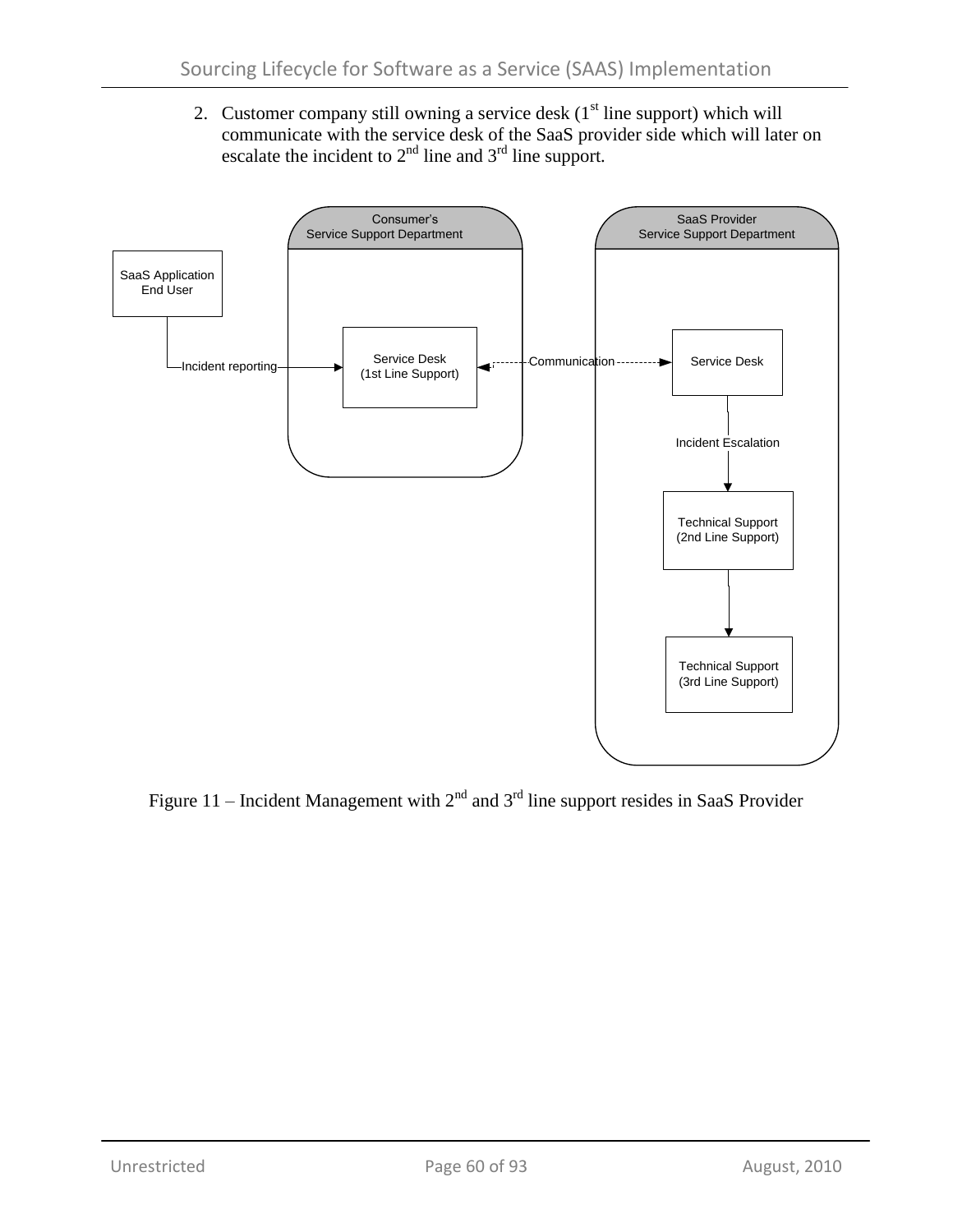3. Customer Company still owning a service desk  $(1<sup>st</sup>$  line support) and  $2<sup>nd</sup>$  line technical support and the incident will only be escalated to the SaaS provider technical support  $(3<sup>rd</sup>$  line support) if it is involved with product issues that can be solved by the customer's  $2<sup>nd</sup>$  line support.



Figure  $12$  – Incident Management with  $3<sup>rd</sup>$  line support resides in SaaS Provider

Which model to choose will depend on (Menken & Blokdijk, 2009) :

- 1. Level of support provided by the SaaS provider.
- 2. Level of support that the customer company would like to retain within their own company.
- 3. How much will support related issues cost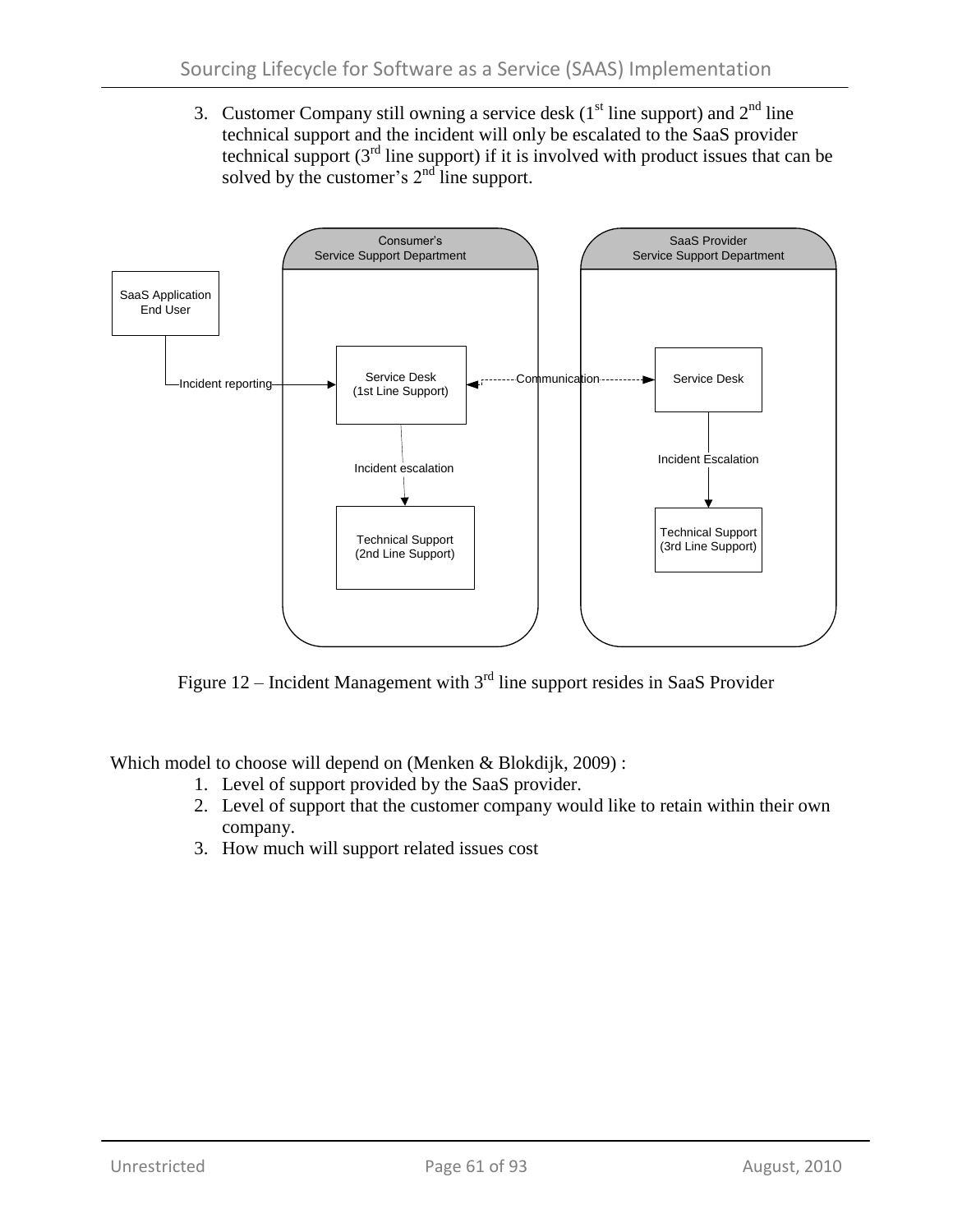### **7.3.2. Contracting Key Clauses for SaaS**

Contract and legal agreements have always existed between software suppliers and their clients, based around the software applications that the software supplier sells such as the contract terms how the software application can be used and are not being illegally duplicated and used (Menken 2008; Menken & Blokdijk, 2009). For a SaaS based software delivery model, software applications are in control of the software supplier rather than the customer but this does not mean that contract and legal agreements no longer exist between a software supplier and their clients. Instead, these contract and legal terms are modified, taking account the differences of the SaaS based software delivery model.

In this section we will discuss the 22 items that should be included in SaaS agreement between the customer and the SaaS provider. The figure below will summarize the 22 items of contracting key clauses for SaaS. These items are discussed by Menken (2008), Blokdijk (2008) and Menken& Blokdijk (2009), and Gartner (2008) in their research.

#### **22 Contracting Key Clauses for SaaS** 1. Cost a. Setup Costs b. Customization Costs c. Training Fees d. Integration Fees e. Fees for Non-corporate Use f. Documenting What Is Included in the Fee g. Locked-In or Escalating Discounts for Incremental Spending h. Termination Fees 2. Pilot Periods 3. Subscription Types 4. Minimum Subscription Lengths 5. Term of the Licenses 6. Term of the Agreement 8. Use-Based Pricing 9. Test and Development Capabilities ("Sandboxing") 10. Service Level Agreement (SLA) 11. Data Storage Terms 12. Maintenance and Support Services 13. Penalties 14. Audits of SLA Compliance 15. Escalation Clauses 16. Data Ownership 17. Business Continuity Data Security and SAS 70 Type 2 Audits 18. Disaster Recovery 19. Data Privacy Conditions 20. Suspension of Service 21. Configuration and Customization

### Figure 13 - 22 Contracting Key Clauses for SaaS

22. Exit Strategy

7. Number of Users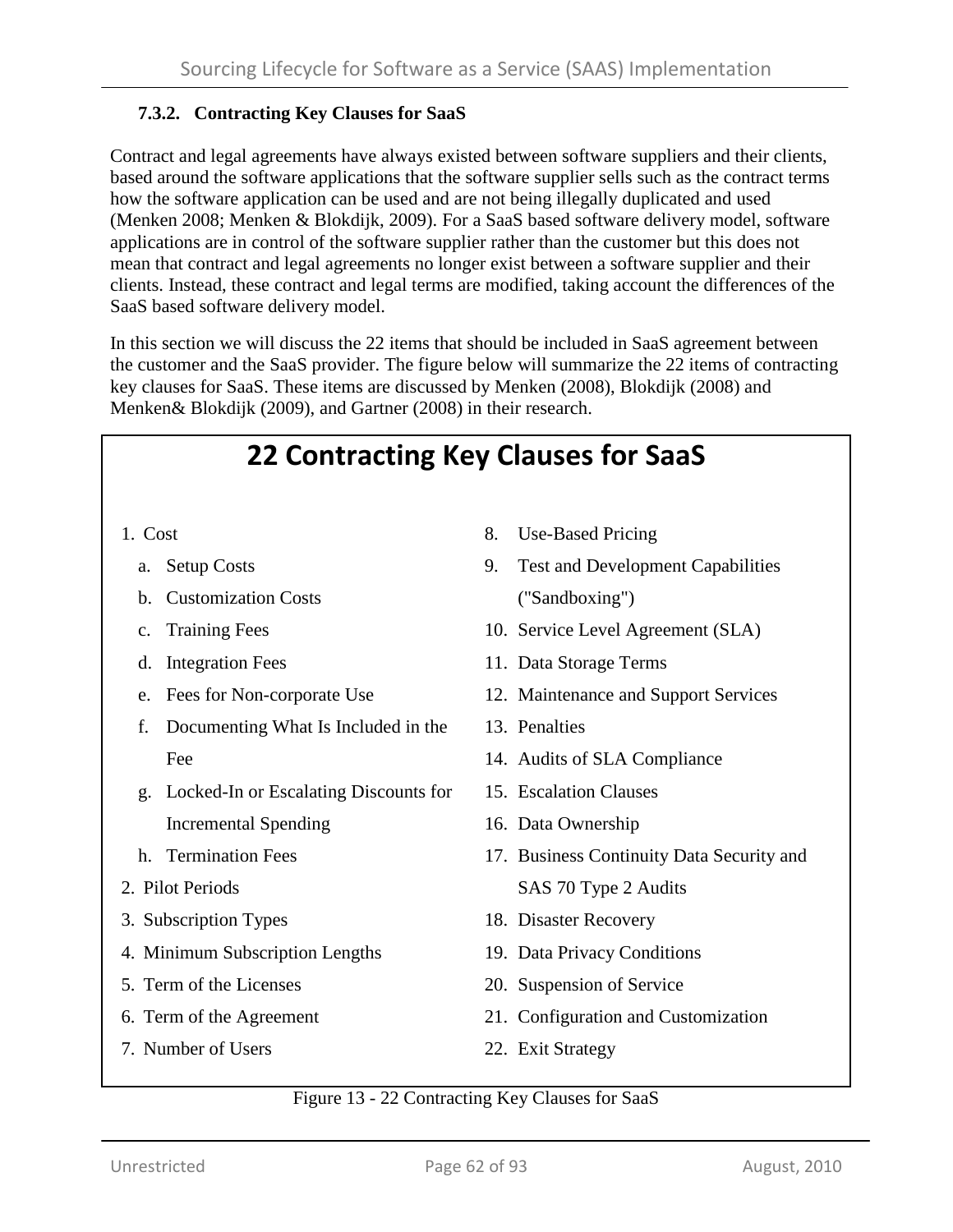### 1. Cost

Customer need to ensure that there is no hidden cost in the SaaS contract (Menken  $\&$ Blokdijk, 2009). Therefore a clear statement on the cost related issues should be included in the contract.

a. Setup Costs

Avoid set up and additional services costs like database or software installation or data uploads, because, in the SaaS model, the software should already be installed at the supplier's site, and data upload should be part of the service (Gartner, 2008)

b. Customization Costs

For customization costs SaaS suppliers' rates need to be compared and contrasted with ESP rates for doing the equivalent work. Lock in discounted consulting rates for the duration of your contract to cover legitimate consulting work (Gartner, 2008)

c. Training Fees

End-user training on general use and new features should be done online, and users should be clearly notified of this training before new features are activated. Some SaaS suppliers offer basic training for users included in the monthly fee (Gartner, 2008)

- d. Integration Fees Understand if additional license fees are required for integrated applications, or if the integration is a one-time service fee (Gartner, 2008)
- e. Fees for Non-corporate Use a per-user model does not work well if the application has too many unpredictable and unidentifiable users (Gartner, 2008).
- f. Documenting What Is Included in the Fee Be clear at the outset what is included in the fees, and which functionality or services are charged extra and the relative costs. When defining the products, don't contract for product names; rather, include generic descriptions of the functions and services in the contract (Gartner, 2008).
- g. Locked-In or Escalating Discounts for Incremental Spending Lock in prices and discounts for the duration of your contract, or ensure that these volume discounting bands are included in the contract and that you are entitled to reduced pricing if your aggregate usage would put you into a new band (Gartner, 2008)
- h. Termination Fees

Companies should ensure that they can get out of a contract in any given month without financial penalty (Gartner, 2008)..

2. Pilot Periods

Company can ask for pilot the SaaS application without charge (apart from professional service fees if required). Prior to undertaking any pilot, organizations should negotiate all contract terms and minimum discounts that would be due if the pilot is successful, on the basis that there will be little leverage if the pilot is successful (Gartner, 2008)

3. Subscription Types

This refers to the type of subscription model or pricing metrics that a SaaS provider will offer. For example, will they offer a monthly subscription service or will they offer an ondemand pay-as-you-go type payment model to their customers (Menken 2008; Menken & Blokdijk 2009; Gartner 2008)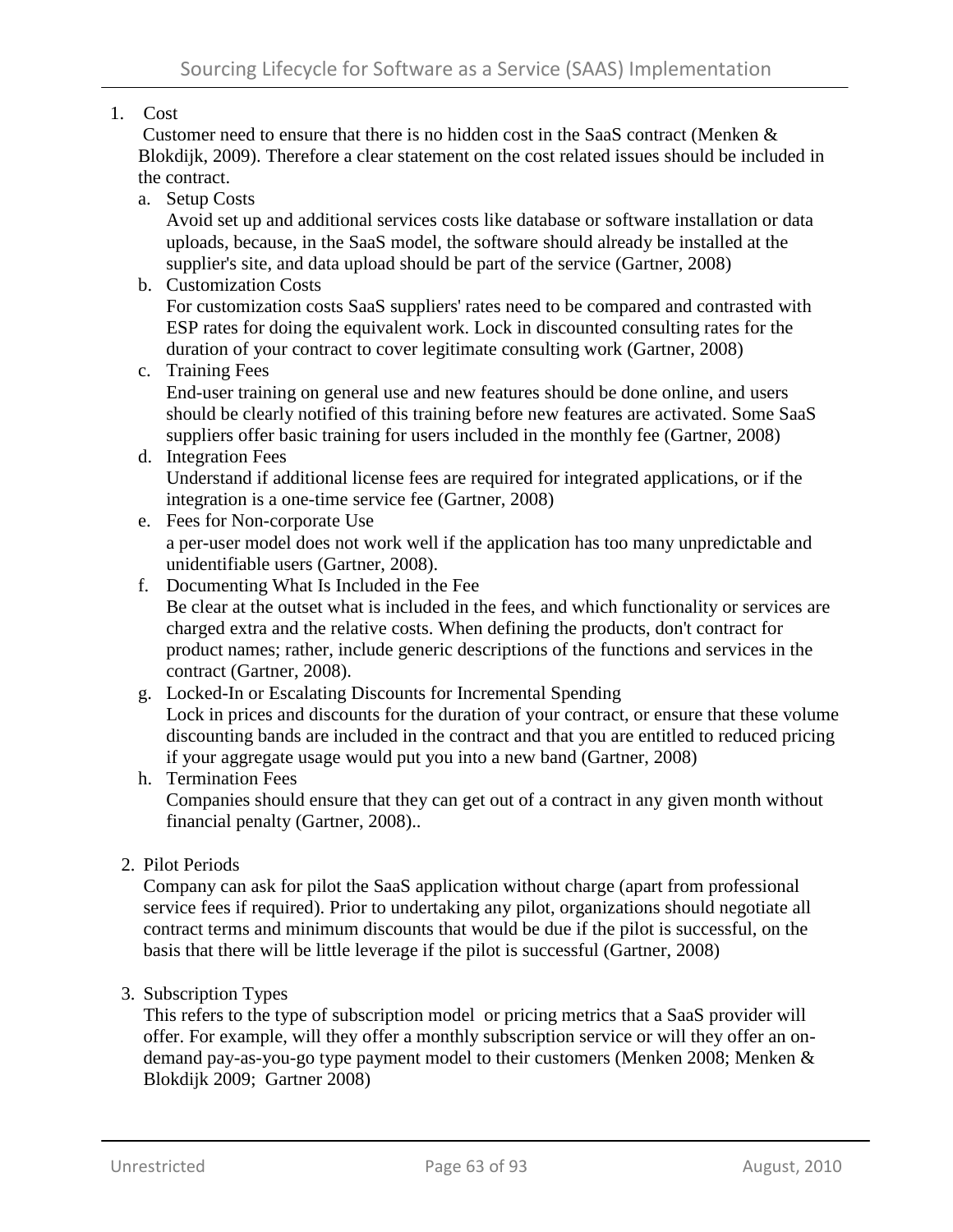### 4. Minimum Subscription Lengths

If a company chooses a pay-as-you-go subscription model to pay for their software services, then they do not have to worry about minimum contract terms or subscription lengths because they will only be charged for what they use and are free to cancel their subscription whenever they wish. However, if a client chooses to pay for their services via a monthly subscription, then they should check and confirm whether the provider has any minimum subscription terms or not. If the provider has the minimum subscription term, then the customer cannot cancel their subscription until after their minimum contract term has expired (Menken 2008; Menken & Blokdijk 2009)

### 5. Term of the Licenses

It is imperative to negotiate price lock-ins for the duration of the initial contract, if the contract is for more than one year, so the price cannot increase during this period. Thereafter, there should be price caps tied to an index, such as the Customer Price Index, or a prenegotiated percentage (Gartner, 2008).

#### 6. Term of the Agreement

For increased leverage, ensure that the renewal after the minimum term is not automatic (Gartner, 2008). All the terms used in the agreement should be clearly defined as well (Menken & Blokdijk, 2009). As example, the term business hours may differ between customer's and SaaS provider's perspective due to geographical differences. The customer's perspective on the length of the business hours itself may also differ from the SaaS provider's perspective. Therefore any important term should be clearly defined in the agreement.

7. Number of Users

The number of users allowed to access the software should be made clear in the terms and conditions of the contract (Menken 2008, Menken & Blokdijk 2009)

8. Use-Based Pricing

Try to negotiate the ability to reduce the license quantities after 90 days without cancellation penalties. If you can't negotiate this, don't over commit to subscriptions. Negotiate volume bands that allow you to buy incrementally at lower prices when you reach higher volumes (Gartner, 2008).

- 9. Test and Development Capabilities ("Sandboxing") Organizations with more than 200 users should try to reduce sandboxing fees by leveraging more-favorable policies from competing suppliers, or try to only pay for those users who are doing the sandboxing work (Gartner, 2008).
- 10. Service Level Agreement (SLA)

This is a formal written agreement that is made between a supplier and their customer. It is used to make clear the standards that will be used, to help measure the performance of services and their delivery (Menken 2008; Menken & Blokdijk 2009; Gartner 2008). Service Level Agreements will have a set of guarantees or promises made by a supplier to their customers. If a supplier does not meet these guarantees set out in the SLA, then they will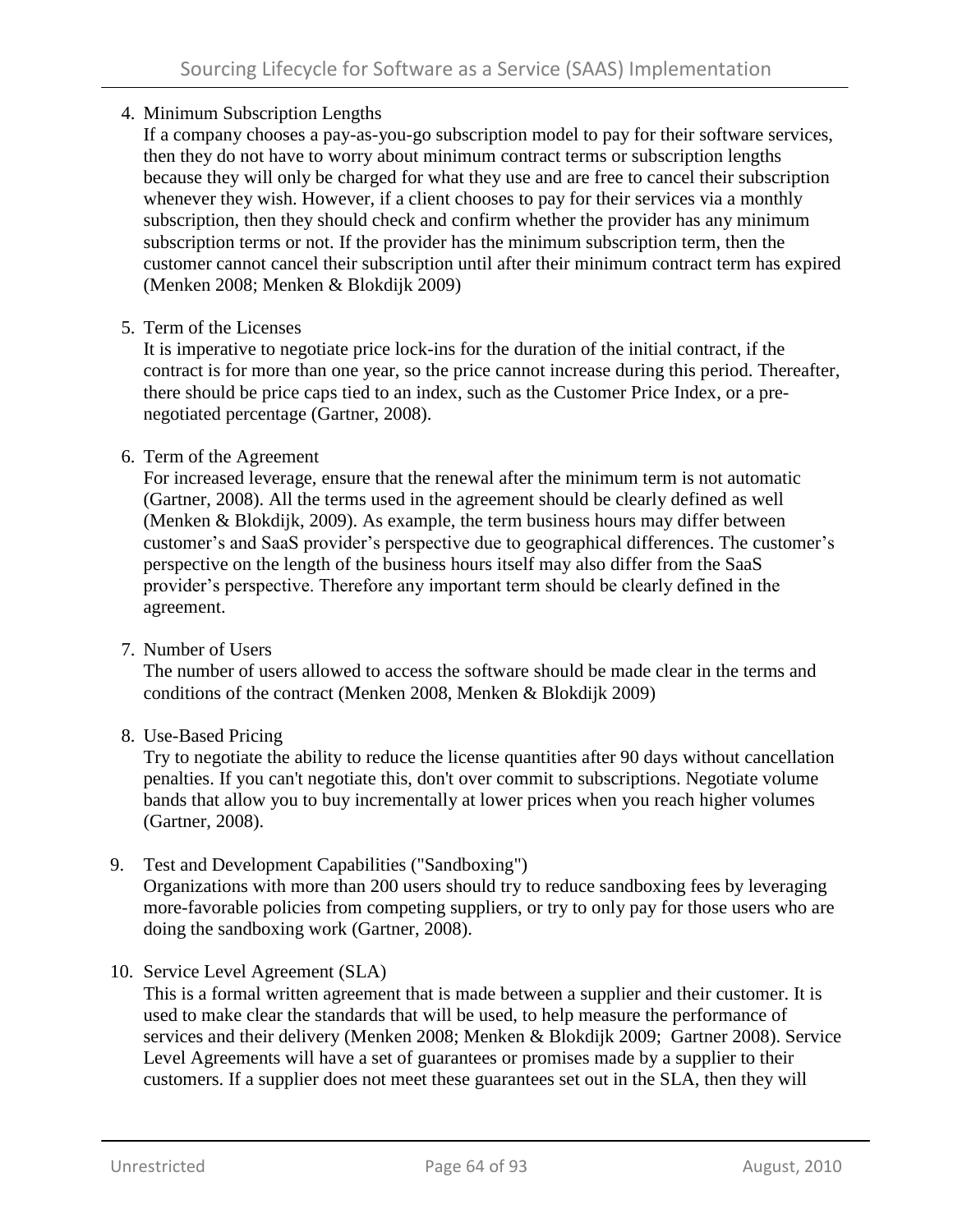usually reimburse their customers in some way.

11. Data Storage Terms

In a SaaS model, all of users data used for the service will be stored in the SaaS provider's data centre, therefore the SaaS suppliers will usually provide a certain amount of data storage with their SaaS subscription level for free (Menken 2008; Menken & Blokdijk 2009; Gartner 2008). It is important for the customer to understand their SaaS supplier's storage terms, so that they can avoid paying additional unnecessary cost. Since the customer's data will be kept outside the company, it is important for the customer to make sure that the SaaS provider will keep their data secure. This should be included in

the data storage terms and conditions along with the statement about the penalties that they will need to pay to the customer if this data is breached (Menken 2008; Menken & Blokdijk 2009; Gartner 2008). This term also include the assurance that SaaS provider will back up the data and a clear statement on what will they do when something goes wrong. To ensure that their data is well looked after, a business must ensure that their supplier writes down exactly how their clients data will be secured in their Service Level Agreement contract (Menken & Blokdijk, 2009).

12. Maintenance and Support Services

Ensure that updates and upgrades are guaranteed as part of the monthly fee and are not installed at the supplier's discretion. Support entitlements (for example, response time, time to repair problems or number of permitted contacts) should be spelled out in the contract. Ensure that the maintenance entitlements cannot diminish on annual contract renewal, for the amount of money paid. Create clear escalation processes in case a problem needs to be dealt with by the software supplier's development team (Gartner, 2008). Customer should also make clear on whether or not customer support remain free or will it be charged after a certain number of support tickets have been used up (if a ticket-based support system is used) (Menken & Blokdijk, 2009).

13. Penalties

If service levels are not met, negotiate penalties and escalation clauses. Penalties, if they are offered, often take the form of credits, rather than refunds (Gartner 2008; Blokdijk 2008).

### 14. Audits of SLA Compliance

It is very important that customers are allowed to audit the SaaS supplier's books, records, and measurement and monitoring tools to ensure adherence to the SLA and the correct payment of any penalties (Gartner, 2008).

15. Escalation Clauses

Escalation clauses should ultimately oblige a senior member of the SaaS supplier to update a senior person within the user organization twice a day (Gartner, 2008).

### 16. Data Ownership

Ensure that data is owned by the company and can be transferred or migrated without fee if the customer requires the data for analysis, or backup for compliance reasons, or if the deal is terminated. Ensure that you can decide on the data transfer mechanism (batch, real time) and the format (flat file, relational database management system, spreadsheet, ASCII, XML,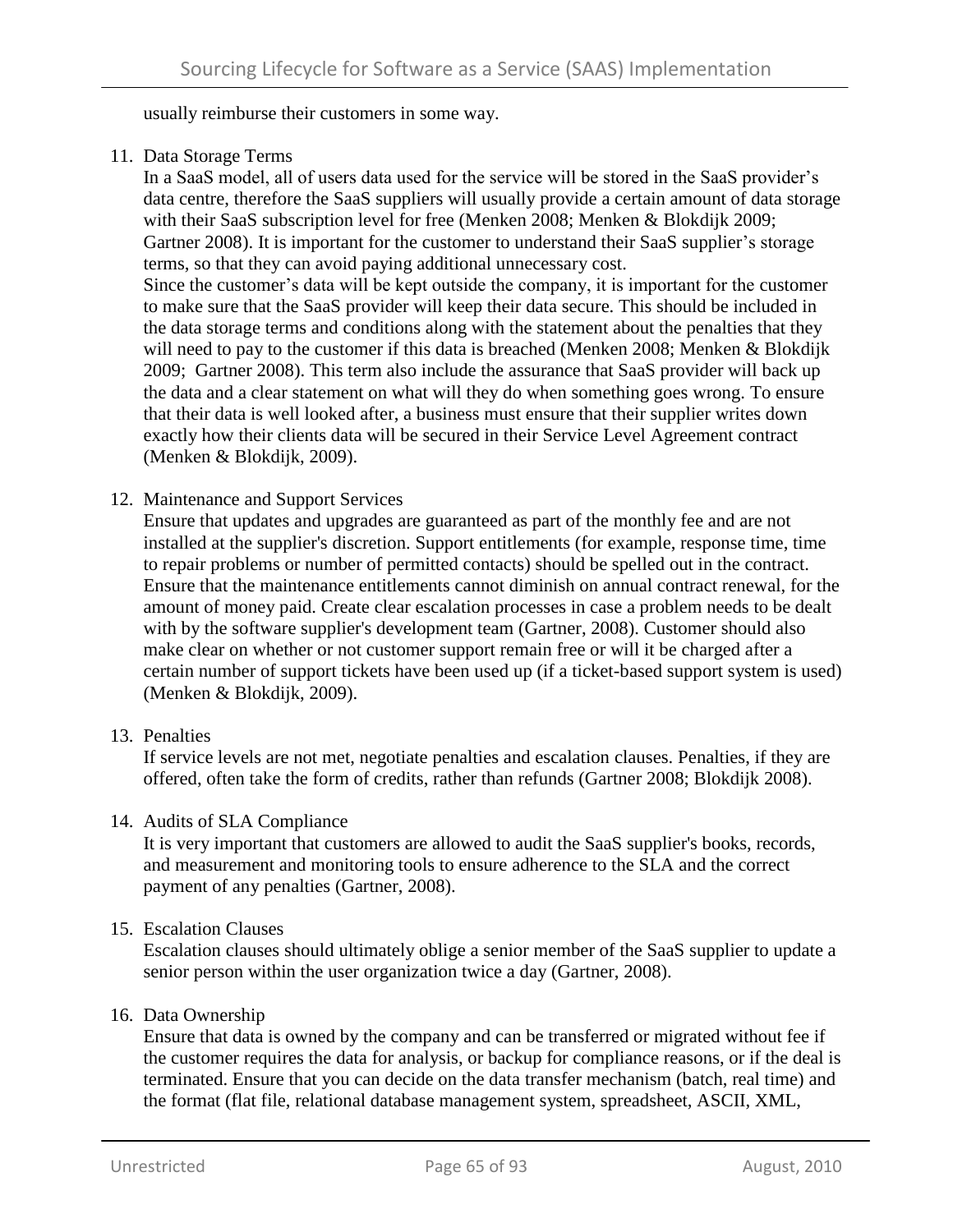original format or current application service provider format). Also ensure that the SaaS supplier is obliged to deliver you the data at the end of the contract (Gartner, 2008).

17. Business Continuity Data Security and SAS 70 Type 2 Audits

There should be a clause in the contract regarding security and audits (a minimum of SAS 70 Type 2 audit should be conducted) (Gartner, 2008) such as for identity management (for example, termination of the supplier's employee accounts within a limited time period), breach notification and availability. Some organizations may also want to require background checks and drug testing for SaaS supplier's employees who have access to confidential information (Gartner 2008; Menken & Blokdijk 2009). The audit is important to ensure that the SaaS supplier is compliant with the minimum compliance regulation of the customer.

### 18. Disaster Recovery

Ensure that the SaaS supplier has arrangements for disaster recovery and is obliged to conduct disaster recovery testing. Be clear that there will be no additional cost to process at other sites if there's a disaster and the primary location is shut down. This cost should be borne by the SaaS supplier as part of the monthly fee (Gartner 2008; Menken & Blokdijk 2009).

19. Data Privacy Conditions

Supplier is responsible for security, data protection and compliance with local laws (Gartner, 2008).

20. Suspension of Service

There should be a clause that payments in current legitimate dispute should not lead to a suspension of service (Gartner, 2008).

### 21. Configuration and Customization

Make sure to differentiate in the contract between configuration and customization. The configuration should be free and part of the service while customization will usually provided by the supplier with additional fee. This fee calculation should be stated upfront in the contract (Blokdijk, 2008).

### 22. Exit Strategy

In the case of the customer wants to quit their subscription to the service or would like to move to another SaaS supplier, an exit strategy should be stated in the contract where the SaaS supplier should provide a form of transition support to enable the customer to move from current SaaS to the next strategy chosen. Any cost that might occur for this support should be stated in the contract (Blokdijk 2008; Menken & Blokdijk 2009 ).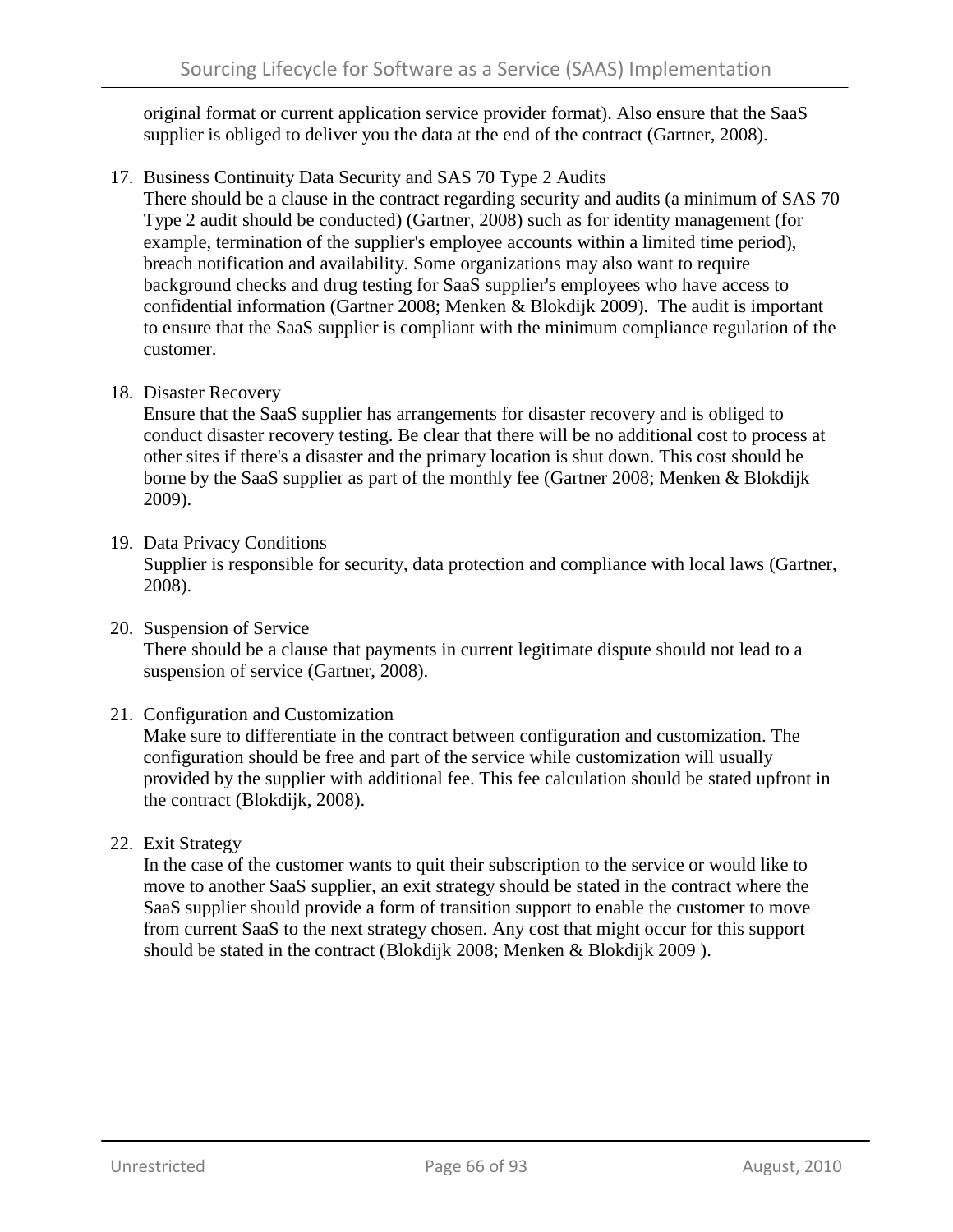## **7.3.3. Roles and Responsibilities for Transition Phase**

Transition is the phase where the outsourcing relationship is established between the organization and the supplier (Au et al, 2001). All parties need to begin planning the transition as soon as it is reasonable to believe the deal may go ahead. Transition phase ends when both parties sign a transition acceptance form that all aspects of the arrangement are fully operational (Cullen et al, 2005).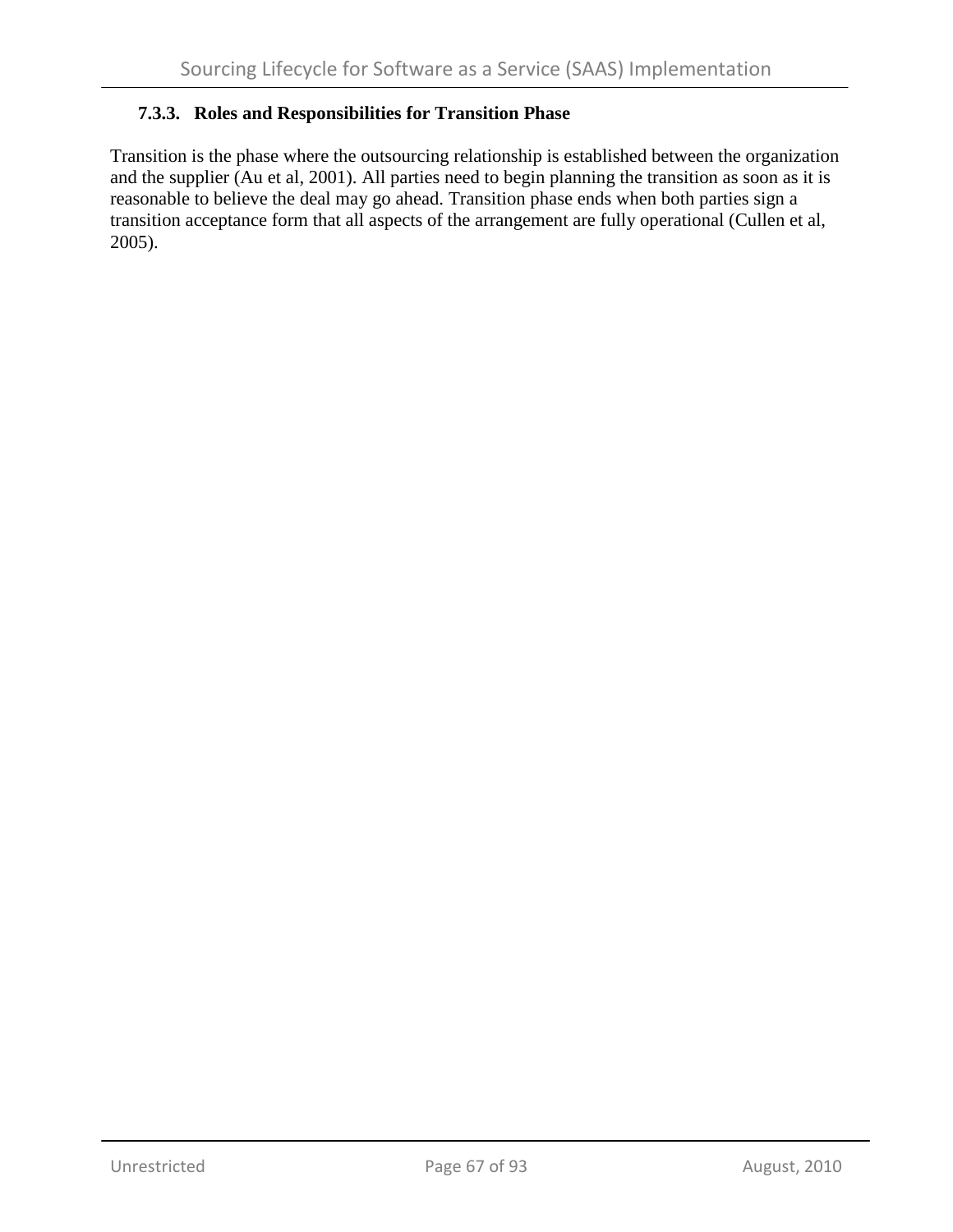| <b>Responsibilities</b>                                                             | <b>Business</b><br><b>Manager</b> | <b>Information</b><br><b>Manager</b> | Project     | <b>Service</b><br><b>Manager</b> | <b>Purchaser</b> | <b>Delivery</b><br><b>Supervisor</b> | Compliance<br><b>Manager</b> | <b>Process</b><br><b>Manager</b> | <b>Technical</b><br><b>Specialist</b> | <b>Supplier</b> |
|-------------------------------------------------------------------------------------|-----------------------------------|--------------------------------------|-------------|----------------------------------|------------------|--------------------------------------|------------------------------|----------------------------------|---------------------------------------|-----------------|
| Preparation of contractual<br>documents.                                            |                                   |                                      | $\mathbf C$ | $\mathbf R$                      | A/R              | $\mathbf C$                          | $\mathbf C$                  |                                  |                                       |                 |
| <b>Prepare Negotiation Strategy</b><br>and Prioritize Negotiation<br>Items          |                                   |                                      | $\mathbf C$ | $\mathbf C$                      | A/R              |                                      | $\mathbf C$                  |                                  |                                       |                 |
| <b>Conduct Effective</b><br>Negotiations                                            |                                   |                                      |             | $\mathbf C$                      | A/R              |                                      |                              |                                  |                                       | $\mathbf R$     |
| Finalize and mobilize all plans<br>(e.g. communication, risk,<br>setup, acceptance) | $\mathbf I$                       | T                                    | A/R         | $\mathbf I$                      |                  |                                      |                              |                                  |                                       |                 |
| Manage the transfers (3rd<br>party contracts, work-in-<br>progress, etc)            |                                   |                                      | $\mathbf C$ | $\mathbf C$                      | A/R              | $\mathbf R$                          |                              |                                  |                                       |                 |
| Manage the knowledge<br>retention and transfer                                      |                                   |                                      |             | $\bf{I}$                         |                  | A/R                                  |                              |                                  | $\mathbf R$                           | $\mathbf R$     |
| <b>Finalization and Contract</b><br>Signature                                       | $\mathbf I$                       | I                                    | I           | $\mathbf C$                      | $\mathbf R$      | A/R                                  |                              |                                  |                                       | $\mathbf R$     |
| Implement retained<br>organization and contract<br>management                       |                                   | I                                    |             | I                                |                  | A/R                                  |                              |                                  |                                       | $\mathbf R$     |
| Conduct acceptance, closeout<br>and post-implementation<br>review                   | $\mathsf{C}$                      | $\mathbf C$                          | A/R         | $\mathbf I$                      |                  |                                      |                              |                                  |                                       |                 |

R = Responsible; A= Accountable; C=Consulted; I=Informed

# Table 10 – Roles and Responsibilities for Transition Phase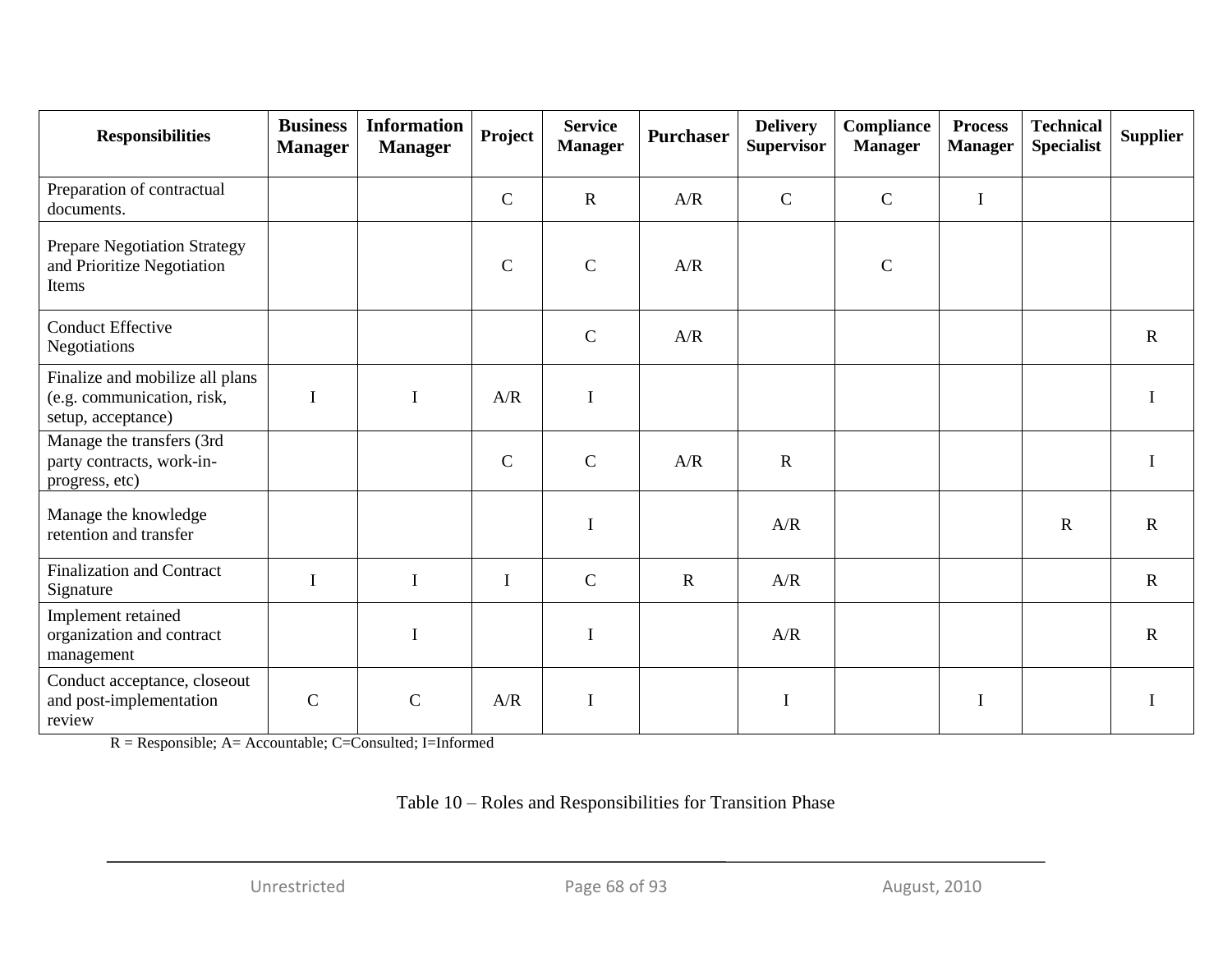The responsibilities for this phase have been discussed in chapter 4 (section 4.2) and we will discuss the distribution to the roles in this section.

In this phase, the activities related to negotiation and contract is being performed, starting from preparing the contract related documents, negotiation itself to the finalization of the contract. These entire contract related activities lies within the accountability and responsibility of the purchaser while getting information needed from different parties like Project, Service manager, Delivery supervisor and compliance manager (Beulen et.al., 2006).

Meanwhile, a transition project is usually being rolled to finalize and mobilize all plans such as for communication, risk, setup and acceptance. Delivery supervisor as the role who will manage the contract in the next phase will also need to start manage the transfer of the contract, work in progress, etc. Delivery supervisor will also need to manage the knowledge retention within the customer company. The SaaS supplier will need to transfer the knowledge that need to be retained by the customer to its representative, which is Technical Specialist. Delivery supervisor holds both final and executive responsibility for finalization and contract signature with the supplier along with the support by the Purchaser. The service manager may be consulted. Delivery supervisor is also the one who implement retained organization and contract management. We draw up the role of the supplier here to show the interfaces of the activities that will touch directly with the supplier (Beulen et.al., 2006).

# **7.4. Manage**

In the traditional software implementation, a lot of time and money is spent by the customer on the deployment management and updating of their software applications. SaaS eliminate this on the customer's side because it is now the SaaS supplier who deals with these issues, allowing the customer to concentrate more on their business aims. The main of SaaS is to take the management strains of software maintenance, deployment and support from customers, while at the same time putting control of software services back into the hands of the SaaS suppliers (Menken, 2008).

### **7.4.1. Service Management Processes**

There are a number of service management processes from the ITIL framework that can play a role in SaaS support and delivery (Menken & Blokdijk, 2009). In their book, Menken & Blokdijk (2009) discussed these processes from a SaaS supplier perspective; while in a research by Wu & Chua (2008), these processes are discussed from the customer perspective. We will discuss the processes and use the two researches above as a base of our research. Nonetheless since this research is purposed to help a company to implement SaaS, therefore we will see the processes from the customer perspective.

### 1. Service Level Management

The ability for customer to easily manage and monitor the performance level of their SaaS service is an important factor. It allows the customer to determine whether performance related problems are caused by them or whether these problems are caused by the SaaS supplier (in which case customer should invoke the penalty clause in their Service Level Agreement) (Menken& Blokdijk, 2009). Wu & Chua (2008) agree with this perspective that customer can manage the performance of their SaaS suppliers by having a Service Level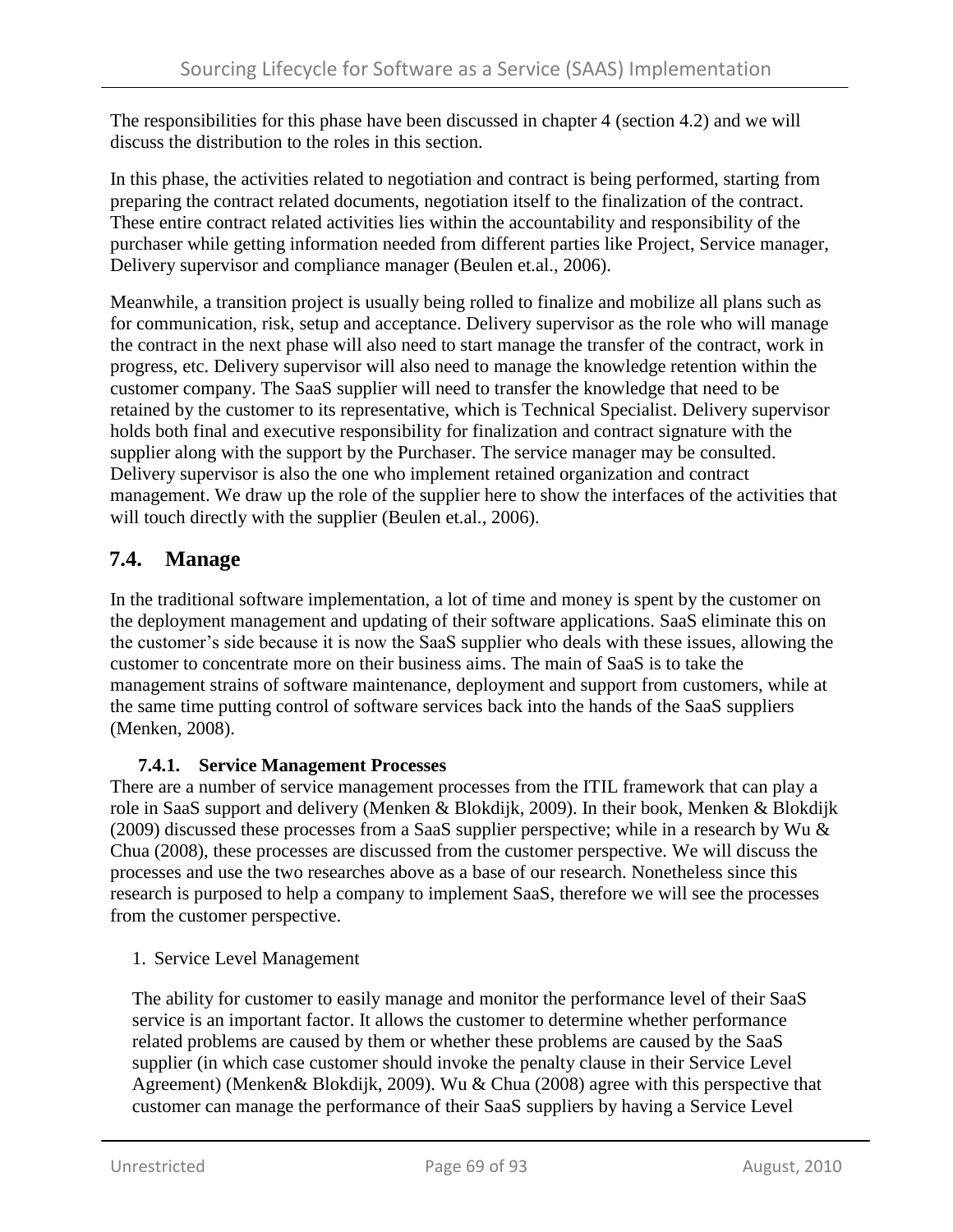Agreement signed. Monitoring of the service level itself will be in the form of monthly report from the supplier to customer where a monthly meeting should also held between the customer and supplier to go through this report. The content of the report should be around the Key Performance Indicator that shows the performance of the supplier in fulfilling the requirement of the customer.

### 2. Capacity Management

The goal of the Capacity Management process is to ensure that cost justifiable IT capacity in all areas of IT always exists and is matched to the current and future agreed needs of the business, in a timely manner (Menken & Blokdijk, 2009). When the supplier does not proactively forecast and manage the capacity requirements for a software service, it will run the risk that customers will be unhappy with the services. The application might be too slow, time out or even drop out; or maybe customers might need to wait hours on the line when contacting the helpdesk. Therefore, from a customer perspective, customer needs to make sure that supplier has a capacity plan (including the capacity needs for the disaster recovery site) in place and regular meetings should be held to make sure that customer inform the number of future demand to the supplier so supplier is aware of what will come to them and be prepared to handle this capacity (Menken & Blokdijk, 2009; Wu & Chua, 2008).

### 3. IT Service Continuity Management (ITSCM)

The goal of ITSCM is to support the overall Business Continuity Management process by ensuring that the required IT technical and service facilities (including computer systems, networks, applications, data repositories, telecommunications, environment, technical support and Service Desk) can be resumed within required, and agreed, business timescales (Menken& Blokdijk, 2009). A lifecycle approach should be adopted to the setting up and operation of an ITSCM process. ITSCM is a cyclic process through the lifecycle to ensure that once service continuity and recovery plans have been developed they are kept aligned with the Business Continuity Plans (BCPs) and business priorities (Menken& Blokdijk, 2009).

For SaaS model, in a case of situation happened, customer must be given the courtesy of proactive communication from the supplier to let customer know what is happening and how long it is going to repair. The only way customer can ensure this can be achieved is by having assurance and evidence from the supplier that testing of the procedures is being done on a regular basis (Menken & Blokdijk, 2009; Wu & Chua, 2008)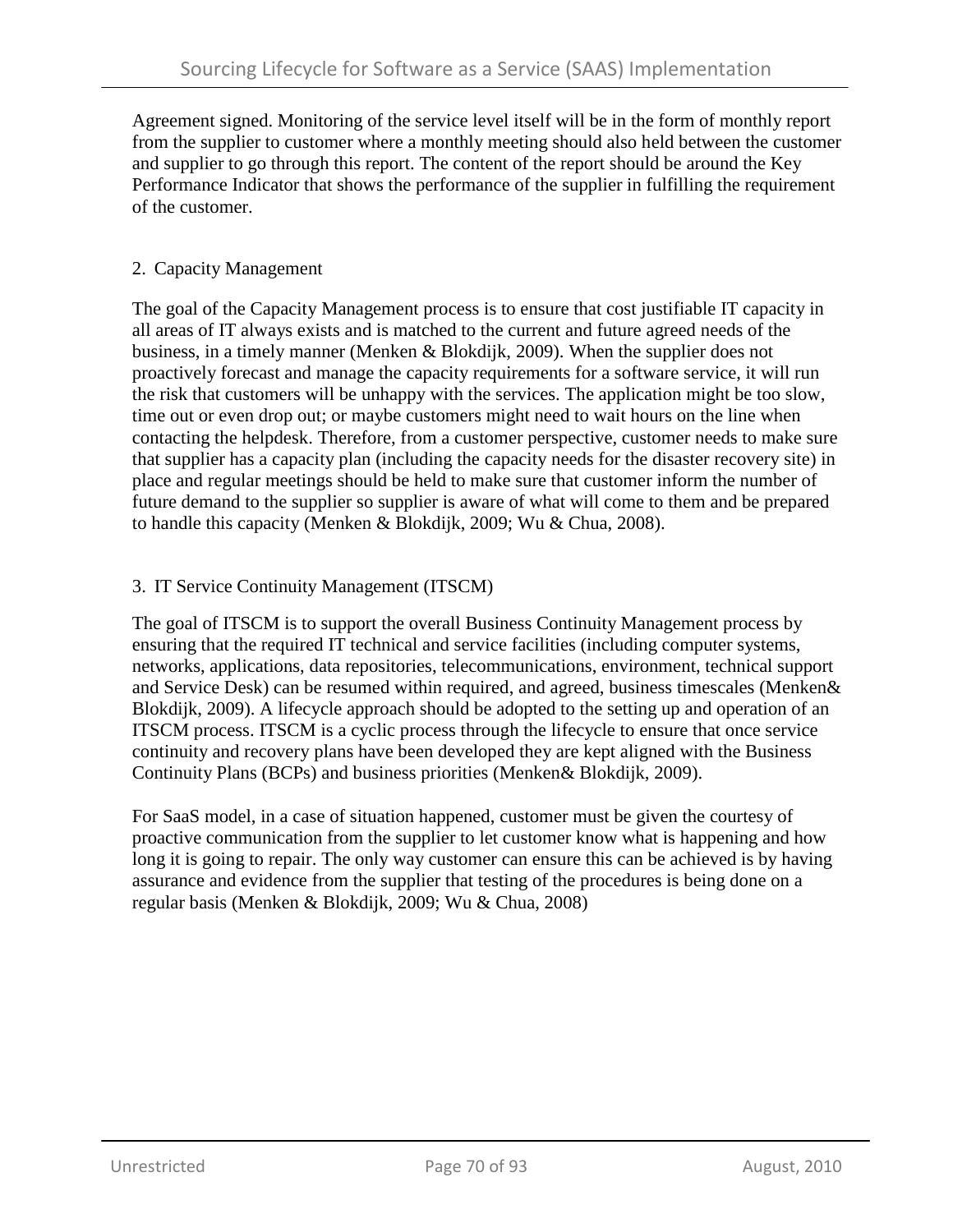### 4. Availability Management

The goal of Availability Management process is to ensure that the level of service availability delivered in all services is matched to or even exceeds the current and future agreed needs of the business, in a cost-effective manner (Menken & Blokdijk, 2009)

Availability for SaaS model require a clarity on the measurement, since the nature of the service delivery environment is through the internet. When user encounters slow response on the application or application cannot be accessed, it does not automatically means the service from the SaaS supplier is not available, there is always a factor or possibility that the problem occurs in the customer's connection to the internet. Therefore in the availability management, all definitions, terminology and understanding need to be clarified to make sure everybody is on the same page (Menken & Blokdijk, 2009). Any planned downtime for backups, upgrades etc should also be communicated to the customer (Wu & Chua, 2008).

#### 5. Financial Management for IT Services

IT Financial Management enables an organization to fully account for the amount spent on IT Services (Menken & Blokdijk, 2009). Supplier need to provide customers with a pricelist that already includes all variable costs for maintenance and unplanned events and any other cost, the pricelist will also enable the customer in building internal budgeting and operational calculation (Menken & Blokdijk, 2009; Wu & Chua, 2008).

#### 6. Information Security Management

Information Security Management is needed to align IT security with business security and ensure that information security is effectively managed in all service (Menken & Blokdijk, 2009). This is a very important for SaaS delivery, not only the systems need to be secure to ensure the guaranteed availability of the service, but the SaaS supplier has the responsibility for the content, the information of the clients. So supplier need to ensure the data centers, systems and software secure enough to be able to guarantee this. This includes physical security at the data center or server room, it also includes organizational and procedural security measures (Menken & Blokdijk, 2009). Customer needs to ensure there is a periodic security audit and vulnerability scan being done and customer will also request an external audit according to their compliance items that they would like to check from the supplier (Menken & Blokdijk, 2009; Wu & Chua, 2008).

#### 7. Knowledge Management

The ITIL process of Knowledge Management plays an important role in the capturing and utilization of data, information and knowledge about systems, solutions, services, processes and resources (including people). This process helps to understand how the various IT components work together to deliver the solution or software as a service. The knowledge extends beyond the software application and covers all support and maintenance issues (Menken & Blokdijk, 2009). SaaS supplier should create a knowledgebase such as user guide of the application and FAQ (frequently asked questions) document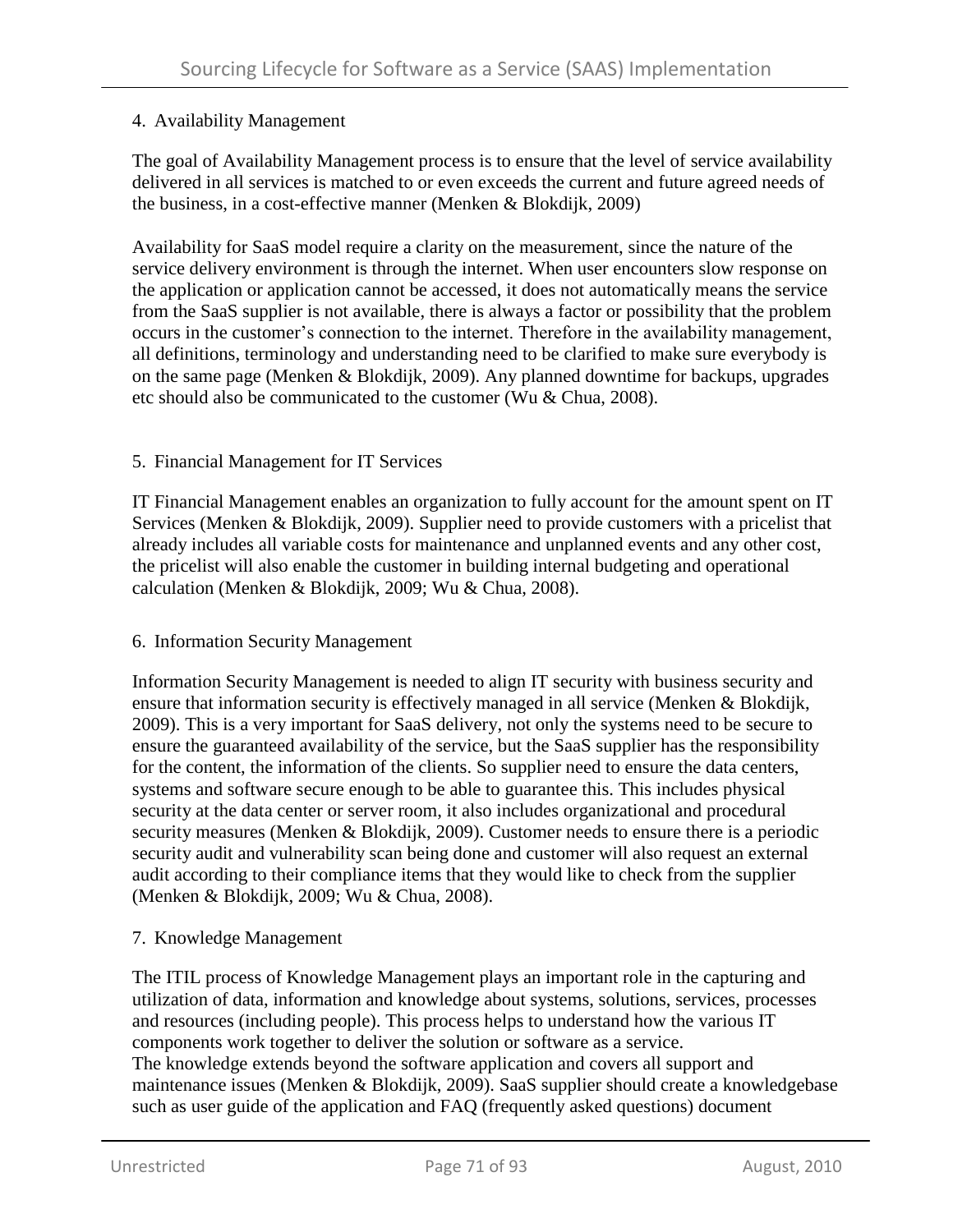(Menken, 2008). These documents will help customer in solving small problems that can be solved with an easy fix and also enable customer to retain the knowledge of the application itself.

### 8. Incident Management

We have discussed incident management for SaaS more detail in chapter 7 when discussing the SaaS Support Model.

We argue that there are 3 variation of support model for SaaS implementation.

- 1. All the support  $(1<sup>st</sup> line, 2<sup>nd</sup> line, 3<sup>rd</sup> line)$  resides in the SaaS supplier side.
- 2. Customer company still owning a service desk  $(1<sup>st</sup>$  line support) which will communicate with the service desk of the SaaS supplier side which will later on escalate the incident to  $2<sup>nd</sup>$  line and  $3<sup>rd</sup>$  line support.
- 3. Customer Company still owning a service desk  $(1<sup>st</sup>$  line support) and  $2<sup>nd</sup>$  line technical support and the incident will only be escalated to the SaaS supplier technical support  $3<sup>rd</sup>$  line support) if it is involved with product issues that can be solved by the customer's  $2<sup>nd</sup>$  line support.

Which model to choose will depend on (Menken & Blokdijk, 2009) :

- 1. Level of support provided by the SaaS supplier.
- 2. Level of support that the customer company would like to retain within their own company.
- 3. How much will support related issues cost
- 9. Change Management

Change Management is needed to ensure all changes are assessed, approved, implemented and reviewed in a controlled manner (Menken & Blokdijk, 2009).

Changes arise for a number of reasons (Menken & Blokdijk, 2009), including:

- 1. Requests of the business or customers, seeking to improve services, reduce costs or increasing ease and effectiveness of delivery and support
- 2. From internal IT groups looking to proactively improve services or to resolve errors and correct service disruption.

The process of Change Management typically exists in order to (Menken & Blokdijk, 2009):

- 1. Optimize risk exposure (defined from both business and IT perspectives)
- 2. Minimize the severity of any impact and disruption
- 3. Deliver successful changes at the first attempt.

Change management in a SaaS model should be managed by the supplier with a global audience in mind since the customer for a certain application can be located all around the world. Certainly customer does not want to have an unavailable service during its peak hours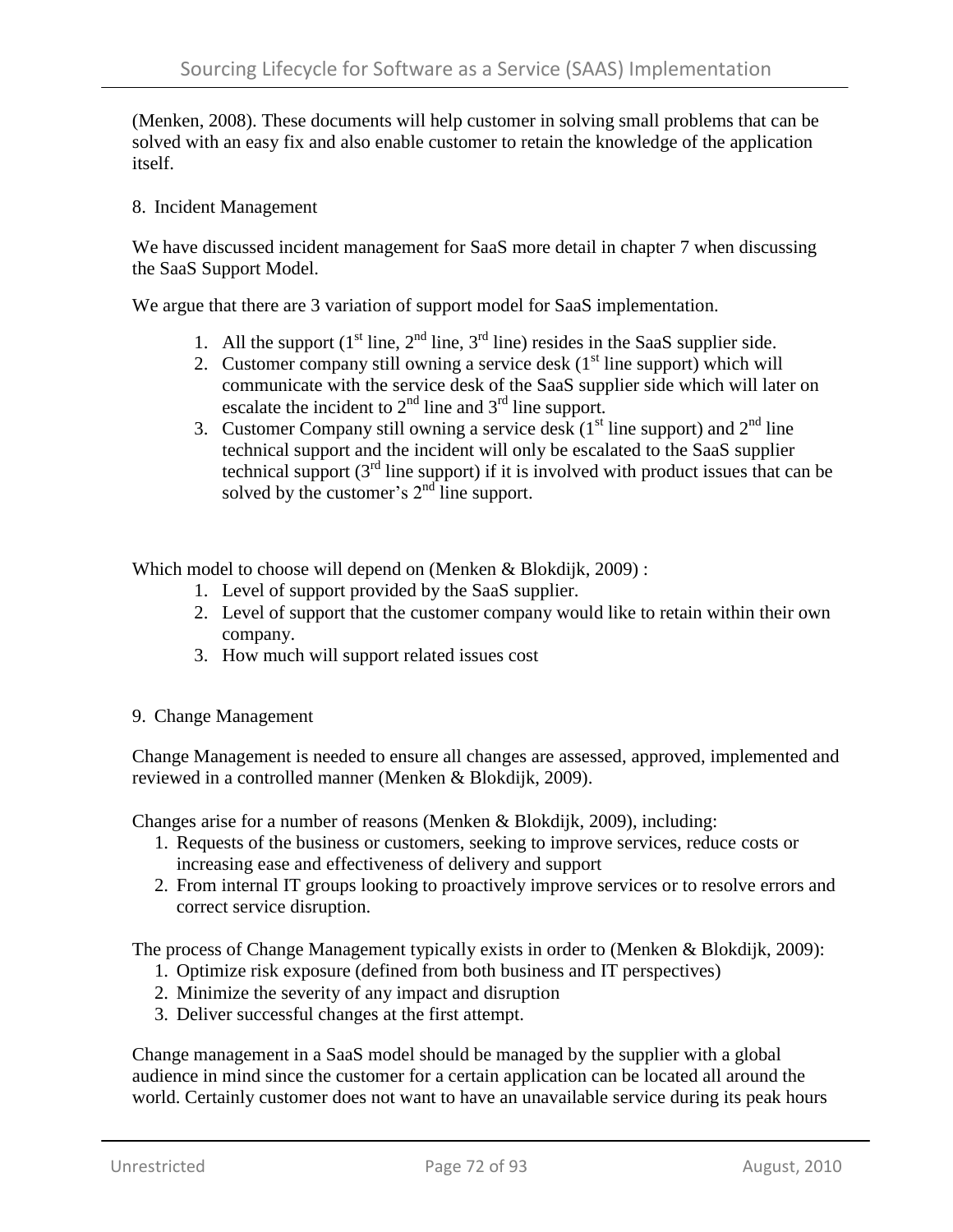because of supplier wants to roll out some changes. For example, a supplier based in Europe might roll out their changes and releases over night, not taking into consideration that overnight in Europe is during business hours in Australia. The Change Management process doesn"t only cover changes to the source code of the application, but also to critical documents like SLAs, Disaster Recovery Plans, and the Service Catalogue. The process also covers changes to the delivery process as this may impact the user experience. In a conclusion, customer needs to have assurance from the supplier that they will be consulted by the supplier to assess the risk to service continuity and to assess the impact of the changes on customer when the change is going ahead (Menken & Blokdijk, 2009; Wu & Chua, 2008).

### 10. Release and Deployment Management

The purpose of Release and Deployment Management is to deliver, distribute and track one or more changes in a release into the live environment. In conjunction with Change Management, Release and Deployment will enhance an organization's capabilities to develop, compile, reuse, distribute and rollback releases in accordance with defined policies that improve efficiency and reduce business disruption (Menken & Blokdijk, 2009).

For SaaS, the same with traditional software implementation, new patches, emergency releases, security fixes or major upgrades will have to be implemented. But most important for the success of this process is communication. The same with change management, in this release and deployment management customers need to get assurance that supplier will let them know what is going to happen and when it is going to take place(Menken  $&$  Blokdijk, 2009). For a major application release, user retraining must be provided for the customer; while for any major upgrades, a user acceptance test (UAT) should be planned for customer (Wu & Chua, 2008).

### 11. Configuration Management

Configuration Management is a process that tracks all individual Configuration Items (CI) in a system (Menken & Blokdijk, 2009). For SaaS model, sometimes SaaS supplier provides some self-configuration functionality to the end user. Customer need to be clear on what are the items available for them to configure.

### 12. Problem Management and Service Desk Management

Service desk management is the process of handling incident and requests while Problem Management is when a process which takes over the unresolved incidents and then identify the root cause of the problem and find a resolution to prevent it from recurring ((Menken & Blokdijk, 2009).

Both Problem Management and Service Desk Management will be a black box processes where customer will only be contacted when SaaS supplier will need to get further information from customer to resolve the problem. Customer just need to reassure by getting the information on how fast will supplier response to the incident and solve the problem, this measurement is managed through Service Level Management process.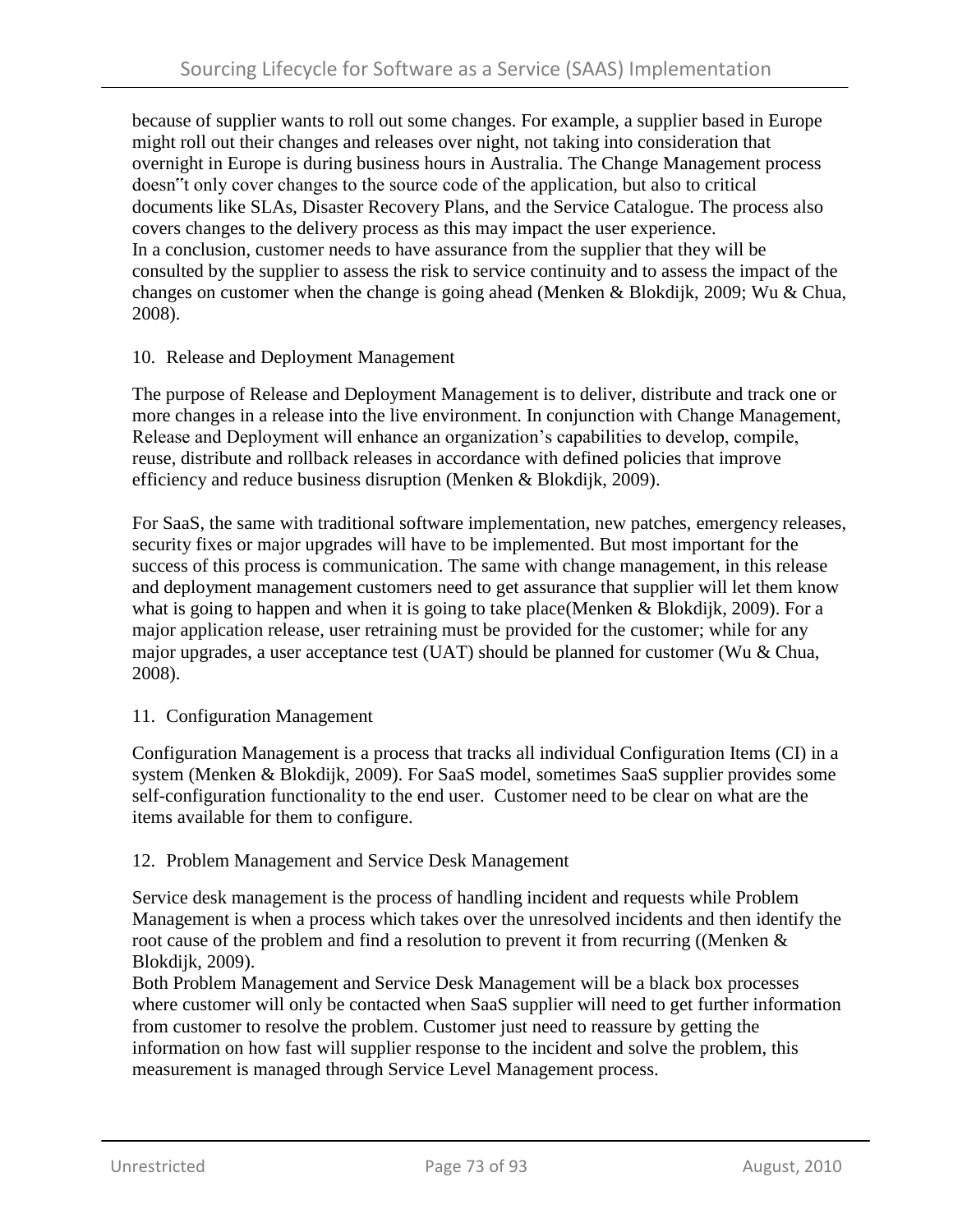All of the processes discussed above are owned by the SaaS supplier which means that SaaS supplier is the one responsible to perform and manage these processes. How will SaaS supplier perform these processes is seen as the black box since customer does not have full control on how will the supplier perform all of their processes. But what customer should do is to ensure that they are communicated properly by the SaaS supplier and SaaS supplier achieved the service level required and fulfill all the requirements from the customer according to the agreements signed between them.

### **7.4.2. Improvement for SaaS**

Any improvement to the service usually initiated from the SaaS supplier. SaaS suppliers usually does not provide improvement/enhancement request for the customers, but they do provide something called User Group Community (Menken, 2008). User group community is a community which consists of the customers of the SaaS supplier. Through this community, a representative of the customer's company can suggest improvement in the functionality, support level or any other changes that they would like in order to improve their business. The more number of company in the user company who demand a certain improvement request, the higher possibility that the SaaS supplier will fulfill this request.

### **7.4.3. Roles and Responsibilities for Manage Phase**

This is the part of the lifecycle where the service is actually delivered and all of the activities needed to ensure that customer get the service accordingly are being performed.

As you may already notice in the responsibility list below, there is none mentioned about the activities related to the service delivery itself such as service desk, incident management, etc. The reason for this is, as we have discussed in the previous section on service management processes, in SaaS model all of the service management processes are now become the responsibility of the SaaS supplier. Therefore the activities for the customer in the manage phase is minimum and just to ensure that the SaaS supplier is delivering the service accordingly.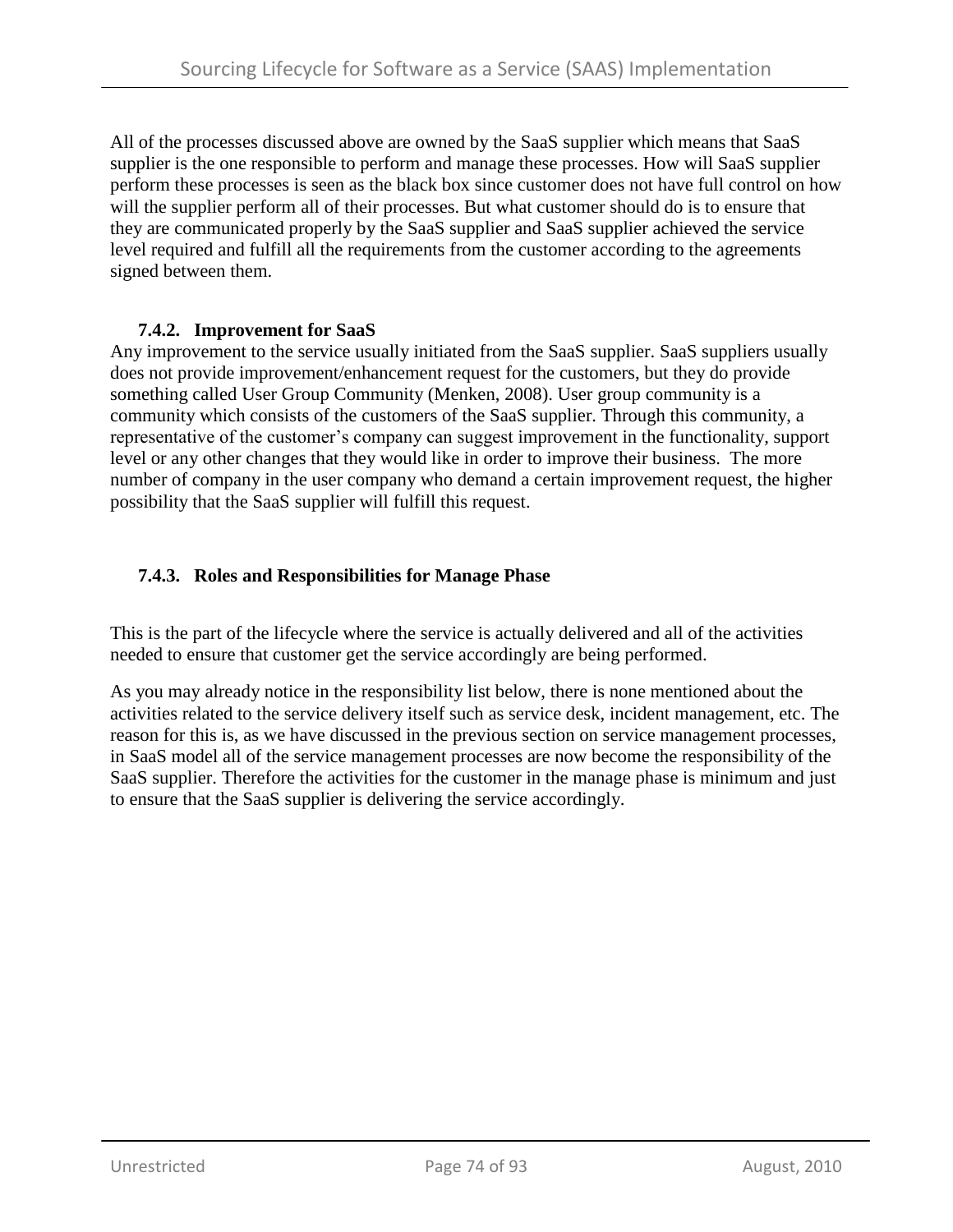| <b>Responsibilities</b>                                               | <b>Informat</b><br>ion<br><b>Manager</b> | <b>Service</b><br><b>Manager</b> | <b>Delivery</b><br><b>Supervisor</b> | <b>Technical</b><br><b>Specialist</b> | <b>Supplier</b> | Compliance<br><b>Manager</b> |
|-----------------------------------------------------------------------|------------------------------------------|----------------------------------|--------------------------------------|---------------------------------------|-----------------|------------------------------|
| Deliver Service reporting                                             | $\mathbf I$                              | $\mathbf{A}$                     | $\mathbf{R}$                         | $\mathbf I$                           | $\mathbf{R}$    |                              |
| Strategic review meeting                                              | $\mathsf{C}$                             | A/R                              | $\mathbf{R}$                         | $\mathsf{C}$                          | $\mathbf{R}$    |                              |
| Tactical review meeting                                               | I                                        | $\mathbf{A}$                     | $\mathbf R$                          | $\mathsf{C}$                          | $\mathbb{R}$    |                              |
| Manage risk, issues, and<br>escalations                               | $\mathcal{C}$                            | A/R                              | $\mathbf R$                          | $\mathsf{C}$                          | $\mathbf R$     |                              |
| Plan and effect continuous<br>improvement                             | $\overline{C}$                           | A/R                              | $\mathbf{R}$                         | $\mathbf C$                           | $\mathbf{R}$    |                              |
| Evaluate and audit supplier<br>(controls, performance,<br>compliance) |                                          | A/R                              | $\mathbf R$                          | $\mathsf{C}$                          | $\mathcal{C}$   | $\mathbb{R}$                 |

 $R =$  Responsible;  $A =$  Accountable; C=Consulted; I=Informed

### Table 11 – Roles and Responsibilities for Manage Phase

The responsibilities for this phase have been discussed in chapter 4 (section 4.2) and we will discuss the distribution to the roles in this section. Overall, the Service Manager is the one accountable and responsible for all of the contract management activities (Beulen et al, 2006). Beulen did not make a distinction between a service manager and delivery supervisor, but as have we discussed in the earlier chapter, we have made a distinction between these two. Therefore, in performing the activities in this phase, the service manager will share the responsibility with the delivery supervisor. Delivery supervisor will have a full responsibility in non strategic activities such as monitoring service reporting (usually monthly) and tactical review meeting. Supplier will also be responsible in all of the activities, except for the evaluation and audit where they are now the object to be evaluated therefore their role here is only consulted. As someone who retain the knowledge on the application in the customer side, technical specialist should be consulted in all activities except for report delivery where this role is only informed. In the manage phase, little contribution will be done from the business related side, therefore information manager here is only consulted in few activities. Lastly when performing the audit and evaluation to the supplier, compliance manager will be responsible as well in helping with the audit since this role is the owner of the compliance list of the customer's company.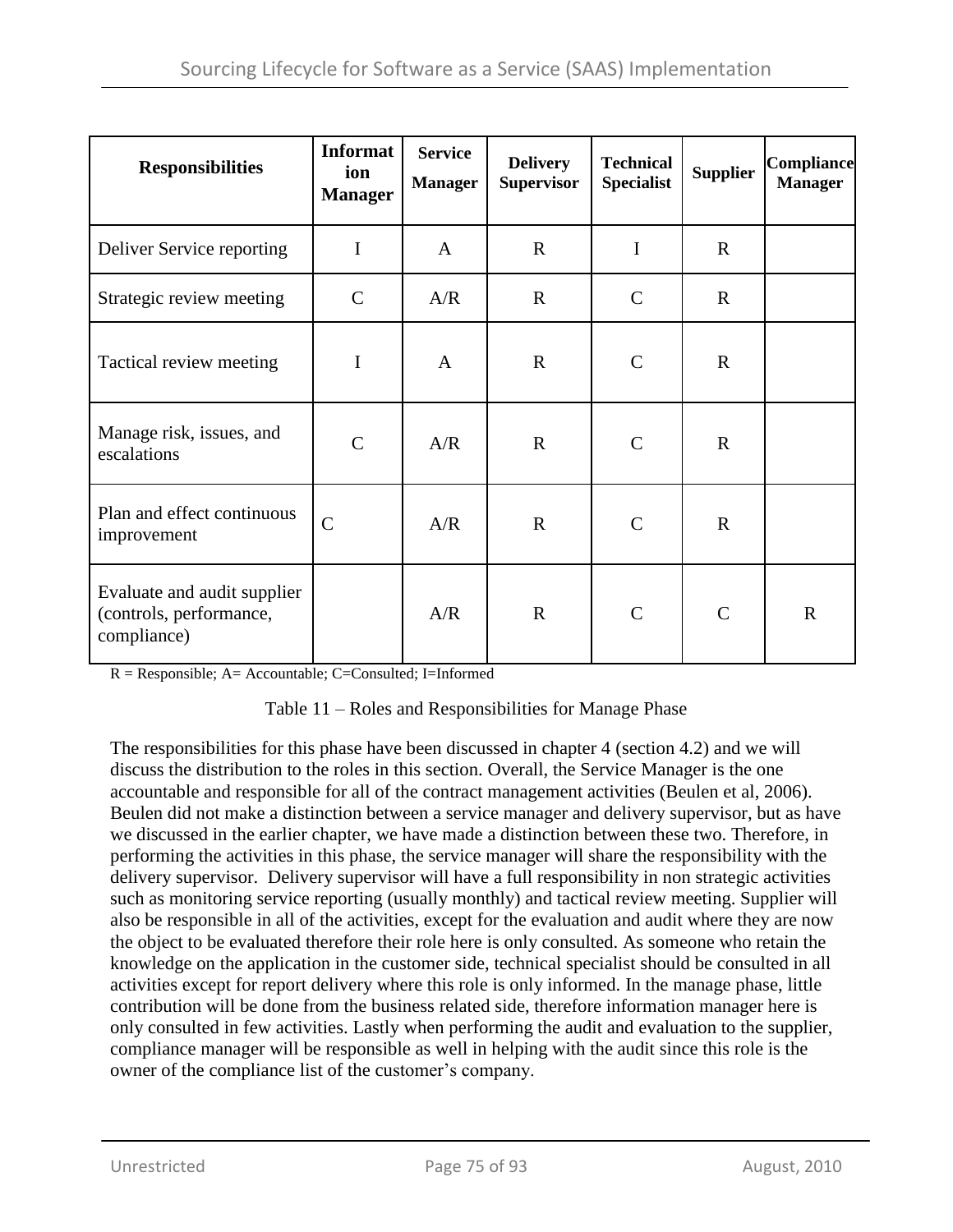### **7.5. Evaluate, Review or Terminate**

When the customer almost reaches the ending of the contract, they will do a review on the contract and the relationship with the Supplier itself. When the customer see that they are satisfied with the performance of the supplier then they will extend the contract without any big actions needed except the renegotiation of the contract. If they are not satisfied with the performance or see another supplier which is better than the current one then an exit plan need to be executed.

Companies that are implementing SaaS should always have a second or third choice SaaS supplier in their mind. This important since when changes affect their SaaS supplier, it will also affect them. The SaaS software market is still maturing and it is very likely that a SaaS supplier could merge with another company or even be taken over (Menken & Blokdijk, 2009). By having a second or third SaaS suppliers in the wings, business are ready to shift suppliers if any changes do occurs or if their existing SaaS supplier can no longer deliver the software services.

### **7.5.1. Exit Plan**

In this phase, an exit plan will be executed. Exit plan will help customers to achieve continuity in service while they are changing suppliers or bringing a service back in-house (Joint et.al., 2009). For SaaS, the property of the company that needs to returned by the supplier is the data, but uncertainty as to any data location within a cloud-sourcing arrangement may prohibit exit plan from effectively working. Another risk that might happen is that the technical formats which cloud-sourcing suppliers use to store data offer services are not typically compatible between suppliers (Joint et.al., 2009). Therefore customers need to ensure that the agreements with the SaaS supplier include the necessary provisions to ensure that their data is not "locked" into a supplier's service. The first step in the exit plan is that customer need to get the data back from the current supplier and the current supplier should give support and help as well in the transition phase of the current service to the new service used.

### **7.5.2. Roles and Responsibilities for Evaluate, Review or Terminate Phase**

The objective of the activities within this phase is to assess other options available and see whether customer would like to extend the contract or not with the current SaaS supplier. Therefore the roles who are participating in the activities are similar with the activities in the Business Strategy phase. The responsibilities listed below have been discussed in Chapter 4 (section 4.2) and we will discuss the division of these responsibilities between the roles.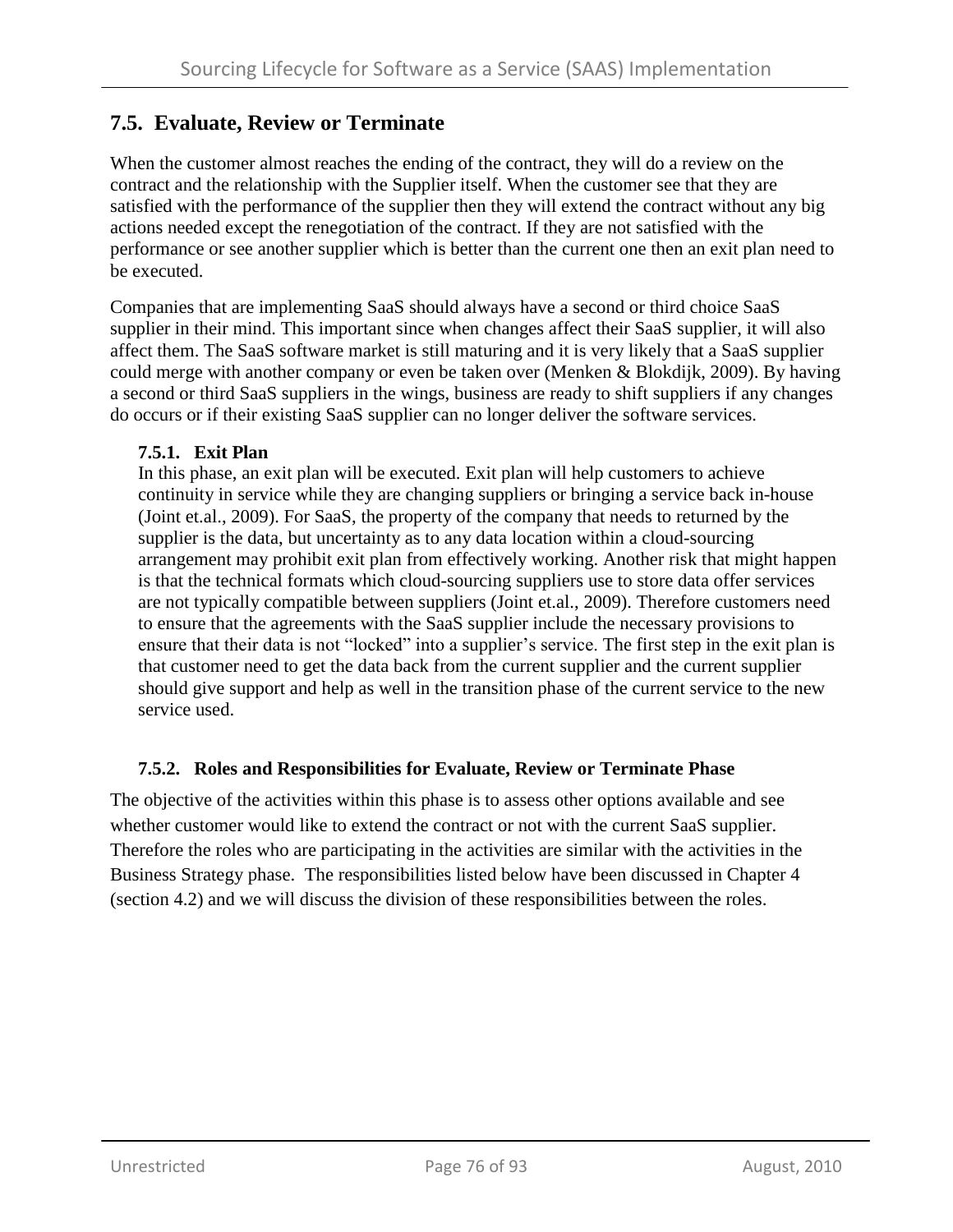| <b>Responsibilities</b>                                                                                                           | <b>Business</b><br><b>Manager</b> | <b>Information</b><br><b>Manager</b> | <b>Service</b><br><b>Manager</b> | <b>Delivery</b><br><b>Supervisor</b> |  |  |  |
|-----------------------------------------------------------------------------------------------------------------------------------|-----------------------------------|--------------------------------------|----------------------------------|--------------------------------------|--|--|--|
| Asses next generation option (back source,<br>retain, handover)                                                                   |                                   | A/R                                  | $\mathbf R$                      | $\mathcal{C}$                        |  |  |  |
| Asses contract outcomes and lessons                                                                                               |                                   | $\mathbf I$                          | A/R                              | $\mathcal{C}$                        |  |  |  |
| Knowledge refreshment (e.g. market,<br>technology, price, metrics)                                                                | I                                 | A/R                                  | $\mathbf R$                      |                                      |  |  |  |
| $Re$ -asses requirements – re-scope, re-bundle<br>and re-design                                                                   | $\subset$                         | A/R                                  |                                  |                                      |  |  |  |
| Determine the strategy and business case<br>for each option                                                                       | I                                 | A/R                                  | R                                |                                      |  |  |  |
| If customer decides not to extend the contract then continue with activities in Business Strategy<br>and Supplier Selection Phase |                                   |                                      |                                  |                                      |  |  |  |

 $R =$  Responsible;  $A =$  Accountable; C=Consulted; I=Informed

Table 12 – Roles and Responsibilities for Evaluate, Review or Terminate Phase

Information Manager will be generally accountable for all of the activities except for the contract outcomes assessment since Service Manager is the one accountable for the service management. Service Manager will share the responsibility with the Information Manager in assessing next generation option, knowledge refreshment and building the business cases since Service Manager own the knowledge on the suppliers ( the pricing, performance, etc) and also can give input on any issues from a IT perspective. Delivery supervisor will be consulted since this role is the one communicating most regularly with the supplier. Business manager will mostly only inform except when reassessing the requirements, then they are going to be consulted since business managers are the owner of the business needs which drives the requirements.

If a decision of extending the contract has been made then the next activities will only regarding the contractual agreements and pricing negotiations. The other hand, if it is decided not to extend the contract, the exit plan will be invoked to enable the current supplier to do knowledge and data transfer to the customer or to the new supplier. Exit plan is important to ensure a smooth handover and transition between the current supplier to the new supplier. By not extending the contract, that means the cycle will roll again and return to the Business Strategy phase and then to Supplier Selection phase and so on.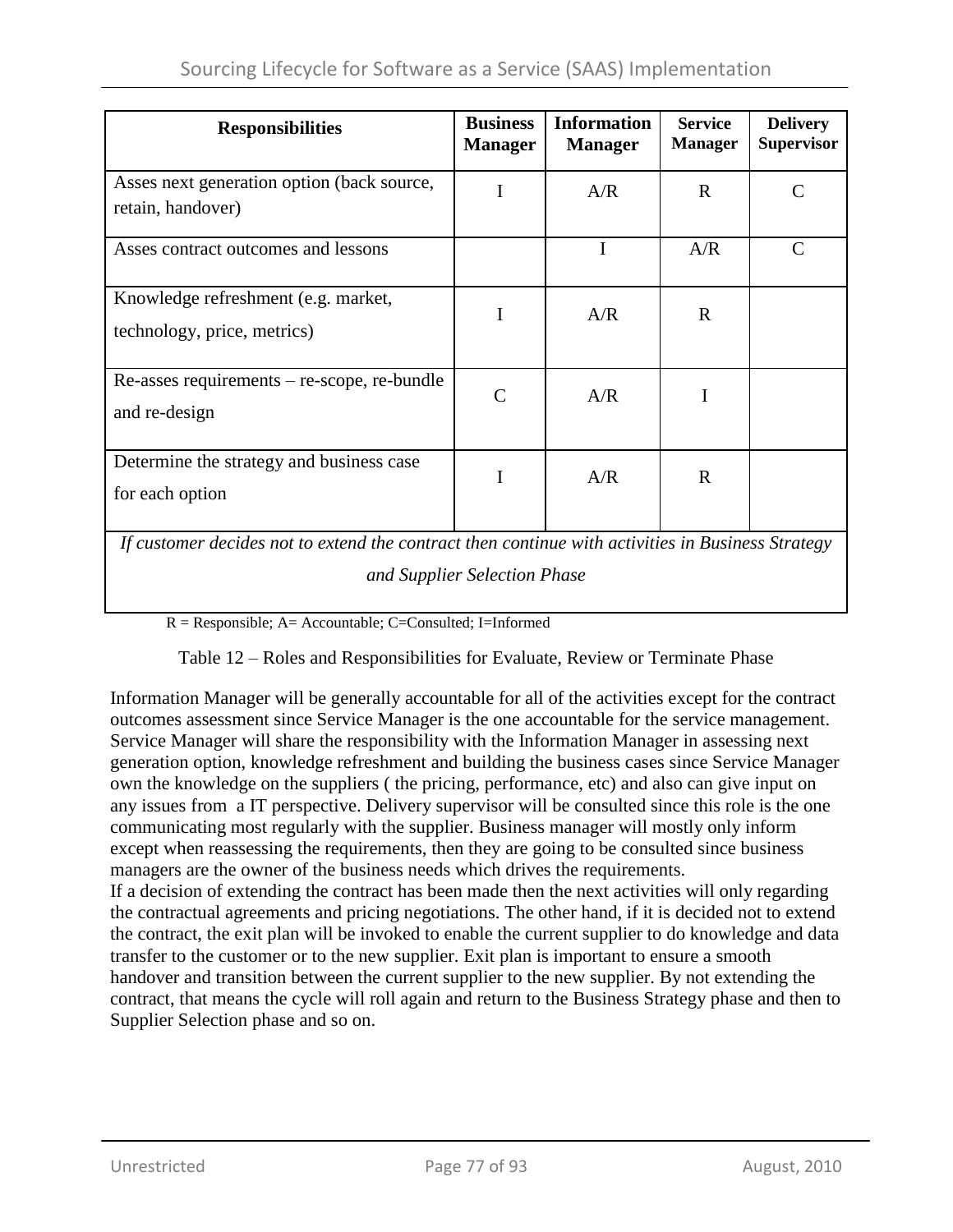# **Part IV**

# **PRACTICE**

With the elements described in Part III, we will discuss the practical part of the research in this part. We will start with the analysis result of the current situation within GF IT BAM and defines the gap of the current situation with the recommended situation. Later on the validity of the SaaS sourcing lifecycle will be shown. As the last part, we will end this part by giving the recommendation and conclusion of the research. Chapter 8 will answer question 5 of the research questions and Chapter 9 will answer question 6 of the research questions.

## **8. Current Situation**

### **8.1. Current Project Within GF IT**

*Confidential*

### **8.2. Roles**

This section describes the roles which currently exist in Shell GF IT related to application implementation and support.

*Confidential*

### **8.3. Current Outsourcing Strategy**

In this section we will describe the current situation in Shell where we gathered the information from Shell documents, stakeholder interviews, and experiences of some projects and also by using a real project as a case study where we participated and gave direct input to the project.

### **8.3.1. Business Strategy**

*Confidential*

### **8.3.2. Supplier Selection**

*Confidential*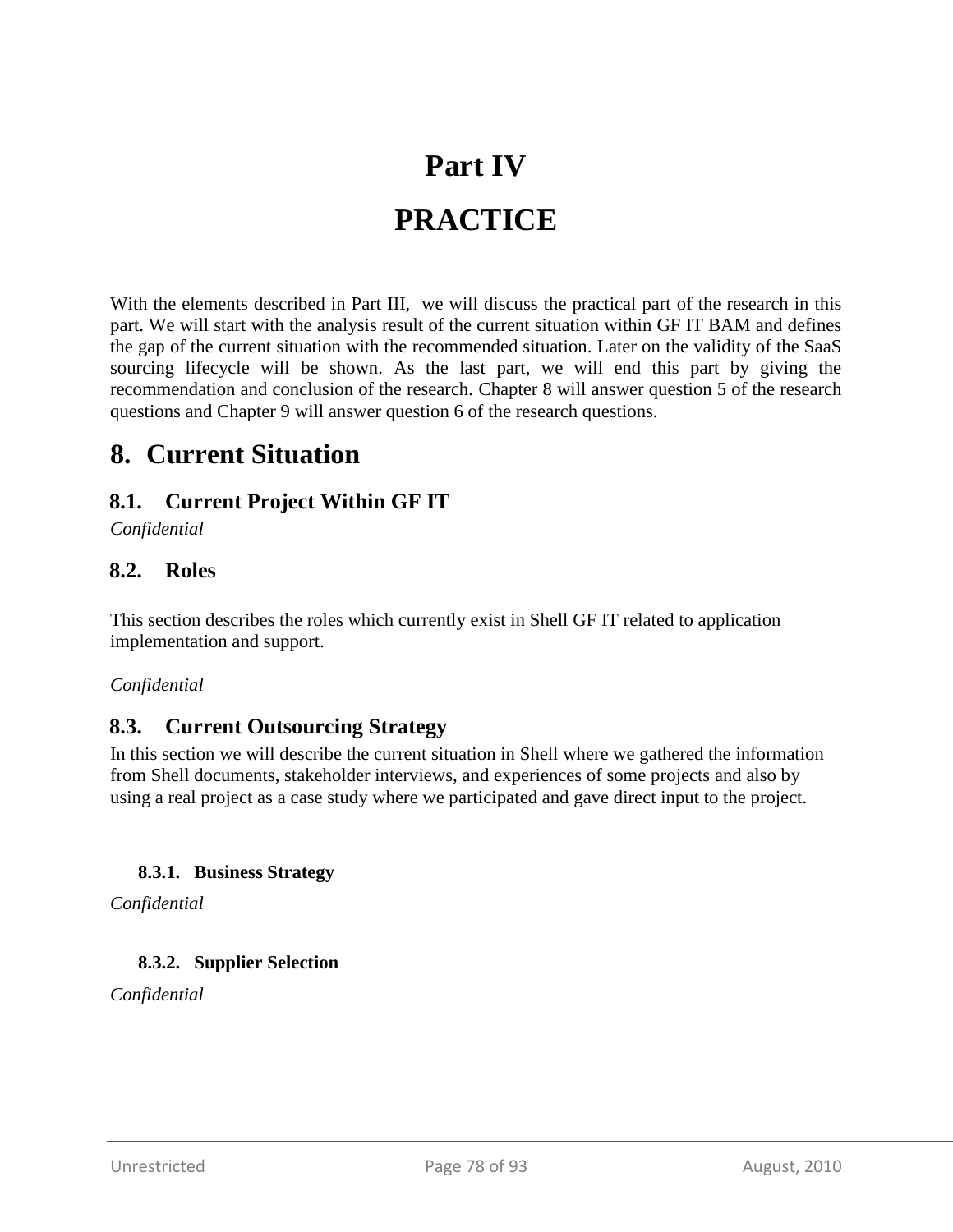### **8.3.3. Transition**

*Confidential*

### **8.3.4. Manage**

*Confidential*

### **8.3.5. Evaluate, Renew or Terminate**

*Confidential*

### **9. Recommended Situation**

In this chapter we will discuss the gap between the current situation in Global Function IT Shell with the one proposed from this research.

### **9.1. Roles**

*Confidential*

### **9.2. Business Strategy**

*Confidential*.

### **9.3. Supplier Selection**

*Confidential*

### **9.4. Transition**

*Confidential*

### **9.5. Manage**

*Confidential*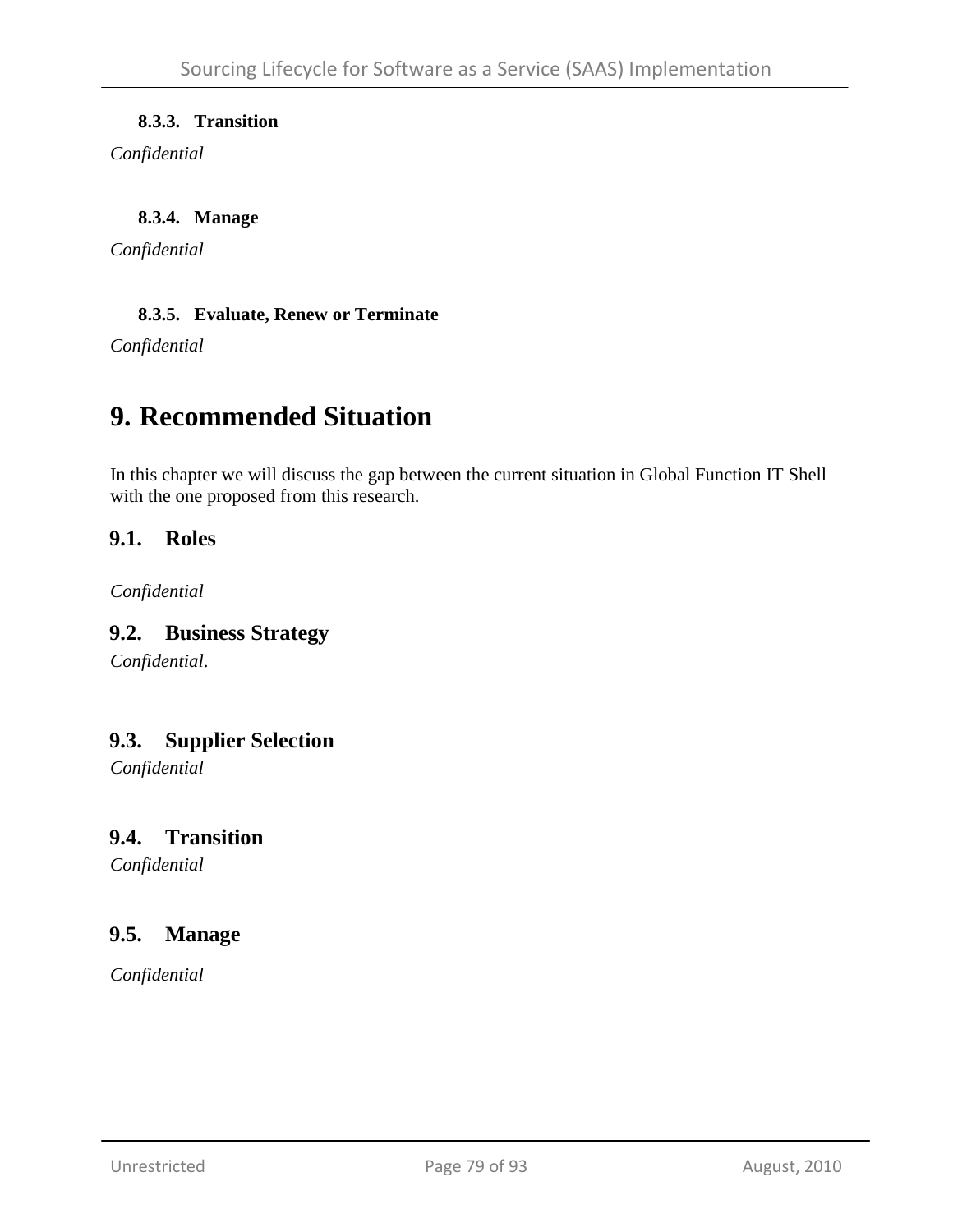### **9.6. Evaluate, Renew or Terminate**

*Confidential*

### **9.7. Roles and Responsibilities for Shell**

*Confidential*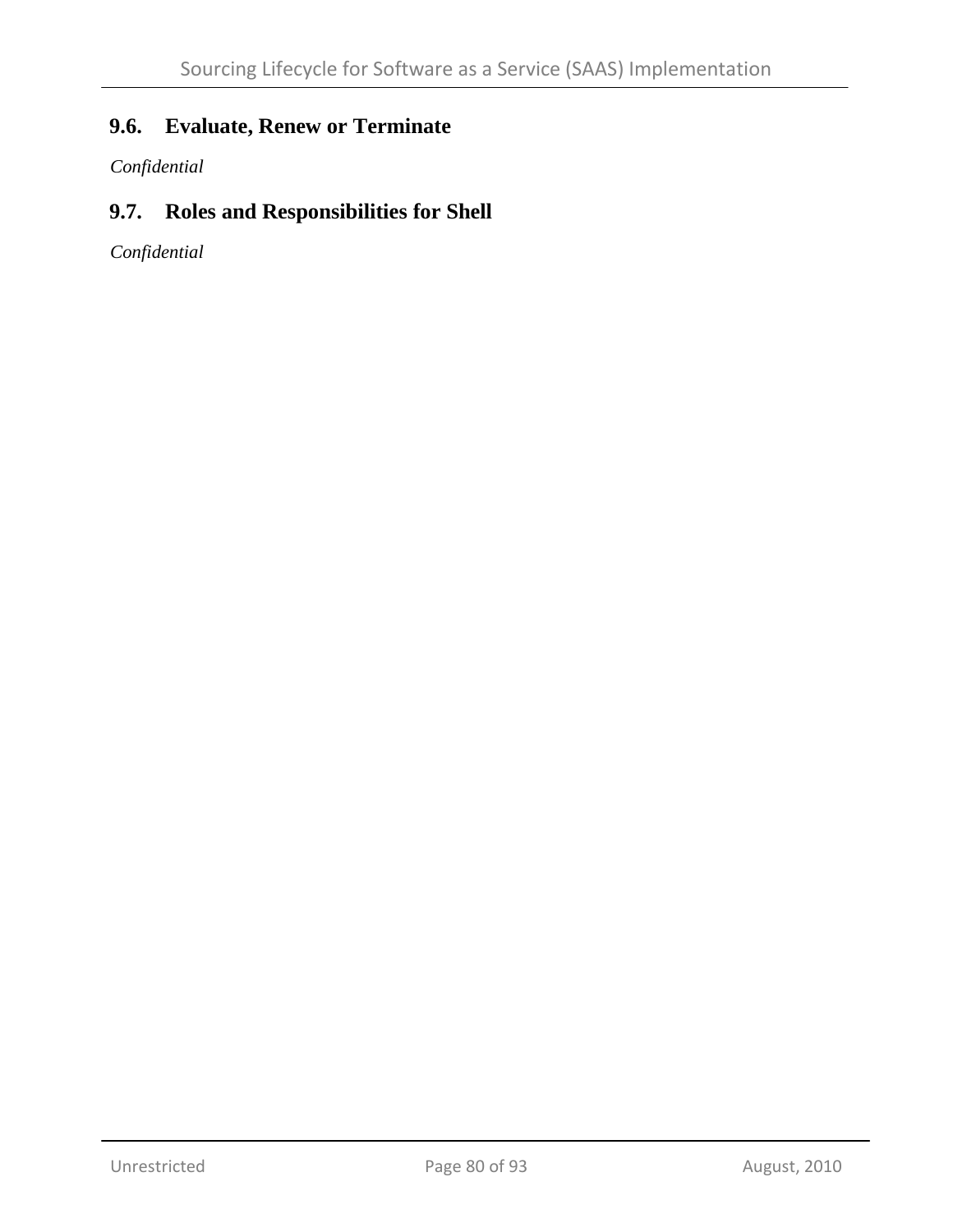## **10. Validation of the SaaS Sourcing Lifecycle**

We see the importance of the validation for SaaS Sourcing Lifecycle to ensure its usability when it is implemented.

We will discuss the validity of the SaaS Sourcing Lifecycle based on three major aspects of rigor (Merriam, 1995) :

- 1. Internal validity
- 2. Reliability
- 3. External validity (generalizibility)

### **10.1. Internal Validity**

Internal validity asks the questions: How congruent are one's findings with reality?. There are several strategies can be employed to strengthen the internal validity of a qualitative study (Merriam, 1995):

- 1. Triangulation, the user of multiple investigators, multiple sources of data, or multiple methods to confirm the emerging findings
- 2. Member checks, taking data collected from study participants, and the tentative interpretation of these data, back to the people from whom they were derived and asking if the interpretations are plausible.
- 3. Peer / colleague examination, asking peers or colleagues to examine the data and to comment on the plausibility of the emerging findings
- 4. Statement of researcher's experiences, assumptions, biases presenting the orientation, biases, and so on, of the researcher at the outset of the study
- 5. Submersion/engagement in the research situation, collecting data over a long enough period of time to ensure an in-depth understanding of the phenomenon.

In this research, we sought information from multiple sources such as document reviews and interviews. The findings found are also seen taking place in the case study itself. Therefore we are confident that the "reality" of the situation is being conveyed as "truth-fully as possible". This shows that this research has executed the first strategy, triangulation.

After conducting the interviews, we interpreted and summarize the findings and sent it back to the interviewers to get confirmation of the interview result, this shows that this research has execute the second strategy, member checks.

The result of this research, SaaS Sourcing Lifecycle, has been reviewed by the project members of the project in GF IT BAM and also approved by the project committee which shows that this research has also execute the third strategy, peer examination.

We argue that this research has also perform the fourth strategy since in this report I share my experience within the case studyitself, and share the perceptions that I got from the case study. Lastly we also argue that we have concluded the fifth strategy by joining the project until the project ends which gave me the sufficient time to collect information.

Based on these evidences of performing all the five strategies to strengthen internal validity of the research, we argue that the SaaS Sourcing Lifecycle is internally valid.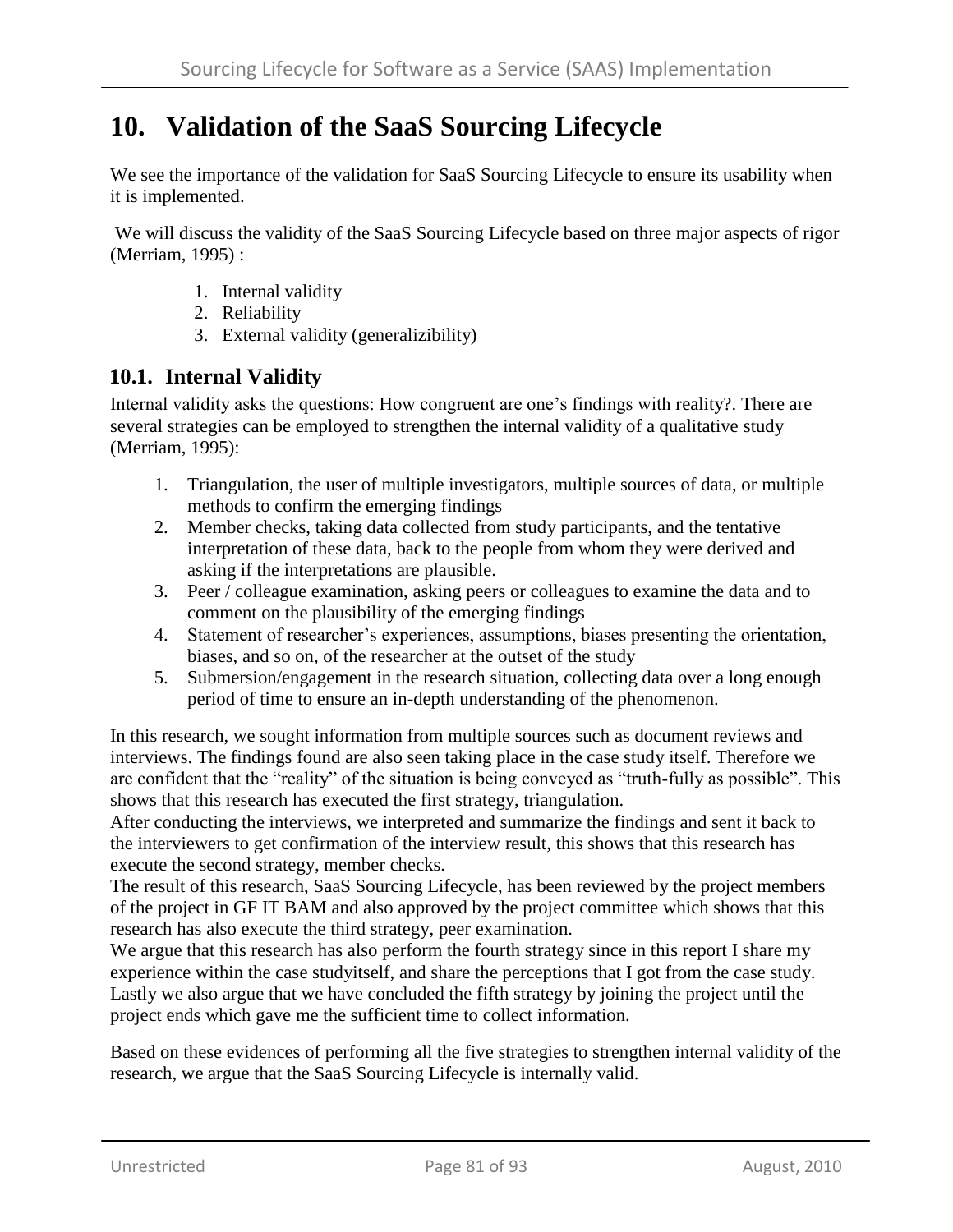### **10.2. Reliability**

Reliability is concerned with the question of the extent to which one's findings will be found again (Merriam, 1995). We argue that we have fulfilled this requirement by creating the questions guide used during the interviews. Therefore we believe if another interview rounds are conducted to different people with same role in GF IT then the findings will be the same.

### **10.3. External Validity**

The extent to which the findings of a study can be applied to other situations refers to the question of external validity, or generalizability (Merriam, 1995).

In their book, Huberman and Miles (2002) define two aspects of generalizability :

- 1. Internal generalizability, generalizing within the community, group, or institution studied to persons, events, and settings that were not directly observed or interviewed.
- 2. External generalizability, generalizing to other communities, groups or institutions.

The case study for this research is a project within a subset of HR IT, but we argue that the SaaS Sourcing Lifecycle is applicable for any other future SaaS implementation greater such as the whole HR IT and even Global Function IT. Communication sessions regarding the SaaS Sourcing Lifecycle are currently being prepared to communicate the result of this research (as part of the GF IT BAM deliverables) to the Global Function IT level therefore we see the generalizability of this research result for Global Function IT level. We also argue that the SaaS Sourcing Lifecycle can be strategically applicable Downstream, Upstream and Project and Technologies, in a conclusion, Shell enterprise level. This argument is based on the fact that the SaaS Sourcing Lifecycle has been part of the GF IT BAM project's deliverables, where this deliverables are reviewed and approved by the project committee which consists of the lead of Shell's organization which responsible to design Shell's common / enterprise sourcing strategy. From the facts discussed above, we argue that the SaaS Sourcing Lifecycle has a valid internal generalizability.

As for external generalizability, case studies outside Shell need to be done. Since in this research there is no case studies have been performed outside Shell, SaaS Sourcing Lifecycle is not yet valid on the external generalizability part.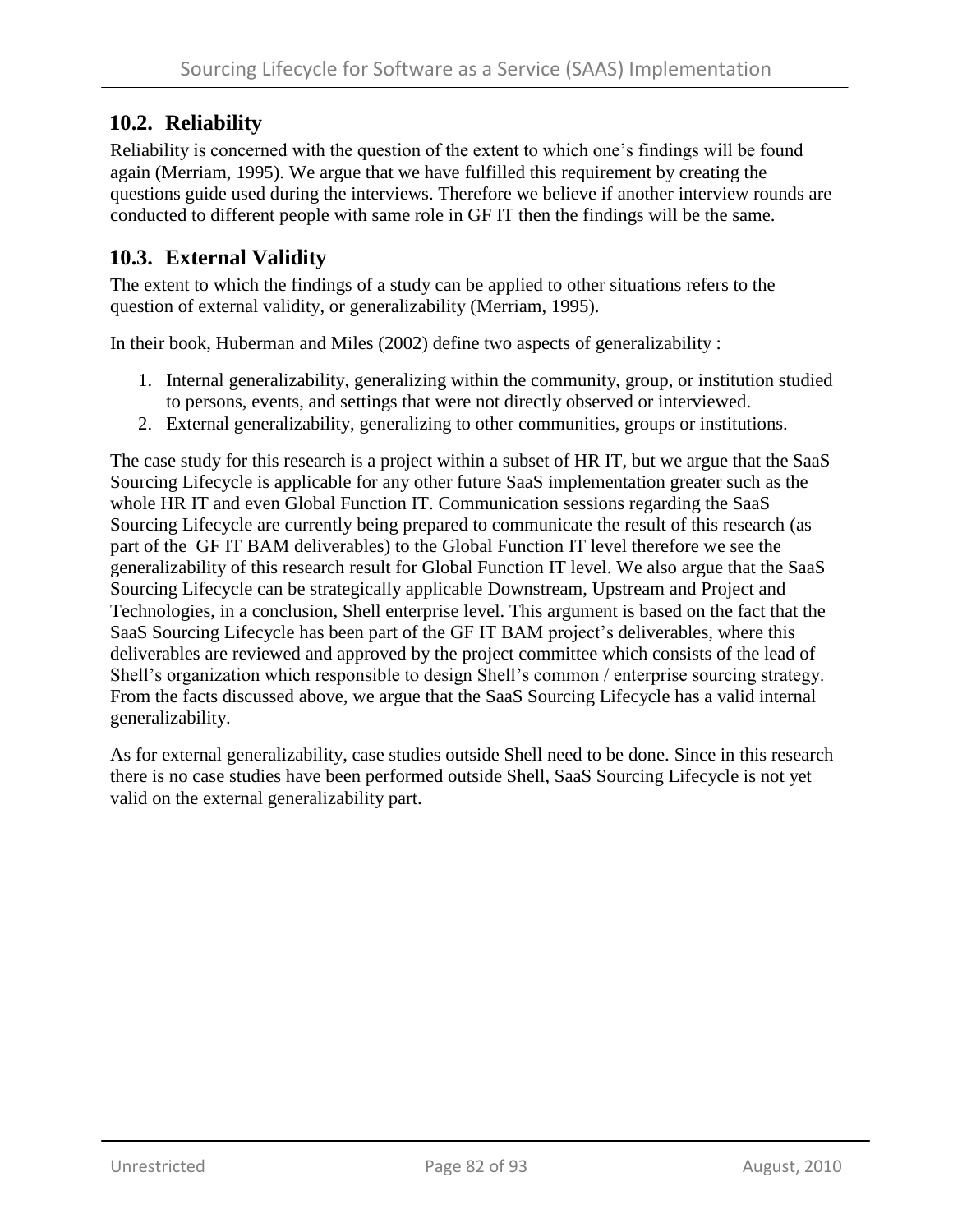## **11. Recommendation**

In this section we will give some recommendations both to the SaaS Sourcing Lifecycle itself and also for Shell.

### **11.1. For SaaS Sourcing Lifecycle**

In the validation process of the SaaS Sourcing Lifecycle, we see that trust and relationship has been an important consideration in making the decision regarding the supplier, therefore this will need to be incorporated in the SaaS Sourcing Lifecycle.

Another item is that in the decision tree when deciding a go-no go decision for SaaS, we have not considered a consideration for SAP as a choice when deciding a type of application, so the strategy within Shell is to also consider SAP as one of the option strategy. Another input we get is that in the SaaS Sourcing Lifecycle we also have not give real form on change management guidelines which is something important within Shell.

The SaaS Sourcing Lifecycle has been tested only in one case, therefore we recommend Shell to use the lifecycle in another projects starting from the very early phase and the re-evaluate and improve the lifecycle.

All of these recommendation are coming from a Shell perspective, therefore its generality need to be validated before integrated to the SaaS Sourcing Lifecycle.

### **11.2. Recommendation for Shell**

We see there are 8 items that needs to be followed by Shell to successfully implement a SaaS model:

- 1. Make sure that you really know whether or not you want SaaS.
	- When building the business needs, business should understand their own business strategy, what they are aiming for in the coming years. They should understand strategically whether they will need a service with unique functionalities because it will bring strategic business added value, or they just need something standard because the application will not support something that will bring strategic added values.
- 2. Start change management in the early stage Simplification is something that needs to be kept inside every body´s head. Without having this way of thinking, Shell will have tendency to go to the gold plated solutions which of course leads to higher price. Awareness of how the decision of choosing SaaS will impact the users or any part of Shell will need to be communicated so their expectations can be managed.
- 3. Perform Business Impact Assessment  $(BIA<sup>1</sup>)$  before any decision making. As we have discussed before, SaaS model is not always the right answer to outsource an

<sup>1)</sup> BIA: Standard method to assess the consequences from the loss of availability, integrity, confidentiality and/or regulatory compliance of an information asset.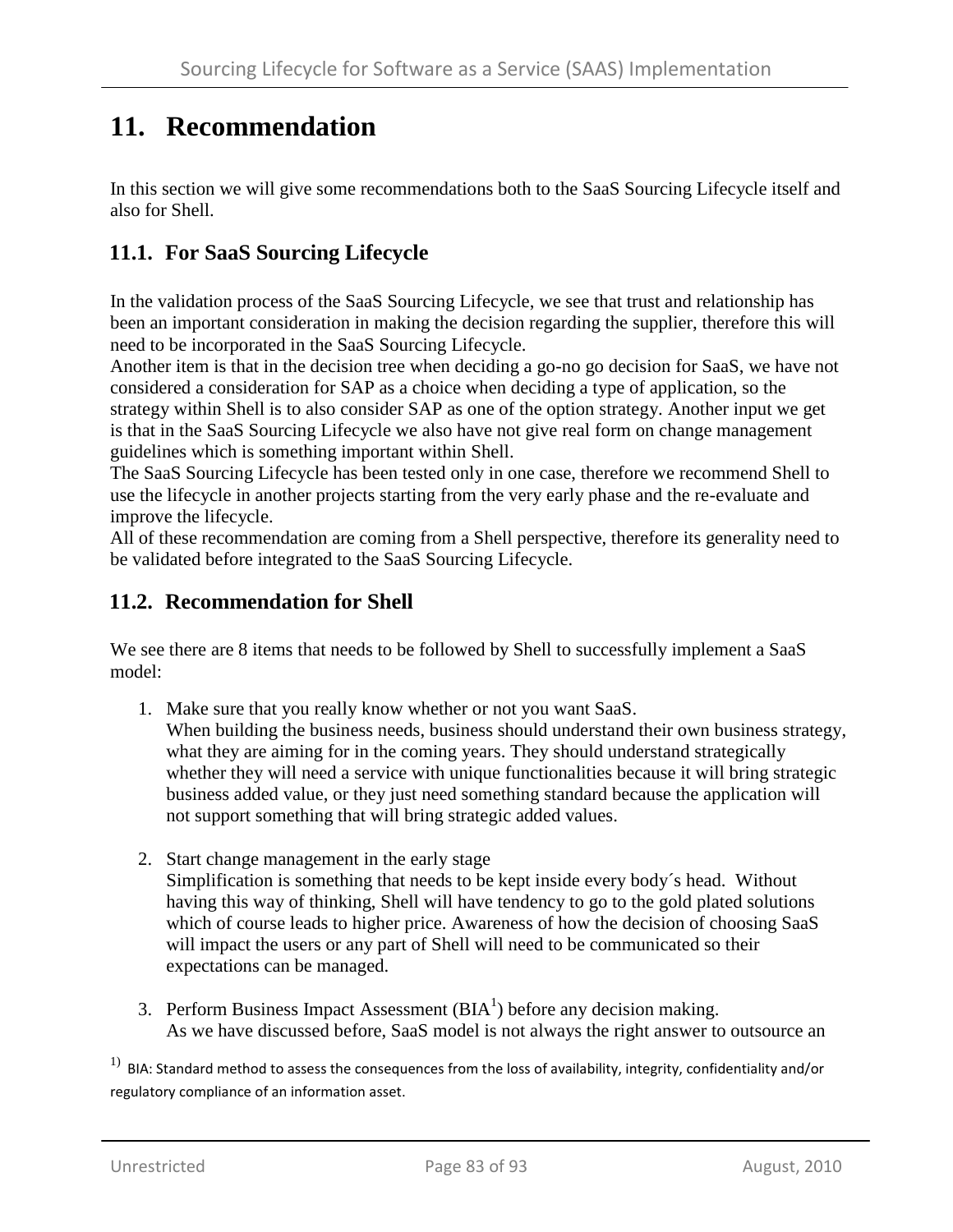### application.

Therefore BIA should always be done to know what the impacts are, or risks faced by the business related to information security. The information resulted from the BIA should be part of the input used in the decision making process to go for SaaS or not.

- 4. SaaS Supplier needs to comply with the compliance items defined by Shell Compliance is a really important factor in Shell. Therefore any selected SaaS supplier should comply with the compliance items defined for a typical SaaS application.
- 5. Project needs to engage with BAM and IRM in gathering requirements for RFP Both BAM and IRM is the owner of non functional requirements for a solution. Projects need to engage with BAM and IRM to gather the requirements regarding service level, information security, compliance, supportability and other non functional requirements. The requirements gathered from BAM and IRM then need to be merged with the functional requirements into the request for proposal that is going to be sent to potential suppliers. This action will ensure that the supplier is qualified from the business perspective and also IT perspective
- 6. Execute Threat Vulnerability Assessment  $(TVA<sup>1</sup>)$  for most potential supplier Once there is a most preferred supplier has come into the picture, a TVA will need to be done to this supplier to ensure awareness of the business on the vulnerabilities of the service provided by the SaaS supplier. The business may choose to accept, transfer or remediate the risk. The decision from the business will then drive the decision to choose that certain supplier or not.
- 7. Ensure that the key clauses for SaaS are included in the contractual agreements. Shell need to have a minimum checklist of the key clauses that they would like to have in the contractual agreements with the SaaS supplier. This is due to the reason that the contractual agreements for SaaS service are usually provided from the SaaS supplier to the customer and not from the customer (in this case Shell) to the SaaS supplier. The contracting key clauses list resulted in this research is sufficient to be used as the checklist.
- 8. Any enhancement proposal is voiced only through the user community. The business should not directly have a contact with the Supplier and request any enhancement, since with the size of Shell as a company, will bring a high possibility of turning a SaaS into an ASP. Shell representatives should only voice their enhancement requests through the user community. The decision making to realize this request or not will still lies to the SaaS supplier, since any enhancement in the solution will also apply to other customer. For any enhancements in a SaaS model, there will be no extra fee charged to the customer since any enhancements are included in the service fee.

 $1)$  TVA: A process used to assess the likelihood of incidents happening. Combined with the business impacts this determines the risk: RISK = IMPACT \* THREAT \* VULNERABILITY. Threats are e.g. human errors, natural disasters, criminal intents from within or outside the company. Vulnerabilities are deficient or missing controls.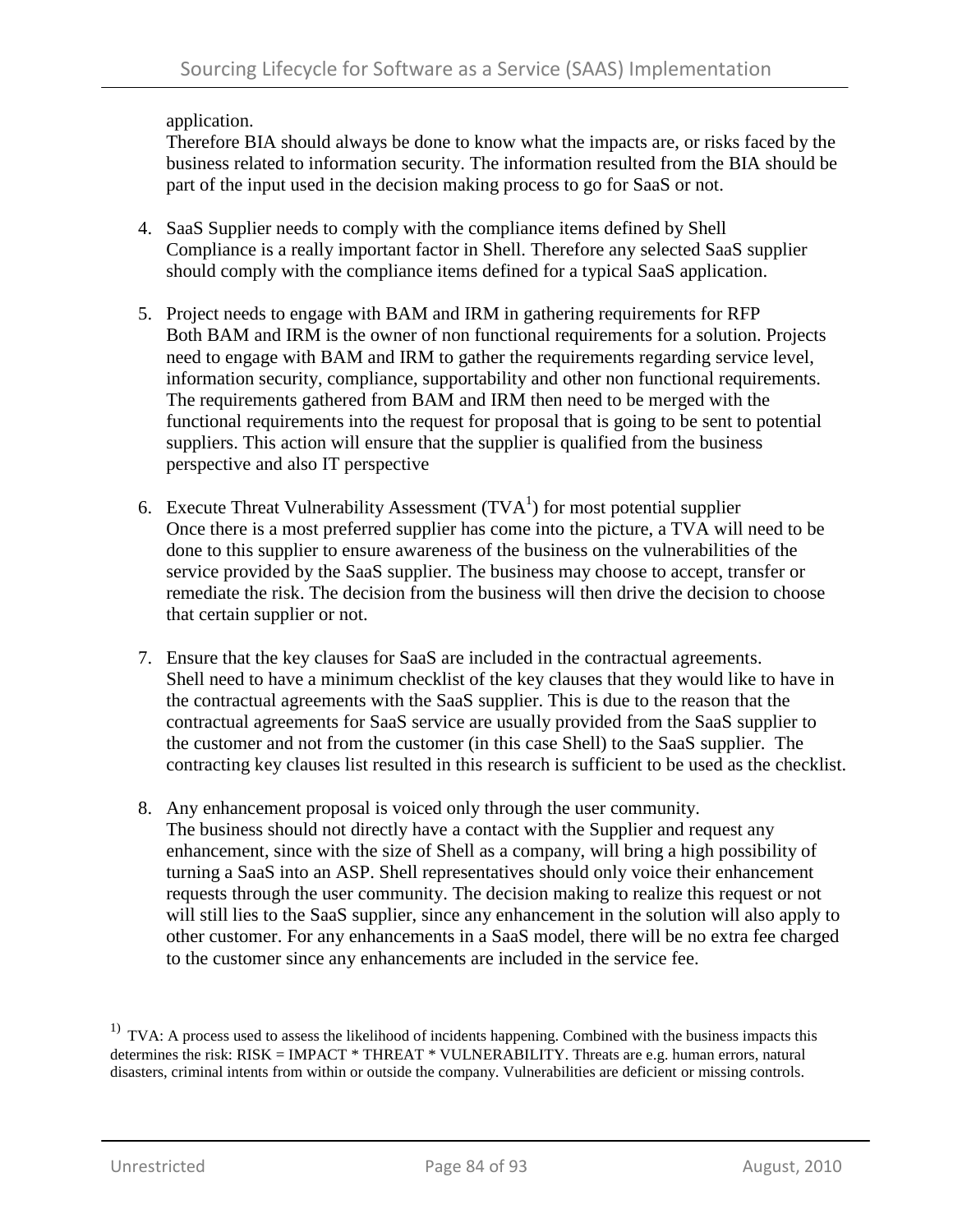# **12. Conclusion**

In this section we will discuss the conclusion of the project research, implication of the project research both for the academic and practical side, limitation of the research and also suggestion for further research that can be conducted on SaaS Sourcing Lifecycle.

### **12.1. Conclusion of the project research**

The main objective of this project research is to come up with a generic sourcing lifecycle that Shell can follow to ensure a successful implementation of SaaS type application in Shell. The main objectives are supported by the answers of the sub questions. We believe by addressing this research questions, and seeing the applicability in the case study, the main objective of the research has been met. We conducted a thorough overview of theories and practical literature to build the SaaS Sourcing lifecycle for SaaS implementation which then validated in a real case situation which is a project within HR IT. The description and guidelines described in this report form sufficient information to guide Shell in implementing a SaaS.

We will summarize the research questions from chapter 2.3 and explain how we addressed each of these research questions.

*1. What are the needs regarding implementation of SaaS type application in Shell?*

The answer to question 1 is addressed in chapter  $3$  – Problem Description. We gather the information needed by conducting interviews of the main stakeholders identified within a typical sourcing implementation in GF IT. From the interviews conducted we drew out a list of findings which we later on transformed into a list of needs of GF IT regarding a SaaS implementation. These needs can be seen in table 2 – Needs concluded from findings.

- *2. What is SaaS?*
	- *a. What is the definition of SaaS? Section 5.1*
	- *b. What is the difference between SaaS with, Application Service Provider (ASP), and Managed Service? Section 5.2 (ASP), section 5.3 (Managed Service), 5.4 (Characteristics)*
	- *c. What are the characteristic of a SaaS type application? Section 5.4*

Question 2 is addressed in Chapter 5, where first we answer question 2.a. by exploring the definition of SaaS from the literature and describe it in section 5.1. To answer question 2b, we explore the definitions of ASP and Managed service which we describe in section 5.2 and 5.3. Based on the definitions we have gathered for SaaS, ASP and Managed Service, we define a table that shows the characteristics of each sourcing models. This characteristics table can be found in section 5.4.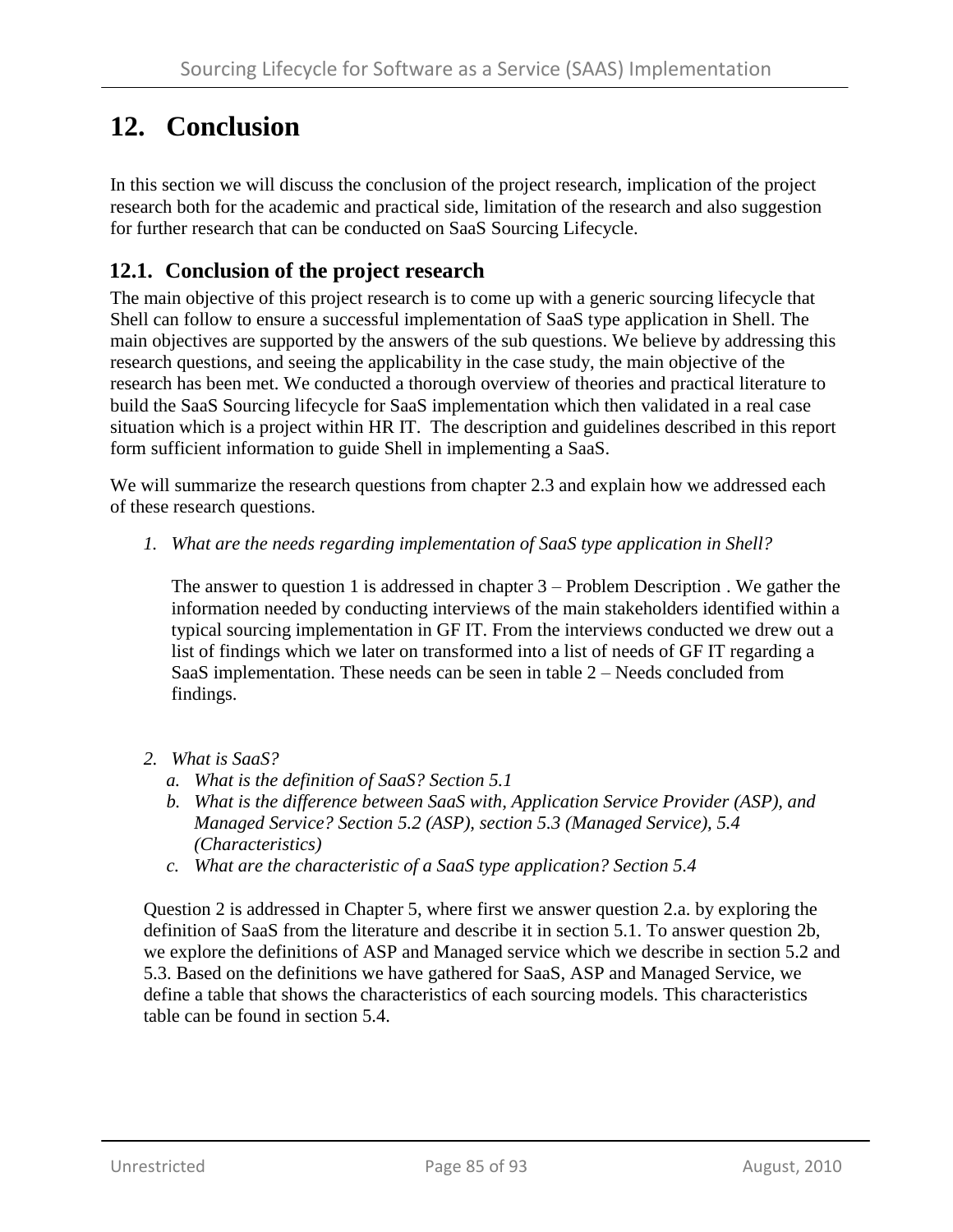### *3. What is Sourcing Lifecycle?*

To answer question 3, in section 4.1 we firstly explore the concept of outsourcing in general and also the types of outsourcing such as IT Outsourcing, Business Process Outsourcing and Knowledge Outsourcing. In section 4.2 then we explore the concepts of the sourcing lifecycle itself. From the literature study, we explore the sourcing lifecycle from 5 different authors and derive a sourcing lifecycle with 5 phases, which are : Business strategy; Supplier selection; Transition, Manage relationship; Evaluate, renew or terminate. For each phases we also derived the responsibilities that need to be performed.

- *4. What is generic sourcing lifecycle for a SaaS implementation?*
	- *a. What are the roles need to exist in the customer organization for a SaaS implementation?*
	- *b. What is the business strategy for SaaS?*
	- *c. What are the criteria in selecting SaaS provider?\*
	- *d. How is the support model for SaaS?*
	- *e. What are the important contracting key clauses for SaaS?*
	- *f. How are the management processes for SaaS?*
	- *g. What is the exit plan for SaaS?*
	- *h. What are the roles and responsibilities for each stage of the SaaS sourcing lifecycle?*

Answers for question 4 are addressed in chapter 6 and 7. In chapter 6, we discussed the roles that need to exist in customer organization for SaaS which will answer question 4.a., while chapter 7 is dedicated to answer the rest of question 4. We firstly depict the SaaS Sourcing Lifecycle itself, the phases along with the detailed items needed for each phase, gathered from the needs discussed in chapter 3. Along that we also discuss the difference of the SaaS sourcing lifecycle compared with other sourcing lifecycle where we argue the focus point of the whole lifecycle for SaaS will be in the Business strategy, Supplier selection and Transition phase.

Answer for question 4.a. is addressed in section 7.1 Business Strategy where we describe the advantages and disadvantages or SaaS based on both IT and Business perspective. It is important for business to understand the advantages and disadvantages that a SaaS model will bring to them and also how it will impact IT department, vice versa. Another item discussed in this section is SaaS fitness criteria where we build the decision tree to help business and IT to decide whether they really want to go for SaaS or not.

Question 4.c. is addressed by discussing the detailed items needed for the Supplier Selection phase, which are the criteria in selecting a good SaaS provider.

Answers to questions 4.d. and 4.e. are addressed in the detailed items for Transition phase which are the support model and important key clauses for SaaS. These items are discussed in section 7.2.

Answers for question 4.f. addressed the management processes of the Manage Relationship phase of the lifecycle. We discussed these processes in section 7.4 where the processes are mainly handled or managed by the SaaS supplier and the customer only participate in the touch point activities or just being informed. In this section we also discuss the mechanism for proposing enhancement in a SaaS model.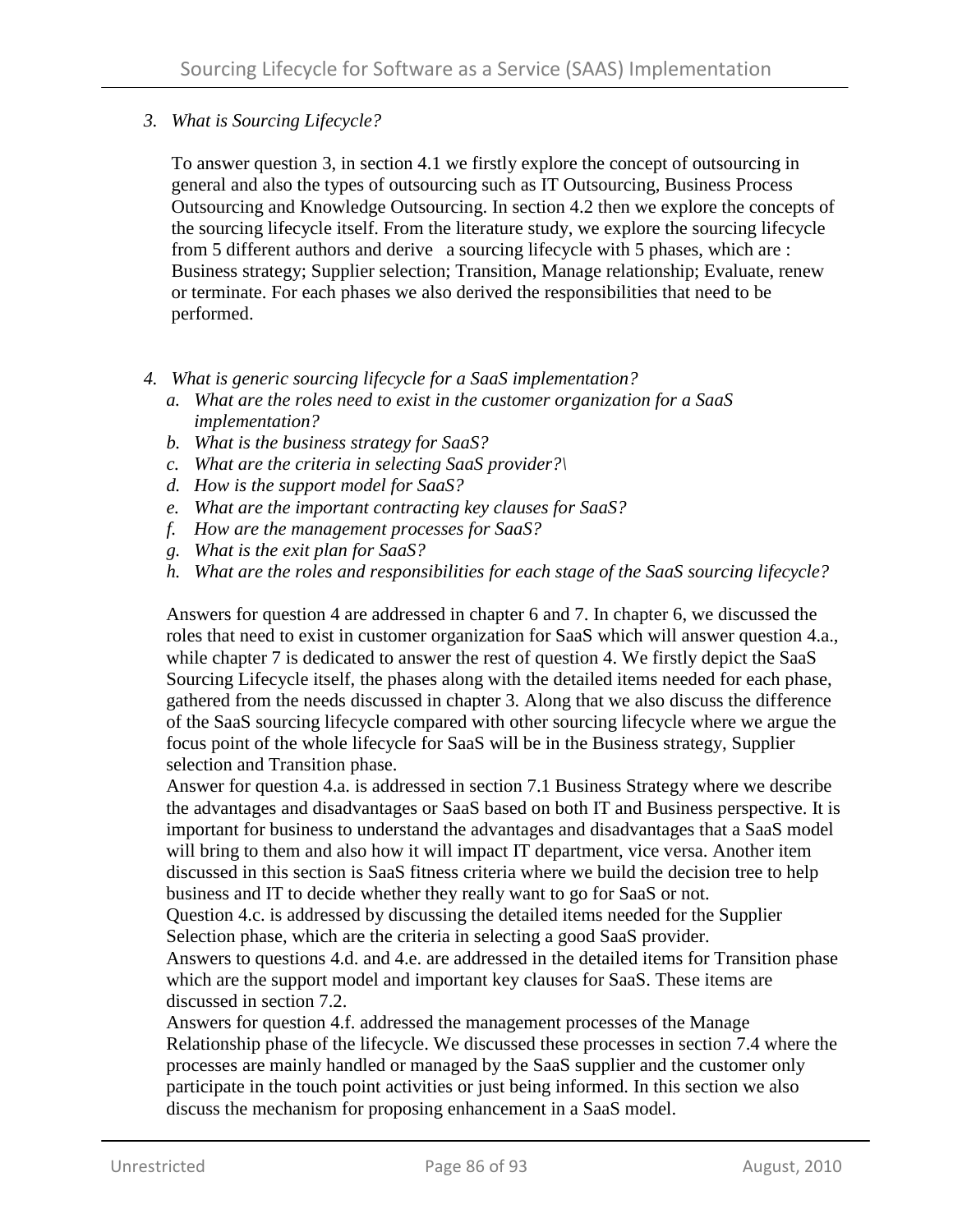Answer for question 4.g is addressed in section 7.5 where we describe the actions for consumer to ensure the smoothness in performing the exit plan. Lastly answer for question 4.h. are described in the last section of each section 7.1, 7.2, 7.3, 7.4 and 7.5 where we discuss the division of the responsible defined in section 4.2 to the roles defined in chapter 6 (answer of question 4.a).

### *5. How does the generic SaaS sourcing lifecycle apply to GF IT?*

The answer for question 5 is addressed in chapter 8. We start by describing the the project in GF IT BAM where we joined as a project member, and also another project in HR IT where we also joined as a project member by giving contribution with the deliverables resulted from the GF IT BAM project. Later on we describe the current roles exist in Shell related to sourcing model implementation and also the current outsourcing strategy of GF IT. The information for this current strategy are gathered through Shell documents, semi-structured interviews, observation of several case studies and also a real case study of the HR IT where we actively involved in it. We discussed the current outsourcing strategy based on the five phases of the outsourcing lifecycle. The information gathered here will be used as a base to answer question 6.

#### *6. What are the gaps between the generic sourcing lifecycle and the current situation?*

Answer to question 6 is addressed in Chapter 9, where we first start by defining the roles within GF IT that will still exist in a typical SaaS model and how will their responsibility be different with the current responsibilities they have, and we also define the roles that will disappear in a SaaS model. This will give Shell an idea on how much work effort that they will need for a SaaS implementation. We then continue to discuss the result of the information gathered in chapter 8 and how should it be done according to the SaaS Sourcing Lifecycle built in chapter 7. We end chapter 9 by mapping the roles and responsibilities described in chapter 7 into Shell specific roles.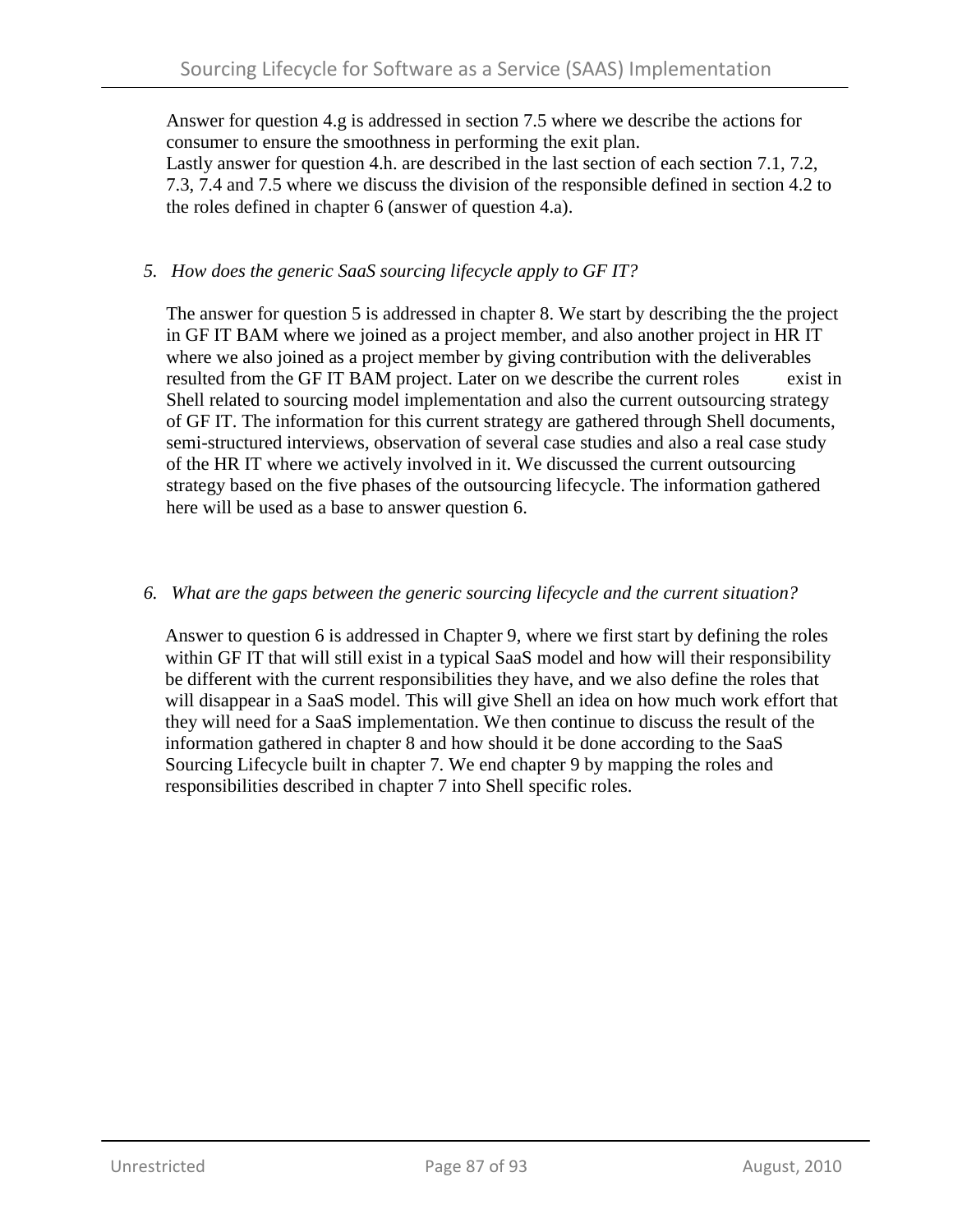### **12.2. Implication**

### **12.2.1. Implication for theory**

Through this research, we gather information on literature theory, arrange and build it into one consecutive framework which explains the SaaS implementation cycle starting from the steps of taking the decision in business strategy itself until the end phase of the SaaS implementation itself. This will help to see the academic perspective of a SaaS as a whole instead of some partial parts.

Through the case study, we also get another point of implication for theory, which is Trust and Relationship factor. In evaluation criteria for selecting supplier, these two factor were not discusses in the theories or best practices reviewed within this research.

### **12.2.2. Implication for practice**

From the guideline provided through this research, companies that are interested in implementing SaaS will be guided throughout the whole implementation cycle starting before when they decide to choose SaaS until the stage when they decide to move from SaaS model to another model or when they move to another SaaS company.

The result of this project research will:

- 1. Help companies in making better IT investments by choosing the right sourcing model.
- 2. Guide them in getting the capable and competent supplier when they do decide to go for SaaS
- 3. Guide them to ensure all of required legal items for a SaaS model are included into the agreement with the supplier.
- 4. Build stronger relationship with Supplier by making a clear role and responsibilities between customer and Supplier.
- 5. Give them an idea on how to manage the SaaS implementation (indirectly) and how much effort needed for it. This will enable them to do the calculation on the workforce needed within their company.
- 6. Guide them on what to do when they decide to move to another supplier or to another outsourcing model

### **12.3. Limitation**

There are several items that we see as limitation of this research. First this research is based only on situation and requirements within Shell and is validated only in one case study in Shell, although it has been an input to several projects. Second, the action research performed did not start from the early phase of the lifecycle, since I joined Shell in the middle of the project, so the implementation only covers the mid to end part of the sourcing lifecycle. The last limitation we see is the items discussed within the sourcing lifecycle is not researched in most detail, as example we discuss the criteria to choose the supplier but we did not discuss the weighting of this criteria. These limitations can be cooperated in the future research suggestion.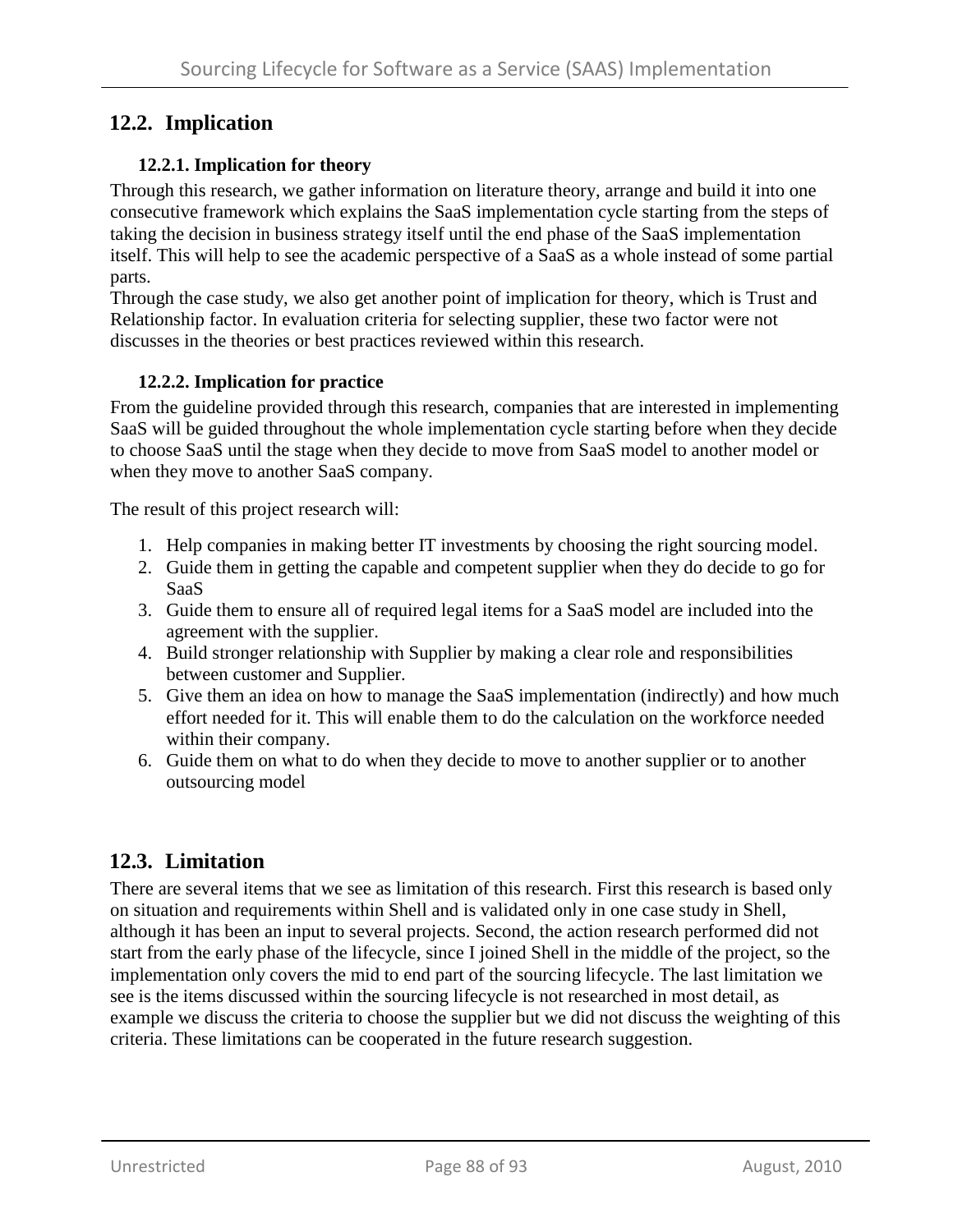### **12.4. Further Research**

We see several improvements can be done to the SaaS Sourcing Lifecycle as future research. The first one will be to research on what are the Key Performance Indicators that should be applicable for SaaS, these KPIs are an important items that need to be incorporated into the Service Level Agreements between customer and the SaaS Supplier.

The second possibility for future research is to do a quantitative research on the weighting of the criteria in selecting the supplier. The criteria discussed in this research are only based on the need of these criteria to be included but not the prioritization of these criteria.

The third suggestion will be the research on how to incorporate trust and relationship into the lifecycle especially in the business strategy and supplier selection part, since as we have seen in shell, relationship is really an important thing to be considered when making a strategic decision regarding to supplier. A quantitative research can also be done in measuring how big the influence of this factor in the decision making is.

Our last suggestion for further research would be on the change management of implementing SaaS itself. In the Shell case we can see change management would be a high challenge in implementing SaaS since Shell usually can have all of the controls that they want. Implementing SaaS means learning to let go the control to the supplier, so change management is important to convince the stakeholders and help to ensure a smooth run and maintain condition during the contract.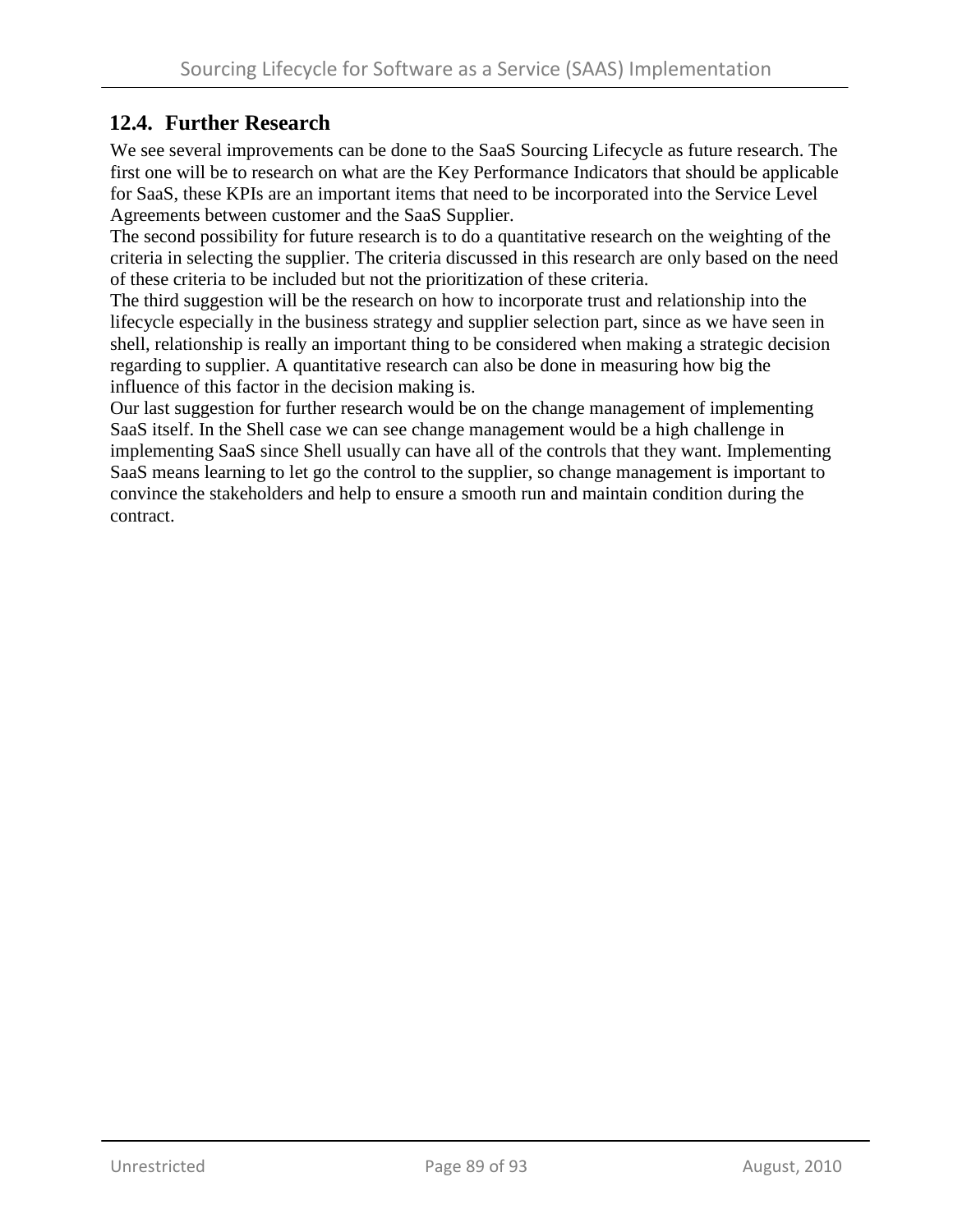# **References**

Au, W., Leung, H., Chan, K.& Li, M., 2001, "Outsourcing Tools for IT" (2001). AMCIS 2001 Proceedings. Paper 357.

Bennett, C. and Timbrell, G. T, 2000, "Application Service Providers: Will They Succeed?". *Information Systems Frontiers* 2, 2 (Aug. 2000), 195-211

Beulen, E., Ribbers, P., and Roos, J. 2006, "Managing IT Outsourcing, Governance in global Partnerships". Routledge, Abingdon, UK.

Blokdijk, G., 2008, "SaaS 100 Success Secrets - How companies successfully buy, manage, host and deliver software as a service (SaaS)", Emereo Pty Ltd

Cerullo, V. & Cerullo, M., 2004, "Business Continuity Planning : A Comprehensive Approach", Information Systems Management (21:3), 70-78.

Collins, 2010, [http://www.accountingsoftwarenews.com/advanced\\_solutions/asp\\_hosting/asp5.html](http://www.accountingsoftwarenews.com/advanced_solutions/asp_hosting/asp5.html)

Cullen, S., Seddon, P., and Willcocks, L, 2005, "Managing Outsourcing: The Life Cycle Imperative," *MIS Quarterly Executive* (4:1), March 2005, 229-246.

Dan, Ma, 2007, "The Business Model of "Software-As-A-Service". *IEEE Internation Conference*, 701-702

De Jong, F., 2008, "The Right Governance Framework for Managing an Offshore IT Outsourcing Relationship", *University of Twente*.

Gartner, 2006a, "Evaluating Software-as-a-Service Providers: Questions to Ask Potential SaaS Providers".

Gartner, 2006b, "Software as a Service: Understanding Whether It's Right for You"

Gartner, 2007, The Cost and Benefits of SaaS vs. On-Premise Deployment".

Gartner, 2009, "Essential SaaS Overview and 2009 Guide to SaaS Research".

Godse, M. & Mulik, S., 2009, "An Approach for Selecting Software-as-a-Service (SaaS) Product," *2009 IEEE International Conference on Cloud Computing*, 155-158

Guo, W.& Wang, Y., 2009, "An Incident Management Model for SaaS Application in the IT Organization", 2009 International Conference on Research Challenges in Computer Science, 137- 140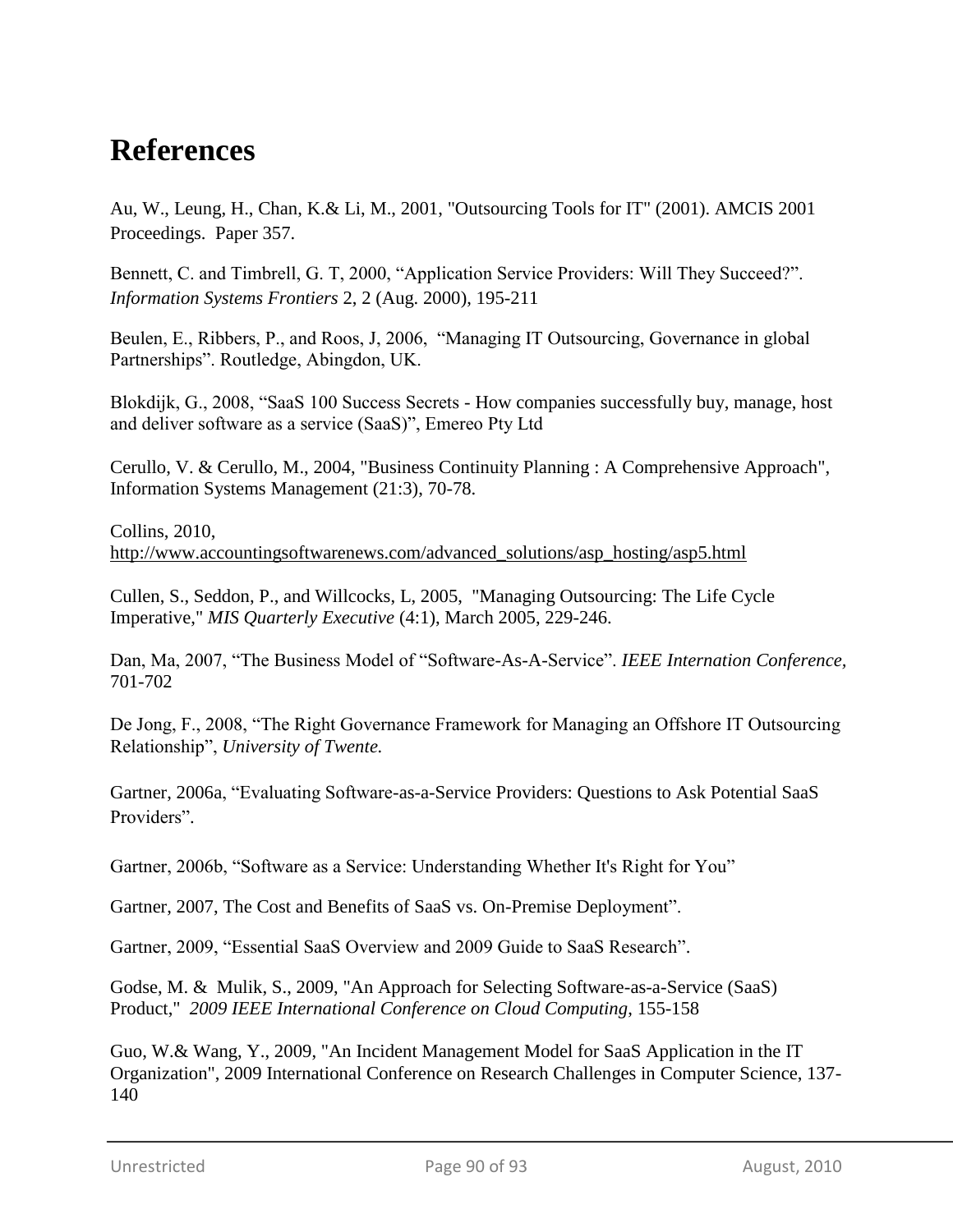Hirschheim, R., Heinzl, A., Dibbern, J., 2009. "Information Systems Outsourcing: Enduring Themes, Global Challenges, and Process Opportunities", Springer

Huberman, M. & Miles, M.B., 2002, "The Qualitative Researcher's Companion", Sage Publications, London, UK.

ITIL, 2010, "Roles within ITIL V.3" [http://wiki.en.it-processmaps.com/index.php/Roles\\_within\\_ITIL\\_V3](http://wiki.en.it-processmaps.com/index.php/Roles_within_ITIL_V3)

ITIL Role, 2010, "ITIL Roles Descriptions" [http://www.itsmcommunity.org/downloads/ITIL\\_Role\\_Descriptions.pdf](http://www.itsmcommunity.org/downloads/ITIL_Role_Descriptions.pdf)

Jae Yoo Lee, Jung Woo Lee, Du Wan Cheun, Soo Dong Kim, 2009, "A Quality Model for Evaluating Software-as-a-Service in Cloud Computing", 2009 Seventh ACIS International *Conference on Software Engineering Research, Management and Applications,* 261-266

Jaques, R., 2010, "Every Cloud Has a Silver Lining" [http://www.accountingnet.ie/business\\_finance/Every\\_Cloud\\_Has\\_a\\_Silver\\_Lining.php](http://www.accountingnet.ie/business_finance/Every_Cloud_Has_a_Silver_Lining.php)

Joint, A., et.al., 2009, "Hey, you, get off that cloud?", Computer Law and Security Review (25:3), 270-274.

Kliem, Ralph L., 1999, "Managing the Risks of Outsourcing Agreements", *Information Systems Management*, 16: 3, 91 — 93

Knorr, E, 2010, "Software as a Service: The Next Big Thing", [http://www.infoworld.com/article/06/03/20/76103\\_12FEsaas\\_1.html](http://www.infoworld.com/article/06/03/20/76103_12FEsaas_1.html)

Lacity, M., Hirschheim, R., 1993, "Information Systems Outsourcing: Myths, Metaphors and Realities", Wiley, Chichester.

Liao, H. and Tao, C, 2008, "An Anatomy to SaaS Business Mode Based on Internet". In *Proceedings of the 2008 international Conference on Management of E-Commerce and E-Government* (October 17 - 19, 2008). ICMECG. IEEE Computer Society, Washington, DC, 215- 220

Lu, Y., Sun, B., 2009, "The Fitness Evaluation Model of SAAS for Enterprise Information System," *2009 IEEE International Conference on e-Business Engineering*, pp. 507-511, , 2009

Menken, I. 2008, "SaaS - the Complete Cornerstone Guide to Software as a Service Best Practices Concepts, Terms, and Techniques for Successfully Planning, Implementing and Managing SaaS Solutions". Emereo Pty Ltd.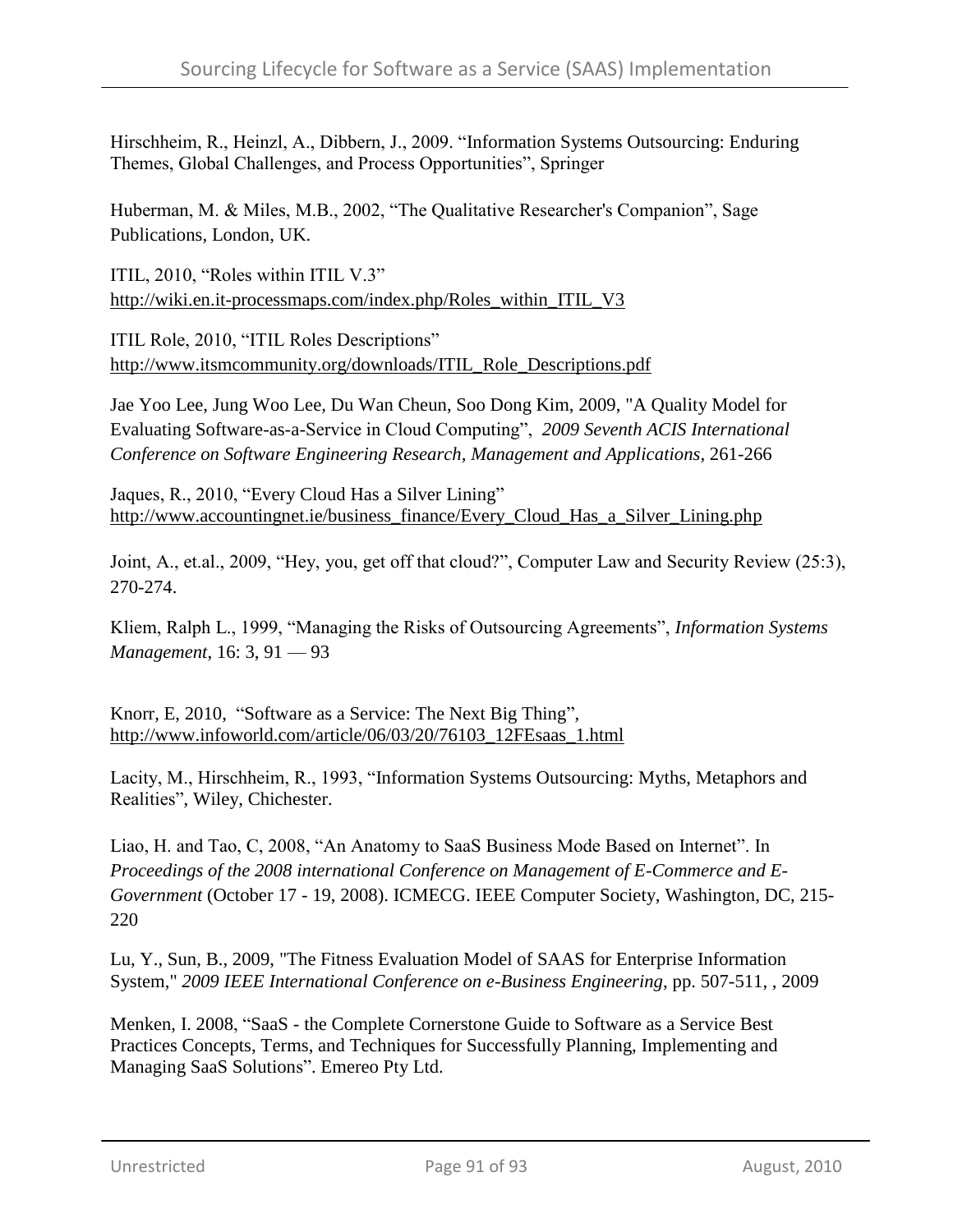Menken, I. & Blokdijk, G., 2009, "SaaS and Web Applications Specialist Level Complete Certification Kit - Software as a Service Study Guide Book and Online Course", Emereo Pty Ltd

Merriam, S. B., 1995, "What can you tell from an N of 1?: Issues of validity and reliability in qualitative research", *Journal of Lifelong Learning v4*, 51-60. Mitchell, R. K., B. R. Agle, and D.J. Wood. (1997). "Toward a Theory of Stakeholder Identification and Salience: Defining the Principle of Who and What really Counts." in: *Academy of Management Review* 22(4): 853 - 888.

Shell, 2010, accessed from Shell World (internal page of Shell)

Smith, M. A. and Kumar, R. L, 2004, "A theory of application service provider (ASP) use from a client perspective‖. *Inf. Manage.* 41, 8 (Nov. 2004), 977-1002

Summit Strategy Report, 2004, "The Future of Software as Service-And the Partners ISVs will Need to Get There"

Sun, W., Zhang, K., Chen, S.-K., Zhang, X., and Liang, H., 2009, "Software as a service: An integration perspective". 558-569.

Vytautas, S & Aura, D., 2007, The Role of Knowledge Process Outsourcing in Creating National Competitiveness in Global Economy, Engineering Economics (3:53), 35-41

Voser, P, Shell CEO, 2010

Wallace, M.& Webber, L., 2009, "IT Governance Policies and Procedures 2009". Aspen Publishers.

Wende, K., 2007, "A Model for Data Governance – Organizing Accountabilities for Data Quality Management",  $18<sup>th</sup>$  Australasian Conference of Information Systems A Model for Data Governance (December 5-7, 2007)

Yang, D.-H., Kim, S., Nam, C., and Min, J.-W, 2007, "Developing a decision model for business process outsourcing," *Computers & Operations Research* (34:12), 3769-3778.